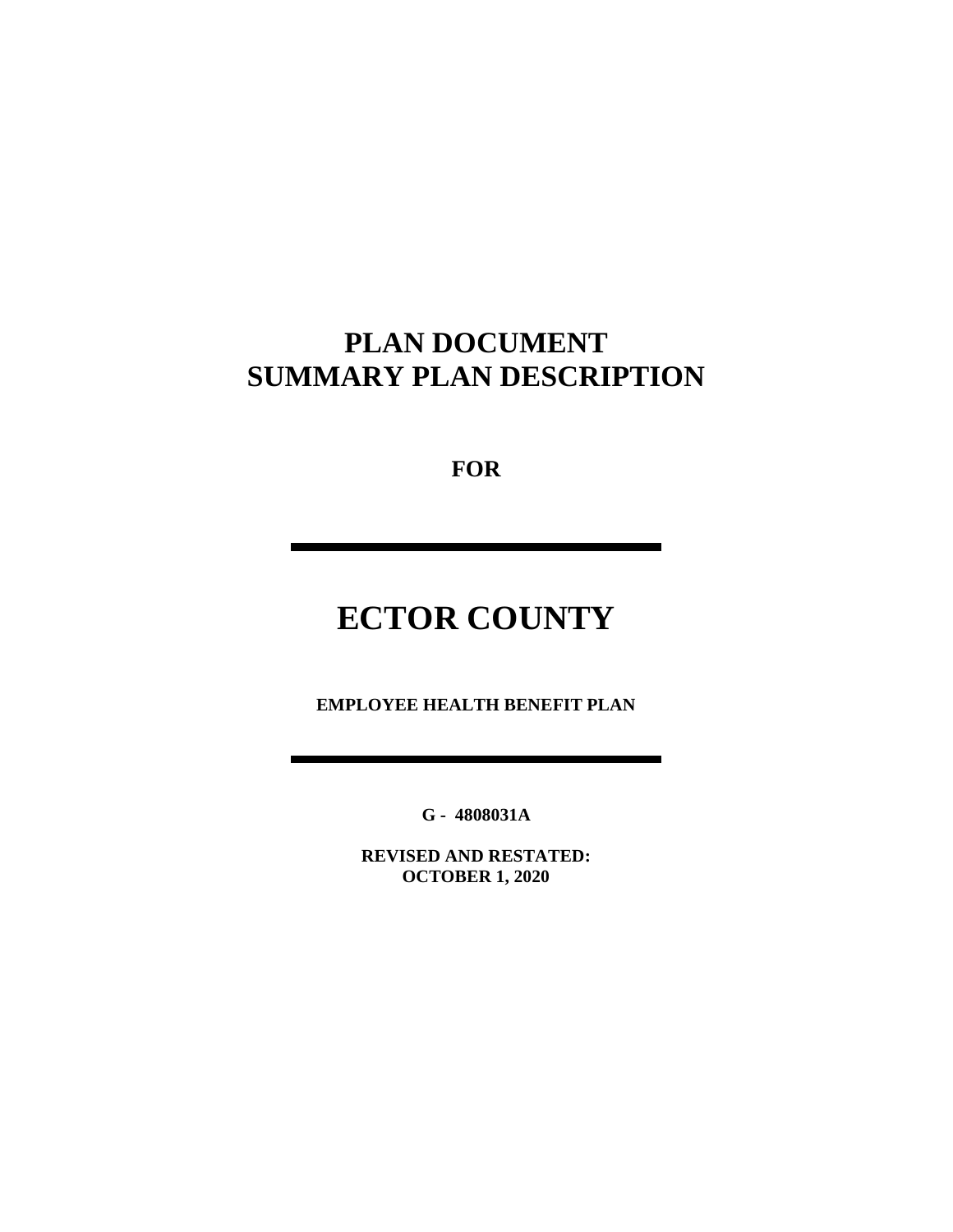Ector County hereby amends and restates its self-funded health care plan for the benefit of eligible Employees, Retirees, and their eligible Dependents.

The purpose of the Ector County Employee Health Benefit Plan (the "Plan") is to provide reimbursement for covered charges incurred as a result of Medically Necessary treatment for Illness or Injury of the County's eligible Employees, Retirees, and their eligible Dependents.

The County caused this instrument to be executed by its duly authorized officers effective as of the 1st day of October 2020.

| <b>ECTOR COUNTY</b>         |
|-----------------------------|
| By:                         |
| County<br>Title:<br>$2$ tor |
| 2a/2D<br>Date:              |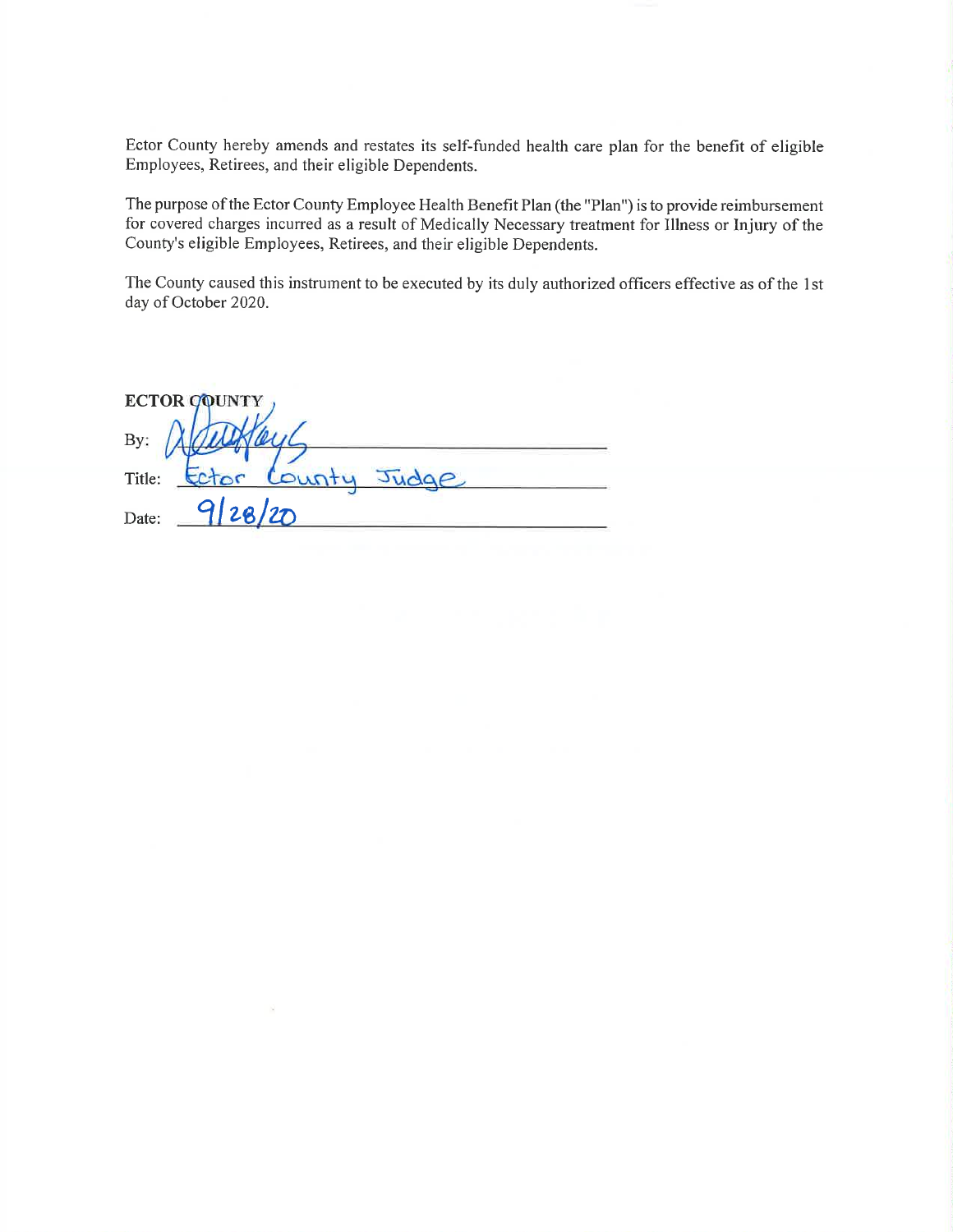## TABLE OF CONTENTS

| THIRD PARTY RECOVERY, SUBROGATION AND REIMBURSEMENT  61 |  |
|---------------------------------------------------------|--|
|                                                         |  |
|                                                         |  |
|                                                         |  |
|                                                         |  |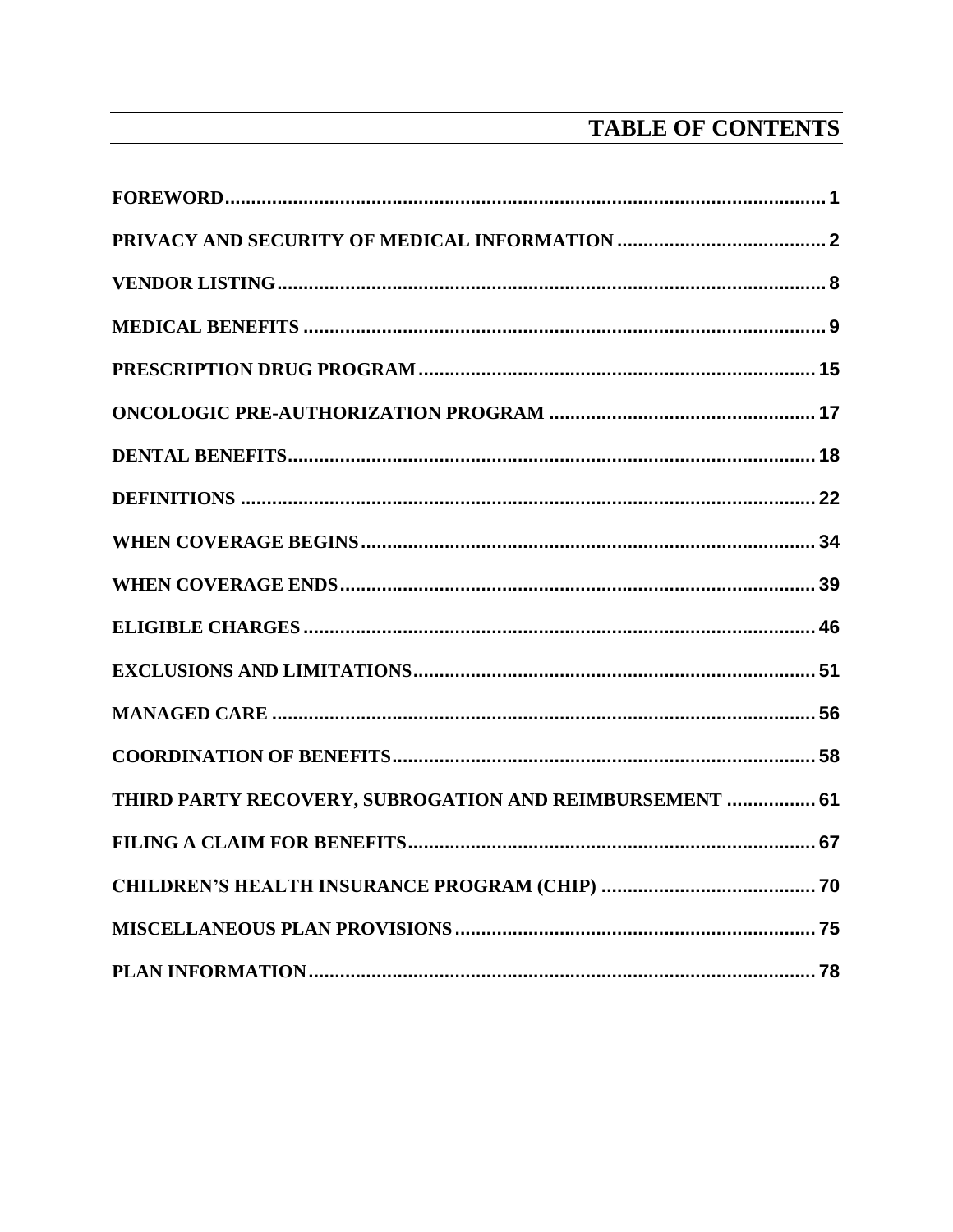#### <span id="page-3-0"></span>**TO ALL EMPLOYEES:**

We are all aware of the financial disaster that a family may experience as a result of a serious or prolonged Illness or accident. The medical benefits available under the Ector County Employee Health Benefit Plan (the Plan) and described in this Plan document and summary plan description (SPD) are designed to provide some protection for you and your family against such a disaster.

In sponsoring this Plan, the County has attempted to provide the best coverage possible within the financial limits of both the County and you. In keeping with this goal, we periodically review the Plan to ensure we maintain an adequate and reasonably priced program. The cost of this Plan is in direct proportion to the Claims paid. Therefore, it is important that all Employees and their families use the Plan wisely so the cost will remain affordable to all of us. In addition, the amount of your contribution to the Plan is subject to change at the discretion of the County.

The County has selected **INETICARE**, a health benefit management service, to provide prehospitalization and continued stay review for all persons covered by the Plan. A Covered Person must contact **INETICARE** at **(877) 608-2200** prior to any scheduled admission for a medical condition, Mental or Nervous Disorder, or Substance Abuse/Substance Dependence. In case of an emergency Hospital admission or emergency surgery, **INETICARE** must be notified within 72 hours of admission. Except in certain cases concerning childbirth, as described more fully in this Plan, all Covered Persons must use the **INETICARE** pre-hospitalization and continued stay review service to obtain full benefits under this Plan.

Prior to inception of any chemotherapy regimen, pre-authorization **must** be obtained by calling **INETICARE** at **(877) 208-5002**.

The administration of the Plan may include pre-admission reviews, length of stay reviews, utilization reviews, retrospective reviews, audits, and managed care; each and all of which to such extent as is appropriate to ensure that neither Covered Persons nor the County incur avoidable hospitalization or other costs in obtaining quality, appropriate medical care covered by the Plan.

Payment of covered charges will be withheld if pre-certification for treatment is based on a diagnosis for which treatment is covered, but the treatment is actually undertaken for a condition which is not covered by the Plan. In no event will pre-certification guarantee payment of any Claims.

In addition to describing your benefits, this Plan document and SPD explain other important procedures such as how you become eligible and how to file a claim for benefits.

**IMPORTANT:** If, at any time, you have questions about the Plan, please contact the Plan's Administrative Service Agent, Group Resources<sup>®</sup>, for assistance. Group Resources is always available to assist you with your questions. We are pleased to offer the benefits under this Plan for you and your covered family members as an expression of our appreciation for your efforts on behalf of our County.

Ector County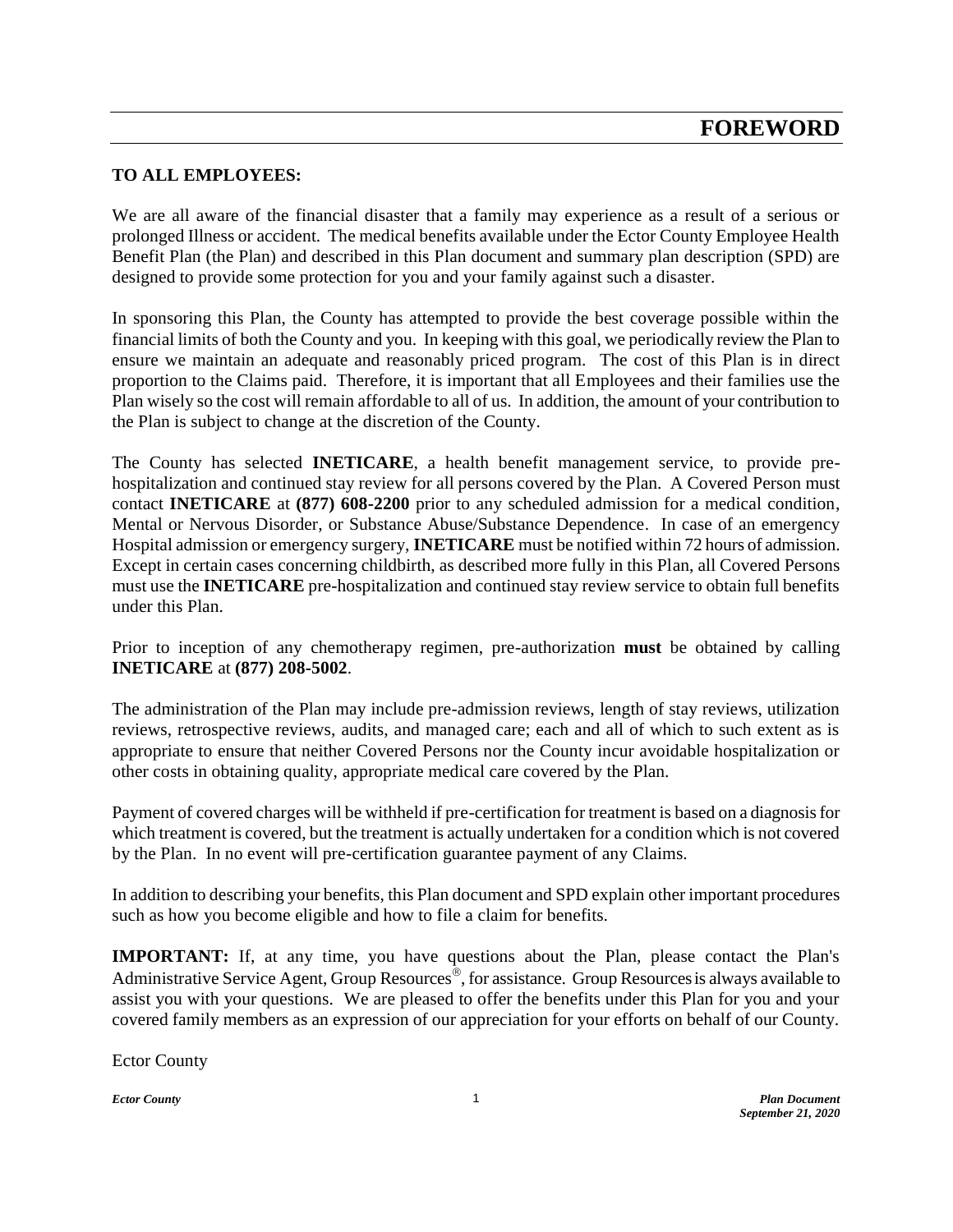## **PRIVACY AND SECURITY OF MEDICAL INFORMATION**

<span id="page-4-0"></span>We understand that your medical information is private, and we are committed to maintaining the privacy of your medical information. The Plan will follow the policies below to help ensure that your medical information remains private.

Each time you submit a claim to the Plan for reimbursement, and each time you see a health care Provider who is paid by the Plan, a record is created. The record may contain your medical information. In general, the Plan will only use or disclose your medical information without your authorization for the specific reasons detailed below. Except in limited circumstances, the amount of information used or disclosed will be limited to the minimum necessary to accomplish the intent of the use or disclosure.

The Plan does not operate by itself but rather is operated and administered by the Company acting on the Plan's behalf. As a result, medical information used or disclosed by the Plan (as discussed below) necessarily means that the Company is using or disclosing the medical information on behalf of the Plan. As a result, references to the Plan in "PRIVACY AND SECURITY OF MEDICAL INFORMATION" shall also be construed as references to the Company to the extent necessary to carry out the actions of the Plan.

**PERMITTED USES AND DISCLOSURES**. The following categories describe different ways that the Plan may use or disclose your medical information. Not every use or disclosure in a category will be listed. However, all of the ways the Plan is permitted to use and disclose information will fall within one of the categories.

**Treatment.** The Plan may use or disclose your medical information to facilitate medical treatment or services by Providers. The Plan may disclose your medical information to Providers, including doctors, nurses, technicians, pharmacists, medical students, or other hospital personnel who are involved in your care. For example, the Plan might disclose information about your prior prescriptions to a pharmacist to determine if a pending prescription is contraindicative with prior prescriptions.

**Payment.** The Plan may use and disclose your medical information to determine eligibility for Plan benefits, to facilitate payment for the treatment and services you receive from health care Providers, to determine benefit responsibility under the Plan, or to coordinate Plan coverage. For example, the Plan may tell your health care Provider about your medical history to determine whether a particular treatment is Experimental/Investigational, or Medically Necessary or to determine whether the Plan will cover the treatment. The Plan may also share medical information with a utilization review or pre-certification service Provider. Likewise, the Plan may share medical information with another entity to assist with the adjudication or subrogation of health claims or to another health plan to coordinate benefit payments.

*Ector County Plan Document* 2 **Health Care Operations.** The Plan may use and disclose your medical information for other Plan operations. These uses and disclosures are necessary to run the Plan. For example, the Plan may use medical information in connection with: conducting quality assessment and improvement activities; underwriting (with respect to medical information other than medical information which is genetic information), premium rating, and other activities relating to Plan coverage; submitting claims for stoploss (or excess loss) coverage; conducting or arranging for medical review, legal services, audit services, and fraud and abuse detection programs; business planning and development such as cost management; and business management and general Plan administrative activities.

*September 21, 2020*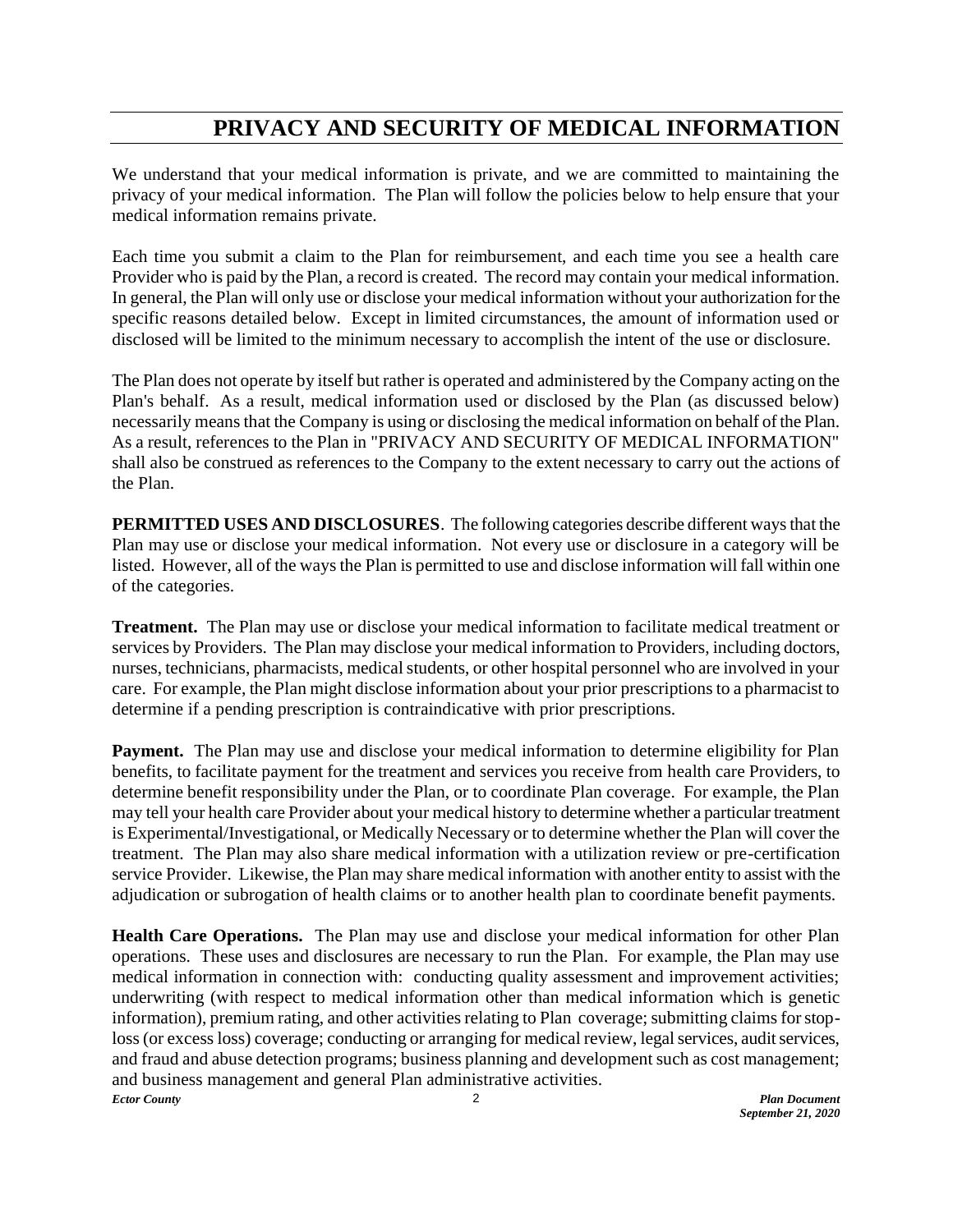**Family Members, Relatives, Close Personal Friends.** The Plan may disclose your medical information to your family members, relatives, or close personal friends, or any other person identified by you, if the medical information is directly relevant to the family member's, relative's or friend's involvement with your care or payment for your care.

**Business Associates.** The Plan contracts with individuals and entities ("business associates") to perform various functions on behalf of the Plan or provide services to the Plan. These business associates may receive, create, maintain, use, or disclose your medical information, but only after they agree in writing to safeguard your medical information. For example, the Plan may disclose your medical information to a business associate to administer claims, perform utilization review management, or review the Plan's financial records. The Business Associate may use PHI for the proper management and administration of the Business Associate or to carry out legal responsibilities of the Business Associate or for data aggregation services relating to the health care operations of the Plan. The Business Associate may disclose PHI in connection with a function, service or responsibility or service to be performed by the Business Associate and such disclosure is: required by law; or the Business Associate obtains reasonable assurances from the person to whom the information is disclosed that it will be held confidential, and used or further disclosed only as required by law or for the purposes for which it was disclosed, and the person agrees to notify the Business Associate of any breaches of confidentiality.

**Requirement by Law.** The Plan will disclose your medical information when required to do so by federal, state, or local law. For example, the Plan may disclose medical information when required by a court order in a litigation proceeding such as a malpractice action.

**Aversion of a Serious Threat to Health or Safety.** The Plan may use or disclose your medical information when necessary to prevent a serious threat to your health and safety or the health and safety of the public or another person. Any disclosure, however, would only be to someone able to help prevent the threat. For example, the Plan may disclose your medical information in a proceeding regarding the licensure of a physician.

**Organ and Tissue Donation**. If you are an organ donor, the Plan may release your medical information to organizations that handle organ procurement or organ, eye, or tissue transplantation or to an organ donation bank, as necessary to facilitate organ or tissue donation and transplantation.

**Military and Veterans.** If you are a member of the armed forces, the Plan may release your medical information as required by military command authorities. The Plan may also release medical information about foreign military personnel to the appropriate foreign military authority.

**Workers' Compensation.** The Plan may release your medical information for workers' compensation or similar programs. These programs provide benefits for work-related injuries or illness.

**Public Health Risks**. The Plan may disclose your medical information for public health activities. These activities generally include the following:

- to prevent or control disease, injury, or disability;
- to report births and deaths;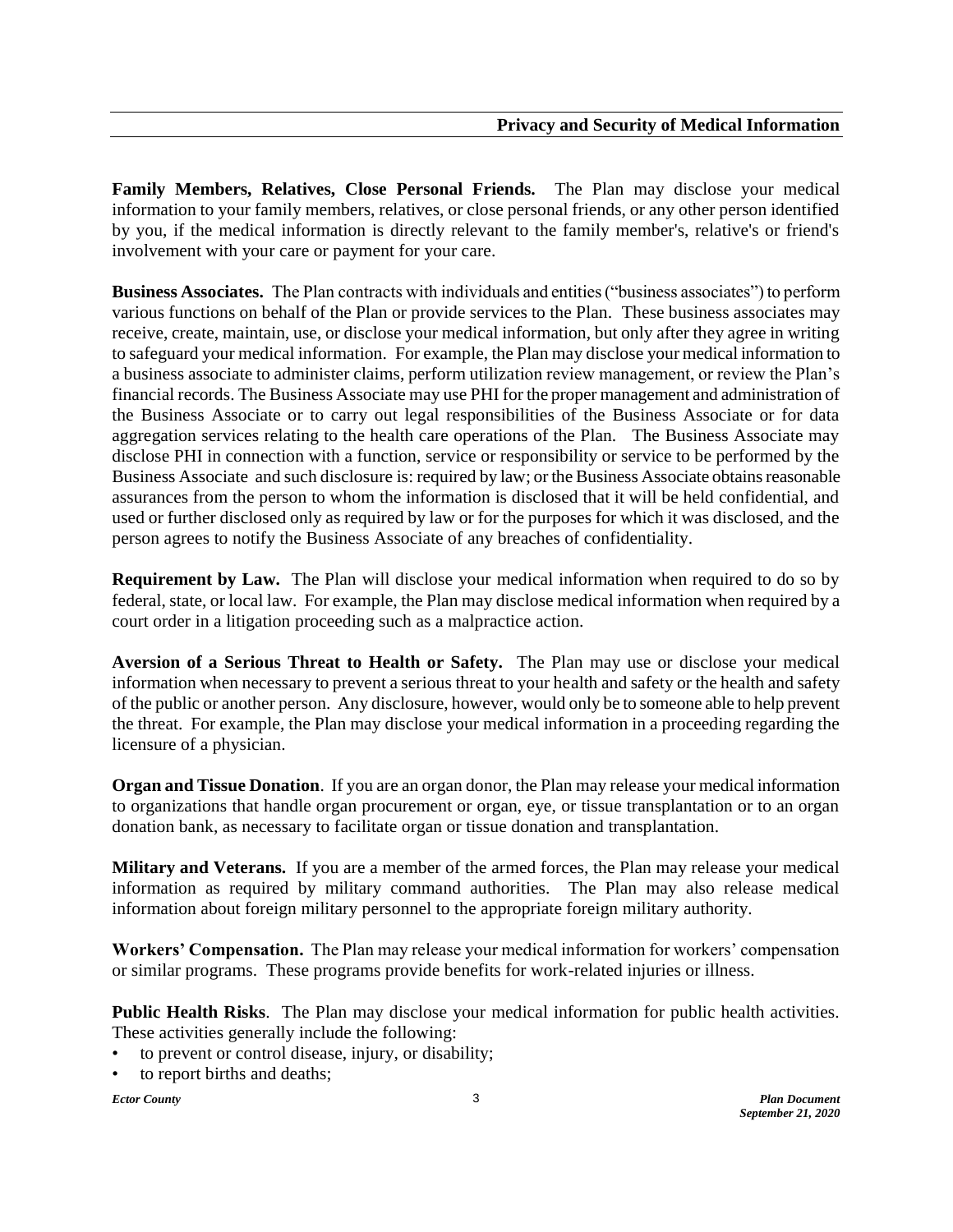- to report child abuse or neglect;
- to report reactions to medications or problems with products;
- to notify people of recalls of products they may be using;
- to notify a person who may have been exposed to a disease or may be at risk for contracting or spreading a disease or condition;
- to notify the appropriate government authority if we believe a patient has been the victim of abuse, neglect, or domestic violence. We will only make this disclosure if you agree or when required or authorized by law.

**Health Oversight Activities.** The Plan may disclose medical information to a health oversight agency for activities authorized by law. These oversight activities include, for example, audits, investigations, inspections, and licensure. These activities are necessary for the government to monitor the health care system, government programs, and compliance with civil rights laws.

**Lawsuits and Disputes**. If you are involved in a lawsuit or dispute, the Plan may disclose your medical information in response to a court or administrative order. The Plan may also disclose your medical information in response to a subpoena, discovery request, or other lawful process by someone else involved in the dispute, but only if efforts have been made to tell you about the request or to obtain an order protecting the information requested.

**Law Enforcement**. The Plan may release your medical information if asked to do so by a law enforcement official:

- in response to a court order, subpoena, warrant, summons or similar process;
- to identify or locate a suspect, fugitive, material witness or missing person;
- if you are, or are suspected to be, the victim of a crime, under certain limited circumstances, and the Plan Administrator is unable to obtain your agreement;
- about a death the Plan Administrator believes may be the result of criminal conduct;
- about criminal conduct on the Company's premises; or
- in emergency circumstances to report a crime, the location of the crime or victims, or the identity, description, or location of the crime or victims, or the identity, description, or location of the person who committed the crime.

**Department of Health and Human Services.** The Plan will disclose your medical information to the U.S. Department of Health and Human Services when requested for purposes of determining the Plan's compliance with applicable regulations.

**Coroners, Medical Examiners, and Funeral Directors**. The Plan may release medical information to a coroner or medical examiner. This may be necessary, for example, to identify a deceased person or determine the cause of death. The Plan may also release medical information to funeral directors as necessary to carry out their duties.

**National Security and Intelligence Activities.** The Plan may release your medical information to authorized federal officials for intelligence, counterintelligence, and other national security activities authorized by law.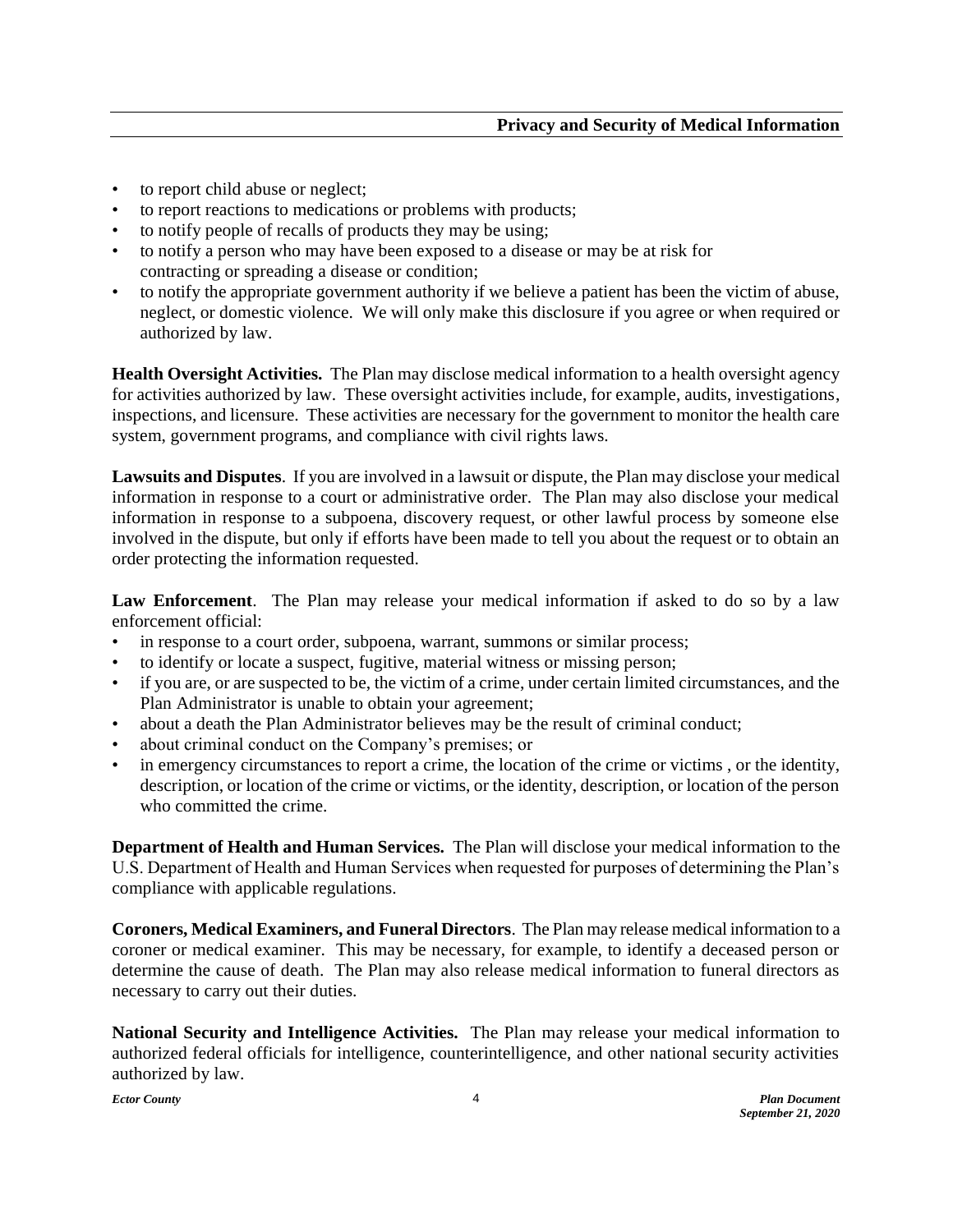**Inmates.** If you are an inmate of a correctional institution or under the custody of a law enforcement official, the Plan may release your medical information to the correctional institution or law enforcement official. This release would be necessary (1) for the institution to provide you with health care; (2) to protect your health and safety or the health and safety of others; or (3) for the safety and security of the correctional institution.

**Other Benefits.** The Plan may contact you to provide information about treatment alternatives or other health-related benefits and services that may be of interest to you. For example, if you are suffering from a complex illness, the Plan may contact you to discuss an alternate form of care or an alternate treatment facility.

**DISCLOSURES TO THE COMPANY.** The Plan will disclose your medical information to the Company for Plan administration purposes only upon receipt of a certification from the Company that the Plan sets forth the permitted uses and disclosures of medical information by the Company on behalf of the Plan, and that the Company has agreed to the following assurances:

- The Company will not further use or disclose medical information about you other than as permitted or required by the Plan documents or as required by law;
- The Company will ensure that any agents, including subcontractors, to whom it provides medical information (including electronic medical information) received from the Plan agree to the same restrictions and conditions that apply to the Company with respect to such information and agree to implement reasonable and appropriate security measures to protect the information;
- The Company will implement administrative, technical, and physical safeguards that reasonably and appropriately protect the confidentiality, integrity, and availability of the electronic medical information that it creates, receives, maintains, or transmits on behalf of the Plan;
- The Company will not use or disclose the medical information for employment-related actions and decisions or in connection with any other benefit or employee benefit plan of the Company;
- The Company will report to the Plan any use or disclosure of medical information that is inconsistent with the permitted uses and disclosures, of which it becomes aware;
- The Company will report to the Plan, within a reasonable time after the Company becomes aware, any security incident that results in unauthorized access, use, disclosure, modification, or destruction of the Plan's electronic medical information;
- The Company will report to the Plan any other security incident on an aggregate basis every quarter or more frequently upon the Plan's request;
- The Company will make its internal practices, books, and records relating to the use and disclosure of medical information received from the Plan available to the Department of Health and Human Services for purposes of determining whether the Plan is complying with applicable regulations;
- The Company will, if feasible, return or destroy all medical information received from the Plan about you and retain no copies of the information when it is no longer needed for the purpose for which disclosure was made, except that, if such return or destruction is not feasible, to limit further uses or disclosures to those purposes that make such return or destruction infeasible;
- The Company will ensure that there is adequate separation between the Plan and the Company (as described below) and that the separation is supported by reasonable and appropriate security measures;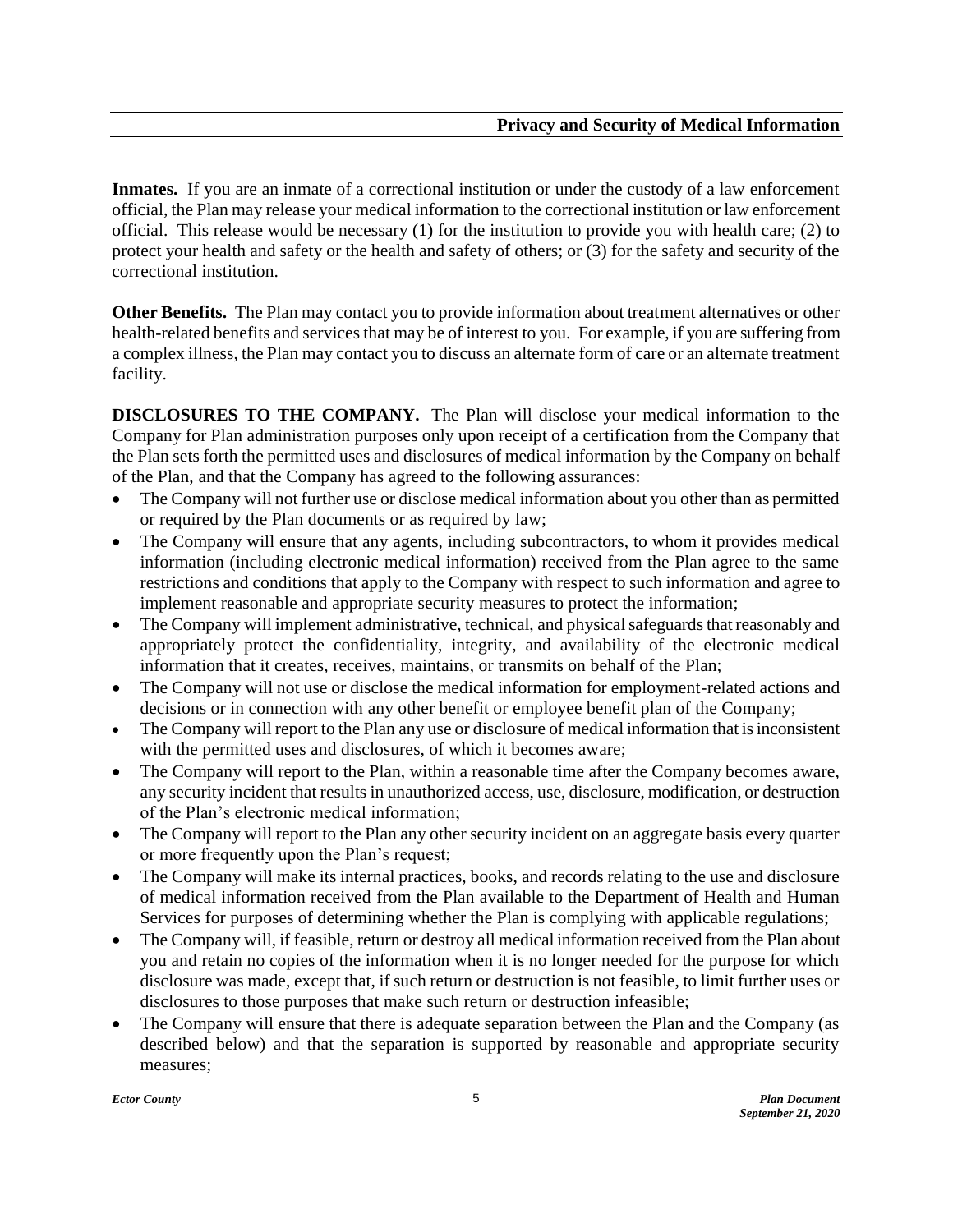- The Company will make your medical information available to you (as described below);
- The Company will make your medical information available to you for amendment and incorporate any amendment into your medical information (as described below); and
- The Company will make available the information required to provide you an accounting of disclosures (as described below).

**ACCESS TO MEDICAL INFORMATION**. The Plan will make your medical information available to you for inspection and copying upon your written request to the Plan Administrator. The Plan may charge a fee for the costs of copying, mailing or other supplies associated with your request. The Plan may deny your request to inspect and copy in certain very limited circumstances. If you are denied access to medical information, you may request that the denial be reviewed.

If the Plan uses or maintains an electronic health record with respect to your medical information, you have a right to obtain a copy of such information in an electronic format and, if you so choose, direct the Plan to transmit such copy directly to another entity or person.

**AMENDMENT OF MEDICAL INFORMATION**. If you feel that medical information the Plan has about you is incorrect or incomplete, you may ask the Plan to amend the information. You have the right to request an amendment for as long as the information is kept by or for the Plan. Your request must be made in writing and submitted to the Plan Administrator. In addition, you must provide a reason that supports your request.

The Plan Administrator may deny your request for an amendment if it is not in writing or does not include a reason to support the request. In addition, the Plan Administrator may deny your request if you ask the Plan Administrator to amend information that:

- is not part of the medical information kept by or for the Plan;
- was not created by the Plan, unless the person or entity that created the information is no longer available to make the amendment;
- is not part of the information which you would be permitted to inspect and copy; or
- is accurate and complete.

**ACCOUNTING OF DISCLOSURES**. If you wish to know to whom medical information about you has been disclosed for any purpose other than (1) treatment, payment, or health care operations, (2) pursuant to your written authorization, and (3) for certain other purposes, you may make a written request to the Plan Administrator, as provided for in 45 C.F.R §164.528 of the HIPAA requirements.

Your request must state a time period which may not be longer than six years prior to the date of your request. Your request should indicate in what form you want the list (for example, paper or electronic). The first list you request within a 12-month period will be free. For additional lists, the Plan Administrator may charge you for the costs of providing the list. The Plan Administrator will notify you of the cost involved and you may choose to withdraw or modify your request at that time before any costs are incurred.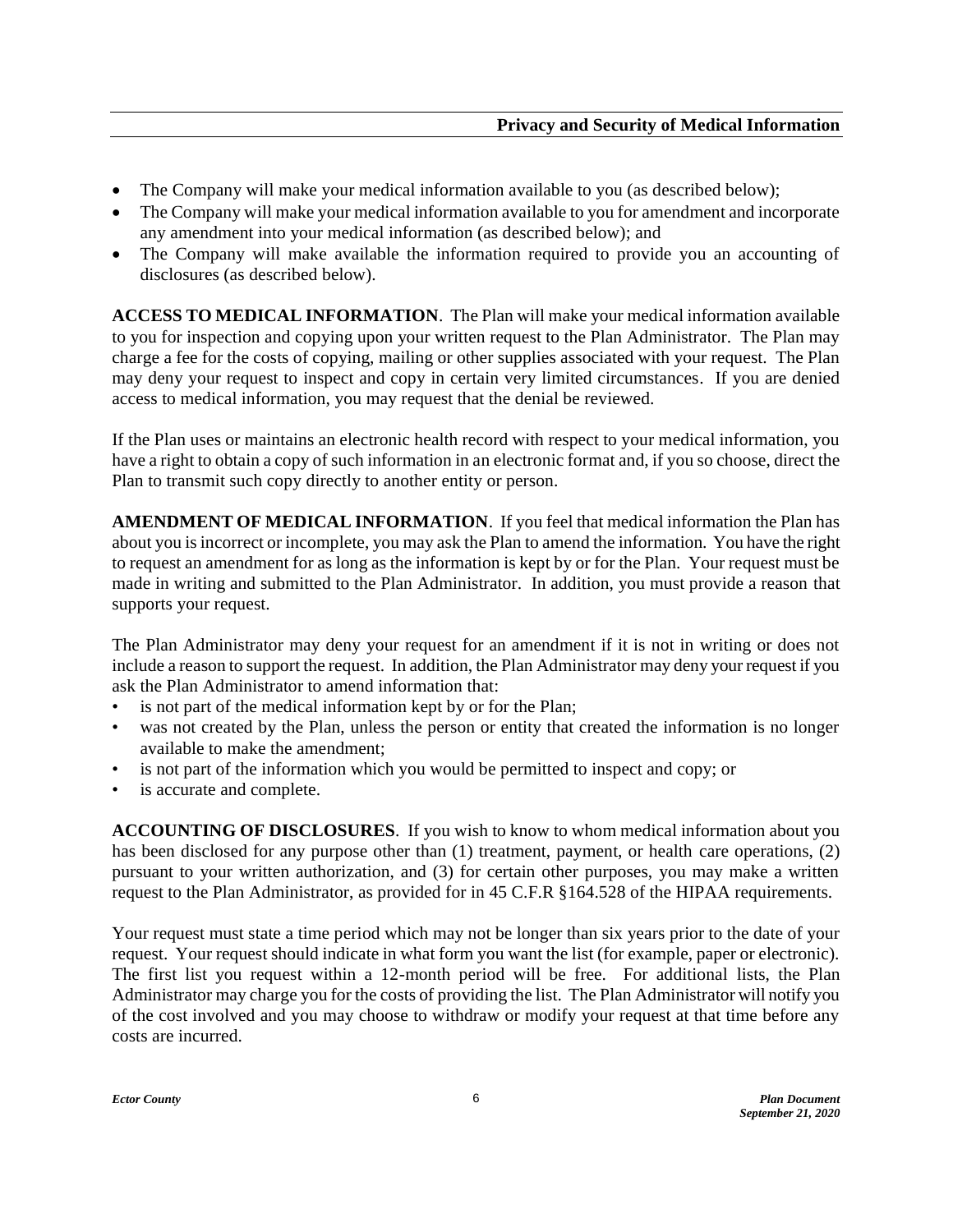The accounting will not include disclosure for the purposes of treatment, payment, or health care operations (provided, that, to the extent required by law, if the Plan maintains an electronic health record, the accounting will include such disclosures made through an electronic health record). In addition, the accounting will not include disclosures which you have authorized in writing.

**SEPARATION BETWEEN THE PLAN AND THE COMPANY**. Only Employees of the Company who are involved in the day-to-day operation and administrative functions of the Plan will have access to your medical information. In general, this will only include individuals who work in the Company's Human Resources or Employee Benefits departments. These individuals will receive appropriate training regarding the Plan's privacy policies. In the event an individual fails to comply with the Plan's provisions regarding the protection of your medical information, the Company will take appropriate action in accordance with its established policy for failure to comply with the Plan's privacy provisions.

**OTHER USES OF MEDICAL INFORMATION**. Any other uses and disclosures of medical information will be made only with your written authorization. If you provide the Plan authorization to use or disclose medical information about you, *you* may revoke that authorization, in writing, at any time. If you revoke your authorization, the Plan will no longer use or disclose medical information about you for the reasons covered by your written authorization. Please note that the Plan is unable to take back any disclosures it has already made with your authorization, and that the Plan is required to retain records of the care provided to you.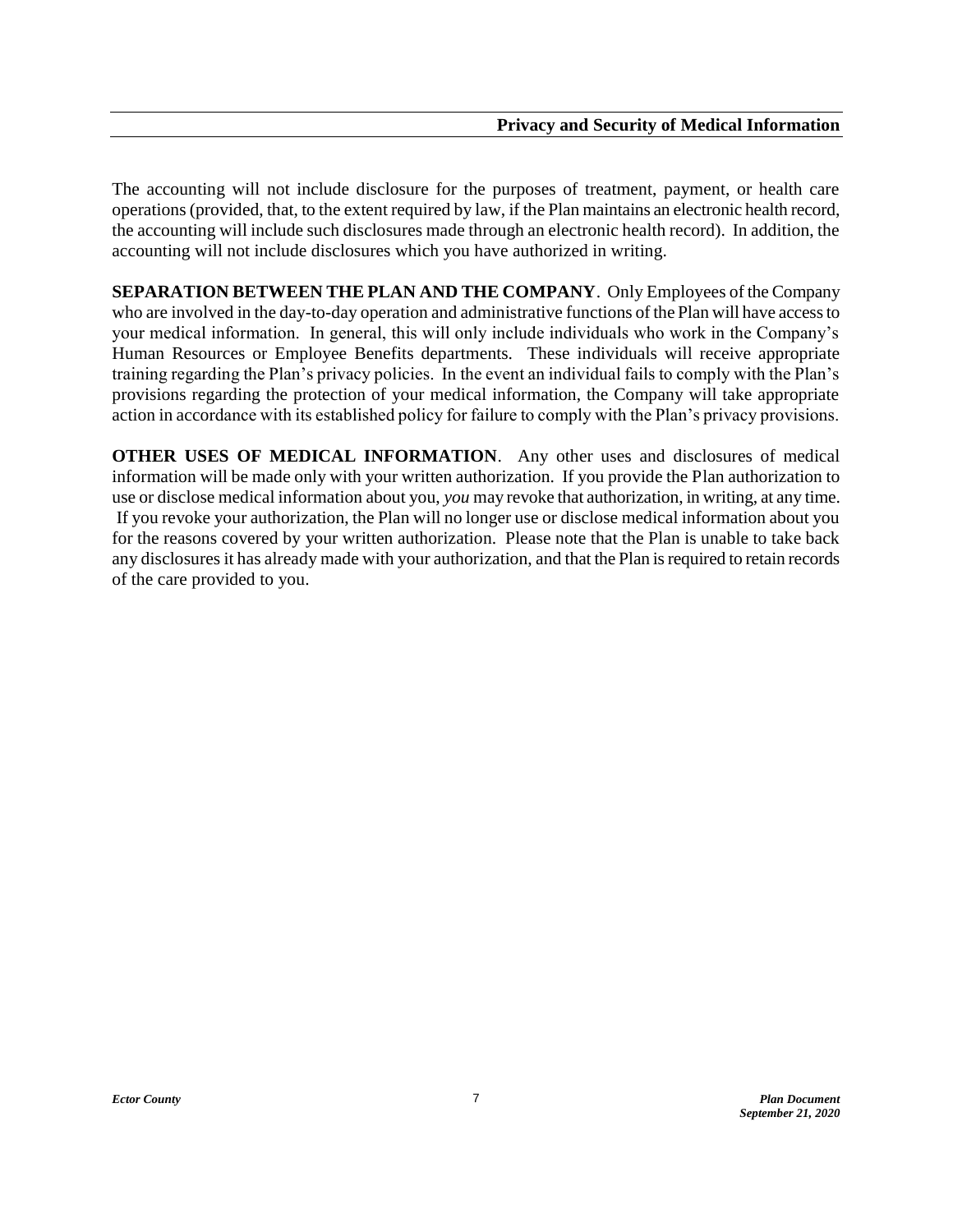### **VENDOR LISTING**

<span id="page-10-0"></span>Plan Administrator Ector County Commissioners Court 1010 East Eighth Street Odessa, TX 79761 (432) 498-4011

Administrative Service Agent Group Resources 2100 Ross Avenue, Suite 900 Dallas, TX 75201 (214) 922-8880

Pre-certification Administrator Ineticare (877) 608-2200

(877) 208-5002

(800) 771-4648 [www.medtrakservices.com](http://www.medtrakservices.com/)

> (800) 256-3730 [www.multiplan.com](http://www.multiplan.com/)

Permian Basin Healthcare Network (432) 640-2338 [www.pbhn.org](http://www.pbhn.org/)

Oncologic Pre-certification Program Ineticare

Prescription Drug Program MedTrak

Preferred Provider Organization (PPO) PHCS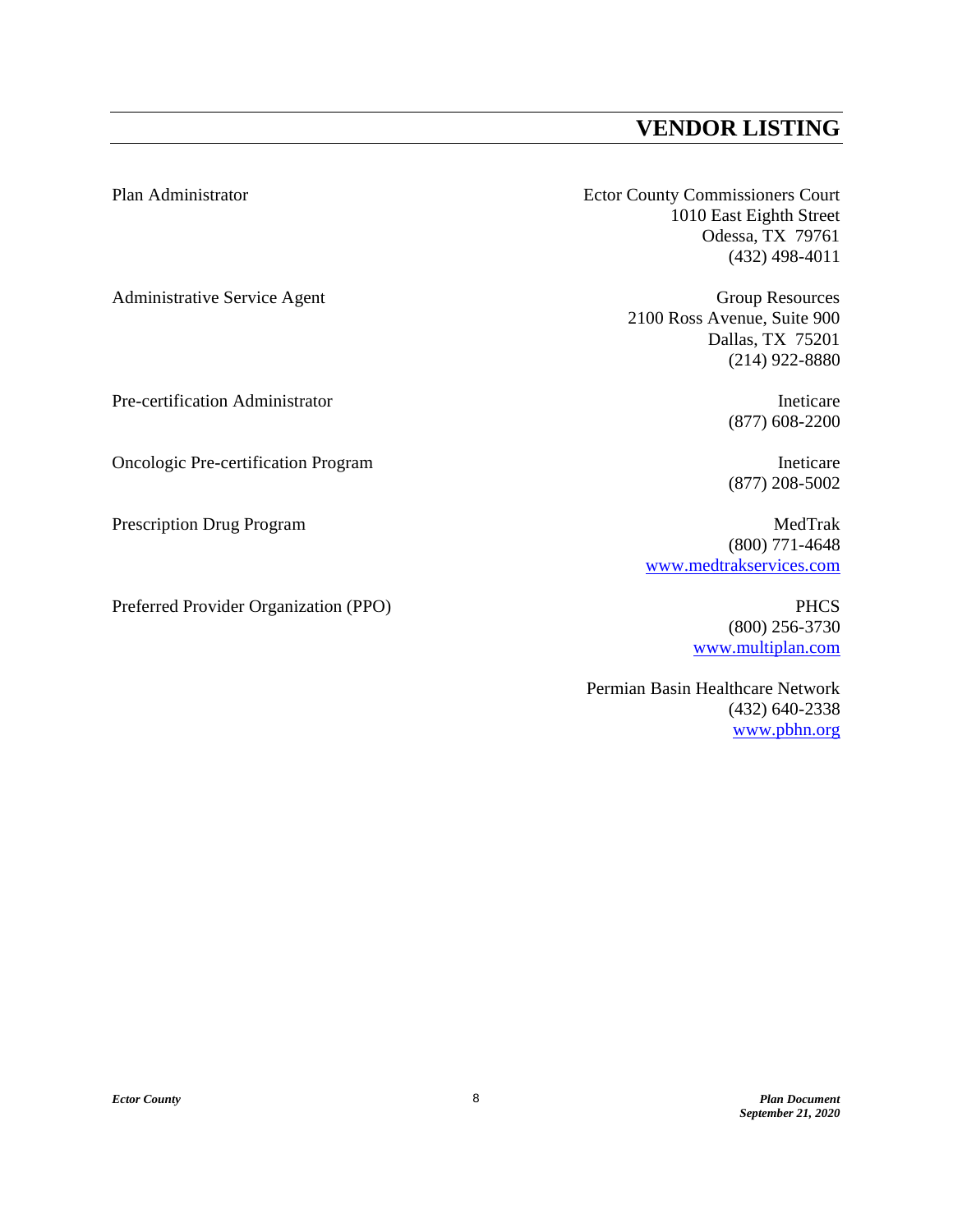## **MEDICAL BENEFITS**

<span id="page-11-0"></span>Benefits for a Covered Person are determined by the Covered Person's eligibility classification and by the terms of this Plan. Benefits under this Plan are paid according to the provisions, exclusions and limitations described in this Plan, subject to the schedule outlined below.

**This Plan treats Mental or Nervous Disorders, Substance Abuse/Substance Dependence as any other Illness. For benefits, please check below for the Provider who is performing the services.**

#### **CALENDAR YEAR DEDUCTIBLE**

**COMMON ACCIDENT DEDUCTIBLE** ................................................................................Applies This provision applies when two or more Covered Persons are Injured in the same accident. These persons need not meet separate Deductibles for treatment of Injuries incurred in this accident; instead, only one Deductible for the Calendar Year in which the accident occurred will be required for them.

#### **COINSURANCE** (After satisfaction of the Calendar Year Deductible) **PBHN PPO PHYSICIAN** ..................................................................................................... 90% **ALL OTHER PPO PROVIDERS & CONTRACTED FACILITIES** .............................. 80% **NON-PPO**............................................................................................................................... 60% **OUT-OF-AREA** ..................................................................................................................... 70%

Treatment rendered by a Non-PPO Provider for a Medical Emergency (see "DEFINITIONS") will be paid at the PPO rate. If the Covered Person is admitted for a Medical Emergency, benefits will be paid at the PPO rate until the Covered Person is stabilized and can be safely transferred to a PPO facility.

If a Covered Person lives more than 50 miles from a PBHN/PPO facility, benefits will be paid at the out-of-area rate.

When radiology, anesthesiology, pathology, or emergency room Physician services are rendered by a Non-PPO Provider at a PPO facility, benefits will be paid at the PPO rate.

#### **OUT-OF-POCKET MAXIMUM** (Not including Deductible)

**Single**................................................................................................................................... \$3,057

After the Out-of-Pocket Maximum has been satisfied, all eligible charges subsequently incurred during that Calendar Year will be paid at 100%. However, charges applied to the Deductible, penalties, non-covered charges, and any amounts in excess of Room and Board limitations do not apply to the Out-of-Pocket Maximum.

#### **ALLERGY TESTING**

| ALL OTHER PPO PROVIDERS & CONTRACTED FACILITIES (Deductible applies) 80% |  |
|--------------------------------------------------------------------------|--|
|                                                                          |  |
|                                                                          |  |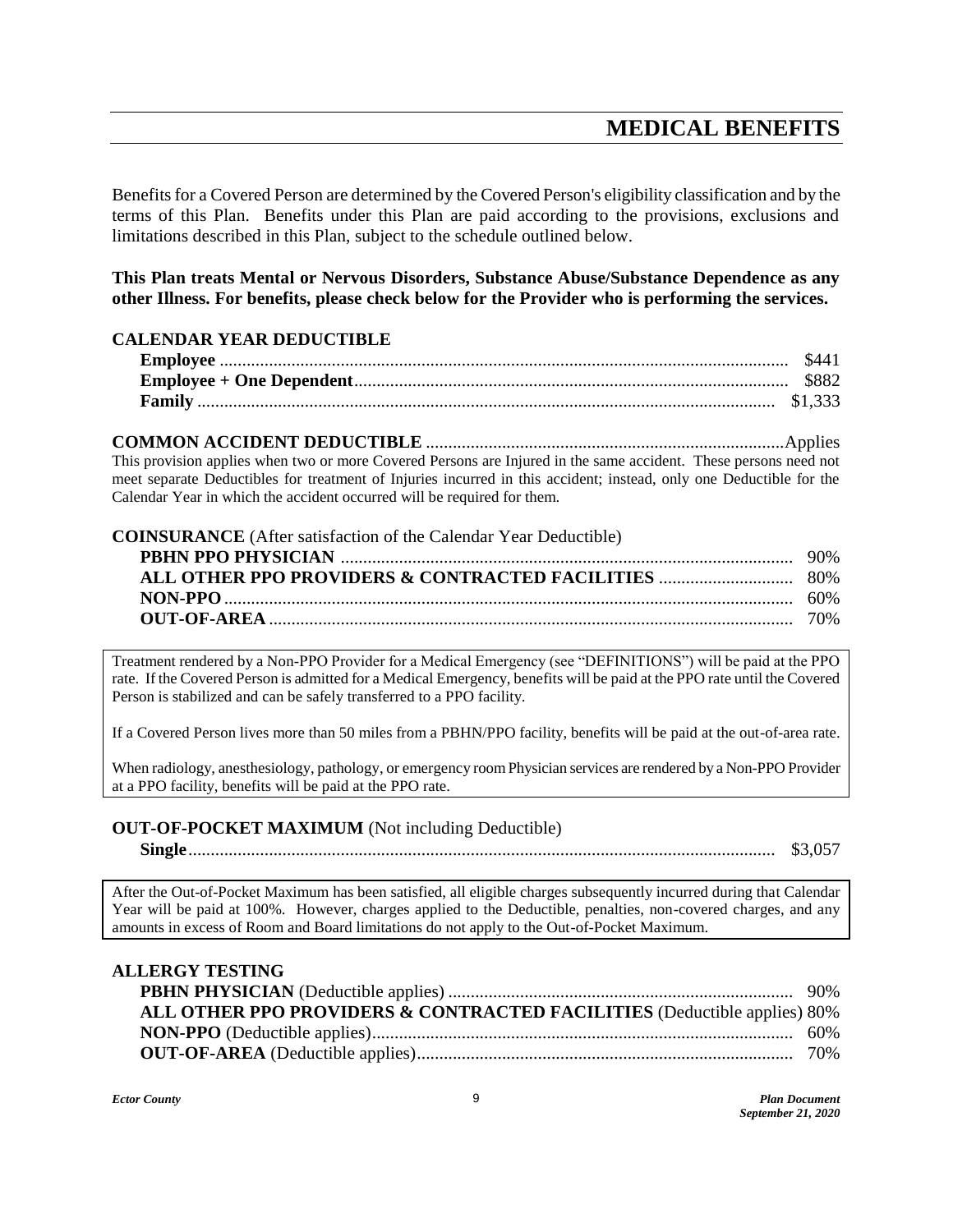| <b>AMBULANCE SERVICES</b>                          |                                                                                                         |                      |
|----------------------------------------------------|---------------------------------------------------------------------------------------------------------|----------------------|
|                                                    |                                                                                                         |                      |
|                                                    |                                                                                                         |                      |
|                                                    |                                                                                                         |                      |
|                                                    |                                                                                                         |                      |
|                                                    |                                                                                                         |                      |
|                                                    | <b>CHEMOTHERAPY/RADIATION</b> (See "ONCOLOGIC PRE-AUTHORIZATION PROGRAM")                               |                      |
|                                                    |                                                                                                         | 90%                  |
|                                                    | ALL OTHER PPO PROVIDERS & CONTRACTED FACILITIES (Deductible applies) 80%                                |                      |
|                                                    |                                                                                                         | 60%                  |
|                                                    |                                                                                                         |                      |
| <b>CHIROPRACTIC CARE</b> (See Spinal Manipulation) |                                                                                                         |                      |
|                                                    | <b>COLONOSCOPY</b> (Routine – ages 50 and over once every ten years. Coverage of general anesthesia for |                      |
| a colonoscopy will be based on Medical Necessity.) |                                                                                                         |                      |
|                                                    |                                                                                                         | 90%                  |
|                                                    | ALL OTHER PPO PROVIDERS & CONTRACTED FACILITIES (Deductible applies) 80%                                |                      |
|                                                    |                                                                                                         | 60%                  |
|                                                    |                                                                                                         |                      |
|                                                    |                                                                                                         |                      |
|                                                    | DIAGNOSTIC LAB/X-RAY/BREAST TOMOSYNTHESIS (3D MAMMOGRAM) (Including                                     |                      |
| professional fees incurred for automated tests)    |                                                                                                         |                      |
|                                                    |                                                                                                         | 90%                  |
|                                                    | ALL OTHER PPO PROVIDERS & CONTRACTED FACILITIES (Deductible applies) 80%                                |                      |
|                                                    |                                                                                                         | 60%                  |
|                                                    |                                                                                                         |                      |
|                                                    |                                                                                                         |                      |
| <b>DURABLE MEDICAL EQUIPMENT</b>                   |                                                                                                         |                      |
|                                                    |                                                                                                         | 90%                  |
|                                                    | ALL OTHER PPO PROVIDERS & CONTRACTED FACILITIES (Deductible applies) 80%                                |                      |
|                                                    |                                                                                                         |                      |
|                                                    |                                                                                                         | 70%                  |
|                                                    |                                                                                                         |                      |
| <b>EMERGENCY ROOM SERVICES</b>                     |                                                                                                         |                      |
|                                                    |                                                                                                         | 90%                  |
|                                                    |                                                                                                         |                      |
|                                                    | ALL OTHER PPO PROVIDERS & CONTRACTED FACILITIES (Deductible applies) 80%                                |                      |
|                                                    |                                                                                                         | 60%                  |
|                                                    |                                                                                                         | 70%                  |
|                                                    |                                                                                                         |                      |
| <b>HOME HEALTH CARE</b>                            |                                                                                                         |                      |
|                                                    |                                                                                                         | 100%                 |
|                                                    |                                                                                                         | 100%                 |
|                                                    |                                                                                                         | 100%                 |
| <b>Ector County</b>                                | 10                                                                                                      | <b>Plan Document</b> |

*September 21, 2020*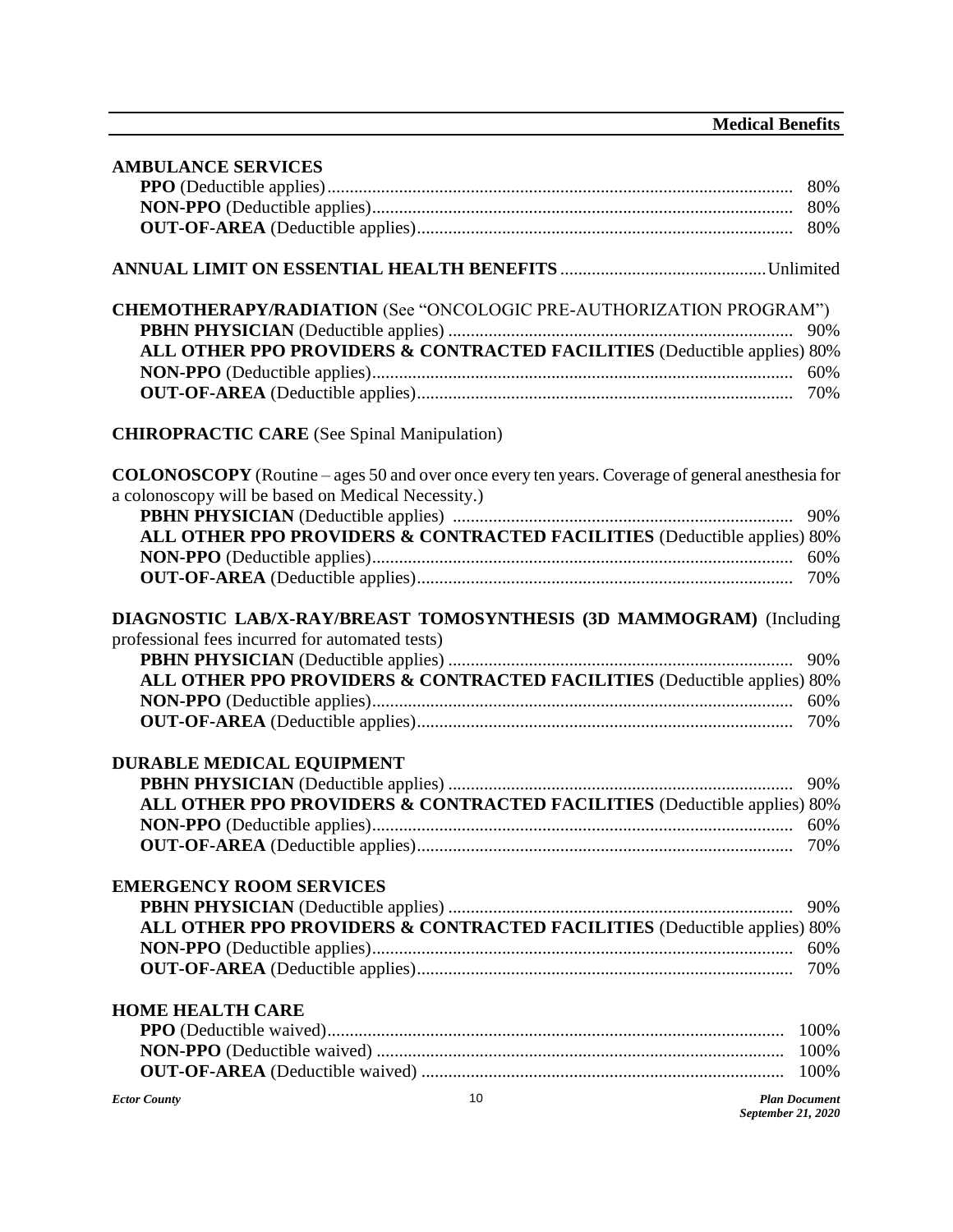| <b>HOME INFUSION THERAPY</b>                                                                      |
|---------------------------------------------------------------------------------------------------|
| 90%                                                                                               |
| ALL OTHER PPO PROVIDERS & CONTRACTED FACILITIES (Deductible applies) 80%                          |
| 60%                                                                                               |
|                                                                                                   |
|                                                                                                   |
| <b>HOSPICE CARE</b>                                                                               |
| 100%                                                                                              |
| 100%                                                                                              |
| 100%                                                                                              |
| <b>INPATIENT HOSPITAL SERVICES</b> (Must be pre-certified or a \$500 penalty will apply)          |
| 80%                                                                                               |
| 60%                                                                                               |
| 70%                                                                                               |
|                                                                                                   |
| The Maximum Eligible Charge for Room and Board in a Hospital will be:                             |
| a) for a semi-private room, the average semi-private room rate of the Hospital;                   |
| b) for a private room, the average semi-private room rate of the Hospital or, if the Hospital has |
| private rooms only, the maximum eligible charge will be limited to 90% of the actual private      |
| room charge;                                                                                      |
| c) for intensive care, coronary care, and neonatal intensive care, the actual amount charged.     |
|                                                                                                   |
| <b>OSSEOUS SURGERY</b>                                                                            |
| 80%                                                                                               |
| 80%                                                                                               |
|                                                                                                   |
|                                                                                                   |
| \$5,000                                                                                           |
|                                                                                                   |
| <b>OUTPATIENT HOSPITAL SERVICES</b>                                                               |
| 80%                                                                                               |
|                                                                                                   |
|                                                                                                   |
|                                                                                                   |
| PHYSICAL/OCCUPATIONAL THERAPY (Written prescription with frequency and duration is                |
| required from attending Physician)                                                                |
| 90%                                                                                               |
| ALL OTHER PPO PROVIDERS & CONTRACTED FACILITIES (Deductible applies) 80%                          |
| 60%                                                                                               |
| 70%                                                                                               |
|                                                                                                   |
|                                                                                                   |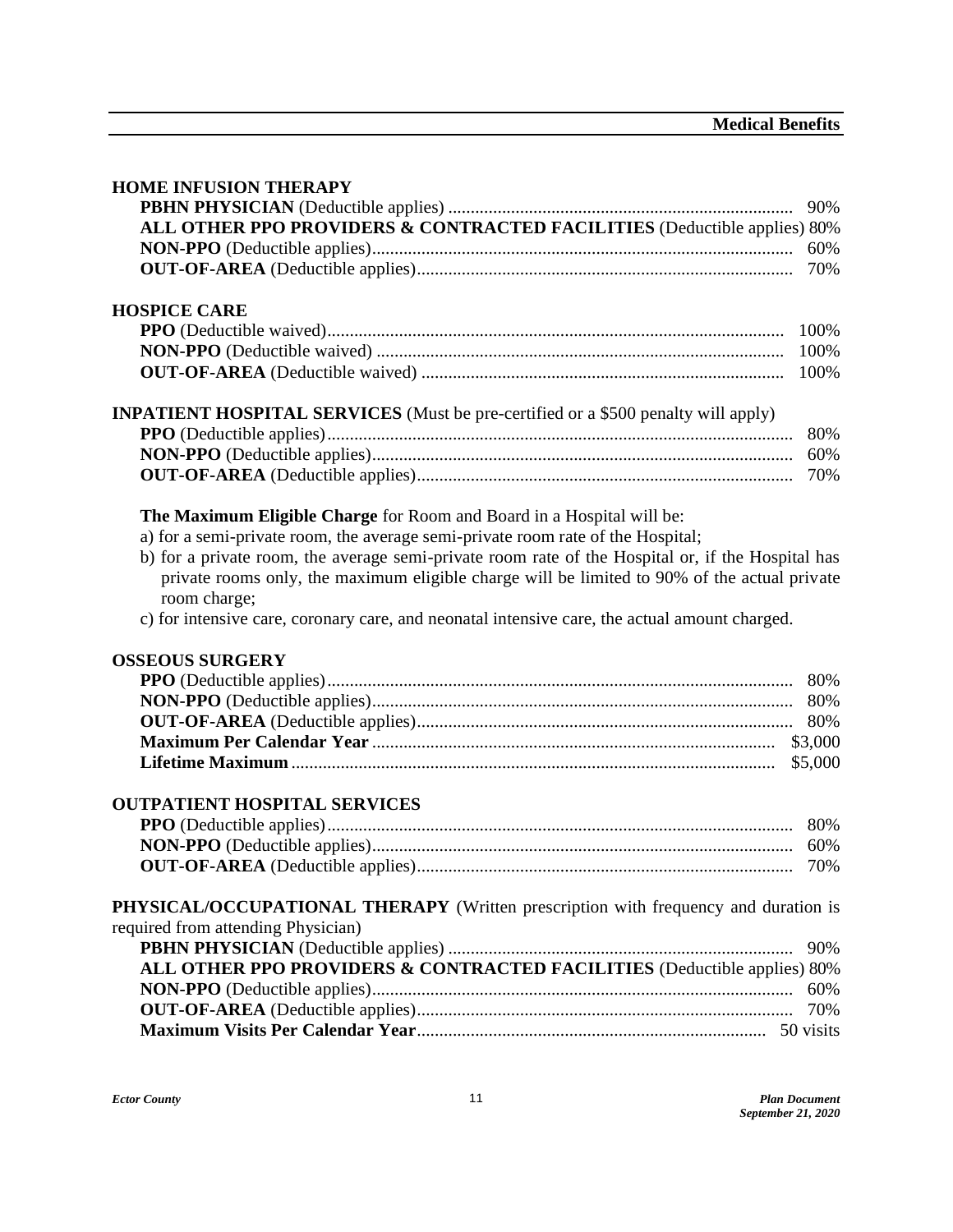#### **PHYSICIAN'S SERVICES**

| ALL OTHER PPO PROVIDERS & CONTRACTED FACILITIES (Deductible applies) 80% |  |
|--------------------------------------------------------------------------|--|
|                                                                          |  |
|                                                                          |  |
| <b>RENAL/PERITONEAL DIALYSIS</b>                                         |  |
|                                                                          |  |
| ALL OTHER PPO PROVIDERS & CONTRACTED FACILITIES (Deductible applies) 80% |  |
|                                                                          |  |
|                                                                          |  |

**LIMITATION TO PERCENTAGE OF MEDICARE RATES IN CERTAIN CIRCUMSTANCES.** For dialysis and associated drugs, the eligible charge will not exceed 175% of the Medicare allowance for such incurred expenses. This limitation applies to both in and out-of-network claims.

#### **SKILLED NURSING FACILITY CARE**

| ALL OTHER PPO PROVIDERS & CONTRACTED FACILITIES (Deductible applies) 80% |  |
|--------------------------------------------------------------------------|--|
|                                                                          |  |
|                                                                          |  |
|                                                                          |  |
|                                                                          |  |

**SPEECH THERAPY** (Written prescription with frequency and duration is required from attending Physician)

| ALL OTHER PPO PROVIDERS & CONTRACTED FACILITIES (Deductible applies) 80% |  |
|--------------------------------------------------------------------------|--|
|                                                                          |  |
|                                                                          |  |
|                                                                          |  |

#### **SPINAL MANIPULATION TREATMENT**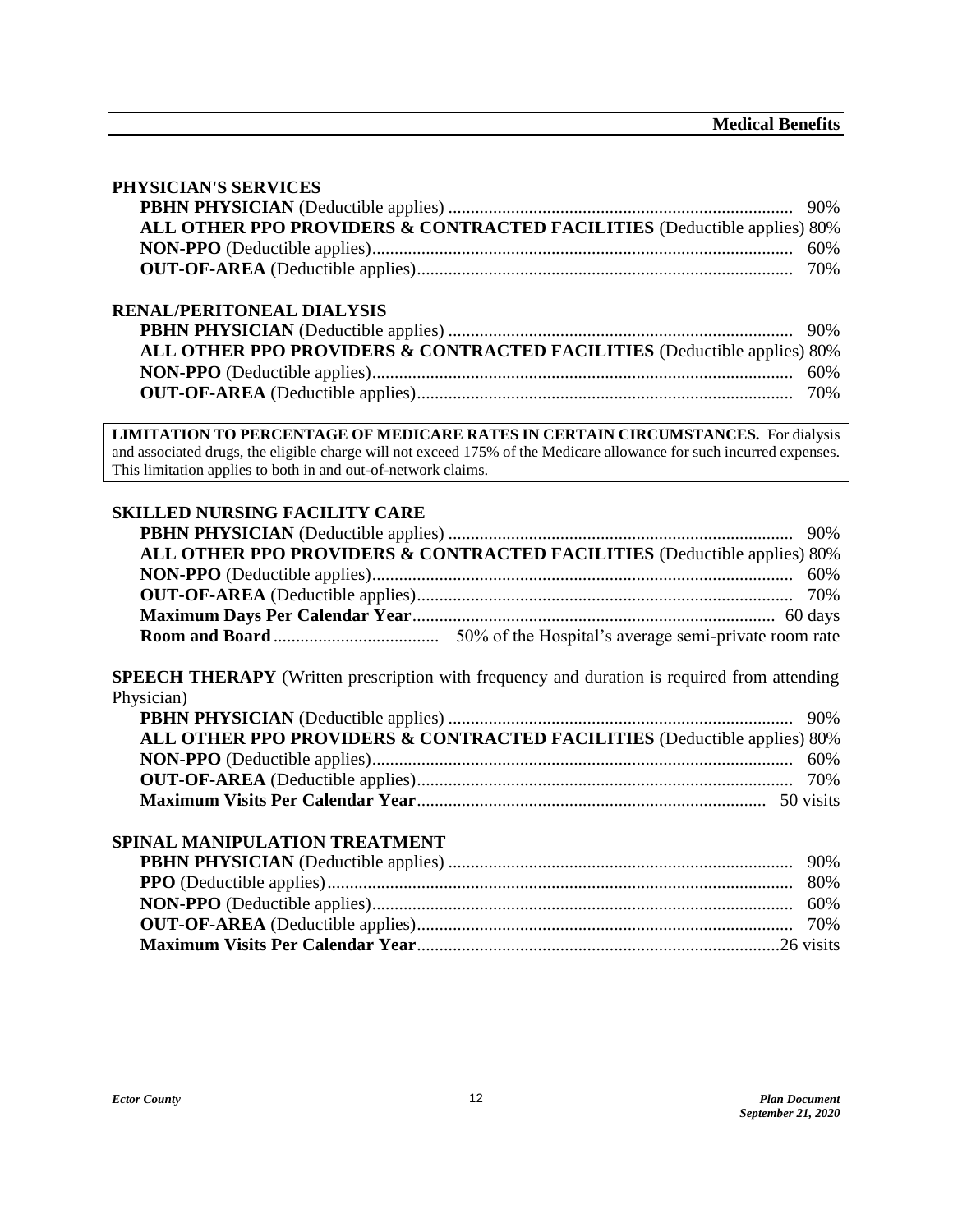#### **TELEMEDICINE**

| ALL OTHER PPO PROVIDERS & CONTRACTED FACILITIES (Deductible applies) 80% |  |
|--------------------------------------------------------------------------|--|
|                                                                          |  |
|                                                                          |  |

**WELLNESS EXPENSE** (Includes immunizations, routine physical examinations, pap smears, mammograms, breast tomosynthesis (3D mammogram), PSA tests for covered Employees and spouses, bone density testing, routine sigmoidoscopy for Covered Persons age 50 and over once every five years, and Well Child Care. **The vaccine Gardasil is not covered).**

| ALL OTHER PPO PROVIDERS & CONTRACTED FACILITIES (Deductible waived) 80% |  |
|-------------------------------------------------------------------------|--|
|                                                                         |  |
|                                                                         |  |

**WOMEN'S HEALTH AND CANCER RIGHTS ACT**. Pursuant to the Women's Health and Cancer Rights Act of 1998, this Plan provides benefits for Covered Persons for mastectomy-related services, including reconstruction and surgery to achieve symmetry between the breasts, prostheses, and complications resulting from mastectomy (including lymphedema). For further details, please see subsection 22 of "ELIGIBLE CHARGES."

**MASTECTOMY AND RELATED PROCEDURES**. The Plan shall not restrict benefits for any Hospital length of stay in connection with (a) a mastectomy, to less than 48 hours, or (b) a lymph node dissection for the treatment of breast cancer, to less than 24 hours, unless discharged earlier by a Physician after consultation with the patient.

**MOTHERS AND NEWBORNS**. The Plan shall not restrict benefits for any Hospital length of stay in connection with childbirth for the mother or newborn child following (a) an uncomplicated vaginal delivery, to less than 48 hours, or (b) an uncomplicated cesarean delivery, to less than 96 hours, unless discharged earlier by a Physician after consultation with the mother.

**POST DELIVERY CARE.** If a decision is made to discharge a woman who has given birth to a child or the newborn child from Inpatient care before the expiration of the minimum hours of coverage required under "Mothers and Newborns," a health benefit plan must provide to the woman and child coverage for timely post delivery care. The timeliness of the post delivery care shall be determined in accordance with recognized medical standards for that care. The post delivery care may be provided by a Physician, registered nurse, or other appropriate licensed health care Provider. The post delivery care may be provided at:

- 1) the woman's home;
- 2) a health care Provider's office;
- 3) a health care facility; or
- 4) another location determined to be appropriate under rules adopted by Texas law.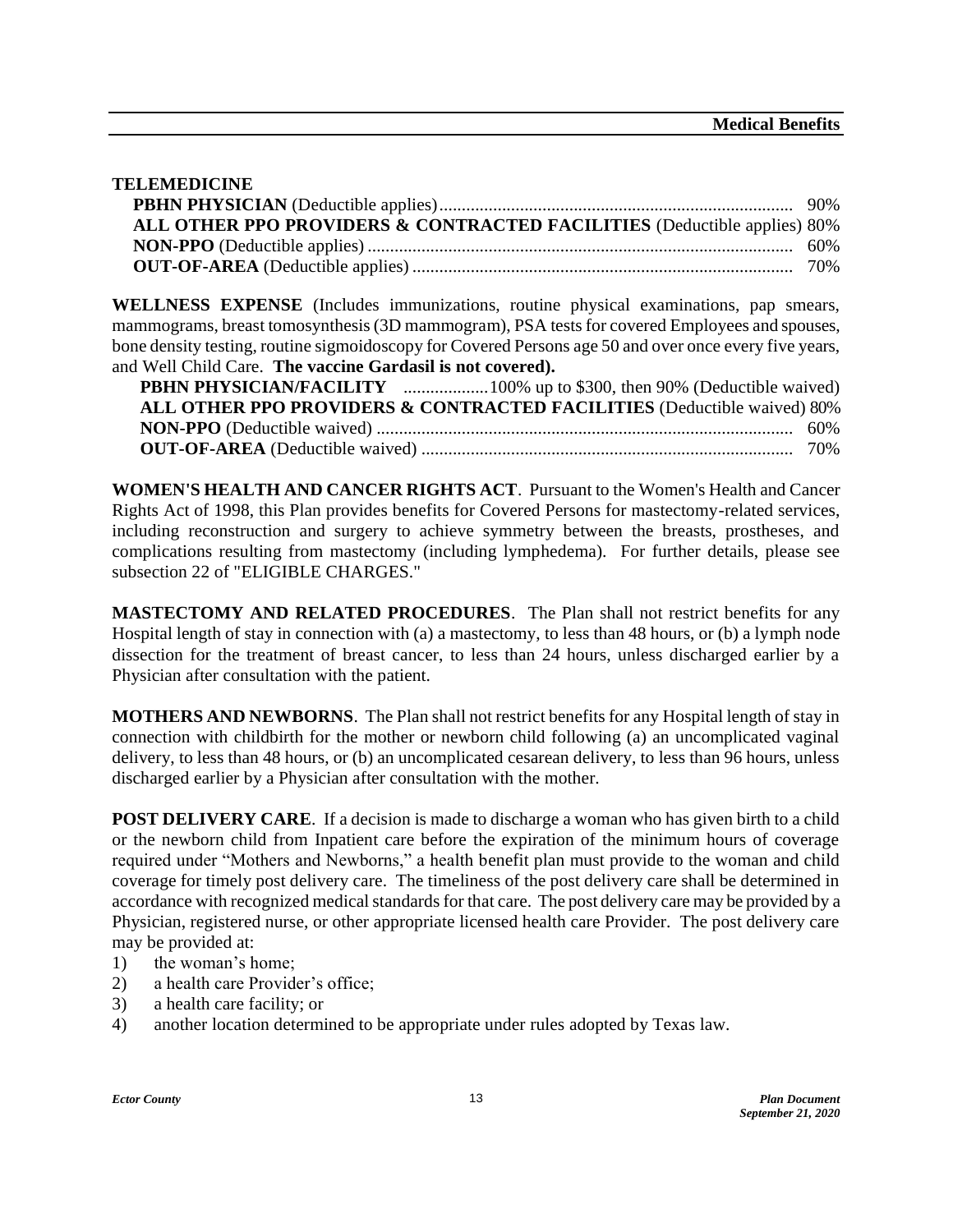Although a woman is NOT required to give birth in a Hospital or other health care facility or remain under Inpatient care for any fixed term following the birth of a child, post delivery care will still be provided.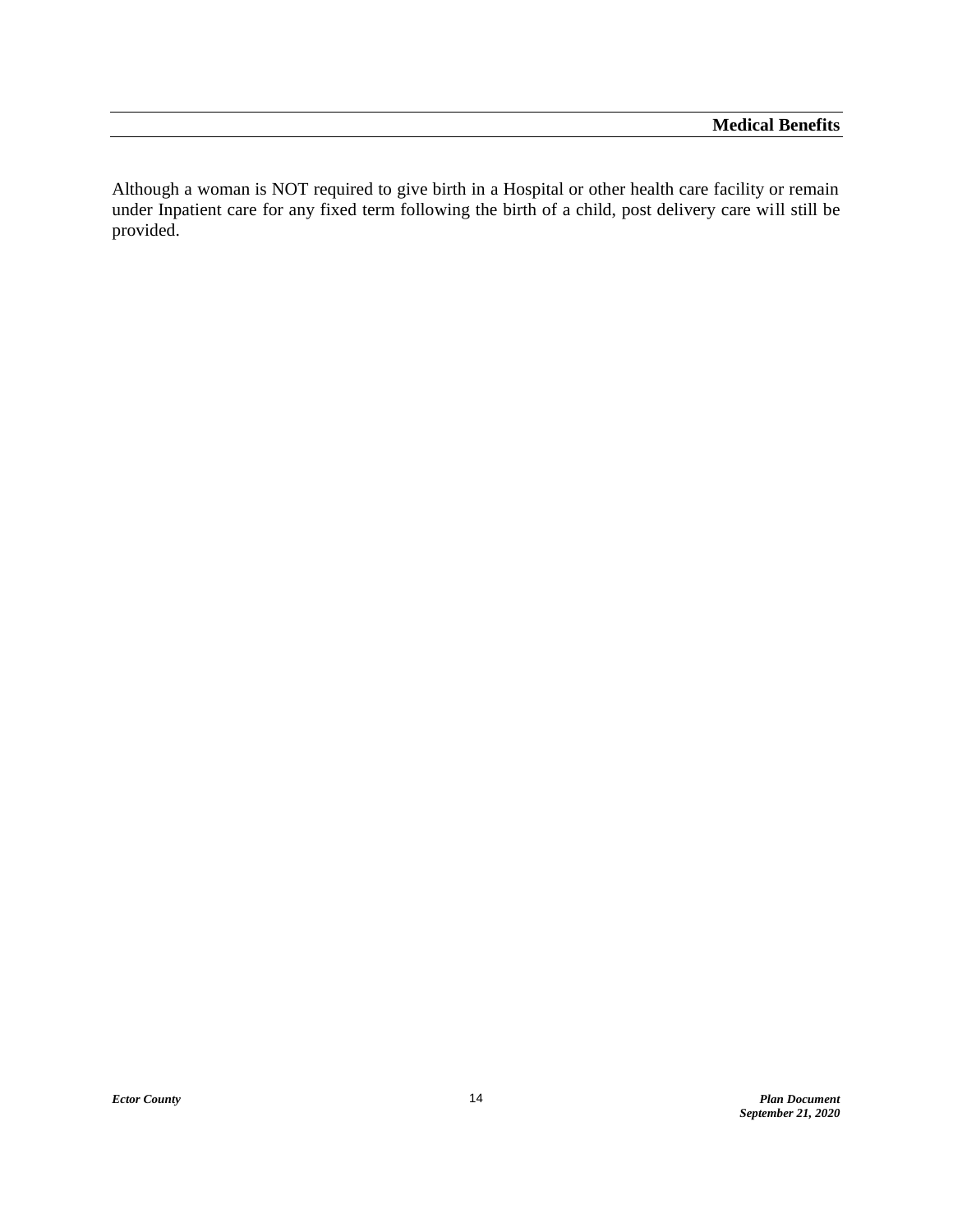## **PRESCRIPTION DRUG PROGRAM**

<span id="page-17-0"></span>**MEDTRAK PRESCRIPTION DRUG CARD PROGRAM**. MedTrak is able to provide many prescriptions for Covered Persons at a discounted price. Prescriptions may be purchased through the MedTrak prescription drug program in two ways. Short-term prescriptions may be filled at local MedTrak Network Pharmacies which will charge a flat fee (Copay) for up to a 30-day supply of medication. MedTrak home delivery pharmacy service is a mail order prescription drug service which charges a flat fee (Copay) for a 90-day supply of prescription maintenance drugs, such as birth control pills, ulcer medication, insulin, thyroid medication, etc. When using the mail order option, Employees will need to request two prescriptions from their Physician, one for a two or three week supply to be filled by their local MedTrak pharmacy, and another which can be mailed to the MedTrak home delivery service for the remainder of their 90-day supply. Regardless of whether the Covered Person uses the drug card or mail order option, if the actual cost of the medication is less than the Copay, the Covered Person will only be responsible for the actual prescription cost.

#### **PRESCRIPTION DRUG CARD PROGRAM**

| Copay For Each Prescription or Refill (30-day supply) (No Deductible) | \$30 |
|-----------------------------------------------------------------------|------|
|                                                                       |      |
|                                                                       |      |
|                                                                       |      |
| Copay For Each Prescription or Refill (90-day supply) (No Deductible) |      |
|                                                                       | \$60 |
|                                                                       |      |
|                                                                       |      |
|                                                                       |      |
| <b>MAIL ORDER PRESCRIPTION DRUG PROGRAM</b>                           |      |
| Copay For Each Prescription or Refill (90-day supply) (No Deductible) |      |
|                                                                       | \$60 |
|                                                                       |      |
|                                                                       |      |

**Prescriptions costing in excess of the prescription maximum will be covered if Medical Necessity is established. The Covered Person will be responsible for 30% of the excess charges, in addition to the appropriate Copay.**

**Generic Drugs**................................................................................................................... \$12

**If the mail order or drug card program is not used, no benefits will be paid. The per prescription Copay is not eligible for reimbursement under the Plan.**

**If the Covered Person chooses a brand name drug when a generic equivalent is available, the Covered Person will be charged the applicable brand name Copay plus the difference in cost between the brand name and generic drug. This provision does not apply if the Physician requests "dispense as written."**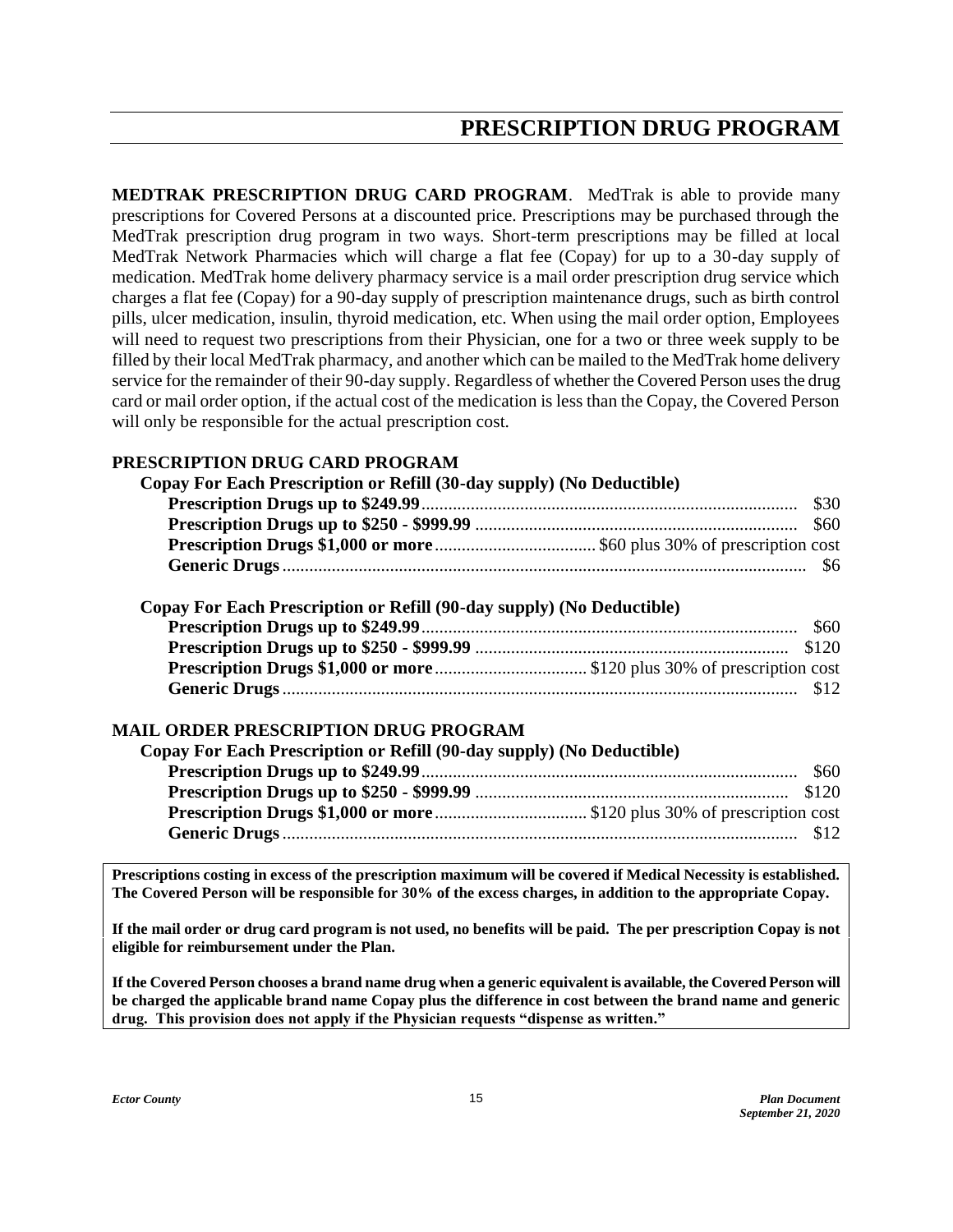#### **Some drug expenses which are not covered:**

- \* Drugs which can be obtained without a Physician's prescription;
- \* Therapy devices or appliances regardless of their intended use including: -hypodermic needles;
	- -syringes;
	- -support garments; and
	- -other non-medical substances;
- \* Antiseptic or fluoride mouthwashes, mouth rinses, or topical oral solutions;
- \* Retin-A or similar drug for Covered Persons age 25 and older; and
- \* Any drugs which are Experimental/Investigational (see "EXCLUSIONS AND LIMITATIONS" for further details).

**This is not a complete list of drugs that are excluded. Please contact MedTrak at (800) 771-4648 to determine specific drug coverage.**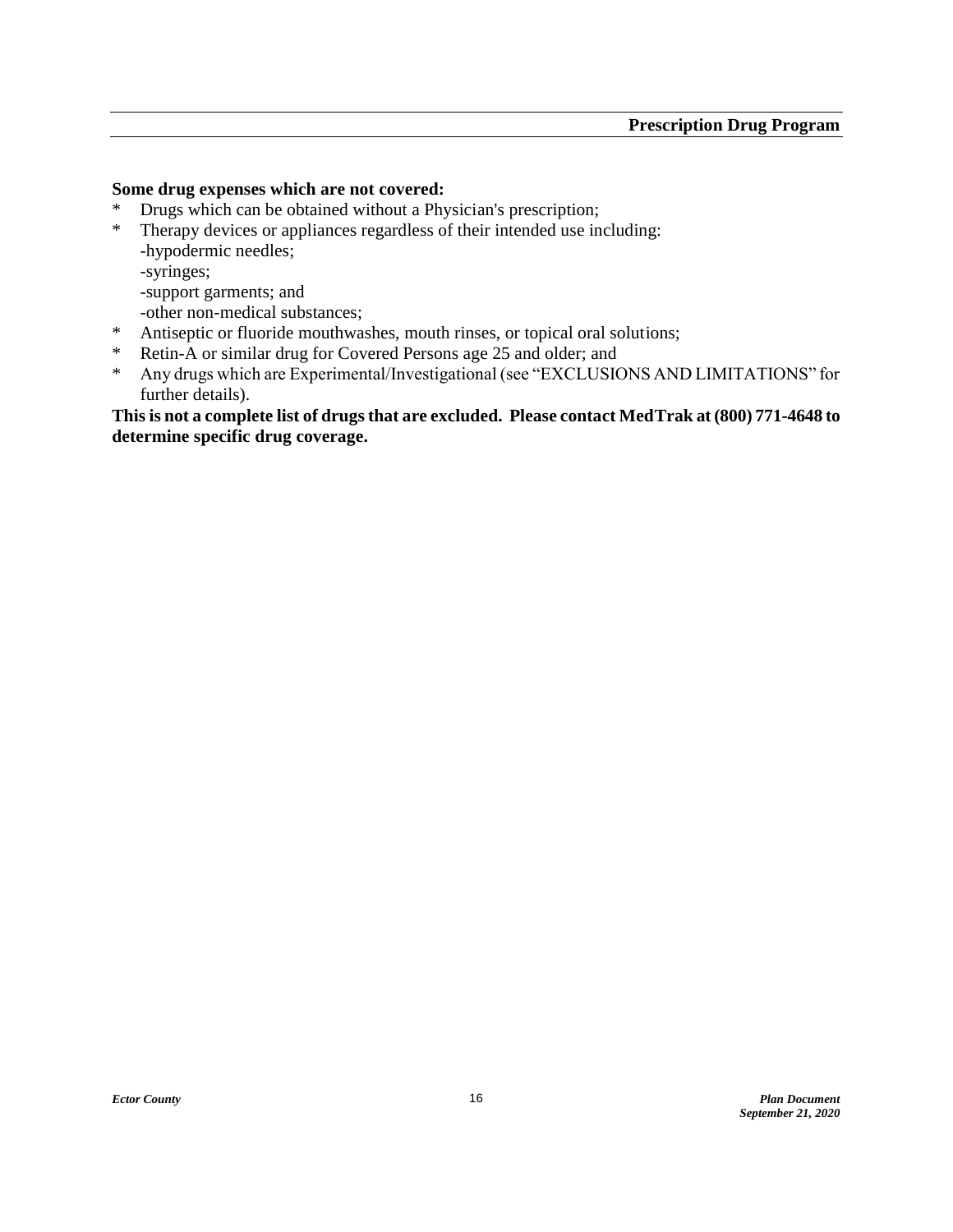## **ONCOLOGIC PRE-AUTHORIZATION PROGRAM**

<span id="page-19-0"></span>A Covered Person who has a diagnosis of cancer (and his or her treating oncologist) must call **INETICARE** at least three business days prior to the inception of a chemotherapy regimen. The number for **INETICARE i**s **(877) 208-5002.**

The Covered Person (or his or her treating oncologist) must provide **INTETICARE** with the proposed treatment regimen, including the names and NDC numbers of all drugs to be used in the treatment process. The Covered Person is responsible for informing the attending Physician of the requirements of the oncologic managed care procedure.

If there is a change to the treatment regimen (introduction / removal / replacement), then the Covered Person (or his or her oncologist) needs to again contact **INETICARE** at least three business days prior to the beginning of the new treatment process.

The **INETICARE** medical care counselor will contact the Physician to discuss the proposed treatment regimen and make a determination as to the eligibility of the treatment regimen under the Plan.

If the Covered Person fails to follow the Plan's procedures for pre-authorization of a chemotherapy regimen, the chemotherapy regimen may not be considered to be an eligible charge under the terms of the Plan.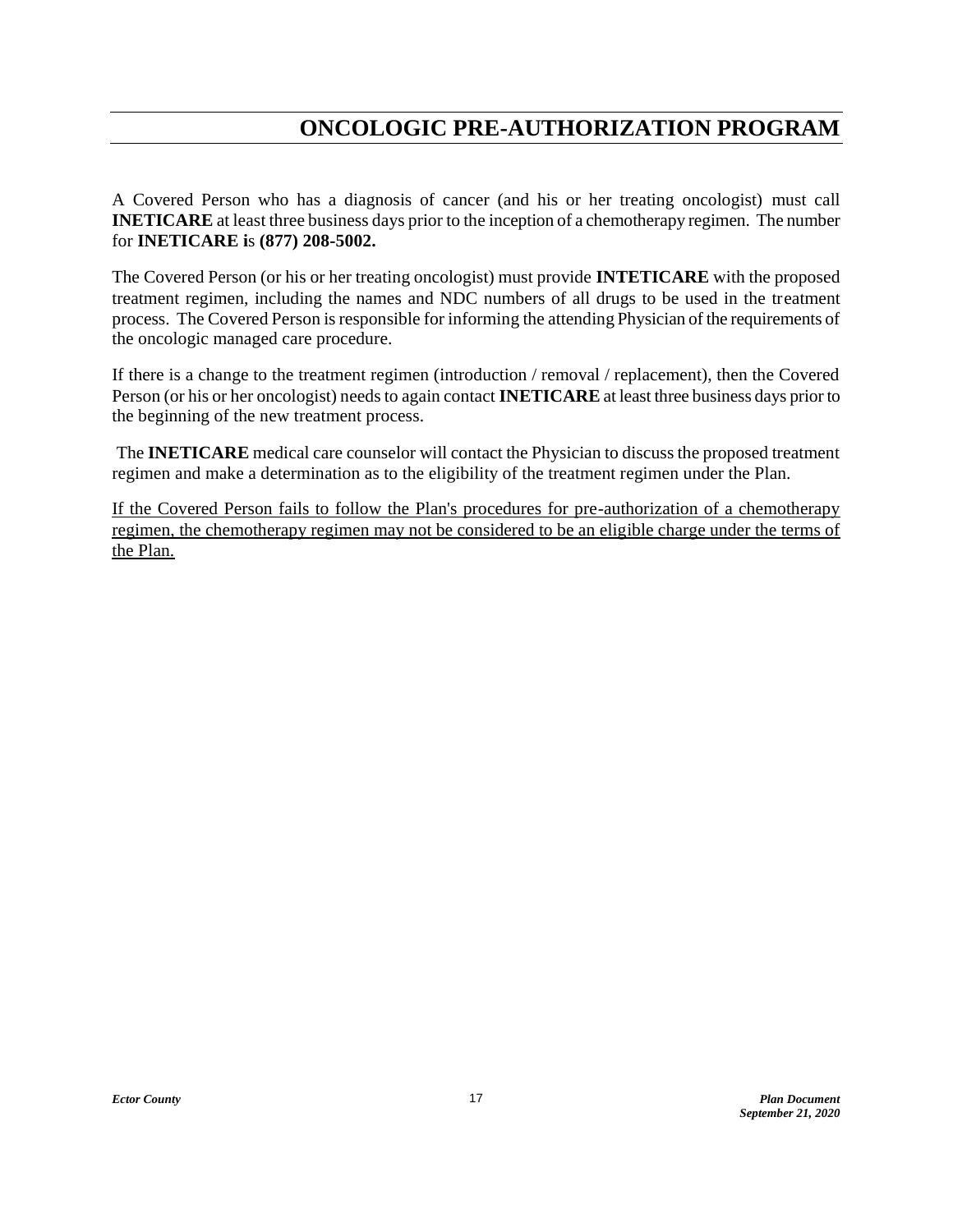Benefits are payable only if the covered dental expenses are for treatment that is:

- 1) Incurred and completed while dental coverage is in effect; and
- 2) Provided by:
	- A licensed Dentist;
	- A licensed Doctor; or
	- A dental assistant or a Dental Hygienist working under the direct supervision of a Dentist; and
- 3) Provided according to generally accepted dental practice; and
- 4) Necessary for the diagnosis, prevention or correction of dental disease, defect or accidental Injury.

```
CALENDAR YEAR DEDUCTIBLE PER PERSON ............................................................... $50
```
#### **CALENDAR YEAR MAXIMUM BENEFIT FOR PERSONS AGE 19 AND OVER** ..... \$1,000

#### <span id="page-20-0"></span>**Percent of Covered Charges Payable**

| <b>CLASS I-DIAGNOSTIC AND PREVENTIVE PROCEDURES</b> (Deductible waived)  100% |  |
|-------------------------------------------------------------------------------|--|
|                                                                               |  |
|                                                                               |  |

#### **CLASS I-DIAGNOSTIC AND PREVENTIVE PROCEDURES**

- 1) One routine oral examination and scaling and cleaning of teeth per Calendar Year;
- 2) One topical application of fluoride solutions for covered Dependent children age 13 and under;
- 3) One set of bitewing x-rays per Calendar Year; and
- 4) Vizilite (oral cancer screening).

#### **CLASS II-BASIC PROCEDURES**

- 1) One subsequent routine oral exam, including scaling and cleaning of teeth;
- 2) One subsequent set of supplementary bitewing x-rays;
- 3) One subsequent topical application of fluoride solutions for Dependent children age 13 and under;
- 4) Dental x-rays, including full mouth x-rays, but not more than once in any 36 month period and any other dental x-rays required for the diagnosis of a condition;
- 5) Extractions;
- 6) Amalgam, silicate, acrylic, synthetic porcelain, and composite filling restorations to restore diseased or accidentally broken teeth;
- 7) General anesthetics administered for oral or dental surgery when Medically Necessary;
- 8) Treatment of periodontal diseases and other diseases of the gums and tissues of the mouth;
- 9) Endodontic treatment, including root canal therapy;
- 10) Injection of antibiotic drugs by the attending Dentist;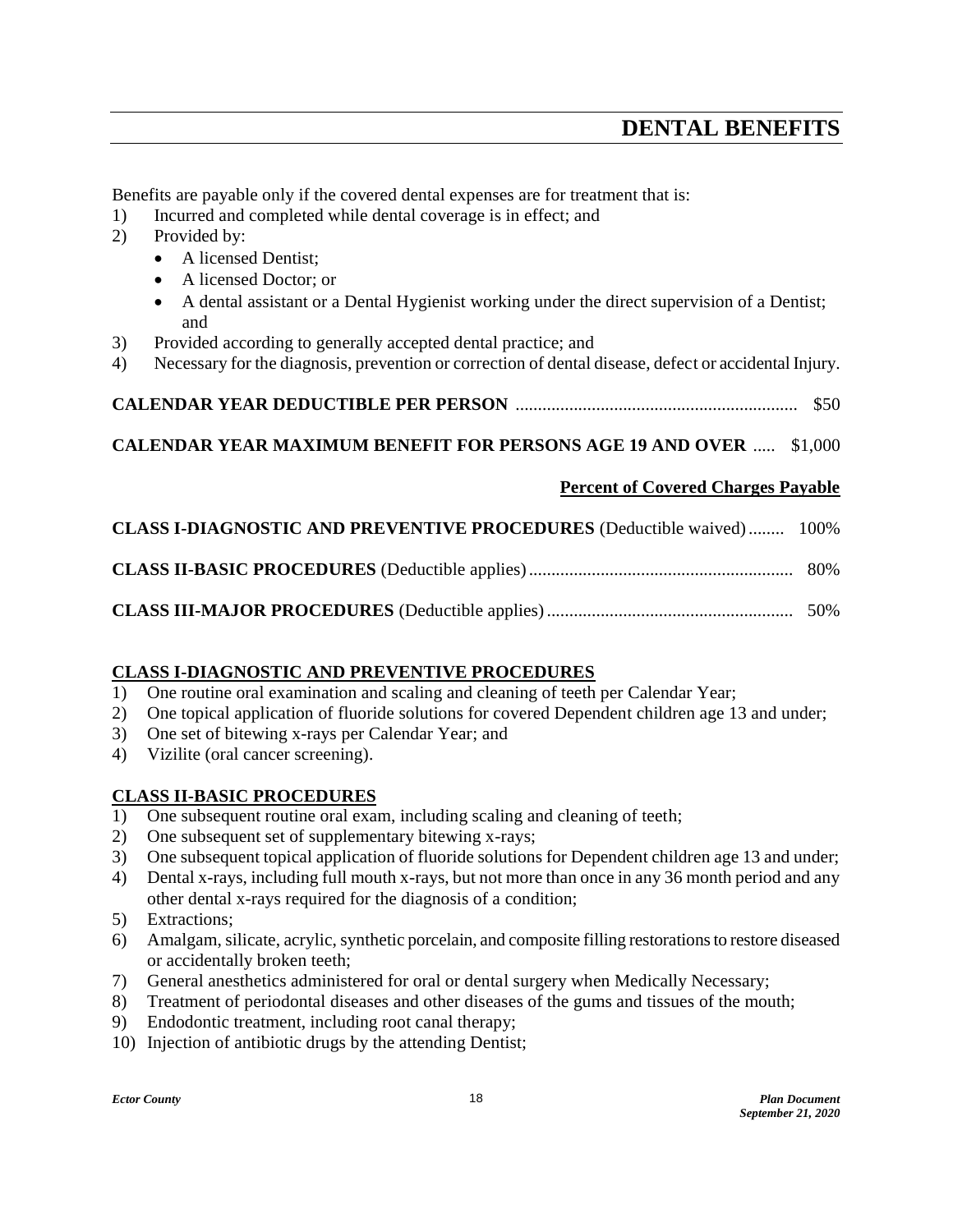- 11) Repair or recementing of crowns, inlays, onlays, bridgework or dentures, or relining or rebasing of dentures more than six months after the installation of an initial or replacement denture, but not more than once in any 36 month period;
- 12) Oral surgery;
- 13) Sealants;
- 14) Prescription drugs prescribed by the attending Dentist;
- 15) Local anesthesia or IV sedation for covered oral surgery;
- 16) Crowns for Dependent children age 13 and under;
- 17) Space maintainers for missing primary teeth; and
- 18) Emergency treatment for pain.

#### **CLASS III - MAJOR PROCEDURES**

- 1) First installation of fixed bridgework, including inlays and crowns as abutments;
- 2) First installation of partial or full removable dentures, including precision attachments and any adjustments during the six month period following installation;
- 3) Replacement of an existing partial or full removable denture or fixed bridgework by a new one, or the addition of teeth to an existing partial removable denture or bridgework, if satisfactory evidence is presented that:
	- a) the replacement or addition of teeth is necessary to replace one or more teeth extracted after the existing denture or bridgework was installed;
	- b) the existing denture or bridgework was installed at least five years prior to its replacement and the existing denture or bridgework cannot be fixed; or
	- c) the existing denture is a temporary denture which cannot be made permanent and replacement is made within 12 months after the temporary one was installed.

Normally, dentures will be replaced by dentures, but if a professionally adequate result can be achieved only with bridgework, the bridgework will be a covered dental expense; and

4) Inlays, onlays, gold fillings, or crown restorations to restore diseased or accidentally broken teeth, but only when the tooth, as a result of extensive caries or fracture, cannot be restored with an amalgam, silicate, acrylic, synthetic porcelain, or composite filling restoration.

#### **PROSTHODONTICS, FIXED**

Replacement of fixed bridges is covered only if the original bridge cannot be made serviceable, and (a) the Covered Person has been covered under this Plan for at least 12 consecutive months, and (b) five years have elapsed since the last placement.

#### **PROSTHODONTICS, REMOVABLE**

Replacement of full or partial removable dentures is covered only if the existing denture cannot be made serviceable, and (a) the Covered Person has been covered under this Plan for at least 12 consecutive months (not applicable if replacement is made necessary by the initial placement of an opposing full denture), and (b) five years have elapsed since the last placement. Covered Charges for removable prosthodontics do not include any additional charges for over dentures or for precision or semi-precision attachments.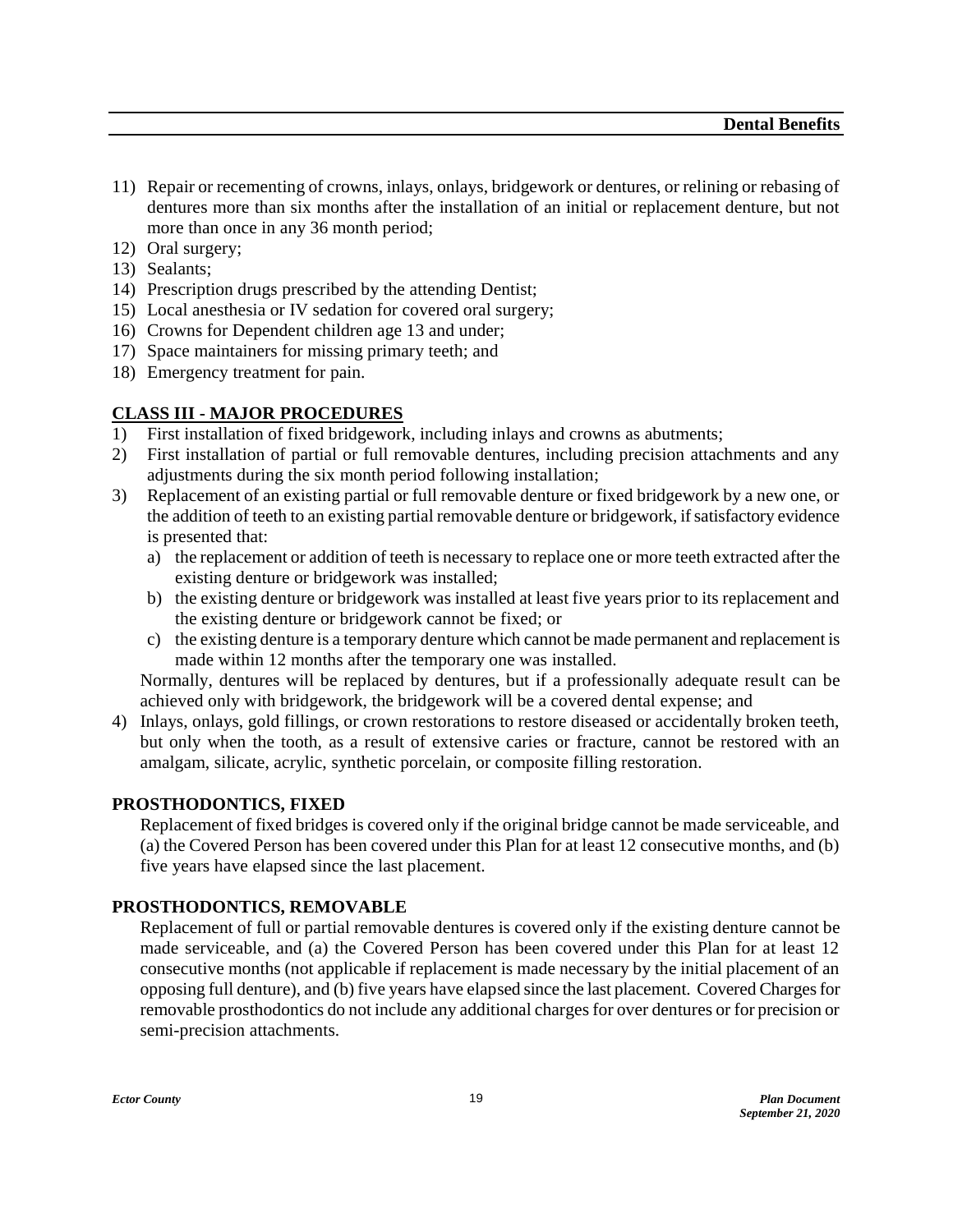**COVERED CHARGES**. Covered Charges will be the actual cost charged for the treatment or service for a dental condition.

If it is determined that more than one procedure could be performed to correct a dental condition, Covered Charges will be limited to the least expensive of the procedures that would provide professionally acceptable results.

**BEGINNING DATE FOR TREATMENT OR SERVICE**. Treatment or service will be considered to begin:

- 1) For root canal therapy, on the date pulp chamber is opened and the pulp canal explored to the apex;
- 2) For crowns, fixed bridgework, inlays or onlays restoration, on the date the tooth or teeth are fully prepared;
- 3) For full or partial dentures, on the date the master impression is made; or
- 4) For all other services, on the date the treatment or service is performed.

#### **LIMITATIONS AND EXCLUSIONS**. Dental benefits will not be paid for:

- 1) The services of any person who is not a Dentist or a licensed Dental Hygienist under the supervision of a Dentist;
- 2) The services of any person who is an immediate family member of a Covered Person;
- 3) Personalization of dentures or crowns or for any other treatment that is primarily cosmetic and any procedure that does not have uniform professional endorsement;
- 4) Implants;
- 5) Drugs and medicines, except for antibiotic injections;
- 6) Instructions for plaque control, oral hygiene, or diet;
- 7) Treatment or service to alter vertical dimension or restore occlusion or to duplicate a lost or stolen prosthetic device;
- 8) Treatment or service for which the Covered Person has no financial liability or that would be provided at no charge in the absence of coverage or that is paid for or furnished by the United States government or one of its agencies;
- 9) Treatment or service that results from war or act of war or from voluntary participation in criminal activities;
- 10) Treatment or service that is covered by a workers' compensation or occupational disease or similar law;
- 11) Temporary restorations; however, if temporary restoration is part of a course of treatment, the maximum benefit for a permanent restoration will include the fee for a temporary restoration;
- 12) Orthodontic treatment;
- 13) Nitrous oxide;
- 14) Night guards for bruxism;
- 15) To the extent not prohibited by federal law and regulations issued thereunder, no benefits will be paid for an Illness or Injury which is intentionally self-induced or self-inflicted;
- 16) Broken appointments or completion of claim forms or pre-treatment forms;
- 17) Any expense incurred prior to becoming covered under the Plan;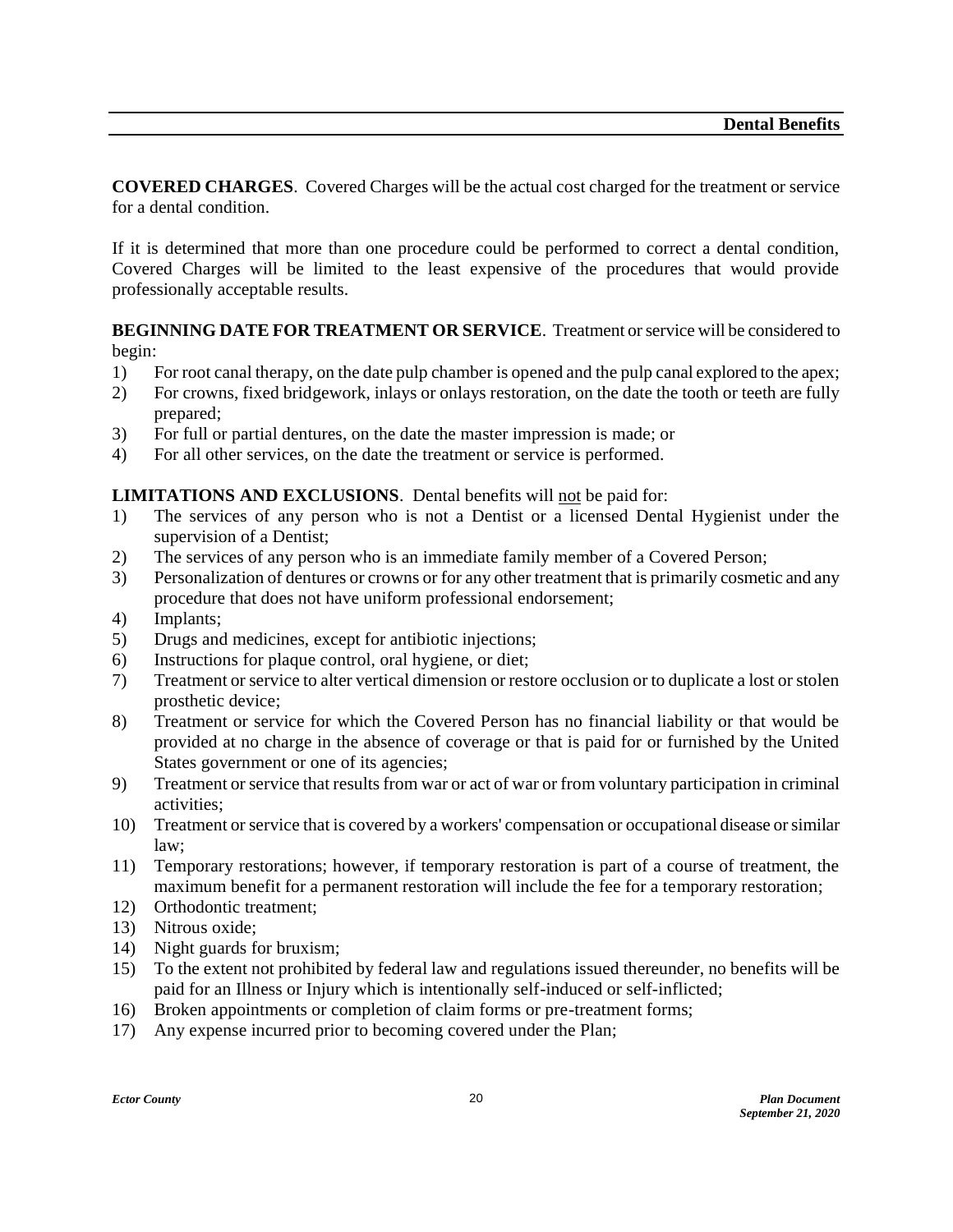- 18) Dental treatment received from a dental or medical department maintained by the employer, a mutual benefit association, labor union, trustee, or similar type of group;
- 19) Any care or service covered in whole or in part under any other section of the Plan;
- 20) Temporomandibular joint syndrome (TMJ);
- 21) Any charges incurred more than 12 months prior to the date the claim for benefits is filed;
- 22) Any item which is not listed as a covered expense; and
- 23) Any expenses incurred for treatment rendered after the date of termination.

**PRE-TREATMENT DETERMINATION**. A Dental Treatment Plan should be filed with the Administrative Service Agent before treatment begins when charges for a Period of Dental Treatment (other than emergency treatment) are expected to exceed \$200. Any such approved Dental Treatment Plan will be applicable for six months from the approval date.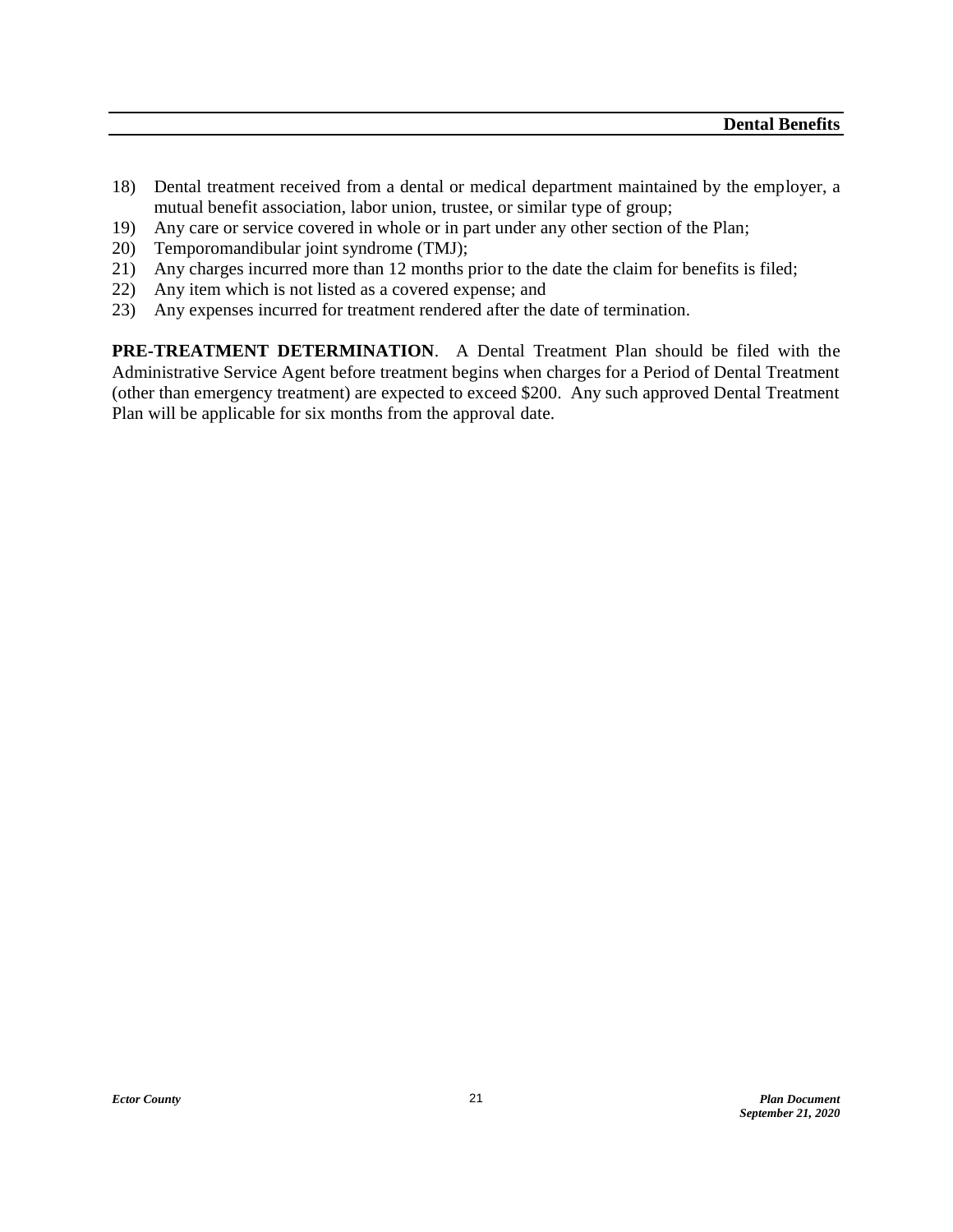<span id="page-24-0"></span>As used in this Plan, the following words and phrases shall have the meanings indicated:

**ACCIDENTAL BODILY INJURY** means only a bodily Injury sustained accidentally and independently of all other causes by an outside traumatic event or due to exposure to the elements.

**ACTIVELY AT WORK** means an Employee is performing regular duties of his or her occupation at an established business location of the County or another location to which he or she may be required to travel to perform the duties of employment. An Employee shall be considered Actively At Work on normal holidays or vacation days of the County if the Employee is not Totally Disabled and if the Employee was "Actively At Work" on the last preceding regular work day. In no event, will an Employee be considered Actively At Work if he or she is not physically able to perform all of the regular duties of his or her employment of if he or she has effectively terminated employment.

**ADMINISTRATIVE SERVICE AGENT** means the firm providing administrative services to the Plan Administrator in connection with the operation of the Plan, such as maintaining current eligibility data, billing, processing and payment of Claims and providing the Plan Administrator with any other information considered necessary. Group Resources is the Administrative Services Agent for the Plan.

**ALLOWABLE EXPENSES** means any item of expense which is covered, at least in part, by one or more of the group plans under which an individual is covered. Amounts in excess of the Reasonable Charge or Customary Charge and amounts not considered Medically Necessary are not considered covered expenses under this Plan.

**ANNUAL LIMIT ON ESSENTIAL HEALTH BENEFITS** means the maximum amount that can be paid on behalf of a Covered Person during the period of time beginning on October 1 and ending on September 30 of the following year.

**AVERAGE WHOLESALE PRICE** means the average value at which wholesalers sell drugs to Physicians, pharmacies, and other customers. Average Wholesale Price is the generally accepted standard measure for calculating the cost of a particular medication.

**CALENDAR YEAR** means each period of time beginning on January 1 and ending on December 31 of the same year.

**COINSURANCE** means the percentage of an eligible charge that is paid by the Plan on behalf of the Covered Person.

**COSMETIC TREATMENT** means treatment performed for the purpose of improving appearance rather than for restoring bodily function.

**COUNTY** means Ector County or any affiliate which is participating in the Plan with the permission of Ector County.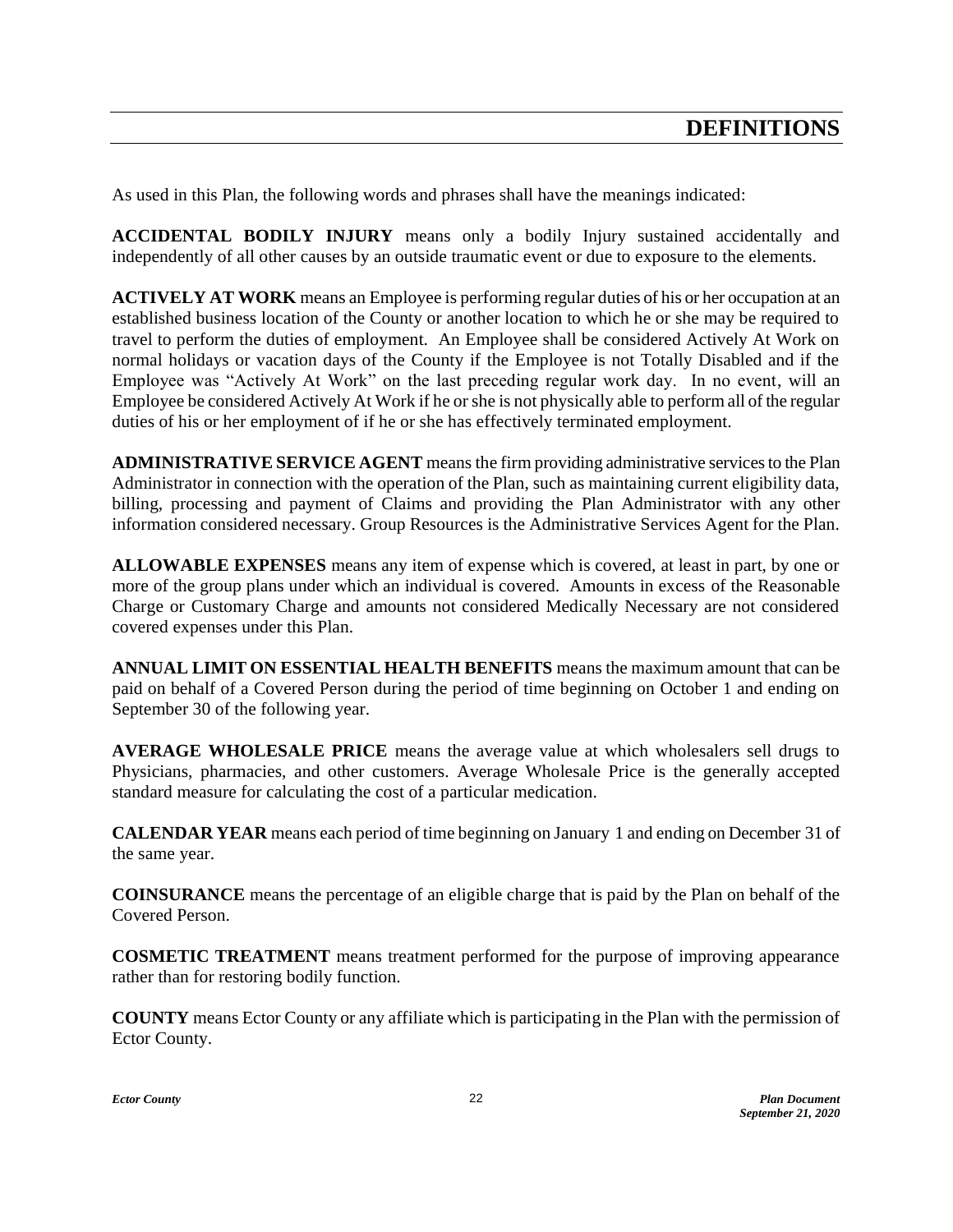**COVERED PERSON** means an Employee, Retired Employee, Elected Officials, District Judges, District Attorneys, Employees of the Ector County Appraisal District, or a Dependent for whom the coverage provided by this Plan is in effect. A Covered Person may be covered under this Plan as an Employee or as a Dependent, but not both at the same time.

**CUSTOMARY CHARGE** means a charge for medical services, care, or supplies that does not exceed the common level of charges made by other medical professionals with similar credentials, or health care facilities, pharmacies, or equipment suppliers of similar standing, which are located in the same geographic locale in which the charge is incurred.

The term "Customary" refers to the form and substance of a service, supply, or treatment provided in accordance with generally accepted standards of medical practice to one individual, which is appropriate for the care or treatment of a similarly situated person who receives such services or supplies within the same geographic locale.

The term "same geographic locale" means a city, county, or such greater area as may be necessary to establish a representative cross section of persons or organizations regularly furnishing the type of treatment, services, or supplies for which a specific charge is made.

The term "Customary" does not necessarily mean the actual charge made or the specific service or supply furnished to a Plan Participant by a provider of services or supplies, such as a physician, therapist, nurse, or hospital. The Plan will determine what the usual charge is, for any procedure, service, or supply, and whether a specific procedure, service, or supply is customary.

Customary Charges may alternatively be determined and established by the Plan using normative data such as Medicare cost to charge ratios, average wholesale price (AWP) for prescriptions, and/or manufacturer's retail pricing (MRP) for supplies and devices.

**DEDUCTIBLE** means the amount of eligible charges that a Covered Person must incur before benefits will be payable, as listed in "MEDICAL BENEFITS" and "DENTAL BENEFITS." The Covered Person must meet a new Deductible each Calendar Year. The Deductible will be applied separately to each Covered Person. Once a Covered Person's Deductible is met, no further Deductible for that Covered Person will be required during that Calendar Year. Once the family Deductible is met, no further Deductible will be required of any Covered Person in that family during that Calendar Year.

**DENTAL HYGIENIST** means a person who works under the supervision of a Dentist and is licensed to practice dental hygiene.

**DENTAL TREATMENT PLAN** means the Dentist's report of proposed treatment which:

- 1) lists the procedures required for the Period of Dental Treatment; and
- 2) shows the charges for each procedure; and
- 3) is accompanied by any diagnostic materials that might be required.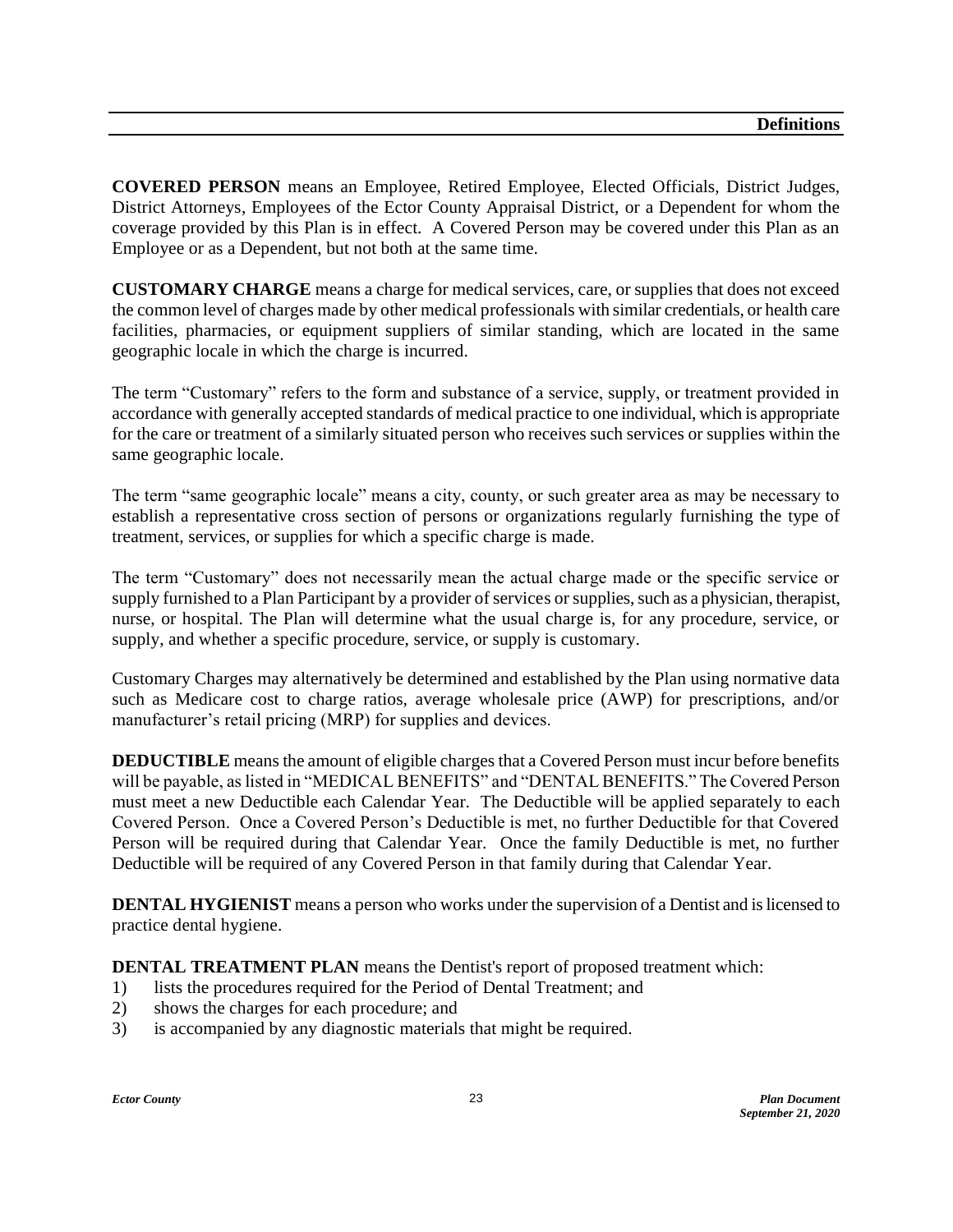#### **DENTIST** means:

- 1) a person licensed to practice dentistry; and
- 2) a licensed Physician who provides dental treatment or service.

**DEPENDENT** means a person who meets one of the following requirements:

- 1) is an Employee's or Retired Employee's lawful licensed spouse including a separated spouse. The term "spouse" shall include only the person to whom the Employee is married and whose marriage has been licensed, solemnized and registered in accordance with the statutory law of the jurisdiction in which the marriage occurred; or
- 2) is the Employee's or Retired Employee's:
	- a) child less than 26 years of age; or
	- b) unmarried child age 26 or older meeting all of the following conditions:
		- i) subject to a physical or mental impairment which can be expected to result in death or which has lasted or is expected to last for a continuous period of not less than 12 months; and
		- ii) is unable to engage in any substantial gainful activity due to such physical or mental impairment; and
		- iii) for whom proof of such physical or mental impairment is submitted to the Plan Administrator within 31 days of the date coverage would have ended as a result of the child's age.

The Plan Administrator may require at reasonable intervals, subsequent proof satisfactory to the Plan Administrator during the next two-year period following such date. After such two-year period, the Plan Administrator may require such proof, but not more often than once each year.

The term "child" includes:

- 1) the natural child of the Employee;
- 2) a legally adopted child of the Employee (including a child living with the adopting parents during the period of probation);
- 3) a stepchild of the Employee;
- 4) a child for whom the Employee or Employee spouse is Legal Guardian;
- 5) a child of the Covered Person whose coverage is ordered under a National Medical Support Notice and who otherwise meets the requirements above; and
- 6) a child for whom the Employee has received a court order issued under Chapter 154, Family Code, or enforceable by a Texas court requiring the Covered Person to have the financial responsibility for providing health coverage.

For purposes of continuation coverage pursuant to the Consolidated Omnibus Budget Reconciliation Act of 1985, as amended, "Dependent" shall also include any child born to or placed for adoption with a Covered Person during the period of continuation coverage.

In the case of an individual whose parents are divorced, the individual may be considered the "child" of either parent.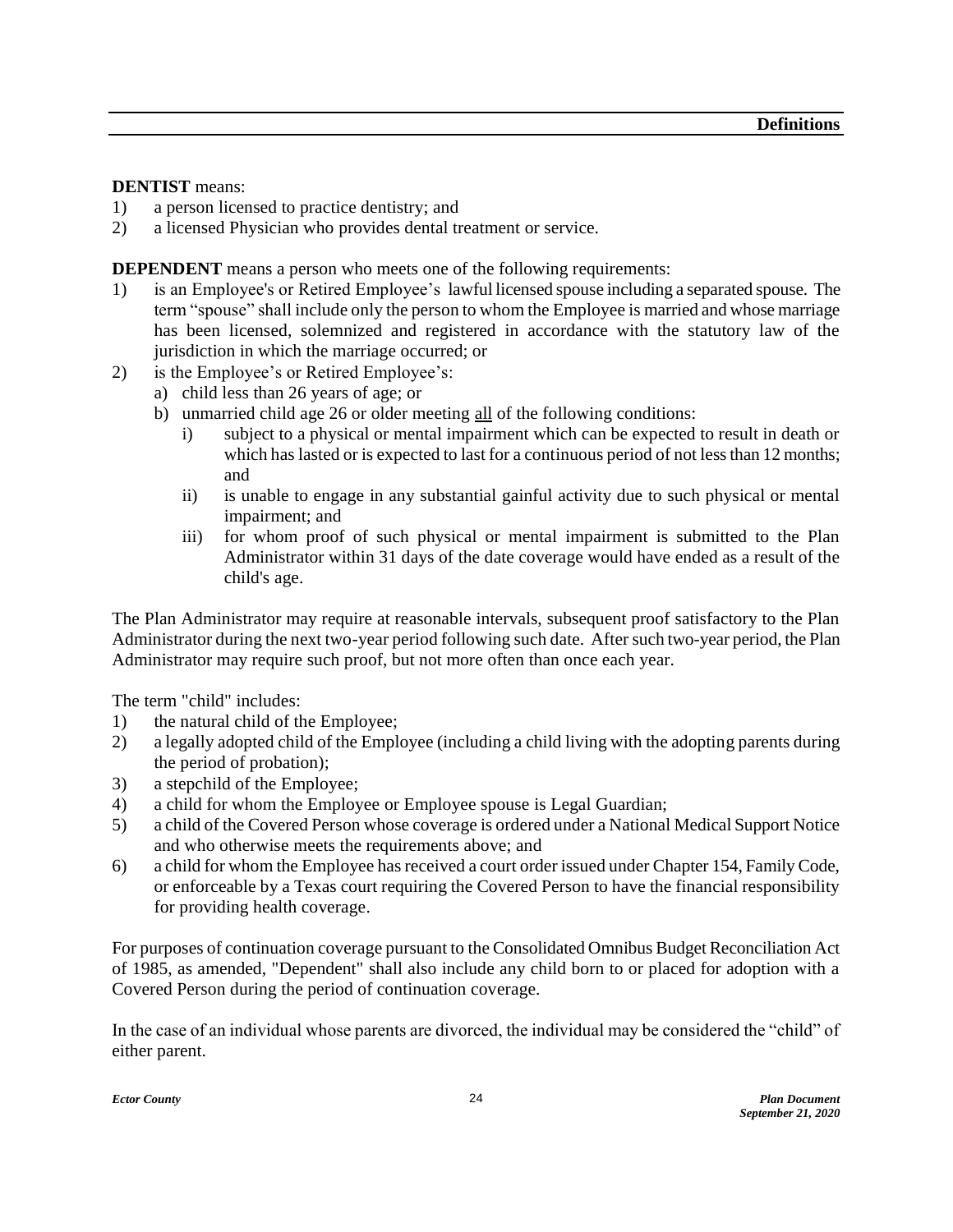The term "Dependent" does not include any person serving in the armed forces of any country; unless such a person is the child of the covered Employee who has not attained age 26. If a husband and wife are both Employees, their children may be considered Dependents of either the husband or wife but not of both.

#### **DURABLE MEDICAL EQUIPMENT** means equipment which is:

- 1) able to withstand repeated use; and
- 2) primarily and customarily used to serve a medical purpose; and
- 3) not generally used by a person in the absence of Illness or Injury; and
- 4) appropriate for use in the home.

**EMPLOYEE** means any person employed on a regular basis by the County in the conduct of the County's regular business, who is regularly scheduled to work at least 30 hours per week or 130 hours per month, and who is classified by the County, pursuant to its regular administrative practices, as a common law Employee, excluding any person who (a) is a leased Employee under Code Section 414 (n) or (b) is covered under a collective bargaining agreement which is the subject of good faith bargaining, unless the agreement provides for participation in the Plan. "Employee" also includes elected and appointed officials as defined by Ector County Policy. The term "Employee" shall exclude any individual classified by the County, in its sole discretion, in a designation which would exclude the person from being considered as an Employee under the County's customary worker classification procedures, regardless of whether such classification is in error.

**ESSENTIAL HEALTH BENEFITS**, includes, in addition to any other services that are required to be treated as "Essential Health Benefits" under the Patient Protection and Affordable Care Act of 2010, the following general categories and items and services covered within the categories: ambulatory patient services, emergency services, hospitalizations, maternity and newborn care, mental health and substance use disorder services (including behavioral health treatment), prescription drugs, rehabilitative and habilitative services and devices, laboratory services, preventive and wellness services and chronic disease management, and pediatric services (including oral and vision care).

**HOME HEALTH CARE** means the following services and supplies furnished in the home by a Home Health Care agency in accordance with a Home Health Care plan, provided that the Physician certifies that Hospital confinement would otherwise be required:

- 1) part-time or intermittent nursing care by a Registered Nurse (R.N.), or Licensed Practical Nurse (L.P.N.) under the supervision of a Registered Nurse (R.N.);
- 2) Occupational Therapy, Speech Therapy, and Physical Therapy which are provided by a Home Health Care Agency;
- 3) medical supplies and medications prescribed by a Physician and laboratory services of a Hospital if such items would have been covered while confined in a Hospital.

The term "Home Health Care" does not include:

- 1) services or supplies not included in the Home Health Care plan;
- 2) services of a person who ordinarily resides in a Covered Person's home or is a member of the Covered Person's family or the Covered Person's spouse's family;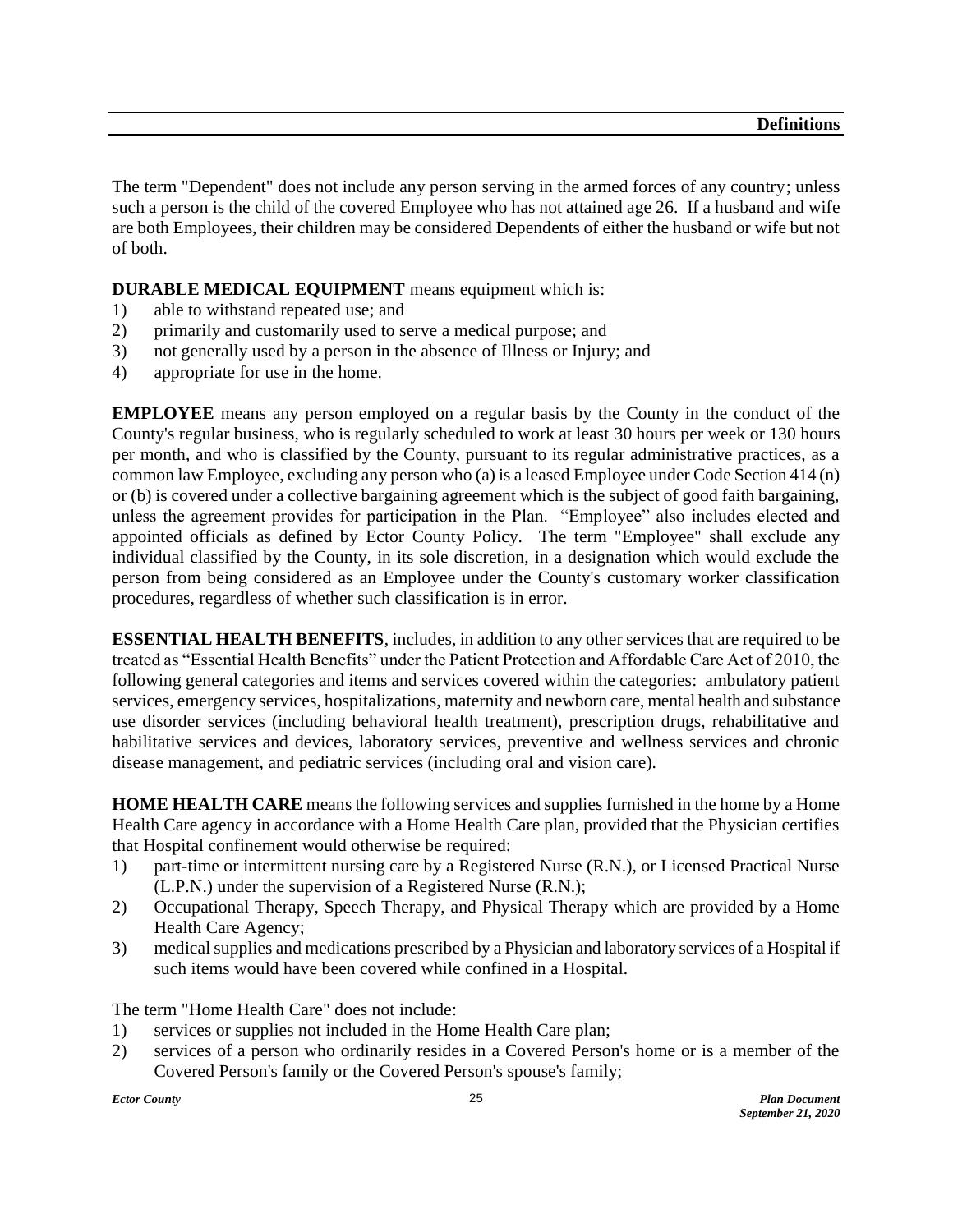- 3) custodial care consisting of services and supplies which are provided to the Covered Person primarily to assist in the activities of daily living;
- 4) care received in any period during which the Covered Person is not under the continuing care of a Physician; or
- 5) transportation.

**HOME INFUSION THERAPY** means the administration of fluids, nutrition or medication (including all additives and chemotherapy) by intravenous or gastrointestinal (enteral) infusion or by intravenous injection in the home setting, including:

- 1) drugs and I.V. solutions;
- 2) pharmacy compounding and dispensing services;
- 3) all equipment and ancillary supplies necessitated by the defined therapy;
- 4) delivery services;
- 5) patient and family education; and
- 6) nursing services.

Over-the-counter products which do not require a Physician's prescription, including, but not limited to standard nutritional formulations used for enteral nutrition therapy, are not included within this definition.

**HOSPICE** means a public agency or private organization which meets all of the following requirements:

- 1) is primarily engaged in providing care to terminally ill patients;
- 2) provides 24-hour care to control the symptoms associated with terminal Illness;
- 3) has on its staff an interdisciplinary team which includes at least one Physician, one Registered Nurse (R.N.), one social worker and one counselor;
- 4) is a licensed organization whose standards of care meet those of the National Hospice Organization;
- 5) maintains central clinical records on all patients;
- 6) provides appropriate methods of dispensing drugs and medicines; and
- 7) offers a coordinated program of home care and Inpatient care for the terminally ill patient and the patient's family.

The term "Hospice" does not include an organization or part thereof which is primarily engaged in providing:

- 1) custodial care;
- 2) care for drug addicts and alcoholics; or
- 3) domestic services.

The term "Hospice" does not include an organization or part thereof which is primarily:

- 1) a place of rest;
- 2) a place for the aged; or
- 3) a hotel or similar institution.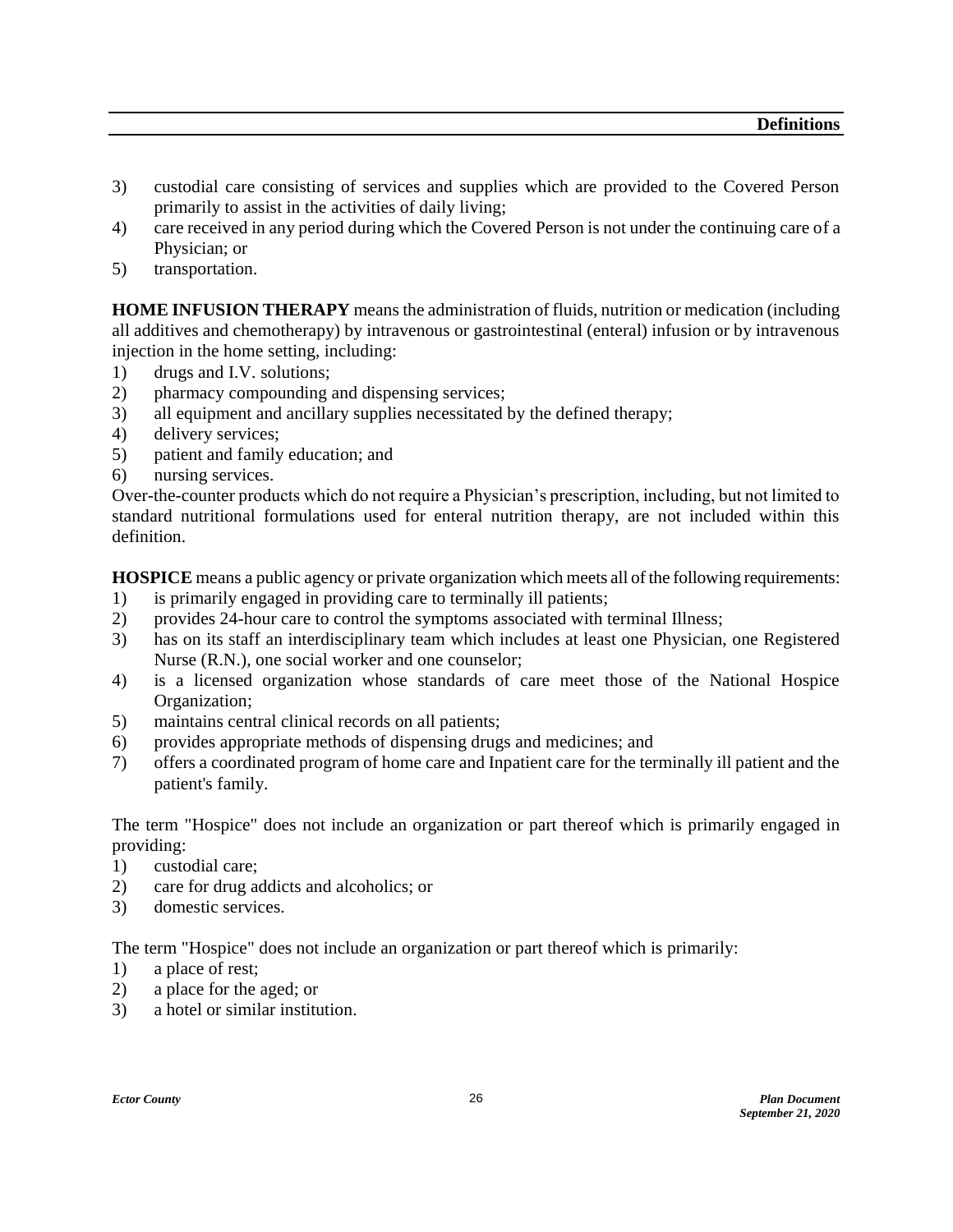**HOSPITAL** means a place which meets all of the following requirements:

- 1) is either accredited by the Joint Commission on Accreditation of Hospitals (JCAH), the Commission on Accreditation of Rehabilitation Facilities (CARF), or is certified as a Hospital Provider under Medicare;
- 2) is open at all times;
- 3) is operated for the treatment of sick or injured persons through medical, diagnostic, and major surgical facilities on its premises;
- 4) has a staff of one or more Physicians available at all times;
- 5) provides 24 hour nursing services by Registered Nurses (R.N.'s);
- 6) if it is chiefly a place for the treatment of mental health or substance abuse/substance dependence, has bona fide arrangement by contract with an accredited Hospital to perform surgery or provide other medical care which may be required.

The term "Hospital" also includes a short-term acute care facility which operates primarily for the treatment of Chemical Dependency, or Mental or Nervous Disorders, if it meets these tests:

- 1) is either accredited by the Joint Commission on Accreditation of Hospitals (JCAH), the Commission on Accreditation of Rehabilitation Facilities (CARF), or is certified as a Hospital Provider under Medicare;
- 2) has a Physician in regular attendance;
- 3) has a full-time psychiatrist or psychologist on the staff;
- 4) maintains clinical records on all patients;
- 5) provides comprehensive multidisciplinary therapy and medical management with the expectation for improvement or when it is necessary to maintain a Covered Person's functional level and prevent relapse.

The term "Hospital" does not include subacute/minimal care facilities, facilities providing custodial care, educational institutions, nursing homes, convalescent facilities, rest homes or similar establishments.

The term "Hospital" also does not include any facility providing luxury recovery or rehabilitation programs which may include amenities such as massage therapy, swimming, horseback riding, fine dining and private accommodations. These facilities are often located in desirable settings such as beaches or mountains.

All hospital treatment must be Medically Necessary (see "DEFINITIONS") or no coverage will be available under this plan.

**ILLNESS** means a disorder of the body or mind, a disease, or pregnancy. All Illnesses which are due to the same cause or to a related cause or causes will be considered to be one Illness.

**INCURRED** means a covered expense is Incurred on the date the service is rendered or the supply is obtained. With respect to a course of treatment or procedure which includes several steps or phases of treatment, covered expenses are Incurred for the various steps or phases as the services related to each step are rendered and not when services relating to the initial step or phase are rendered. More specifically, covered expenses for the entire procedure or course of treatment are not Incurred upon commencement of the first stage of the procedure or course of treatment.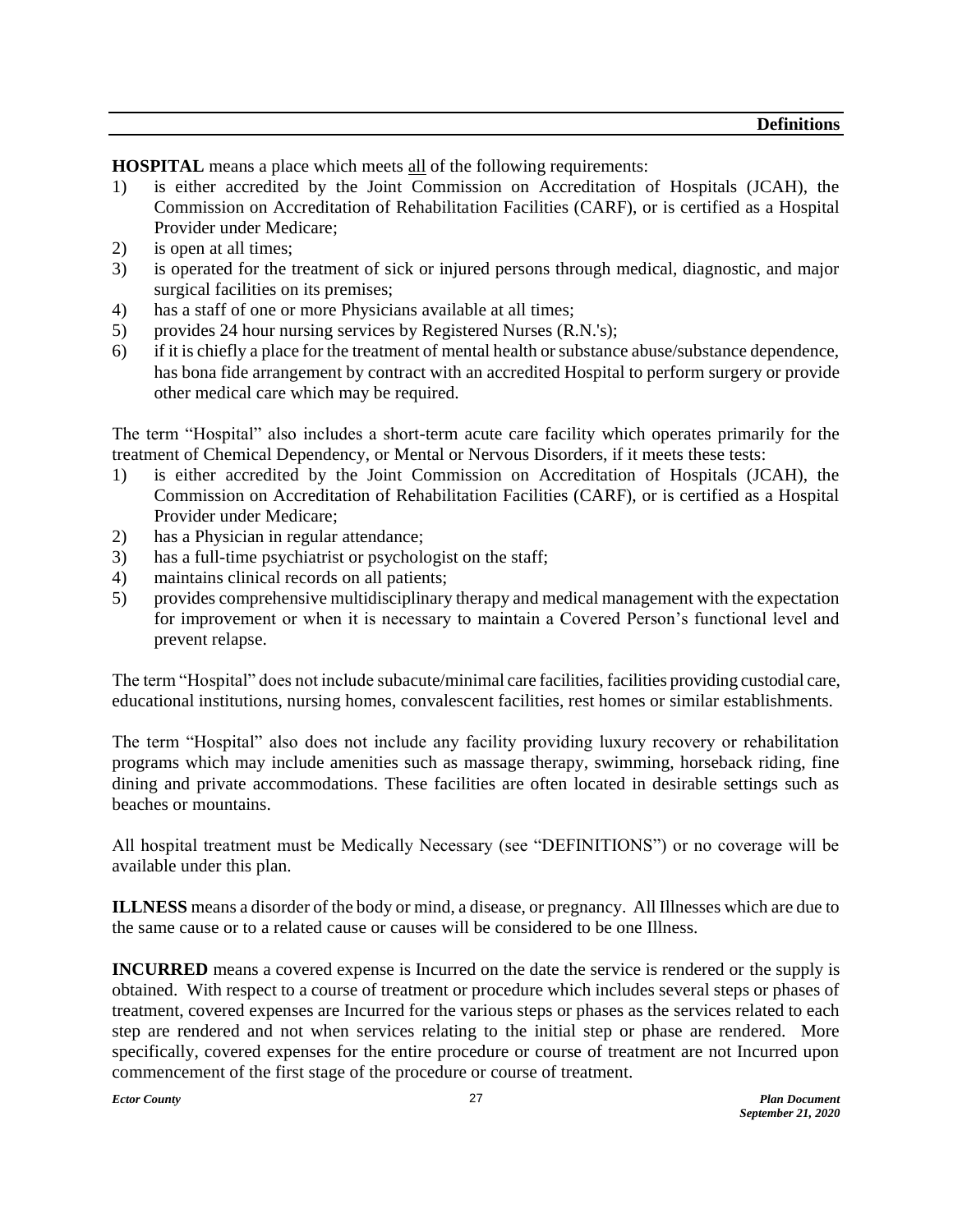**INJURY** means bodily Injury caused by an accident and which results directly from the accident and independently of all other causes.

**INPATIENT** means an individual confined as a registered bed patient in a Hospital, Skilled Nursing Facility or Hospice.

**INTENSIVE CARE UNIT OR CARDIAC CARE UNIT** means only a separate, clearly designated service area which is maintained within a Hospital and which meets all of the following tests:

- 1) it is solely for the treatment of patients who require special medical attention because of their critical condition;
- 2) it provides within such area special nursing care and observation of a continuous and constant nature not available in the regular rooms and wards of the Hospital;
- 3) it provides a concentration of special life-saving equipment immediately available at all times for the treatment of patients confined within such area;
- 4) it contains at least two beds for the accommodation of critically ill patients; and
- 5) it provides at least one professional Registered Nurse (R.N.) who continuously and constantly attends the patient confined in such area on a 24 hour a day basis.

**MAXIMUM BENEFIT** means the maximum amount payable for the period indicated for a Covered Person for all eligible charges incurred while covered under the Plan.

**MEDICAL EMERGENCY** means a sudden and unexpected onset of a medical condition requiring medical care which the patient secures immediately after the onset and, as a general rule, is a condition which would be life threatening or would cause serious impairment if immediate care were not received.

**MEDICALLY NECESSARY** means health care services, supplies, or treatments which are for the purpose of evaluation, diagnosis, or treatment of the Covered Person's Injury or Illness and are:

- 1) recommended, approved, or ordered by a Physician or Dentist exercising prudent clinical judgment, and clinically appropriate in terms of type, frequency, extent, site, and duration for the diagnosis or treatment of the Covered Person's Illness or Injury;
- 2) consistent with the patient's condition or accepted standards of good medical and dental practice;
- 3) not performed for the convenience of the patient or the Provider of medical and dental services;
- 4) no more costly than alternative interventions, and at least as likely to produce equivalent therapeutic or diagnostic results as to the diagnosis or treatment of the Covered Person's Illness or Injury without adversely affecting the Covered Person's medical conditions;
- 5) not conducted for research purposes; and
- 6) the most appropriate setting and level of services which can be safely provided to the Covered Person, considering the Covered Person's medical symptoms and conditions.

All of these criteria must be met. Merely because a Physician or Dentist recommends, approves, or orders certain care does not mean that it is Medically Necessary. The determination of whether a service, supply, or treatment is or is not Medically Necessary may include findings of the American Medical Association and the Plan Administrator's own medical advisors. The Plan Administrator has final discretionary authority to decide whether care or treatment is Medically Necessary.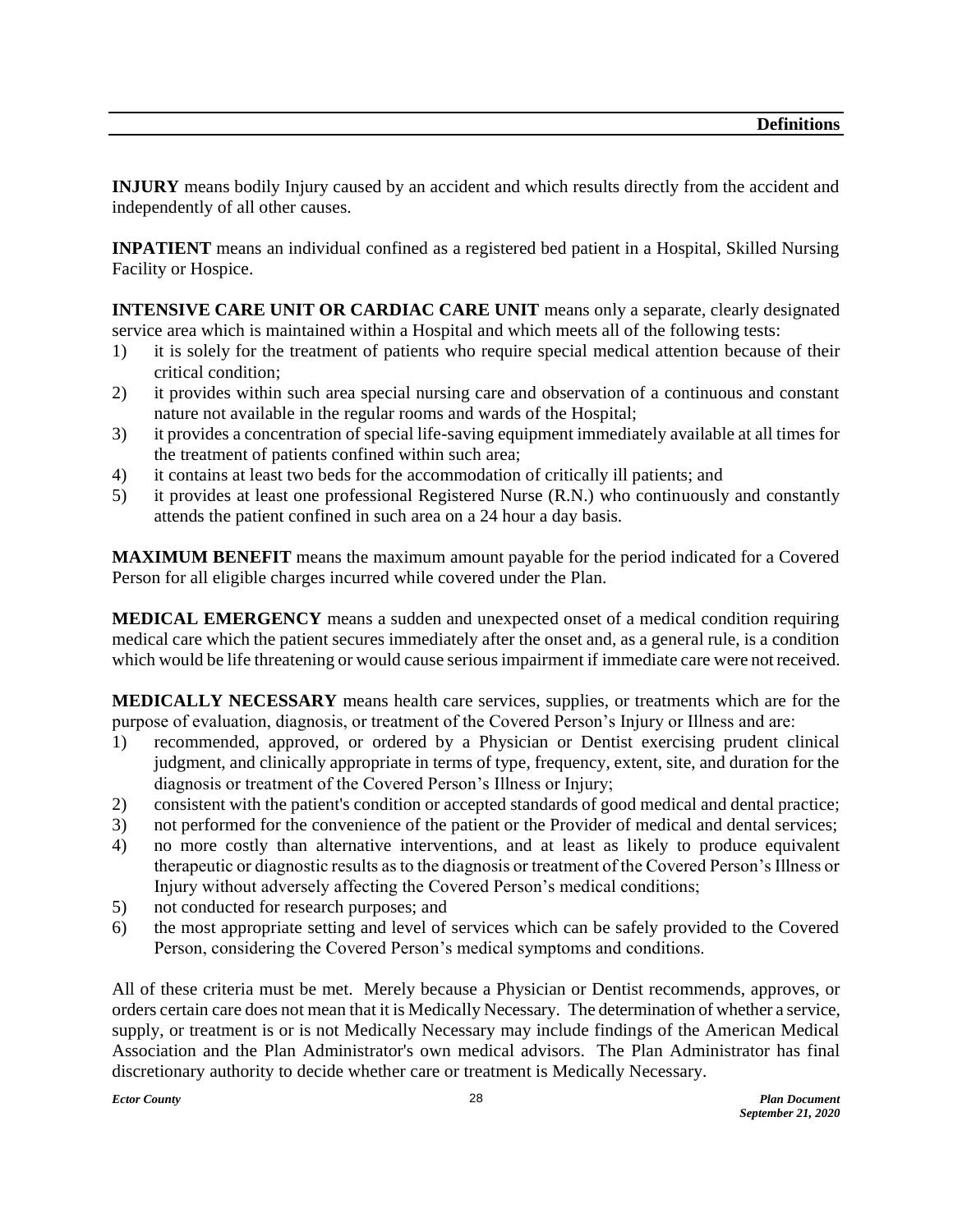In addition, with respect to Mental or Nervous Disorders, Substance Abuse, and Substance Dependence, to be considered "Medically Necessary," the treatment, services, and/or supplies must not be (a) maintenance therapy or maintenance treatment, or (b) a listed item or treatment not allowed for reimbursement by CMS (Medicare).

The Plan reserves the right to incorporate CMS (Medicare) guidelines in effect on the date of treatment as additional criteria for determination of Medical Necessity.

**MENTAL OR NERVOUS DISORDER**: To be a Mental Disorder or Nervous Disorder, the disease or condition, regardless of whether the cause is organic, must be classified as a Mental or Nervous Disorder in the current edition of International Classification of Diseases, published by the U.S. Department of Health and Human Services or is listed in the current edition of Diagnostic and Statistical Manual of Mental Disorders, published by the American Psychiatric Association. Mental or Nervous Disorder does not include Substance Abuse or Substance Dependence or any condition resulting therefrom.

**MORBID OBESITY** means a diagnosed condition in which the body weight exceeds the medically recommended weight by either 100 pounds or is twice the medically recommended weight in the most recent Metropolitan Life Insurance Co. tables (or similar actuarial tables) for a person of the same height, age and mobility as the Covered Person.

**NATIONAL MEDICAL SUPPORT NOTICE** means a qualified medical support order and serves notice that the employee identified on the document is obligated by a court or administrative child support order to provide health care coverage for the child(ren) identified in it. The NMSN meets the requirements for a Qualified Medical Child Support Order (QMCSO) if the child support agency correctly completes it and if coverage for the child(ren) is or will become available. The NMSN is a QMCSO under the Employee Retirement Income Security Act (ERISA) section 609 (a)(5)(s).

**OCCUPATIONAL THERAPY** means a program of care which focuses on the physical, cognitive and perceptual disabilities that influence the patient's ability to perform functional tasks. The therapist evaluates the patient's ability to use his fingers and hands (fine motor skills), perceptual skills, cognitive functioning and eye-hand coordination. Therapy sessions may also involve physical movement exercises. Functional tasks also may be used. The therapist may also perform splinting of the patient's arms or hands and may provide the patient with special equipment.

**OUT-OF-POCKET MAXIMUM** means the maximum amount that a covered Employee or Dependent will have to pay for covered expenses under the Plan. This does not include the Deductible amount on this Plan, non-covered items, and penalties.

**OUTPATIENT** means an individual receiving medical services, but not confined as a registered bed patient in a Hospital, Skilled Nursing Facility, or Hospice.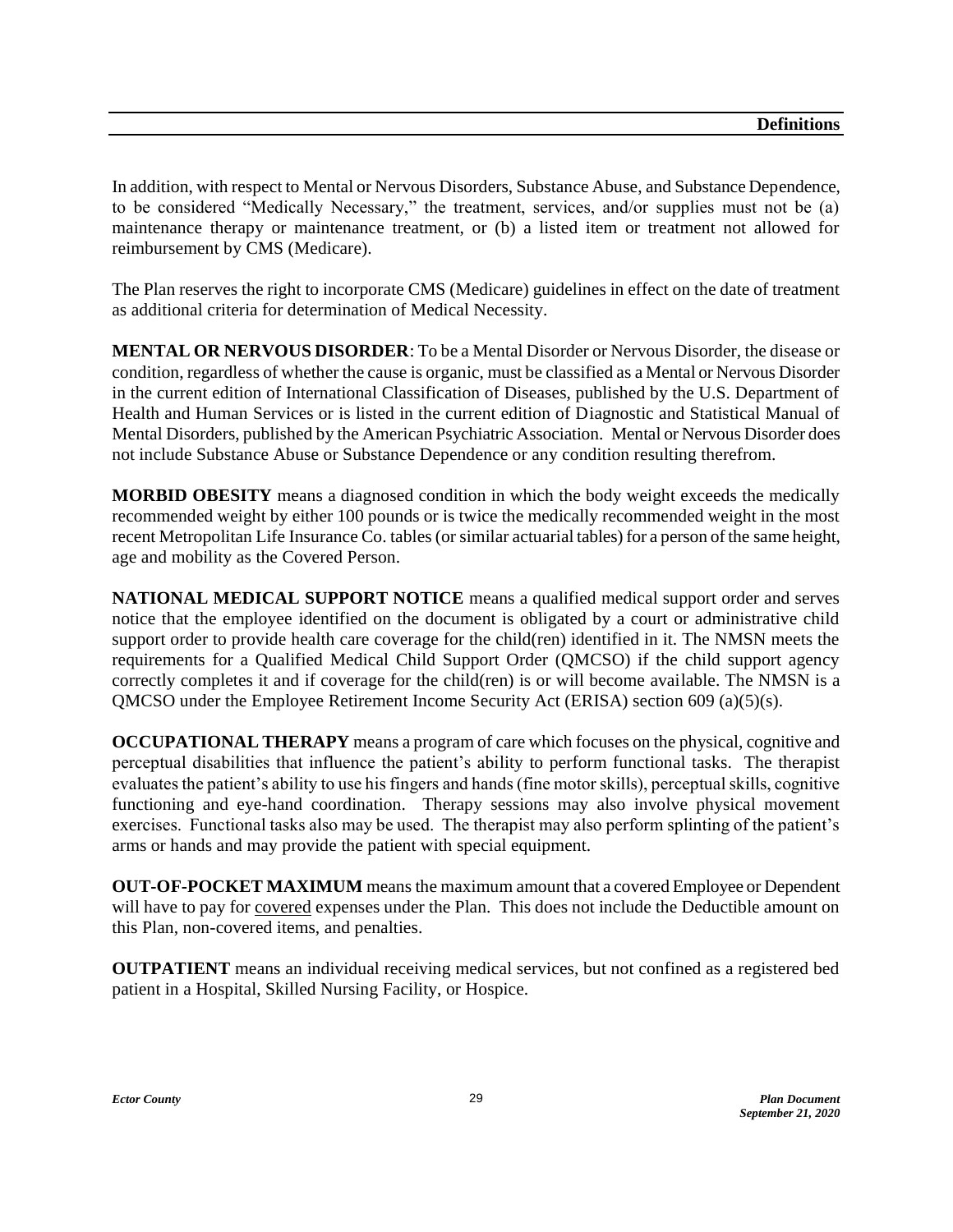**OUTPATIENT SURGICAL CENTER** means any public or private establishment which:

- 1) has a staff of Physicians;
- 2) has permanent facilities that are equipped and operated primarily for the purpose of performing Surgical Procedures; and
- 3) provides continuous Physician and nursing services while patients are in the facility.

**PERIOD OF DENTAL TREATMENT** means all sessions of dental care that result from the same initial diagnosis and any related complications.

**PHYSICAL THERAPY** means a plan of care provided to return a patient to the highest level of motor functioning possible. The physical therapist extensively evaluates the patient's muscle tone, movement, balance, endurance, ability to ambulate, ability to plan motor movements, strength and coordination. If the patient requires special equipment (such as a wheelchair, walker or splint), the therapist evaluates the patient's ability to use the equipment and determines the correct size and type of equipment for the specific patient. The therapist constructs a program of exercises and movements to maximize the patient's motor skills.

**PHYSICIAN** means a Doctor of Medicine (M.D.), Doctor of Osteopathy (D.O.), Doctor of Dentistry (D.M.D. or D.D.S.), Doctor of Podiatry (D.P.M.), Doctor of Chiropractic (D.C.), Audiologist, Certified Registered Nurse Anesthetist (C.R.N.A.), Licensed Professional Counselor (L.P.C.), Licensed Dietician, Midwife, Optometrist (O.D.), Psychologist (Ph.D.), Certified Social Worker-Advanced Clinical Practitioner, Speech and Language Pathologist, Nurse Practitioner, a Physician's Assistant (P.A.), acting under the direction of a Physician, and any other practitioner of the healing arts who is licensed and regulated by a state or federal agency and is acting within the scope of his or her license.

The term "Physician" does not include a person who:

- 1) is the Covered Person receiving treatment; or
- 2) is a relative by blood or marriage of the Covered Person receiving treatment.

**PRE-ADMISSION TESTING** means x-ray and laboratory examinations which:

- 1) are performed on an Outpatient basis;
- 2) are performed within seven days of a scheduled surgery which is performed within 48 hours following the Covered Person's admission to the Hospital; and
- 3) are related to the Illness or Injury that caused Hospital confinement or the need for surgery.

**PREFERRED PROVIDER ORGANIZATION (PPO)** means the Plan has retained the services of a Preferred Provider Organization in order to provide quality medical care to participants who are within the PPO's area of operation, at lower cost to both the Plan and participants. PPOs vary among the type of services to be provided. Utilization of PPO network Providers will usually result in an increase in the amount of benefits paid on eligible expenses. A list of the Providers included in the PPO will be furnished automatically, without charge, and is also available on the internet at [www.multiplan.com](http://www.multiplan.com/) or [www.pbhn.org.](http://www.pbhn.org/) The PPO has a process for provisional credentialing status in compliance with the requirements for the National Committee for Quality Assurance.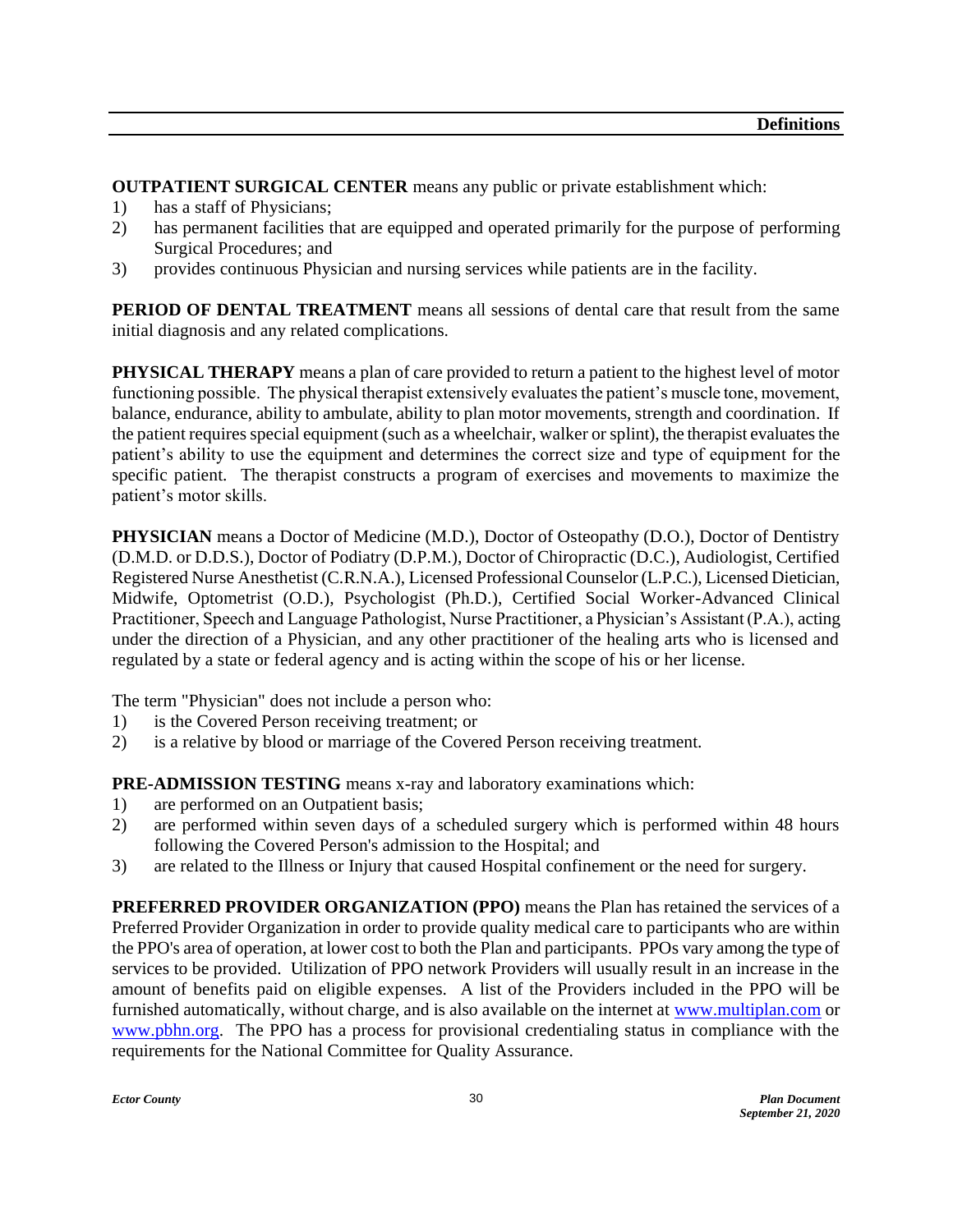The PPO may grant provisional credentialing status to a Physician who:

- 1) submits a completed standard credentialing application;
- 2) meets the health plan's requirements for provisional credentialing; and
- 3) joins as a partner, shareholder, or employee of another Physician who is contracted with a PPO to provide medical or health care services to enrollees.

The PPO must complete the credentialing process within 60 calendar days of the date a Physician is granted provisional status. In the event the Physician does not meet the health plan's credentialing standards, the Physician must be provided the same appeal process as any other Physician applying for participation with the PPO.

**PROVIDER** means a Hospital, Physician, or any other person, company, or institution furnishing to a Covered Person an item of service or supply listed as a covered expense in the Plan.

**REASONABLE CHARGE** means fee(s) for services or supplies which are Medically Necessary for the care and treatment of Illness or Injury not caused by the treating provider. When more than one treatment option is available, and one option is no more effective than another, the least costly option that is no less effective than any other option will be considered the "Reasonable Charge" for the treatment. The determination of whether a charge is a Reasonable Charge will consider, but will not be limited to, the findings and assessments of the following entities: (a) The national medical associations, societies, and organizations; and (b) The Food and Drug Administration. To be reasonable, fee(s) must be in compliance with generally accepted billing practices for unbundling or multiple procedures. Services, supplies, care and/or treatment that result from errors in medical care that are clearly identifiable, preventable, and serious in their consequence for patients, are not reasonable.

**RETIRED EMPLOYEE** means a covered Employee who is eligible for retirement under the Texas County and District Retirement System. Such covered Employee must meet Ector County's "rule of 75" requirement of combined years of service and years of age in addition to current guidelines for being vested and qualified to retire from Ector County.

The guidelines to qualify for retirement in force at the time of the covered Employee's retirement shall apply.

**Effective December 20, 2018:** In addition to meeting the Texas County and District Retirement System's definition of "retiree", the retiring employee must have a minimum of 12 years of service with Ector County to qualify for retiree insurance benefits and meet the Rule of 75 for years of service and age, or 35 years of service and any age. If the employee who meets all of the above requirements should die before electing to retire, the spouse of such qualifying employee may remain on Ector County insurance under the same conditions as if the deceased employee had retired with full benefits. This revision has no effect on individuals who have already retired.

Any employee who is eligible to retire with benefits prior to January 1, 2021, may do so without having to meet the above-referenced requirements adopted December 20, 2018.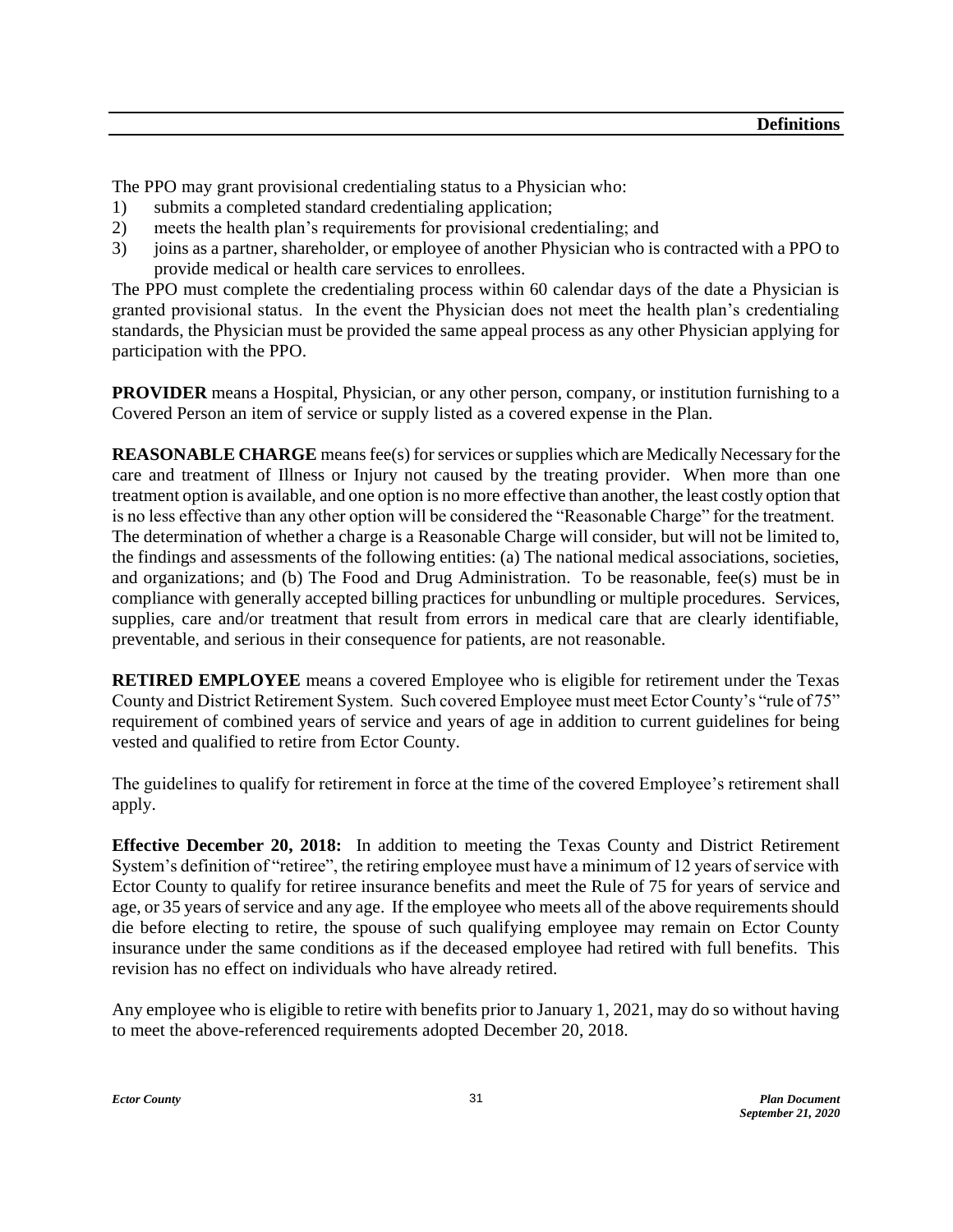**ROOM AND BOARD** means the Hospital's charge for:

- 1) room and linen service;
- 2) dietary service, including meals, special diets, and nourishments; and
- 3) general nursing service.

#### **SKILLED NURSING CARE** means those charges incurred for:

- 1) visiting nurse care by an R.N. or L.P.N. The term "visiting nursing care" means a visit of not more than two hours for the purposes of performing specific Skilled Nursing tasks; and
- 2) private duty nursing by an R.N. or L.P.N. if the patient condition requires Skilled Nursing services and visiting nurse care is not adequate.

The term "Skilled Nursing Care" does not include:

- 1) that part or all of any nursing care that does not require the skills of an R.N.; or
- 2) any nursing care given while the person is an Inpatient in a health care facility that could safely and adequately be furnished by the facility's general nursing staff if it were fully staffed.

**SKILLED NURSING FACILITY** means a place, or a distinct part of a place, which meets all of the following criteria:

- 1) is licensed according to state or local laws;
- 2) provides as its chief purpose Skilled Nursing treatment to patients who are recovering from an Illness or Injury;
- 3) includes areas for medical treatment;
- 4) provides 24-hour-a-day nursing services under the full-time supervision of a Physician or a Registered Nurse (R.N.);
- 5) maintains daily health records for each patient;
- 6) has an agreement which provides for the services of a Physician;
- 7) has a suitable method for providing drugs and medicines to patients;
- 8) has an arrangement with one or more Hospitals for the transfer of patients;
- 9) has an effective utilization review plan;
- 10) develops functions with the advice and review of a skilled group which includes at least one Physician; and
- 11) is not solely a place for:
	- a) rest, rehabilitation or custodial care;
	- b) the aged;
	- c) the treatment of drug addiction or Substance Abuse/Substance Dependence;
	- d) the treatment of alcoholism; or
	- e) those who are mentally disabled or who have mental disorders.

**SOUND NATURAL TEETH** means teeth that are free of active or chronic clinical decay, have at least 50% bony support, are functional in the arch, and have not been excessively weakened by multiple dental procedures.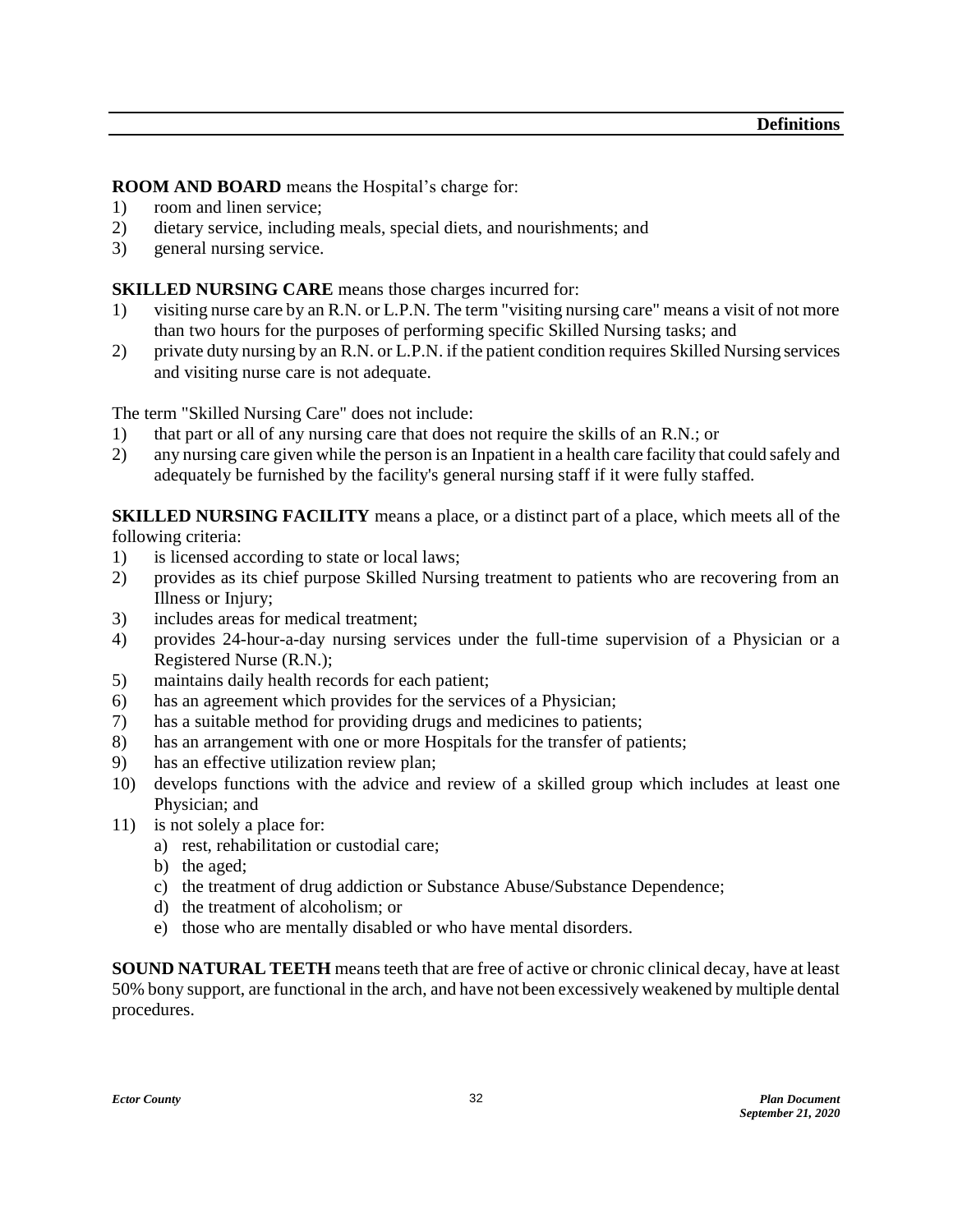**SPEECH THERAPY** means a program of care which evaluates the patient's motor-speech skills, expressive and receptive language skills, writing and reading skills and determines if the patient requires an extensive hearing evaluation by an audiologist. The therapist also evaluates the patient's cognitive functioning, as well as his social interaction skills such as the ability to maintain eye contact and initiate conversation.

**SUBSTANCE ABUSE** means the excessive use of a substance, especially alcohol or a drug. The DSM-IV definition is applied as follows:

- 1) an inappropriate pattern of substance use leading to clinically significant impairment or distress, as manifested by one (or more) of the following, occurring within a 12-month period:
	- a) recurrent substance use resulting in a failure to fulfill major role obligations at work, school or home (e.g., repeated absences or poor work performance related to substance use; substancerelated absences, suspensions or expulsions from school; neglect of children or household);
	- b) recurrent substance use in situations in which it is physically hazardous (e.g., driving an automobile or operating a machine when impaired by substance use);
	- c) recurrent substance-related legal problems (e.g., arrests for substance-related disorderly conduct);
	- d) continued substance use despite having persistent or recurrent social or interpersonal problems caused or exacerbated by the effects of the substance (e.g., arguments with spouse about consequences of intoxication, physical fights);
- 2) the symptoms have never met the criteria for Substance Dependence for the class of substance.

**SUBSTANCE DEPENDENCE** means substance use history which includes the following: (1) Substance Abuse; (2) continuation of use despite related problems; (3) development of tolerance (more of the drug is needed to achieve the same effect); and (4) withdrawal symptoms.

**SURGICAL PROCEDURE** includes, but is not limited to, incision and excision, sutures, debridement of tissue, correcting a fracture, reducing a dislocation, manipulating a joint under general anesthesia, electocauterizing, paracentesis, applying plaster casts, endoscopy, injecting sclerosing solution, arthroscopic procedures, lithotripsy, catheterization, and injections into a joint.

**TEMPOROMANDIBULAR JOINT (TMJ) SYNDROME** means a jaw/joint disorder causing pain, swelling, clicking, and difficulties in opening and closing the mouth; and complications including arthritis, dislocation, and bite problems of the jaw.

#### **TOTAL DISABILITY or TOTALLY DISABLED** means an Injury or Illness which:

- 1) with respect to an Employee, prevents the Employee from performing the main duties of the Employee's occupation with the County; and
- 2) with respect to a Dependent, prevents the Dependent from performing the normal activities of a healthy person of the same age and gender.

**WELL CHILD CARE** means preventative medical care, *i.e.*, periodic checkups and immunizations as recommended by the AMA Board of Pediatrics.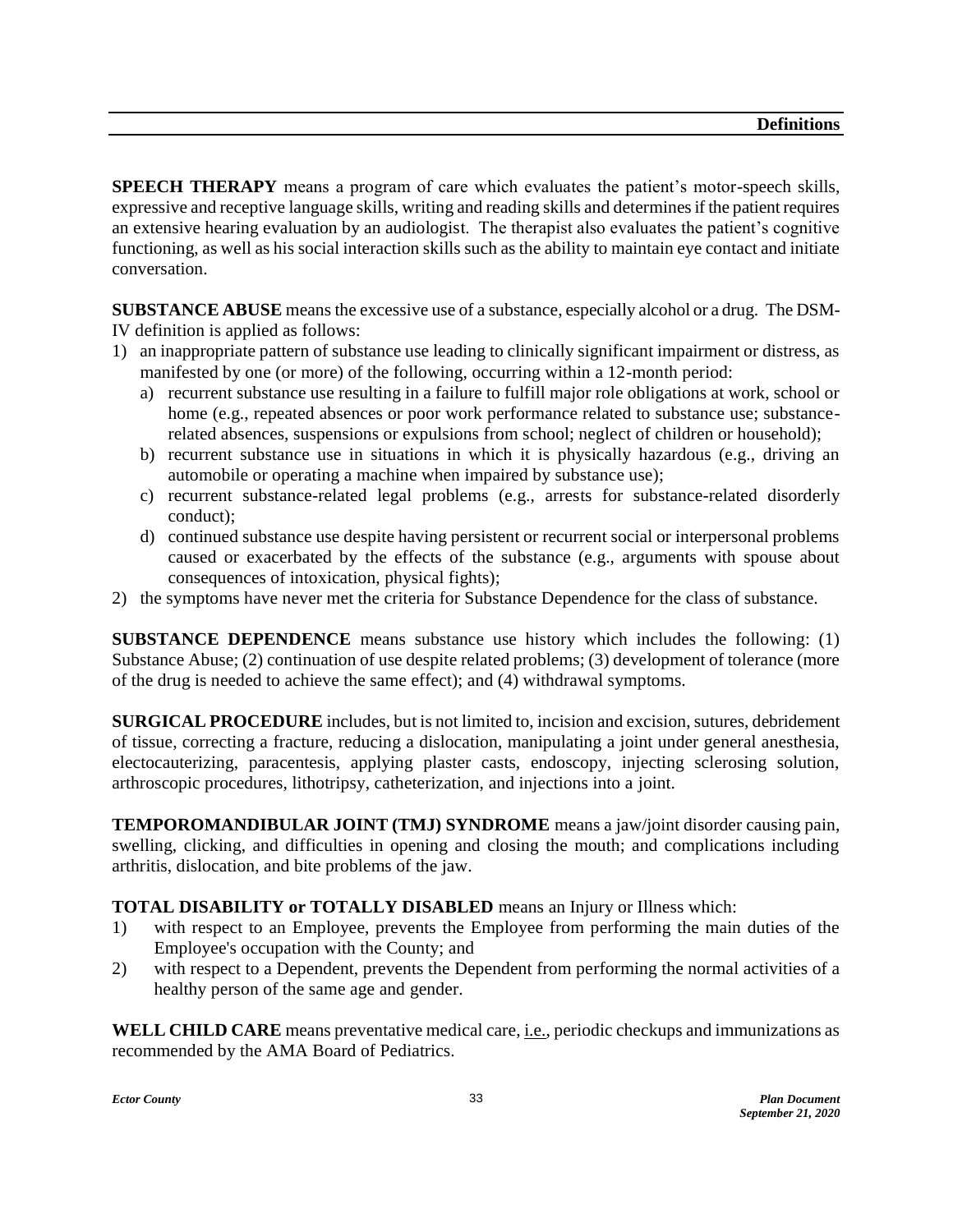## **WHEN COVERAGE BEGINS**

Benefits for a Covered Person are determined by the Covered Person's eligibility classification and by the terms of this Plan. Any change in benefits as a result of a change in the classification will be effective on the date the change in class occurs.

A Covered Person will not receive benefits:

- 1) for which such person is not eligible; or
- 2) in excess of the maximum amount provided under any benefit for which the person is covered.

### **ELIGIBILITY CLASSIFICATION - DESCRIPTION OF ELIGIBLE CLASSES**:

- Class I All active permanent full-time Employees
- Class II All elected officials
- Class III All retired Employees
- Class IV All district judges and district attorneys

### **REQUIRED EMPLOYEE CONTRIBUTIONS**:

Employees and Retired Employees contribute toward the cost of Employee, Dependent, and Retiree coverage.

This amount is subject to change at any time at the discretion of the Plan Administrator. The amount that Employees and Retirees contribute is calculated by the plan administrator and is a portion of the cost of coverage under the Plan.

**OPEN ENROLLMENT** means the period from September 1 through September 30 during which individuals who are currently enrolled or eligible to enroll in this Plan or any other healthcare plan sponsored by the County may make changes to their coverage. Coverage under any newly elected option will take effect on October 1 provided the individual is in full-time service on that date, and the enrollment requirements of this Plan have been met. If an Employee does not complete and return a new election form prior to October 1 of each year, the previous year's coverage will remain in effect.

**OPEN ENROLLMENT FOR APPRAISAL DISTRICT** means the period from December 1 through December 31 during which individuals who are currently enrolled or eligible to enroll in this Plan or any other healthcare plan sponsored by the County may make changes to their coverage. Coverage under any newly elected option will take effect on January 1 provided the individual is in full-time service on that date, and the enrollment requirements of this Plan have been met. If an Employee does not complete and return a new election form prior to January 1 of each year, the previous year's coverage will remain in effect.

**ELIGIBILITY FOR EMPLOYEE COVERAGE**. An Employee becomes eligible for coverage provided by this Plan on the later of:

1) For Class I Employees:

- a) the effective date of the Plan; or
- b) first of the month following completion of a 60 day waiting period;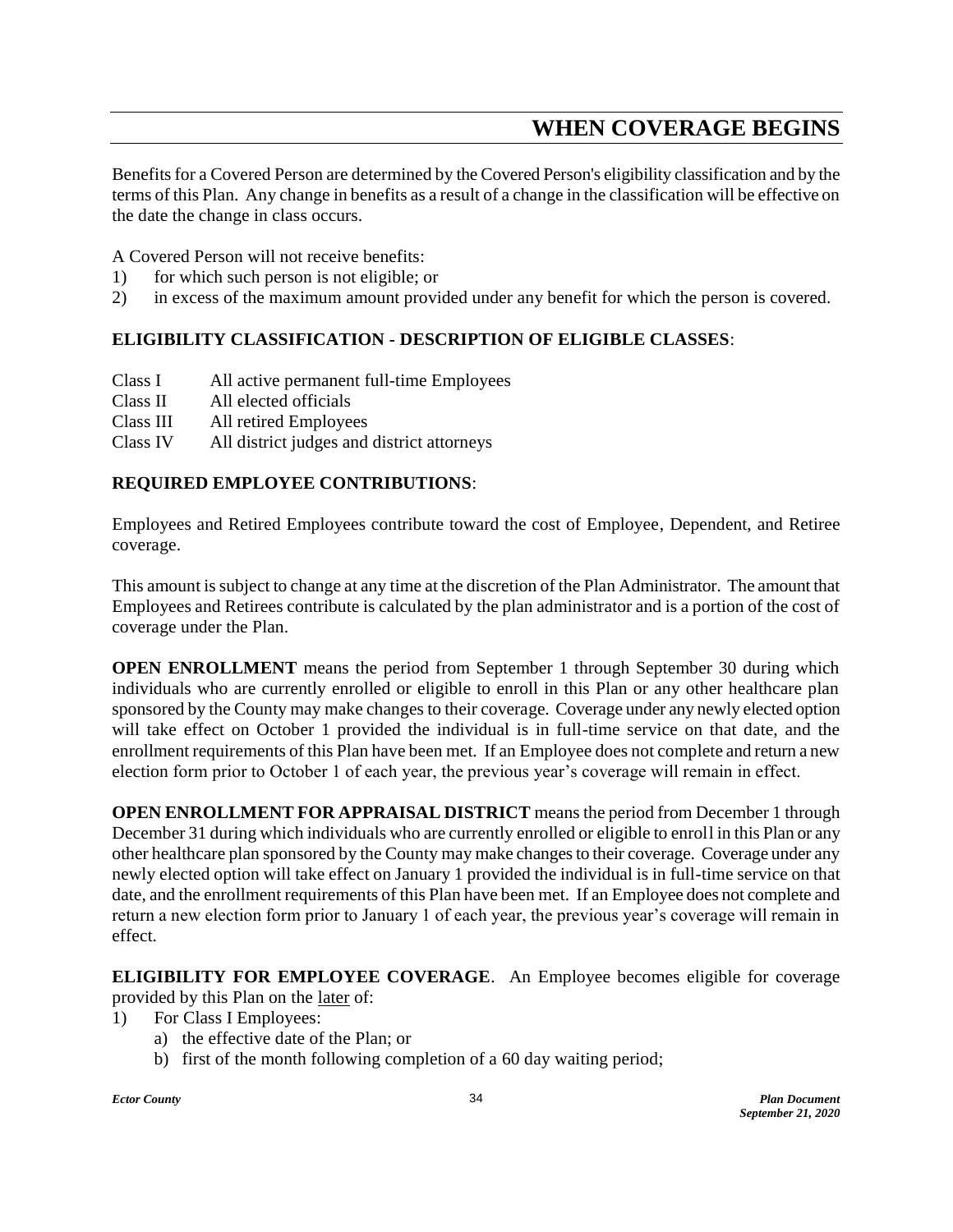- 2) For Class II Employees:
	- a) the effective date of the Plan; or
	- b) the first day of full-time service;
- 3) For Class III Employees:
	- a) the effective date of the Plan; or
	- b) the date of an eligible covered Employee's retirement; and
- 4) For Class IV Employees:
	- a) the effective date of the Plan; or
	- b) the first day following completion of a 30 day waiting period.

**SPECIAL ENROLLMENT RIGHTS.** If an Employee declines enrollment for himself or his Dependents (including spouse) because of other health insurance or group health plan coverage, the Employee may in the future be able to enroll himself or his Dependents in this Plan if the Employee or his Dependents lose eligibility for that other coverage (or if an employer stops contributing towards the Employee's or his Dependent's other coverage), provided that the Employee requests enrollment within 31 days after the other coverage ends (or within 31 days after an employer stops contributing towards the other coverage). In addition, if the Employee has a new Dependent as a result of marriage, birth, adoption, or placement for adoption, the Employee may be able to enroll himself and his Dependents, provided that the Employee requests enrollment within 31 days after the marriage, birth, adoption, or placement for adoption. The subsection entitled "SPECIAL ENROLLMENT PERIOD" below describes the procedures for Special Enrollment.

**SPECIAL ENROLLMENT PERIOD**. Notwithstanding any other provisions in the Plan to the contrary, Employees and their Dependents shall be eligible to enroll in the Plan upon the occurrence of one of the following:

- 1) the Employee or Dependent loses other health coverage and meets the following conditions:
	- a) the individual had other health coverage at the time he became eligible for the Plan;
	- b) the Employee stated in writing that he was declining to enroll himself and/or his Dependents in the Plan because of the other coverage;
	- c) coverage being lost was (i) COBRA coverage that was exhausted, (ii) other coverage for which the individual is no longer eligible (for example, by reason of legal separation, divorce, death, termination of employment, reduction in the number of hours of employment, or incurring a claim that would meet or exceed a lifetime limit on all benefits under the other coverage), or (iii) provided by another employer which ceased to pay for it. (However, loss of coverage due to a failure to pay premiums will not trigger a Special Enrollment period; nor will loss of coverage for cause [such as making a fraudulent claim or an intentional misrepresentation] trigger a Special Enrollment period); and
	- d) the individual makes a request for enrollment under the Plan within 31 days after losing the other coverage.

If an Employee fails to provide the written statement required under b) above, the Plan may not provide special enrollment to the Employee or any of his Dependents.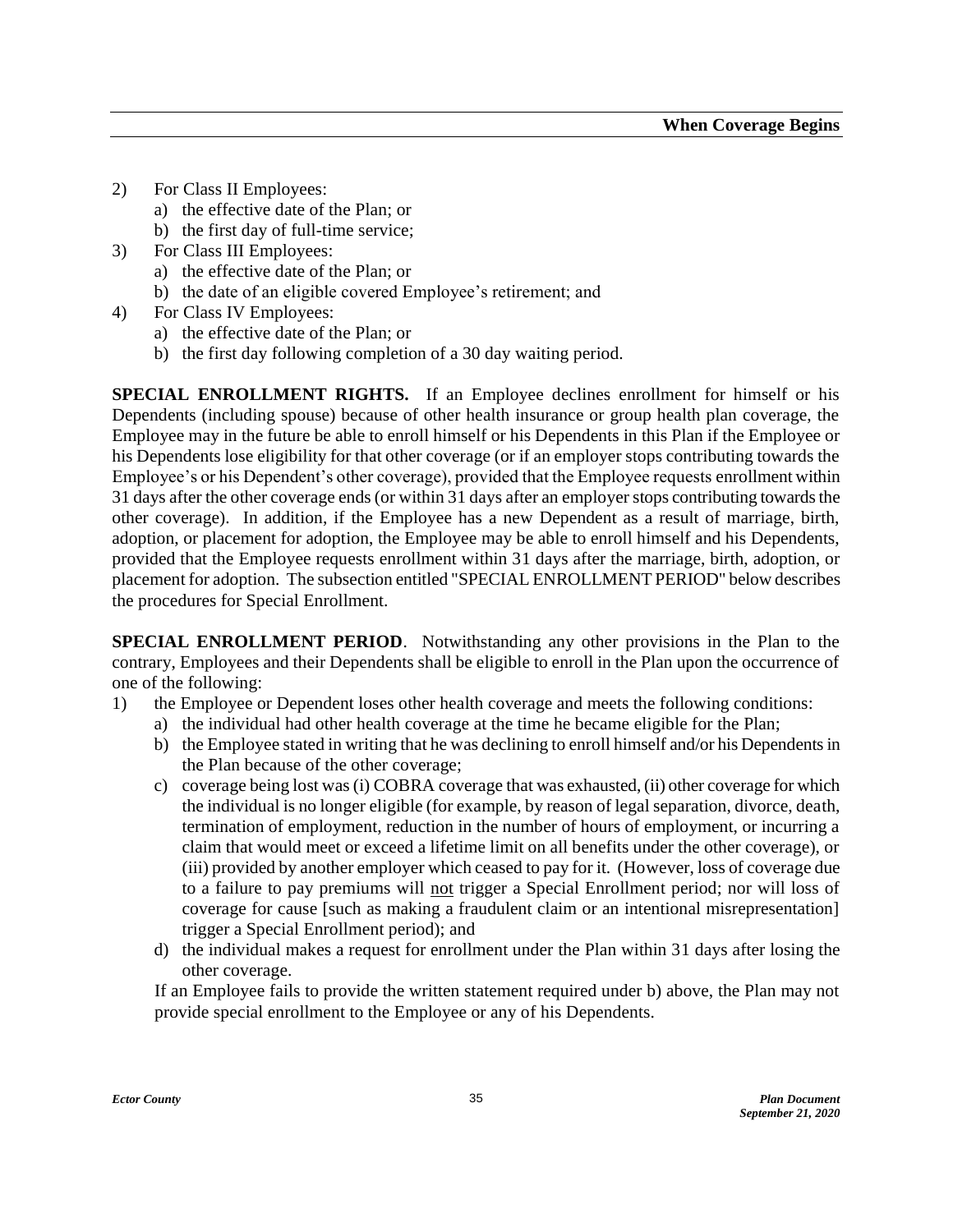- 2) If an Employee or Dependent gains eligibility for coverage under another employer's cafeteria plan (or Benefit Plan or Policy) as a result of a change in marital status or a change in employment status, the election to cease or decrease coverage for that individual under the Plan would correspond with a Change in Status *only* if coverage for that individual becomes effective or is increased under the other employer's plan.
- 3) the Employee marries, has a child, adopts a child, or has a child placed for adoption, and makes a request for enrollment under the Plan within 31 days of such event.
- 4) the Employee or Dependent loses coverage under Medicaid or Children's Health Insurance Coverage (CHIP) due to loss of eligibility for Medicaid or CHIP, and makes a request for enrollment under the Plan within 60 days of the loss of coverage.
- 5) the Employee or Dependent becomes eligible for a premium assistance subsidy under Medicaid or CHIP, and makes a request for enrollment under the Plan within 60 days of such event.

**EFFECTIVE DATE FOR EMPLOYEE COVERAGE**. Except as stated in "Delayed Effective Date for Employee Coverage" below, coverage for an Employee becomes effective as follows:

- 1) for a Special Enrollment:
	- a) in the case of a loss of coverage or marriage, the date of a loss of coverage or marriage, provided that special enrollment is timely requested;
	- b) in the case of a Dependent's birth, adoption, or placement for adoption, the date of the birth, adoption, or placement for adoption, respectively, provided that special enrollment is timely requested; and
	- c) in the case of the Employee's or Dependent's loss of coverage under Medicaid or CHIP due to loss of eligibility for Medicaid or CHIP or the Employee's or Dependent's eligibility for a premium assistance subsidy under CHIP, the date which is the first day of the first calendar month beginning after the request for enrollment is received by the Plan Administrator, provided that special enrollment is timely requested; and
- 2) for all other enrollments, the date which is the later of:
	- a) the date the Employee becomes eligible for coverage; or
	- b) the date the Employee makes written application and written election to pay for coverage provided said application is made within 31 days of the eligibility date.

**DELAYED EFFECTIVE DATE FOR EMPLOYEE COVERAGE.** If an Employee fails to make written application for coverage within 31 days of his initial eligibility under the Plan (or, fails to request enrollment within 31 days of the occurrence of an event which would entitle him to Special Enrollment, if applicable), he shall be deemed a "Late Enrollee" and he may not apply for coverage until the earlier of (1) the next Open Enrollment period, or (2) a Special Enrollment period.

**EMPLOYEES ON MILITARY LEAVE.** Employees going into or returning from military services will have Plan rights mandated by the Uniformed Services Employment and Reemployment Rights Act. These rights include up to 24 months of extended health care coverage. In cases where leave is for more than 31 days, the Employee cannot be required to pay any more than 102 percent of the full premium. If the Employee performs services for less than 31 days, he or she cannot be required to pay more than the normal Employee share for such coverage.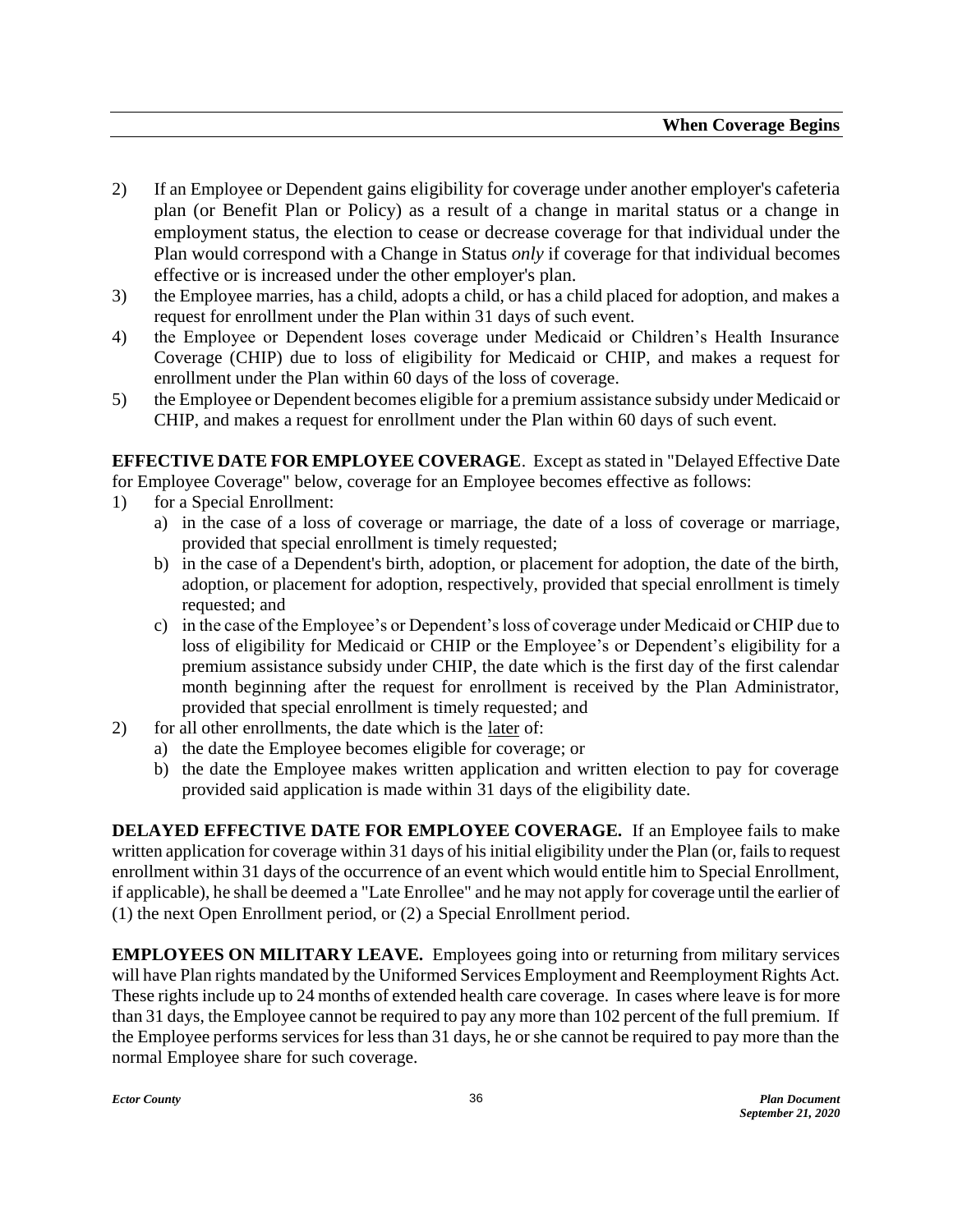Regardless of whether extended health care coverage is elected or declined, the Employee is entitled to immediate coverage under the Plan, upon return from service. These rights apply only to Employees and their Dependents covered under the Plan before leaving for military service. Plan exclusions and waiting periods may be imposed for an Illness or Injury determined by the Secretary of Veterans Affairs to have been incurred in, or aggravated during, military service.

**ELIGIBILITY FOR DEPENDENT COVERAGE**. An Employee becomes eligible for Dependent Coverage on the later of:

- 1) the date the Employee becomes eligible for coverage; or
- 2) the date the Employee first acquires a Dependent.

**EFFECTIVE DATE FOR DEPENDENT COVERAGE.** Except as stated in "Delayed Effective Date for Dependent Coverage" below, coverage for a Dependent becomes effective as follows:

- 1) for a Special Enrollment:
	- a) in the case of a loss of coverage or marriage, the date of a loss of coverage or marriage, provided that special enrollment is timely requested;
	- b) in the case of a Dependent's birth, adoption, or placement for adoption, the date of the birth, adoption, or placement for adoption, respectively, provided that special enrollment is timely requested; and
	- c) in the case of the Employee's or Dependent's loss of coverage under Medicaid or CHIP due to loss of eligibility for Medicaid or CHIP or the Employee's or Dependent's eligibility for a premium assistance subsidy under CHIP, the date which is the first day of the first calendar month beginning after the request for enrollment is received by the Plan Administrator, provided that special enrollment is timely requested; and
- 2) for all other enrollments, the date which is the later of:
	- a) the date the Employee becomes eligible for Dependent coverage; or
	- b) the date the Employee makes written application and written election to pay for Dependent coverage, provided said application is made within 31 days of the eligibility date.

**DELAYED EFFECTIVE DATE FOR DEPENDENT COVERAGE**. If an Employee fails to make written application for coverage of the Dependent when the Dependent first becomes eligible (or during a Special Enrollment period, if applicable), the Dependent shall be deemed a "Late Enrollee" and the Employee may not apply for coverage for the Dependent until the earlier of (1) the next Open Enrollment period or (2) a Special Enrollment period.

**NEWBORNS**. The Employee's newborn child will be covered from the date of birth only if the newborn is properly enrolled as outlined under "Special Enrollment Period." If the enrollment for a newborn is not requested within 31 days of the date of birth, the newborn cannot be enrolled until (1) the next Open Enrollment period or (2) a Special Enrollment period. A newborn child is covered separately and must meet its own Deductible and Out-of-Pocket.

**NO MULTIPLE STATUS.** You may not have multiple status under the Plan (*i.e.,* you may not receive benefits under this Plan as both an Employee and as a Dependent).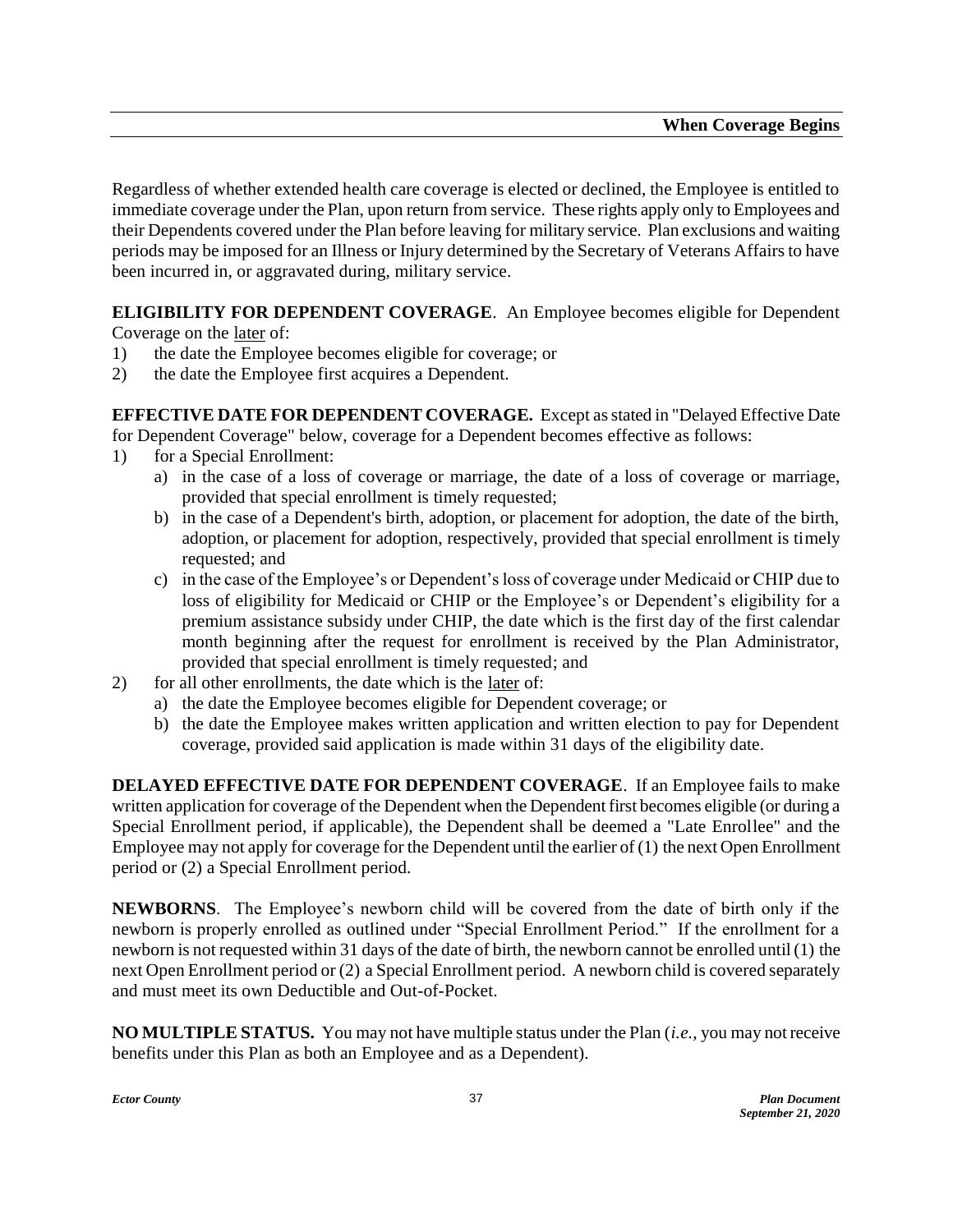### **SPECIAL CONDITIONS FOR RETIREES.**

- 1) Active full-time Employees who were hired prior to October 1, 2015, and who retire at the end of each month will be eligible to participate in the retiree health care plan effective the first day of the following month without a lapse in coverage. This election must be made at the time the active employment **with Ector County** ends.
- 2) Appraisal District Employees who have satisfied the retirement qualifications and were hired prior to October 1, 2015, will be eligible to participate in the retiree health care plan effective the first day of the following month without a lapse in coverage. This election must be made at the time active employment **with Appraisal District** ends.
- 3) If a Retired Employee specifically declines Personal coverage at the time of retirement or cancels enrollment at any time, the retiree will not be allowed to re-enroll at a later date.
- 4) If a Retired Employee declines coverage for any eligible Dependent at the time of retirement, or cancels a Dependent's enrollment at any time, that Dependent will not be allowed to re-enroll at a later date.
- 5) If a Retiree marries, has a child, adopts a child, or has a child placed for adoption, they shall be able to enroll the eligible spouse and/or children in the Plan provided the Retiree makes a request for enrollment under the Plan within 31 days from the date either event occurs.
- 6) In addition to meeting the Texas County and District Retirement System's definition of "retiree", the retiring employee must have a minimum of 12 years of service with Ector County to qualify for retiree insurance benefits and meet the Rule of 75 for years of service and age, or 35 years of service and any age. If the employee who meets all of the above requirements should die before electing to retire, the spouse of such qualifying employee may remain on Ector County insurance under the same conditions as if the deceased employee had retired with full benefits. No additional dependents may be added by the surviving spouse. This revision has no effect on individuals who have already retired.

### **Any Employee who is eligible to retire with benefits prior to January 1, 2021, may do so without having to meet the above-referenced requirements adopted December 20, 2018.**

**EXCEPTION.** If a Retired Employee declines coverage for his spouse because the spouse is employed by the County and the spouse terminates employment with the County, the Retired Employee will be allowed to enroll his spouse for Dependent Coverage provided application is made to the County within 31 days of the spouse's termination.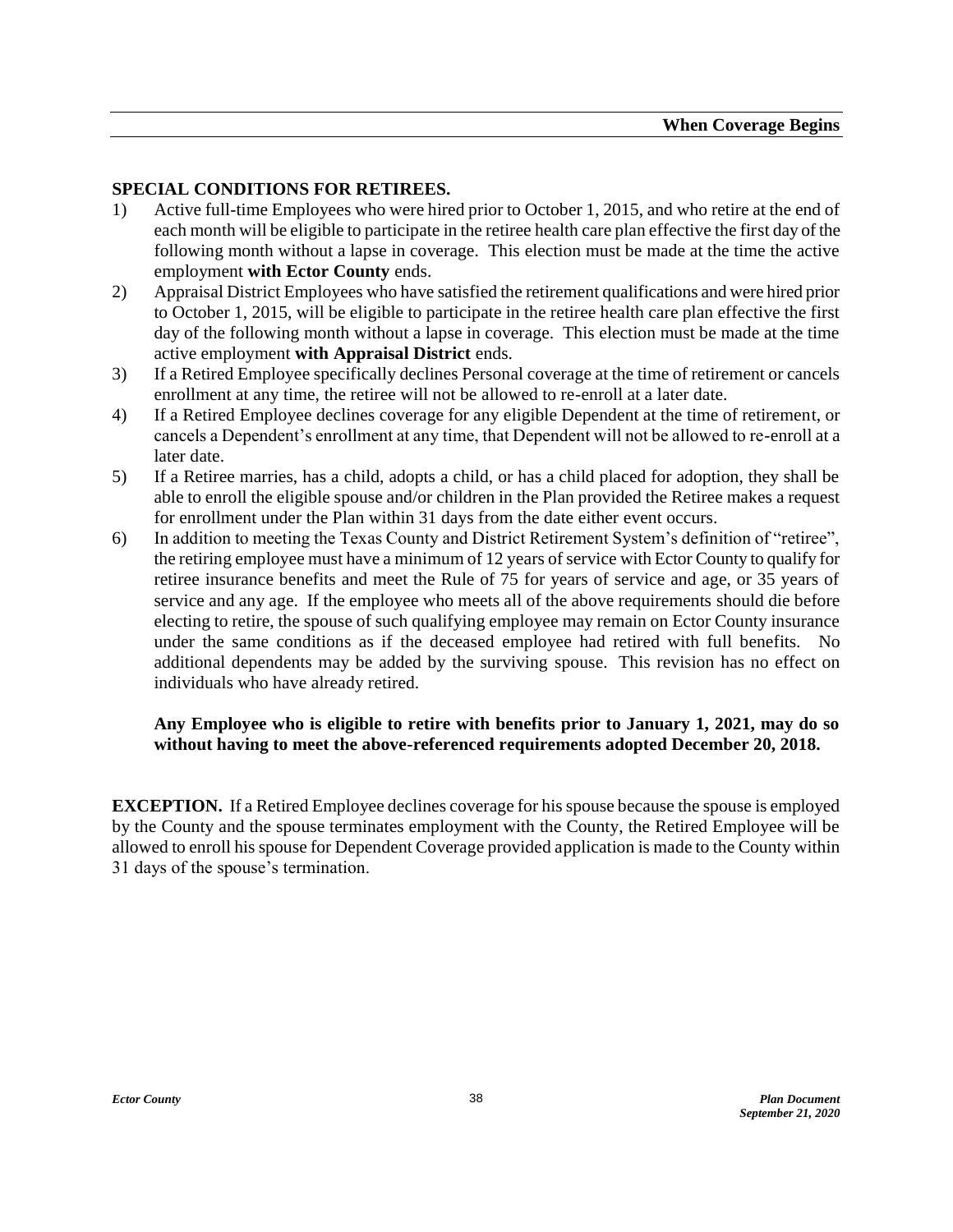### **WHEN COVERAGE ENDS**

**EMPLOYEE COVERAGE**. An Employee's coverage will terminate on the earliest of:

- 1) the date this Plan is terminated;
- 2) the end of the period for which the last required Employee contribution for the Employee's coverage has been paid;
- 3) the last day of the month in which the covered Employee ceases to be in a class eligible for coverage under the Plan;
- 4) the last day of the month in which the covered Employee's employment with the County terminates; or
- 5) the date the covered Employee declines further coverage under the Plan in writing furnished to the Plan Administrator.

Ceasing active work is considered termination of employment unless:

- 1) cessation of work is due to an approved leave of absence. In that event, coverage may be continued for up to 12 weeks of family and medical leave (or up to 26 weeks of military care-giver leave to care for a covered service member with a serious Injury or Illness) during any 12-month period to eligible Employees, in compliance with the Family and Medical Leave Act Implementing Regulations as revised effective January 16, 2009. The County will measure the 12-month period as a rolling 12-month period measured backward from the date an Employee uses any leave under the FML Policy. For military caregiver leave only, the County will measure the 12-month period as a rolling 12-month period measured forward. The leave may be paid, unpaid, or a combination of paid and unpaid depending on the circumstances of the leave and as specified by the Ector County Family and Medical Leave Policy in effect at the time the leave is taken. Ector County will require employees to utilize FMLA leave concurrently with other paid leave, including sick leave, vacation leave, emergency leave, holiday leave and if appropriate, sick pool leave and workers' comp leave, if the reason for the leave qualifies for FMLA leave, regardless of whether or not the Employee requested FMLA leave. During the leave period, health insurance benefits and other benefits specified in the Ector County FMLA Policy will be continued as though the employee were actively at work, subject to any restrictions or conditions set forth by Ector County policies. Required contributions, if any, must be made by the covered Employee in accordance with the agreement reached by between the Employee and County prior to the leave of absence becoming effective;
- 2) Employees who fail to return to work after the maximum FMLA leave expires as described in the Ector County FMLA Policy, shall automatically be separated for job abandonment and all benefits shall cease unless:
	- a) the Employee has accrued paid leave in excess of the 12 week period allowed by FMLA, and the employee has told the employee's Elected Official or Department Head prior to the 12 week FMLA leave being exhausted that the employee will be taking additional accrued leave; or
	- b) the Employee's medical condition qualifies under the Americans with Disabilities Act as Amended (ADAA) and an extension of leave is required as a reasonable accommodation; or
- 3) If a covered Employee is Totally Disabled due to Illness or Injury and is not eligible for Family and Medical Leave or other benefit which otherwise would have caused the Employee to be retained on the Plan, the Employee may pay the total insurance premium, both Ector County and the Employee's share, in either a half-month or full-month increment, depending on the length of absence, for a period not to exceed 90 days.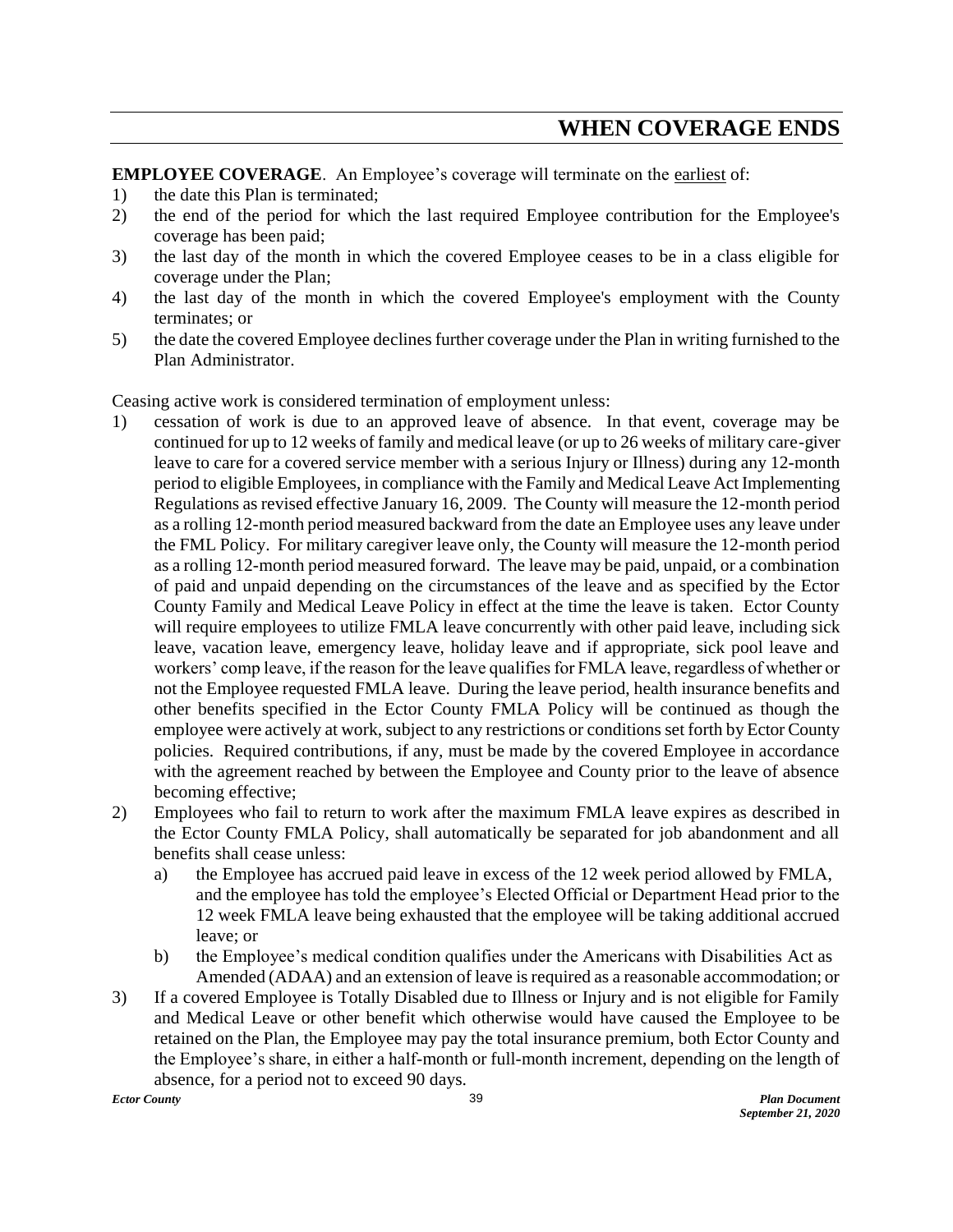If the covered Employee pays the total premium, then there shall be no break in coverage. However, if the covered Employee described above chooses not to pay the total premium during this period of unpaid leave, then the Employee's insurance coverage shall lapse and upon return to work, the Employee shall be treated as a new hire with all the same conditions as a new hire; or

4) If an Employee does not qualify for Family Medical Leave, but has approved paid time off, the Employee shall remain eligible for insurance as an Employee and Employee premiums will remain in effect. If the Employee's leave continues and turns into unpaid leave, the Employee will have insurance as an Employee, owing Employee premiums until the last day in the month the Employee was last paid. Any additional unpaid leave will result in the Employee no longer being eligible for Employee insurance. The Employee will be offered Cobra or can drop the coverage and be eligible 90 days from the Employee's return to work date.

A covered Employee's coverage for any specific benefit will terminate on the earlier of:

- 1) the date coverage under the Plan for such benefit ends; or
- 2) the date the covered Employee ceases to be eligible for that benefit.

Coverage under this Plan will be terminated immediately upon finding that Covered Person has committed, participated in, or is participating in the commission of, fraud against the Plan. Fraud against the Plan includes, but is not limited to:

- 1) a Covered Person furnishing or participating in furnishing fraudulent information to the Plan for the purpose of obtaining benefits under the Plan (i.e., false health-related treatment claims);
- 2) permitting improper use of his or her identification card;
- 3) use of another Covered Person's Plan identification card; or
- 4) prescription forgery, falsification, or transfer of medication.

**RETIRED EMPLOYEE COVERAGE**. A Retired Employee's coverage will terminate on the earliest of:

- 1) the date the Plan is terminated;
- 2) the end of the period for which the last required retiree contribution has been paid, if the next premium is not paid or is delinquent;
- 3) the date the Retired Employee ceases to be in a class eligible for coverage under the Plan; or
- 4) the date the Retired Employee declines further coverage under the Plan in writing furnished to the Plan Administrator.

**An Employee who retires with health benefits before October 1, 2015, and then returns to work for Ector County after October 1, 2015, will be placed back on the health plan as a current Employee. If that Employee later separates from employment and is reinstated as a Retiree, that individual will resume coverage under the Health Benefit Plan, without a lapse in coverage and with the same benefits for the Retiree and his/her Dependents. The individual is not required to vest a second time with Ector County to qualify as a Retiree with health benefits.**

When a Retired Employee or eligible Dependent becomes eligible for Medicare, the Retired Employee or eligible Dependent is required to apply for Medicare Parts  $A \& B$ , and this Plan will become the secondary payer of benefits, with Medicare paying as primary.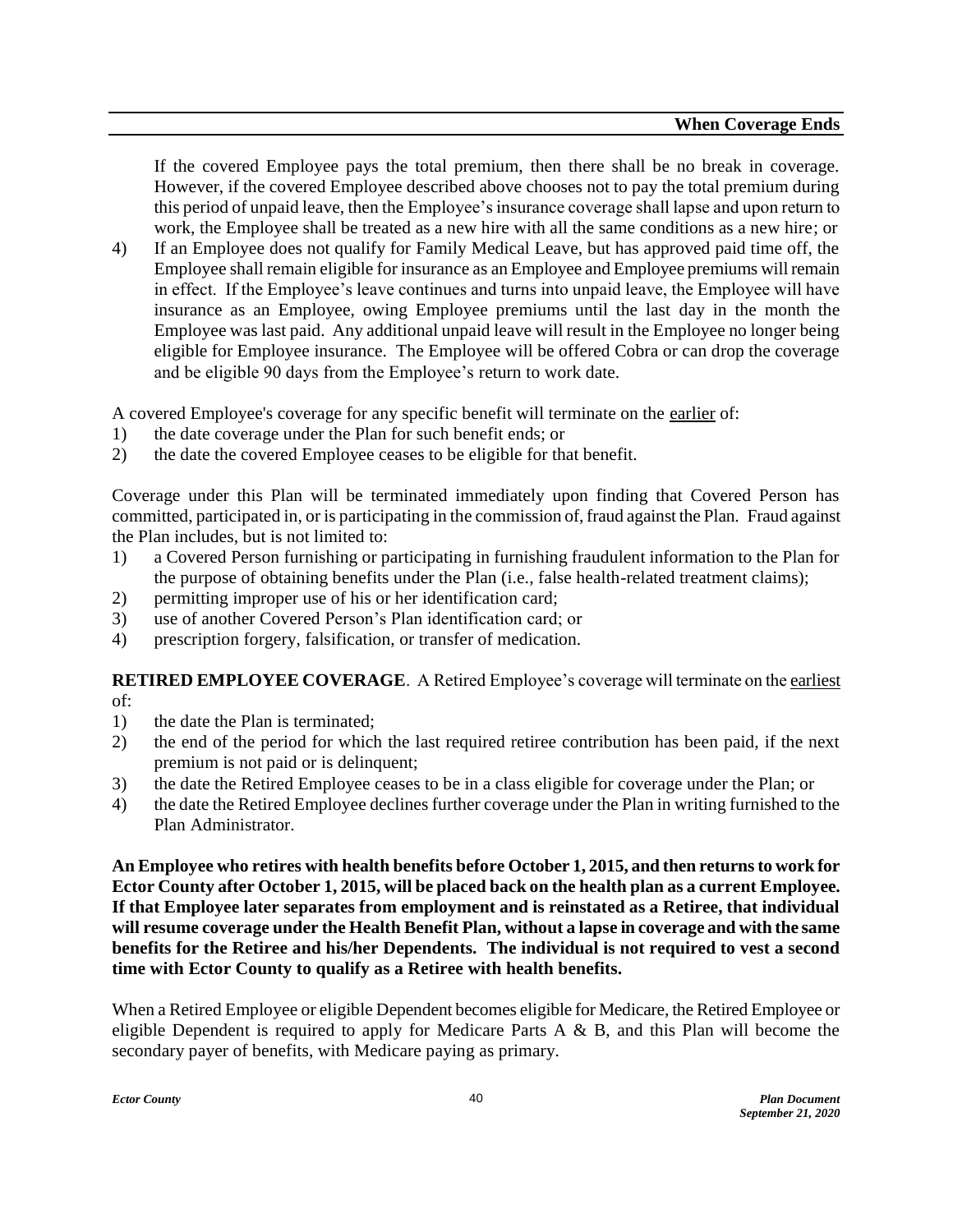Employees, retirees, and Dependents who become eligible for Medicare disability benefits must provide proof of application of Ector County Insurance Department.

If you have questions about your eligibility for Medicare Part A or Part B, or if you want to apply for Medicare, call the Social Security Administration at (800) 772-1213 or visit their web site at [\(www.medicare.gov\)](http://www.medicare.gov/). The TTY-TDD number for the hearing impaired is (800) 325-0778. You can also get information about buying Part A as well as Part B if you do not qualify for premium-free Part A.

**DEPENDENT COVERAGE.** Dependent coverage will cease for any Dependent on the earliest of:

- 1) the date the covered Employee's coverage terminates;
- 2) the date this Plan is terminated;
- 3) the date Dependent coverage is discontinued under this Plan;
- 4) the date the covered Employee ceases to be in a class eligible for Dependent coverage;
- 5) the end of the period for which the last required Employee contribution for Dependent coverage has been paid;
- 6) the date the Dependent ceases to meet the definition of a Dependent under this Plan;
- 7) after the 31st day following the birth of a newborn child, with respect to such child, unless prior to the expiration of such 31 day period, the County has been notified of the birth of such child and the Employee has agreed to make any required contributions; or
- 8) the last day of the calendar month following 90 days after the death of the Employee.

**EXCEPTION:** If an Employee is also a Retiree of Ector County, drawing a retirement check from TCDRS, and that Employee has a spouse who has been a Dependent under the individual's status as a retiree and Employee, then that Dependent shall be eligible for coverage under the same terms and conditions as if the Employee had remained in a "Retired" status.

**RETIREE DEPENDENT COVERAGE**. Coverage for the Dependent of any retiree will terminate on the earliest of:

- 1) the date the Retired Employee's coverage terminates (the covered spouse of a retiree will retain eligibility for coverage upon the death of the retiree;
- 2) the date this Plan is terminated;
- 3) the date Dependent coverage is discontinued under this Plan;
- 4) the end of the period for which the last required retiree contribution has been paid, if the next premium is not paid or is delinquent;
- 5) the date the Retired Employee ceases to be in a class eligible for Dependent coverage; or
- 6) the date the Dependent ceases to meet the definition of a Dependent under this Plan.

When a Retiree's Dependent becomes eligible for Medicare, the Dependent is required to apply for Medicare Parts  $A \& B$ , and this Plan will become the secondary payer of benefits, with Medicare paying as primary.

**DELINQUENCY AND TERMINATION FOR NON-PAYMENT**. Notwithstanding the above, termination of coverage for Employees, Retired Employees, and eligible Dependents will occur according to the following schedule for non-payment or delinquency of premiums: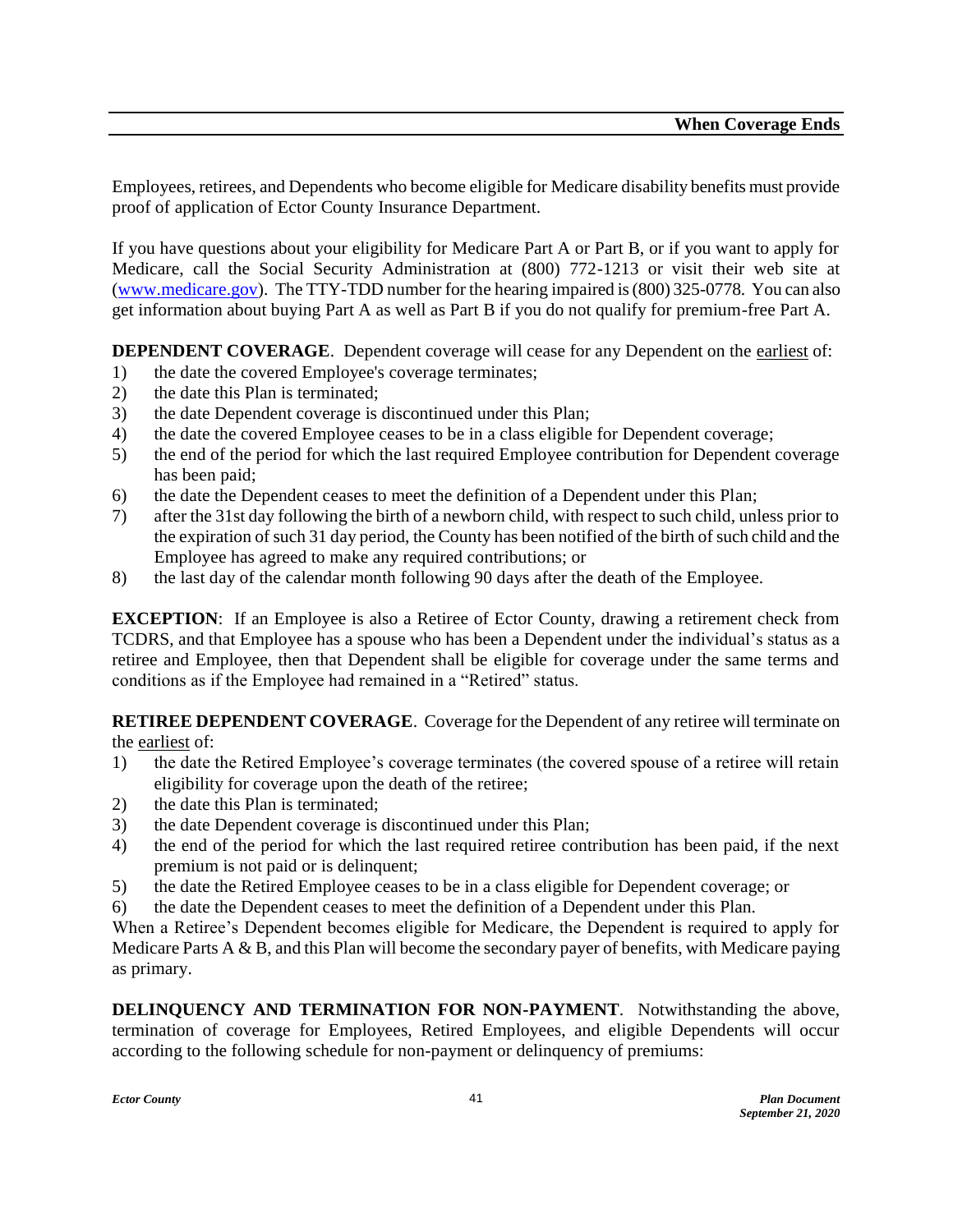- 1) Payments are due by the 5th of the month, and are considered delinquent after 30 days. Delinquent payments will be charged a \$25 late fee.
- 2) Benefits are suspended for the remainder of the first 30 days, and notification is sent to the Employee, Retired Employee, or eligible Dependent of the potential cancellation of insurance coverage.
- 3) Coverage is terminated if premium is not paid by the 61st day.

Retirees and their Dependents will not be allowed to reinstate insurance once it has been terminated for failure to pay premium.

**LIMITED CONTINUATION OF COVERAGE.** As described below, and in accordance with the Consolidated Omnibus Budget Reconciliation Act of 1985, as amended (COBRA), Covered Persons may be able to continue their coverage under this Plan in certain limited circumstances. A Covered Person may elect to continue coverage under this Plan for up to 18 months if his coverage terminates because:

- 1) the covered Employee's employment is terminated (for reasons other than gross misconduct); or
- 2) the covered Employee's number of hours of employment is reduced such that he is no longer eligible for coverage under this Plan.

The 18 months of continuation coverage may be extended in two situations: (1) if a Covered Person is determined to be disabled, or (2) another event occurs which would cause a covered Employee's covered Dependent to lose coverage, provided certain notices are timely provided to the Plan Administrator. See the paragraphs below titled "Notice: Disability Extension" and "Notice: Second Qualifying Events."

A covered Dependent may elect to continue coverage under this Plan for up to 36 months, if such Dependent's coverage terminates because:

- 1) the covered Employee dies;
- 2) the covered Employee is divorced or legally separated;
- 3) the covered Employee becomes entitled to Medicare benefits under Title XVIII of the Social Security Act; or
- 4) a child covered under the Plan ceases to be a Dependent.

Notwithstanding the foregoing:

- If the covered Employee has a nonforfeitable right to a benefit any portion of which is to be paid by the Pension Benefit Guarantee Corporation as of the date of his or her termination of employment (other than for gross misconduct) or reduction in hours of employment, coverage may be continued until the covered Employee's death, or, in the case of his or her covered Dependents, for 24 months after the covered Employee's date of death; provided, in no event will coverage be continued under this provision later than December 31, 2013, or any later date as required under applicable law.
- If a covered Employee is a TAA-eligible individual as of the date his continuation coverage would otherwise terminate, coverage may be continued until the date the covered Employee ceases to be a TAA-eligible individual; provided, however, that in no event will coverage be continued under this provision beyond December 31, 2013, or any later date as required under applicable law.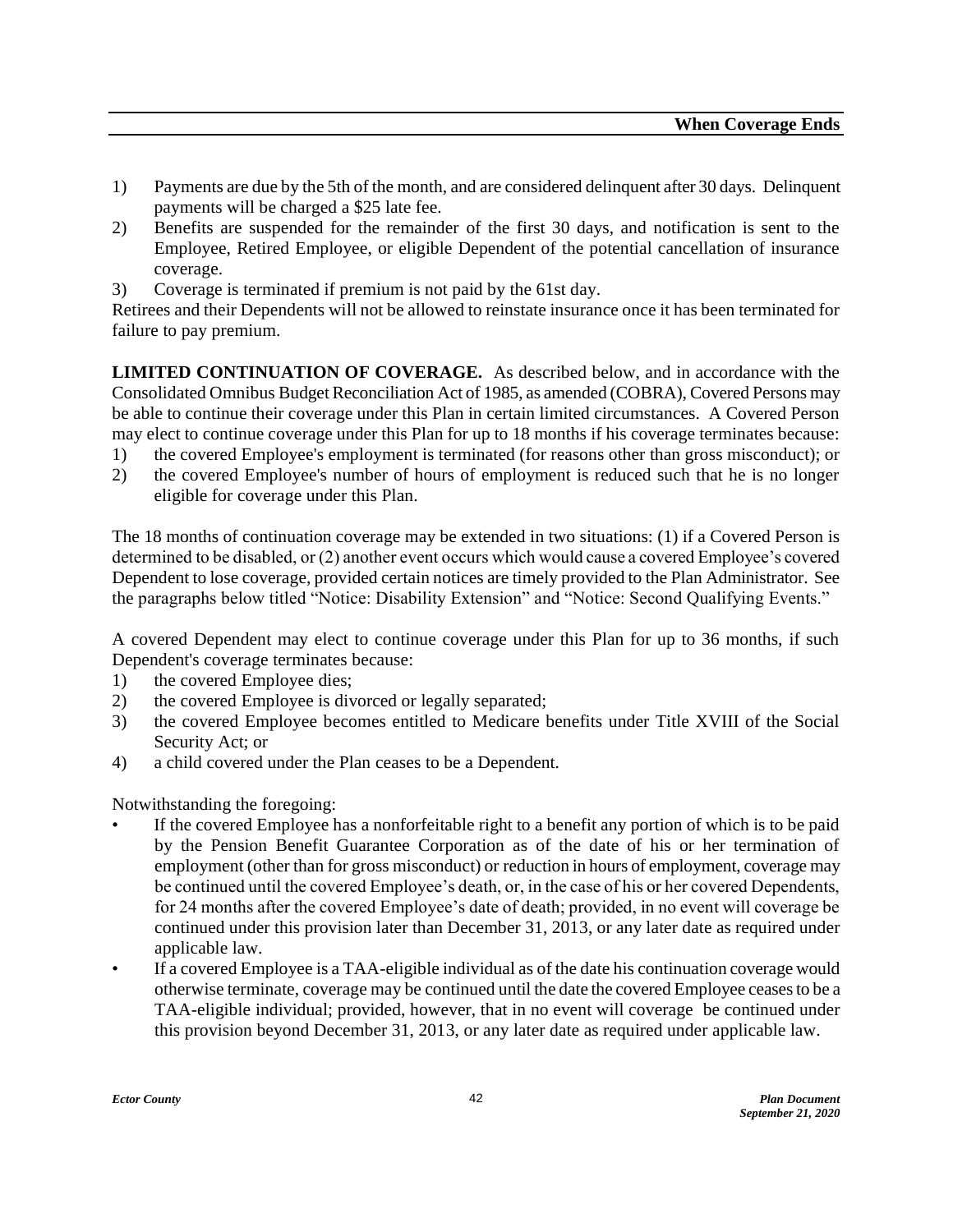**NOTICE: GENERAL.** Covered Person's Responsibility. A Covered Person must notify the Plan Administrator of a divorce or legal separation or when a child ceases to be a Dependent within 60 days of such event. Failure to do so will result in the loss of coverage under this Limited Continuation of Coverage provision. A Covered Person must give this notice prior to the qualifying event or as soon as possible thereafter, and not later than 60 days after the qualifying event occurs. This notice must be provided on the "COBRA Notification Form," which can be obtained from the Plan Administrator.

The "COBRA Notification Form" must be sent, along with applicable documentation indicated on the form (such as a divorce decree, separation order, death certificate, birth certificate, or other documentation verifying a Dependent child's age), to the Plan Administrator at the address listed below under "PLAN INFORMATION"

When the Plan Administrator receives this notice, it or its designee will notify the applicable Covered Persons (individually or jointly) of the right to elect COBRA coverage.

If a Covered Person fails to provide the Plan Administrator with timely notice when one of these qualifying events occur the right to COBRA coverage will be waived. A Covered Person who elects COBRA coverage will have the same annual enrollment rights that apply to active employees.

County's Responsibility. For other qualifying events (a covered Employee's end of employment or reduction of hours of employment, death of a covered Employee, or the covered Employee's becoming entitled to Medicare benefits (under Part A, Part B, or both), the County will notify the Plan Administrator. When the Plan Administrator receives this notice, it or its designee will notify the applicable Covered Persons (individually or jointly) of the right to elect COBRA coverage.

**NOTICE: DISABILITY EXTENSION.** If a Covered Person is totally disabled under the Social Security definition at the time of a reduction in hours or termination of employment, or becomes disabled within 60 days of beginning COBRA coverage, all Covered Persons with respect to the disabled individual may extend the continuation coverage period an additional 11 months for up to a total of 29 months.

To extend coverage beyond the 18-month period, a Covered Person must notify the Plan Administrator of the Social Security Administration's ("SSA's") determination within 60 days after the later of: (1) the date of the SSA's determination, or (2) the date on which the qualifying event occurs under this Plan, and in all cases before the end of the 18-month period of COBRA coverage. This notice must be provided on the "COBRA Notification Form," which can be obtained from the Plan Administrator, and must be sent, along with a copy of the SSA's disability determination, to the Plan Administrator at the address listed below under "PLAN INFORMATION."

If a Covered Person is determined by the SSA to no longer be disabled, the Covered Person must notify the Plan Administrator of that fact within 30 days of the SSA's determination. This notice must be provided on the "COBRA Notification Form," which can be obtained from the Plan Administrator, and which must be sent along with a copy of the SSA's disability determination, to the Plan Administrator at the address listed below under "PLAN INFORMATION."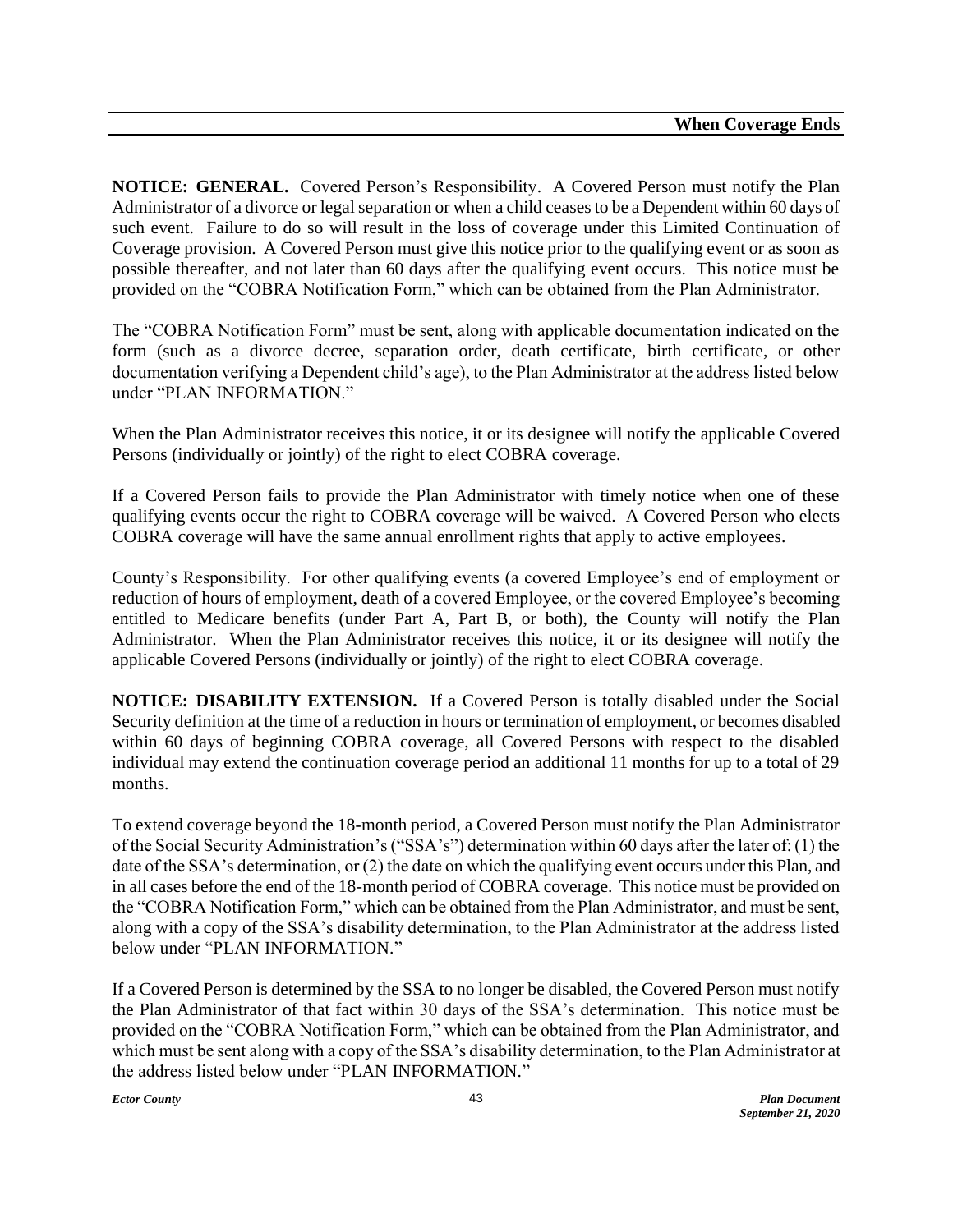Upon receipt of this notice, COBRA coverage extended beyond the maximum that would otherwise apply will be terminated on the first day of the month which is 30 days after the determination that the Covered Person is no longer disabled.

**NOTICE: SECOND QUALIFYING EVENTS.** If a covered Dependent experiences another qualifying event while already on COBRA coverage due to the covered Employee's employment termination or reduction in hours, the covered Dependent may elect to extend the period of COBRA coverage for up to 36 months from the date of the employment termination or reduction in hours. For example, assume that the covered Employee and his covered Dependents elect COBRA coverage because of the covered Employee's employment termination. If the covered Employee dies during the first 18 months of COBRA coverage, the covered Dependents could elect to continue COBRA coverage for up to 36 months from the covered Employee's date of employment termination.

A Covered Person must notify the Plan Administrator of the second qualifying event within 60 days of the second qualifying event. This notice must be provided on the "COBRA Notification Form," which can be obtained from the Plan Administrator and must be sent, along with applicable documentation, to the Plan Administrator at the address listed below under "PLAN INFORMATION."

**ELECTION.** A Covered Person is entitled to an election period of 60 days in which to elect to continue coverage under the Plan. The 60-day election period begins on the date the Covered Person would lose Plan coverage because of one of the events described above, and ends on the later of 60 days following such date or the date the Covered Person is sent a notice about eligibility to elect to continue coverage.

If a Covered Person elects continuation coverage within the 60-day election period, continuation coverage will generally begin on the date regular Plan coverage ceases. If a Covered Person waives continuation coverage, but within the 60-day election period revokes the waiver, continuation coverage will begin on the date the waiver is revoked. A Covered Person may not revoke a waiver after the end of the 60-day election period.

If a Covered Person who is certified as eligible for Trade Adjustment Assistance ("TAA") elects continuation coverage during the second election period described below, continuation coverage will begin on the first day of the second election period.

If a Covered Person does not choose continuation coverage within the 60-day election period, eligibility for continuation coverage under the Plan ends at the end of that period.

However, if a Covered Person fails to make an election during the 60-day election period, and is certified as TAA-eligible under the Trade Adjustment Assistance Extension Act of 2011, the TAA-eligible Covered Person may elect continuation coverage during the 60-day period that begins on the first day of the month in which the individual is certified to be eligible for TAA benefits, but only if the election is made no later than six months after the date of the TAA-related loss of coverage under the Plan (the "second election period").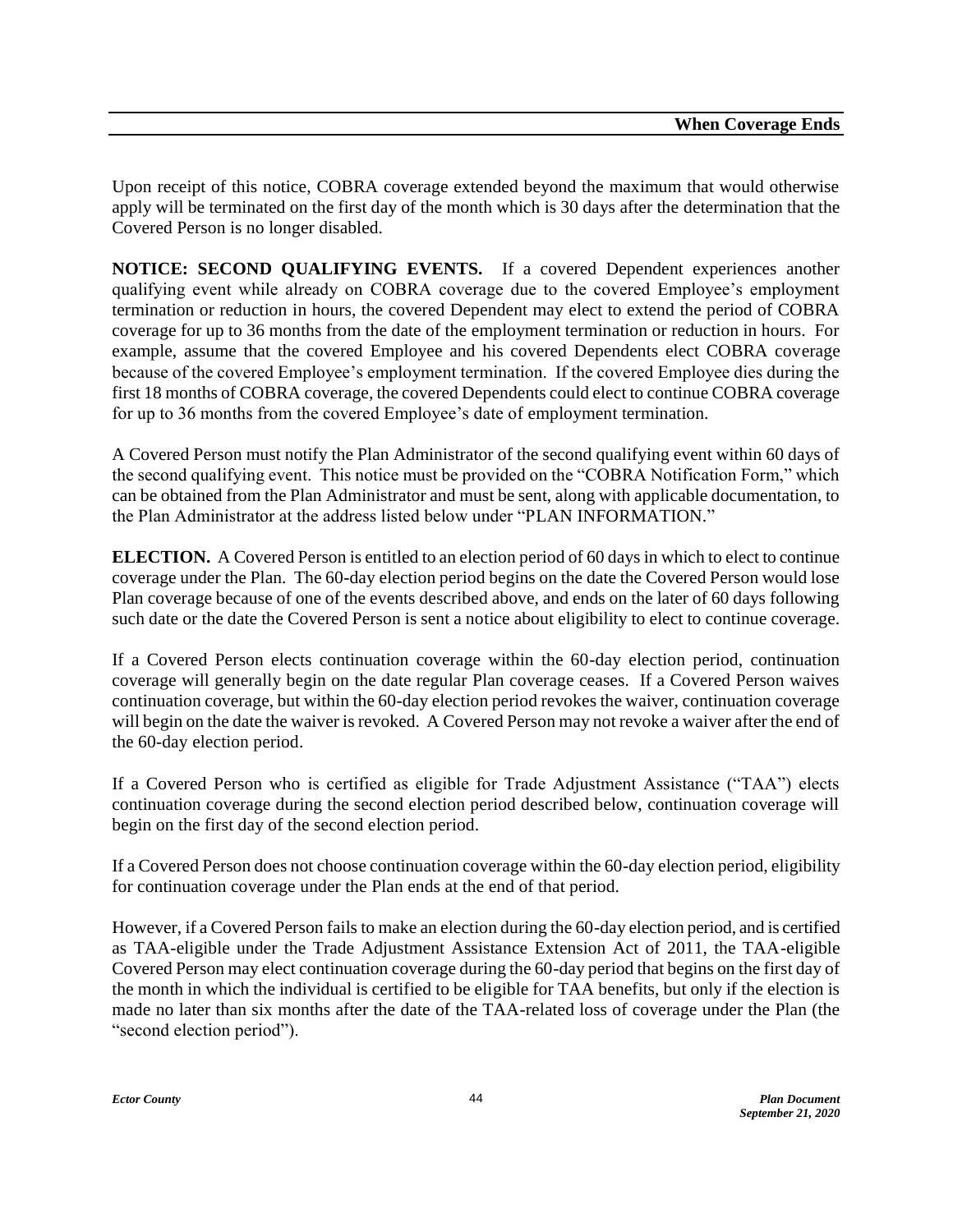**COST OF CONTINUATION COVERAGE.** To receive continuation coverage, the Covered Person, or any third party, must pay the required monthly premium plus a two percent administrative charge. If a Covered Person is eligible for an extension of coverage due to disability, then the cost of continuation coverage will be 150 percent of the normal required monthly premium for all months after the 18th month of continuation coverage.

Each monthly premium for continuation coverage is due on the first day of the month for which coverage is being continued. However, the first such monthly premium is not due until 45 days after the date on which the Covered Person initially elects continuation coverage.

The Trade Act of 2002 created a new tax credit for certain individuals who become eligible for trade adjustment assistance and for certain retired employees who are receiving pension payments from the Pension Benefit Guaranty Corporation ("PBGC") (eligible individuals).

Under the new tax provisions, eligible individuals can either take a tax credit or get advance payment of 65% of premiums paid for qualified health insurance, including continuation coverage. If you have questions about these new tax provisions, you may call the health Coverage Tax Credit Customer contact center toll-free at 1-866-628-4282. TTD/TTY callers may call toll-free at 1-866-626-4282. More information about the Trade Act is also available at [www.doleta.gov/tradeact/2002law.cfm.](http://www.doleta.gov/tradeact/2002law.cfm)

**BENEFITS UNDER CONTINUATION COVERAGE.** If a Covered Person chooses continuation coverage, the coverage is identical to the coverage then being provided under the Plan to similarly situated Employees, their spouses, and their Dependent children who have not experienced a qualifying event. If their coverage changes, continuation coverage will change in the same way.

**PAYMENT OF CLAIMS.** No claim will be payable under this Limited Continuation of Coverage provision until the Plan Administrator receives the applicable premium.

**TERMINATION.** A Covered Person's Coverage under this Limited Continuation of Coverage provision will terminate on the earliest of:

- 1) the date on which the Company ceases to provide a group health plan to any Employee;
- 2) the date the Covered Person first becomes covered under any other group health plan after electing continuation coverage;
- 3) the date the Covered Person becomes entitled to Medicare benefits under Title XVIII of the Social Security Act;
- 4) the date the required monthly premium is due, if the Covered Person fails to make payment within 30 days after the due date; or
- 5) the end of the applicable continuation coverage period described above.

In no case will coverage extend beyond 36 months from the original qualifying event, even if a second qualifying event occurs during the continuation coverage period.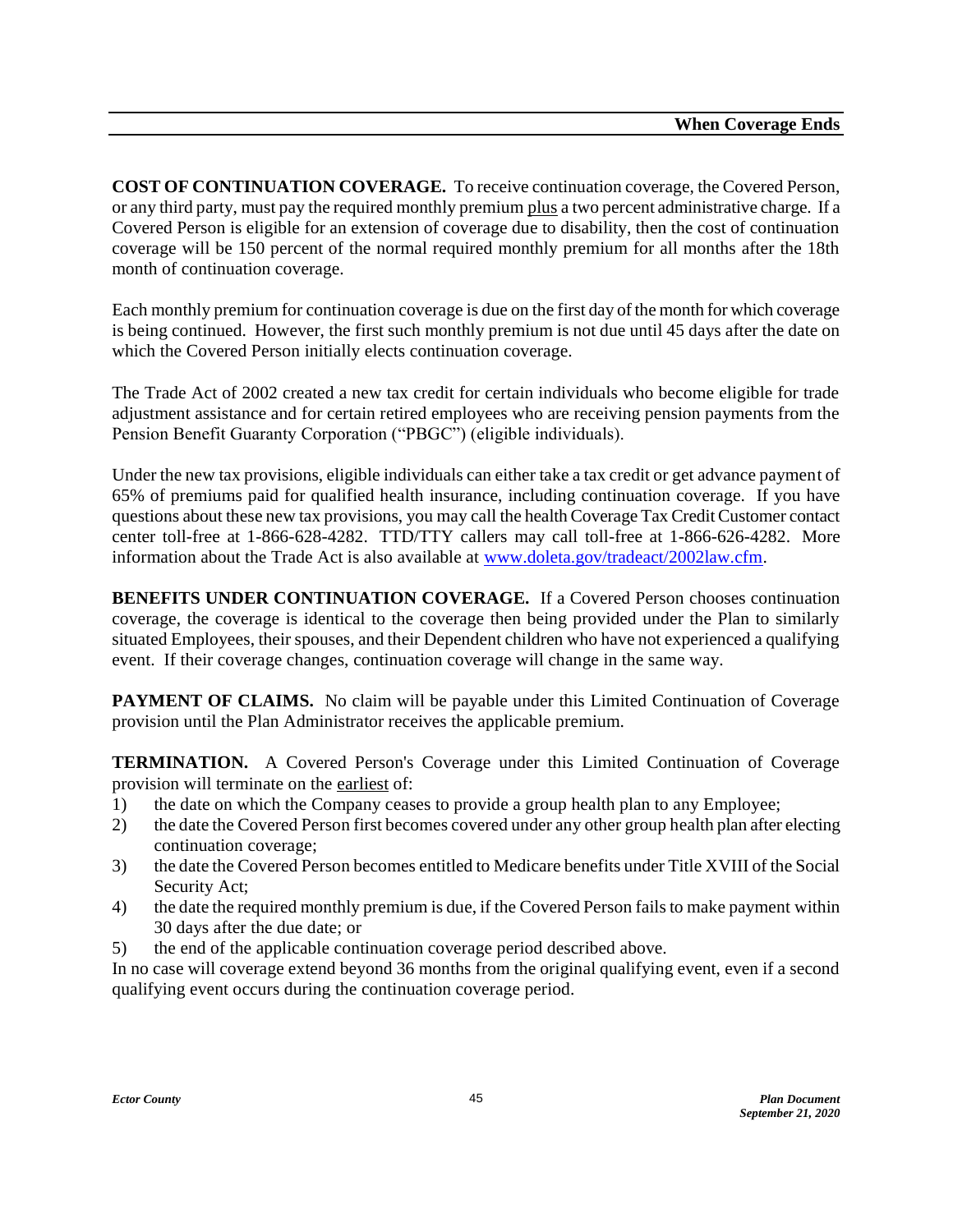## **ELIGIBLE CHARGES**

**BENEFITS**. After a Covered Person has satisfied any applicable Deductible, eligible charges will be paid subject to exclusions, limitations and other terms of the Plan. The amount payable for any eligible charge will generally be equal to the percentage of the lesser of the billed amounts or the PPO allowances or, in the absence of PPO allowances, the Reasonable Charges or Customary Charges as described in "MEDICAL BENEFITS."

**MAXIMUM BENEFITS**. The benefits paid for a Covered Person's Illnesses and Injuries will not exceed the maximum for a Covered Person shown in "MEDICAL BENEFITS." Only charges incurred by a Covered Person while covered under this Plan may be considered "eligible charges." An eligible charge is considered to be incurred on the date a service is provided, and not when the Covered Person is formally billed or pays for the service. Other eligible charges are incurred when the purchase is made. Eligible charges are the lesser of the billed amounts or the PPO allowances or, in the absence of PPO allowances, the Reasonable Charges or Customary Charges, when charges are incurred for an Illness or Injury for one or more of the following:

- 1) Room and Board and routine nursing services for each day of confinement in a Hospital;
- 2) Intensive or cardiac care Room and Board if Medically Necessary;
- 3) Medical services and supplies furnished by a Hospital;
- 4) Anesthetics and their administration by a Physician (see "DEFINITIONS");
- 5) Fees of Physicians for medical treatment including, but not limited to, fees for Surgical Procedures and charges of an assistant surgeon, not to exceed 25% of the lesser of the billed amount, the Reasonable Charge, Customary Charge, or PPO allowance allowed for the surgeon;
- 6) Charges for non-physician assistants at surgery, if the assistant is certified by his or her professional association, licensed with the state where employed, is credentialed by the facility to assist with the procedure, and is performing a service that would otherwise be performed by a Physician, and is performing a procedure which, according to the National Correct Coding Initiative allows an assistant at surgery;
- 7) Services of a Registered Nurse (R.N.), Licensed Practical Nurse (L.P.N.), or Licensed Vocational Nurse (L.V.N.) for private duty nursing when prescribed by a Physician and subject to the following:
	- a) the nurse cannot be related to the Covered Person by blood or marriage or a person who resides in the Covered Person's home. Only Medically Necessary care prescribed by a Physician is covered by the Plan. No benefits will be provided for custodial care and services that are not medical treatment requiring the skills of a Registered Nurse (R.N.), Licensed Vocational Nurse (L.V.N.), or Licensed Practical Nurse (L.P.N.). The fact that such care has been prescribed or recommended by a Physician does not always mean the services are Medically Necessary or reimbursable; and
	- b) services of a private duty nurse require prior written approval in order for benefits to be provided. Only upon examination of the actual services rendered can a determination of the Medical Necessity of such services be made;
- 8) Services of a licensed physical therapist or occupational therapist if such treatment is prescribed by a Physician;
- 9) Services of a Licensed Dietician, when recommended by a Doctor of Medicine (M.D.) or Doctor of Osteopathy (D.O.), except services which are otherwise excluded under the Plan;
- 10) Speech Therapy administered by a speech therapist, that is expected to restore speech to a person who has lost existing speech function as the result of Illness or Injury;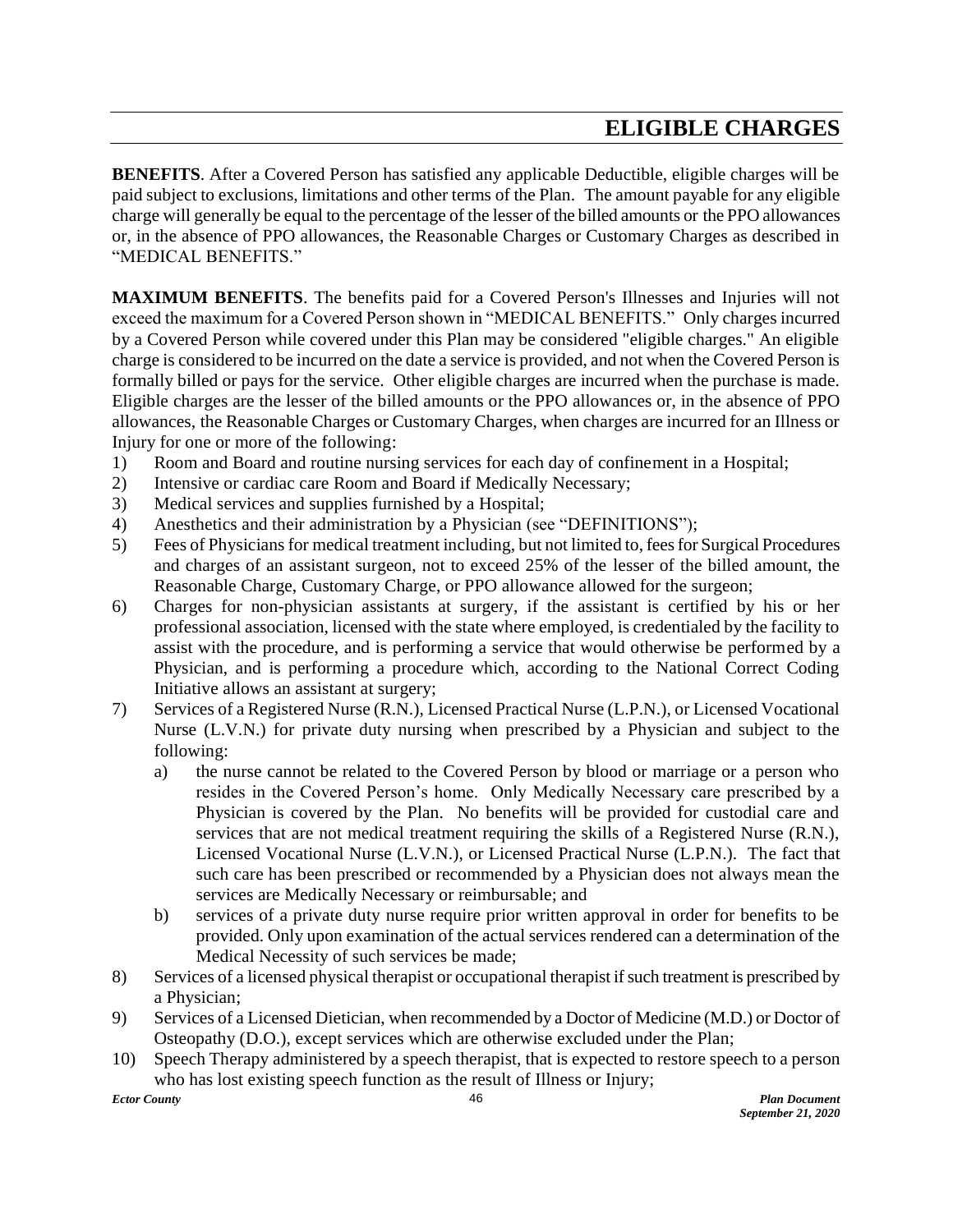- 11) Charges for Outpatient skeletal adjustment, adjunctive therapy, vertebral manipulation, and services for the care or treatment of dislocations or subluxations of the vertebrae;
- 12) X-rays (other than dental), laboratory tests, and other diagnostic services which:
	- a) are performed as a result of definite symptoms of an Illness or Injury; or
	- b) reveal the need for medical treatment;
- 13) X-ray and radiation therapy, chemotherapy, and renal/peritoneal dialysis;
- 14) The transport of a Covered Person:
	- a) within the continental United States and Canada;
	- b) by means of a professional ground or air ambulance service (excluding commercial flights);
	- c) to a Hospital for a Medical Emergency, and returning from a Hospital if Medically Necessary;
	- d) including "CARE" and "LIFE" flights in a life-threatening situation.

If a Covered Person experiences a Medical Emergency while traveling in a foreign country for business or pleasure, coverage will be provided within that country, subject to the limitations of b), c), and d) above;

- 15) Medical supplies as follows:
	- a) drugs and medicines (Including diabetic supplies, prenatal vitamins, and birth control pills):
		- i) which are approved by the Food and Drug Administration;
		- ii) which require the written prescription of a Physician;
		- iii) which must be dispensed by a licensed pharmacist or Physician; and
		- iv) which are purchased through the "PRESCRIPTION DRUG PROGRAM";
	- b) Depo Provera injections and birth control implants, including their insertion and removal early removal of a birth control implant is not covered unless Medically Necessary;
	- c) blood and blood plasma, marrow, or other fluids;
	- d) orthosis casting and lab charges for one pair of orthotics per Calendar Year;
	- e) artificial limbs and eyes to replace natural limbs and eyes;
	- f) repair and adjustment of prosthetic devices, when Medically Necessary;
	- g) contact lenses or lenses for standard glasses only if required promptly after, and because of, cataract surgery or due to Accidental Bodily Injury (not to include replacement of such), provided treatment is received within six months from the date of the accident or surgery;
	- h) casts, splints, trusses, braces, crutches, and surgical dressings; and
	- i) rental or purchase, if less expensive, of Hospital-type equipment including, but not limited to wheelchairs, Hospital beds, and oxygen equipment;
- 16) Charges for services performed in an Outpatient Surgical Center;
- 17) Charges for each day of confinement in a Skilled Nursing Facility if the confinement:
	- a) follows a Hospital confinement for which at least three straight days of Hospital Room and Board charges were included as eligible charges under the Plan;
	- b) begins within 14 days after the Covered Person is released from such Hospital confinement;
	- c) is for treatment of the same Illness or Injury which resulted in such Hospital confinement; and
	- d) is one during which a Physician is present and consults with the Covered Person at least once every seven days;
- 18) Second surgical opinion;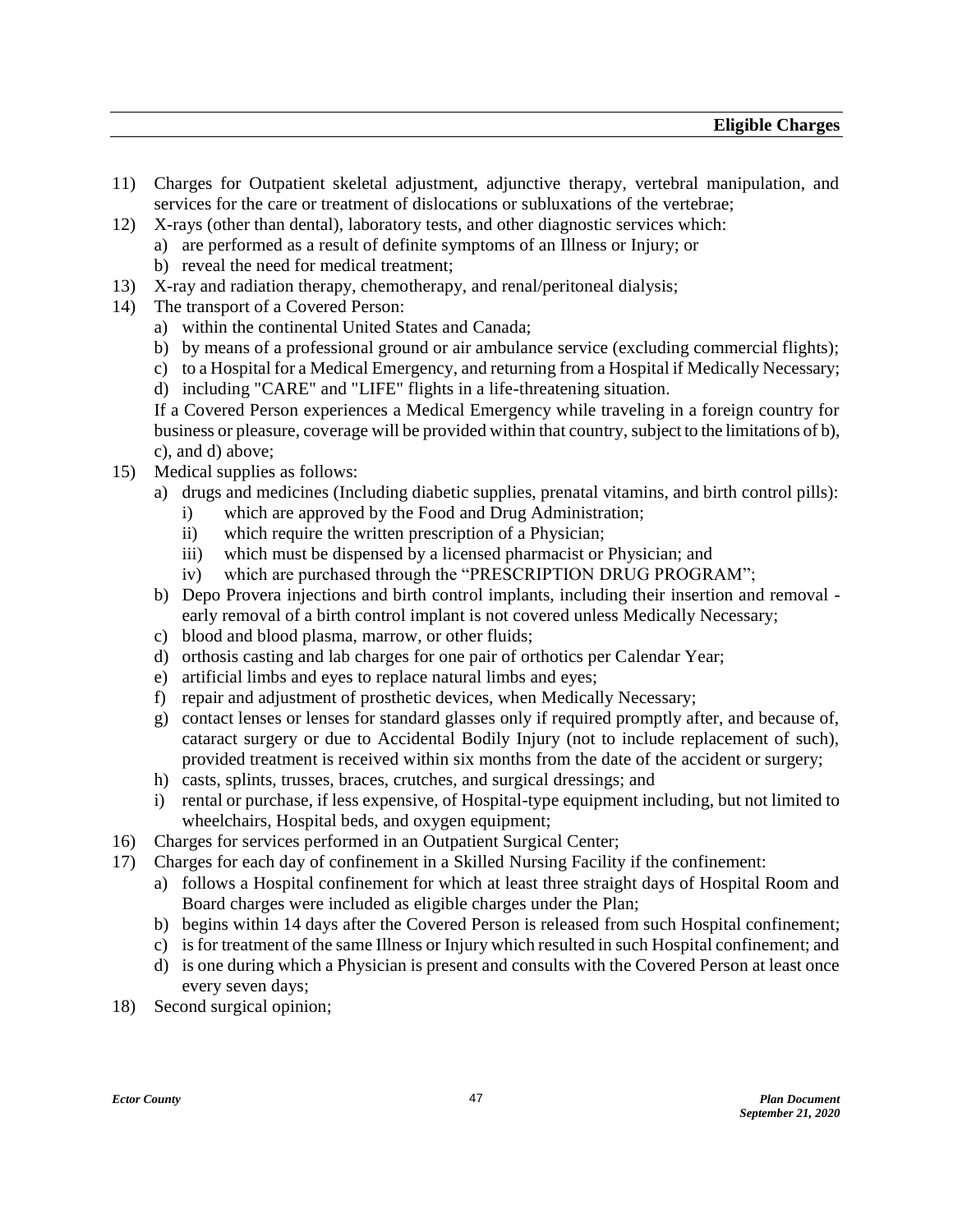- 19) Routine Inpatient newborn care for a newborn child who is either a Covered Person at the time of birth or is enrolled in the Plan within 31 days of his/her birth. Routine newborn care includes:
	- a) Hospital charges for Room and Board, services, and supplies;
	- b) charges related to circumcision; and
	- c) fees from Physicians for routine Inpatient pediatric care;
- 20) Hospice care for a Covered Person who is a terminally ill patient and for members of the Covered Person's family who are also Covered Persons under this Plan. A terminally ill patient is someone who has a life expectancy of six months or less as certified in writing by the Physician who is in charge of the Covered Person's care and treatment. Hospice care expenses for a Covered Person will be limited to the following:
	- a) Hospice care in a Hospital-based Hospice, an extended care Hospice facility or nursing home Hospice:
	- b) care received from an interdisciplinary team of professionals for Hospice and home care;
	- c) pre-bereavement counseling; and
	- d) post-bereavement counseling during the 12 months following the death of the terminally ill patient, up to a limit of six sessions;
- 21) Home Health Care provided by a Home Health Care Provider if:
	- a) on an intermittent basis, the Covered Person requires nursing services, therapy, or other services provided by a Home Health Care Provider;
	- b) the Covered Person is Totally Disabled and is essentially confined to the home;
	- c) the Covered Person is examined by the attending Physician at least once every 60 days; and
	- d) the plan of treatment including Home Health Care is:
		- i) established in writing by the attending Physician prior to the commencement of such treatment; and
		- ii) certified by the attending Physician at least once every month;

Eligible Home Health Care services will not include:

- a) custodial care;
- b) meals or nutritional services;
- c) housekeeper services;
- d) services or supplies not specified in the Home Health Care plan;
- e) services of a relative of the Covered Person;
- f) services of any social worker;
- g) transportation services;
- h) care for tuberculosis;
- i) care for Substance Abuse/Substance Dependence;
- j) care for the deaf or blind; or
- k) care for senility, mental deficiency, retardation or mental Illness;
- 22) For Covered Persons undergoing covered mastectomies, and upon consultation with the Covered Person's Physician:
	- a) reconstruction of the breast on which the mastectomy has been performed;
	- b) surgery or reconstruction of the other breast to produce a symmetrical appearance; and
	- c) prostheses and physical complications of all stages of a mastectomy, including lymphedemas;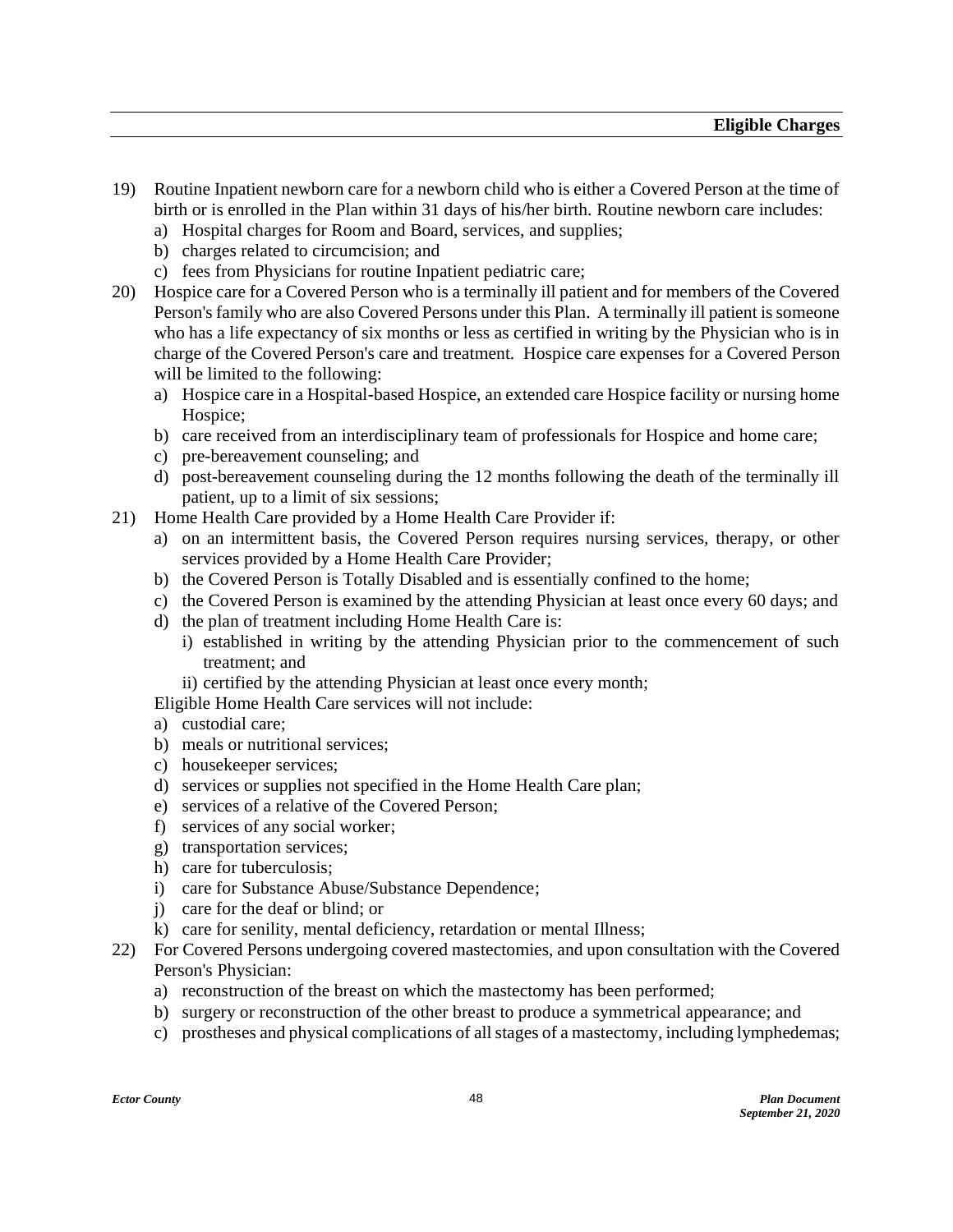- 23) Services related to organ transplants when the Covered Person is the recipient for the following procedures:
	- a) cornea; e) pancreas;
	- b) heart; f) liver;
	- c) lung; g) kidney; and
	- d) heart/lung; h) bone marrow.

Benefits will be provided only when a Hospital and a Physician customarily bill a transplant recipient for such care and service, subject to the following conditions:

- a) when only the transplant recipient is a Covered Person, the benefits of the Plan will be provided for the recipient and donor, to the extent benefits to the donor are not provided under any other form of coverage. In no case under this provision will any payment of a "personal service fee" be made to any donor. Only the necessary Hospital and Physician's medical care and services expenses attendant to the donation will be considered for benefits;
- b) when the transplant recipient is not a Covered Person and the donor is a Covered Person, the donor will receive benefits for care and services necessary; to the extent such benefits are not provided by any coverage available to the recipient for the organ or tissue transplant procedure. Benefits will not be provided to any recipient who is not a Covered Person; and
- c) when the transplant recipient and the donor are both Covered Persons, benefits will be provided for both in accordance with their respective covered expenses;
- 24) Charges for Accidental Injury to or care of mouth, teeth, gums, and alveolar processes, but only if that care is for:
	- a) treatment of an Accidental Injury to Sound Natural Teeth, including the replacement of such teeth or setting of a jaw fractured or dislocated in an accident, if received within six months after such accident. Injuries to teeth resulting from chewing or biting will not be considered Accidental Injuries;
	- b) the removal of impacted teeth;
	- c) treatment of fractures and traumatic dislocations of the jawbone;
	- d) cutting procedures in the oral cavity for tumors or cysts of the jawbone; or
	- e) cutting procedures on gums or mouth tissues needed to treat a disease;
- 25) General anesthesia and associated facility charges for dental treatment performed in a Hospital are covered when such treatment is Medically Necessary because a Covered Person has a mental or physical condition which requires hospitalization or general anesthesia;
- 26) Charges for acupuncture due to an Illness or Injury;
- 27) Diabetes treatment, self-management training, and education which includes, but is not limited to:
	- a) diabetic supplies and equipment such as blood-glucose monitors (non-invasive glucose monitors and monitors designed to be used by blind individuals), insulin pumps and associated appurtenances, insulin infusion devices, podiatric appliances for prevention of complications associated with diabetes, test strips for blood glucose monitors, visual reading and urine test strips, lancets and lancet devices, insulin and insulin analogs, injections aids, syringes, prescriptive and nonprescriptive agents for controlling blood sugar levels, and glucagon emergency kits (see "PRESCRIPTION DRUG PROGRAM");
	- b) nutritional counseling; and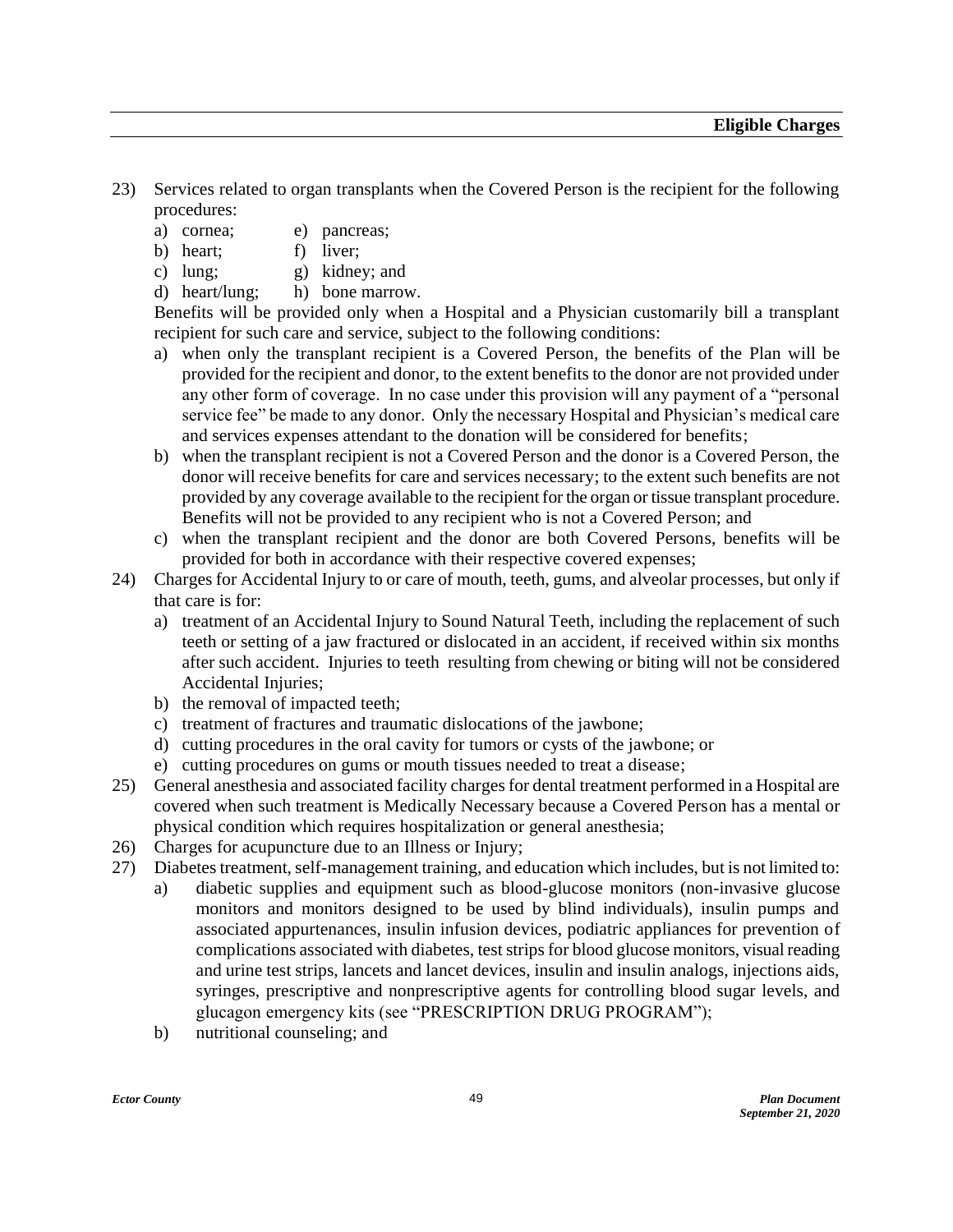c) new or improved equipment or supplies approved by the FDA if determined by a Physician or other health care practitioner to be Medically Necessary and appropriate.

For purposes of the coverage outlined above, Covered Persons must have been diagnosed with:

- a) insulin dependent or noninsulin dependent diabetes;
- b) elevated blood glucose levels induced by pregnancy; or
- c) another medical condition associated with elevated blood glucose levels;
- 28) Medically Necessary diagnostic or surgical treatment of conditions affecting the Temporomandibular Joint if treatment is a result of an Accident, a trauma, a congenital defect, a developmental defect, or a pathology;
- 29) Orthognathic surgery (surgery to correct congenital, developmental or acquired maxillofacial deformities of the mandible and maxilla);
- 30) Fertility treatment, infertility testing, infertility medication, or corrective surgery. Charges for invitro fertilization will be covered if the Covered Person meets the following criteria:
	- a) the patient must be a Covered Person under the Plan;
	- b) fertilization or attempted fertilization of the Covered Person's oocytes is made only with the sperm of the Covered Person's spouse;
	- c) the Covered Person and the Covered Person's spouse must have a history of infertility of at least five continuous years duration or the infertility is associated with:
		- i) endometriosis;
		- ii) exposure in utero to diethylstibestrol (DES);
		- iii) blockage of or surgical removal of one or both fallopian tubes; or
		- iv) oligospermia;
	- d) the Covered Person has been unable to attain a successful pregnancy with less costly applicable fertility treatments for which coverage is available under this Plan; and
	- e) the procedures are performed at a facility that conforms to the minimum standards for programs of in vitro fertilization adopted by the American Society for Reproductive Medicine;
- 31) Charges for tubal ligation and vasectomy;
- 32) Charges for treatment, services, and/or supplies for a Mental or Nervous Disorder, Substance Abuse, or Substance Dependence; and
- 33) Routine services for Employees, Retired Employees, and covered spouses as outlined in "MEDICAL BENEFITS."

**LIMITATION TO PERCENTAGE OF MEDICARE RATES IN CERTAIN CIRCUMSTANCES.** For dialysis and associated drugs, the eligible amount will not exceed 175% of the Medicare allowance for such incurred expenses. This limitation applies to both in and out-of-network claims.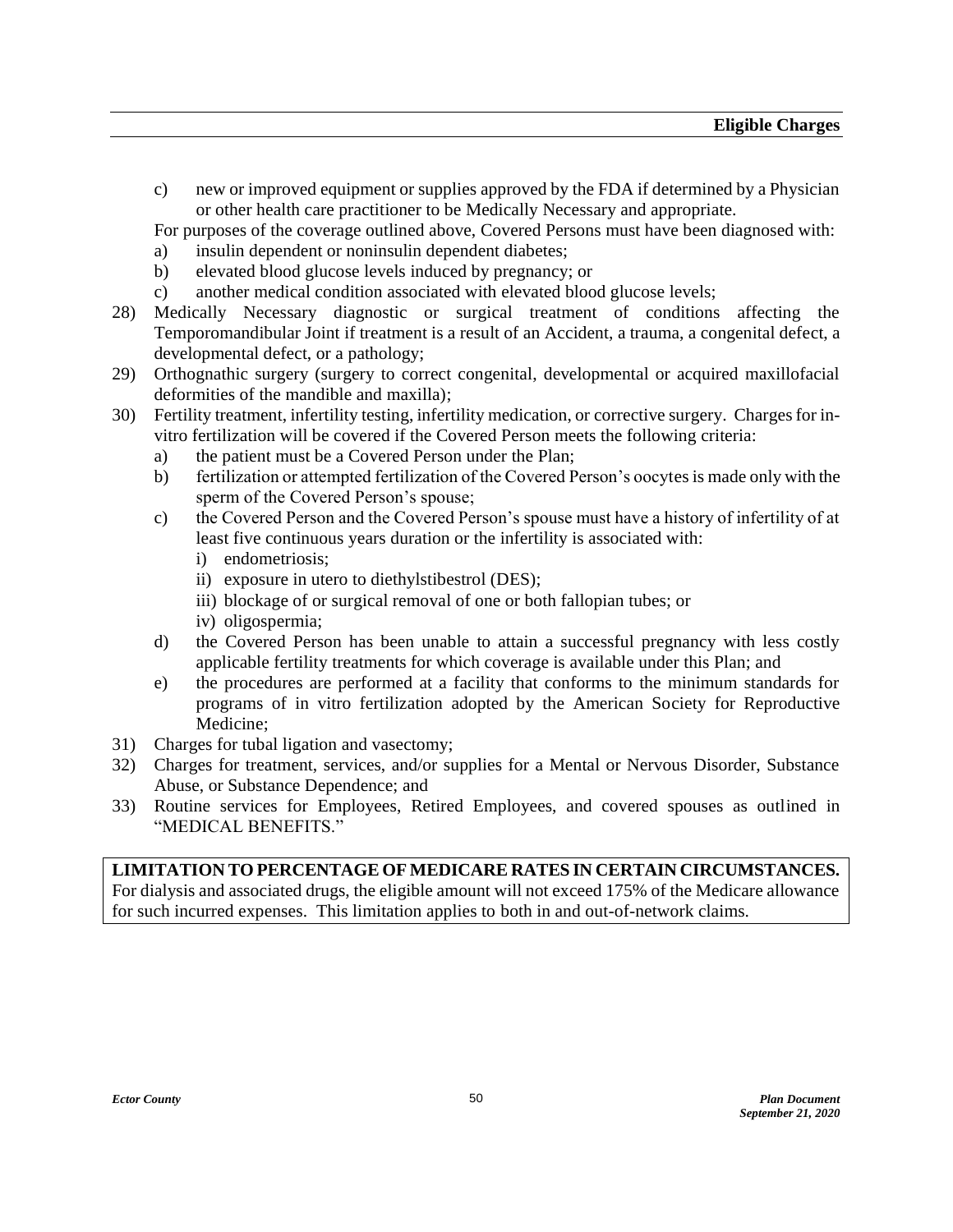- 1) **ABORTION**. No benefits will be paid for abortion, unless the abortion is Medically Necessary because the life of the mother would be endangered if the fetus were carried to term, if the pregnancy is the result of rape or incest, or if a fetal or chromosomal abnormality exists which was diagnosed prior to the abortion. Benefits for treatment of complications arising from, or as a result of, any voluntary interruption of a pregnancy will be paid on the same basis as another Illness.
- 2) **BREAST SURGERY**. No benefits will be paid for that portion of breast surgery which involves the implanting or injecting of any substance into the body for restoring breast shape. Charges will, however be covered as part of the treatment plan for a Medically Necessary mastectomy due to Illness, as set forth in "ELIGIBLE CHARGES." Charges related to the removal of a prosthesis due to medical complications will be covered; however no benefits will be allowed for the replacement of a prosthesis which was originally inserted as a part of a voluntary breast augmentation.
- 3) **COMPLICATIONS OF NON-COVERED TREATMENT**. Except for breast surgery as outlined above, no benefits will be paid for care, services, or treatment required as a result of complications from a treatment not covered under this Plan.
- 4) **COSMETIC TREATMENT**. No benefits will be paid for Cosmetic Treatment, except for that which:
	- a) results from an Illness or Injury and is performed within 12 months of the date of such Illness or Injury; or
	- b) is indicated because of congenital birth defects, trauma, tumors, or developmental deformities.
- 5) **COUNSELING**. No benefits will be paid for any psychiatric or psychological services in the nature of family counseling or marriage counseling, any self-therapy to another Psychiatrist or Doctor in Psychology as part of training, or any services of a Master of Science in Social Work who is not a Certified Social Worker-Advanced Clinical Practitioner or Licensed Professional Counselor.
- 6) **COURT MANDATED**. No benefits will be paid for services that are provided due to a court order, except as required by federal law.
- 7) **CUSTODIAL CARE**. No benefits will be paid for services which are custodial in nature or primarily consist of bathing, feeding, homemaking, moving the patient, giving medication, or acting as a companion or sitter.
- 8) **DURABLE MEDICAL EQUIPMENT**. No benefits will be paid for the purchase of Durable Medical Equipment or supplies which remain with the Provider following the Covered Person's use thereof.
- 9) **EDUCATIONAL/RECREATIONAL/BIOFEEDBACK**. No benefits will be paid for any services or supplies considered to be educational in nature, or for any services or supplies related to self-care or self-help training and any related diagnostic training, except diabetes self-management training.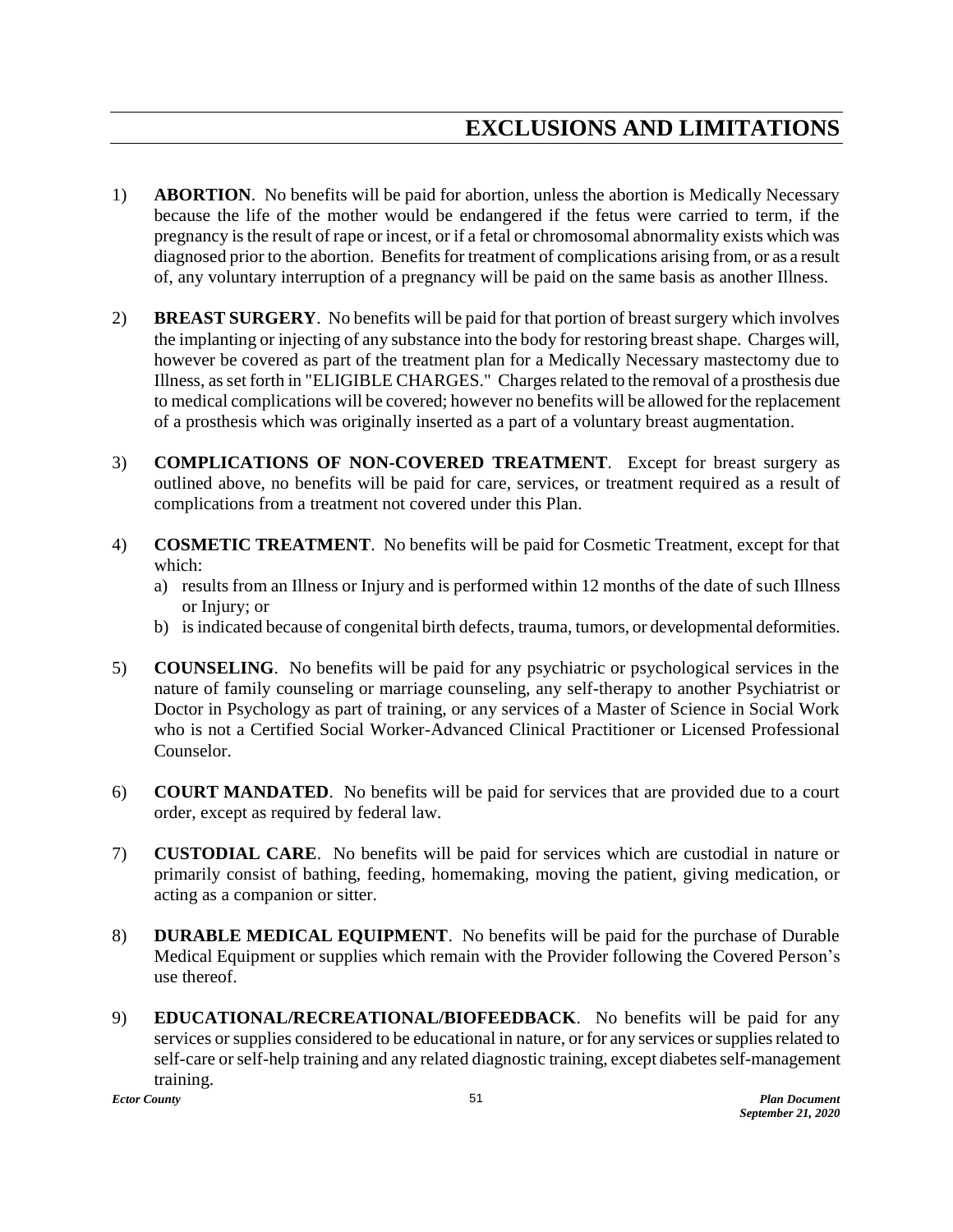- 10) **EXPERIMENTAL/INVESTIGATIONAL**. Benefits will not be paid for any services or supplies which are experimental/investigational in nature. A drug, device, or medical treatment or procedure is experimental/investigational:
	- 1) if the drug or device cannot be lawfully marketed without approval of the U.S. Food and Drug Administration and approval for marketing has not been given at the time the drug or device is furnished;
	- 2) if reliable evidence shows that the drug, device or medical treatment or procedure is the subject of ongoing Phase I, II, or III clinical trials or under study to determine its:
		- a) maximum tolerated dose;
		- b) toxicity;
		- c) safety;
		- d) efficacy; and
		- e) efficacy as compared with the standard means of treatment or diagnosis; or
	- 3) if reliable evidence shows that the consensus among experts regarding the drug, device, or medical treatment or procedure is that further studies or clinical trials are necessary to determine its:
		- a) maximum tolerated dose;
		- b) toxicity;
		- c) safety;
		- d) efficacy; and
		- e) efficacy as compared with the standard means of treatment or diagnosis.

Reliable evidence shall mean:

- a) only published reports and articles in the authoritative medical and scientific literature;
- b) the written protocol or protocols used by the treating facility or the protocol(s) of another facility studying substantially the same drug, device, or medical treatment or procedure; or
- c) the written informed consent used by the treating facility or by another facility studying substantially the same drug, device, or medical treatment or procedure.
- 11) **FOOT CARE LIMITATION**. No benefits will be paid for any medical services or supplies furnished for the treatment of (a) weak, strained, flat, unstable or unbalanced feet, metatarsalgia or bunions, or (b) corns, calluses or toenails, except for surgery performed for a condition listed in (a) or removal of nail roots, and treatment of a condition listed in (b) because of any metabolic or peripheral vascular disease.
- 12) **GOVERNMENT AGENCIES**. No benefits will be paid for Hospital confinement, services, treatments or supplies furnished by the United States or a foreign government or any agency of either, unless federal laws dictate that the Plan is primary.
- 13) **HEARING AIDS**. No benefits will be paid for examinations to determine the need for, or for the fitting or purchase of hearing aids.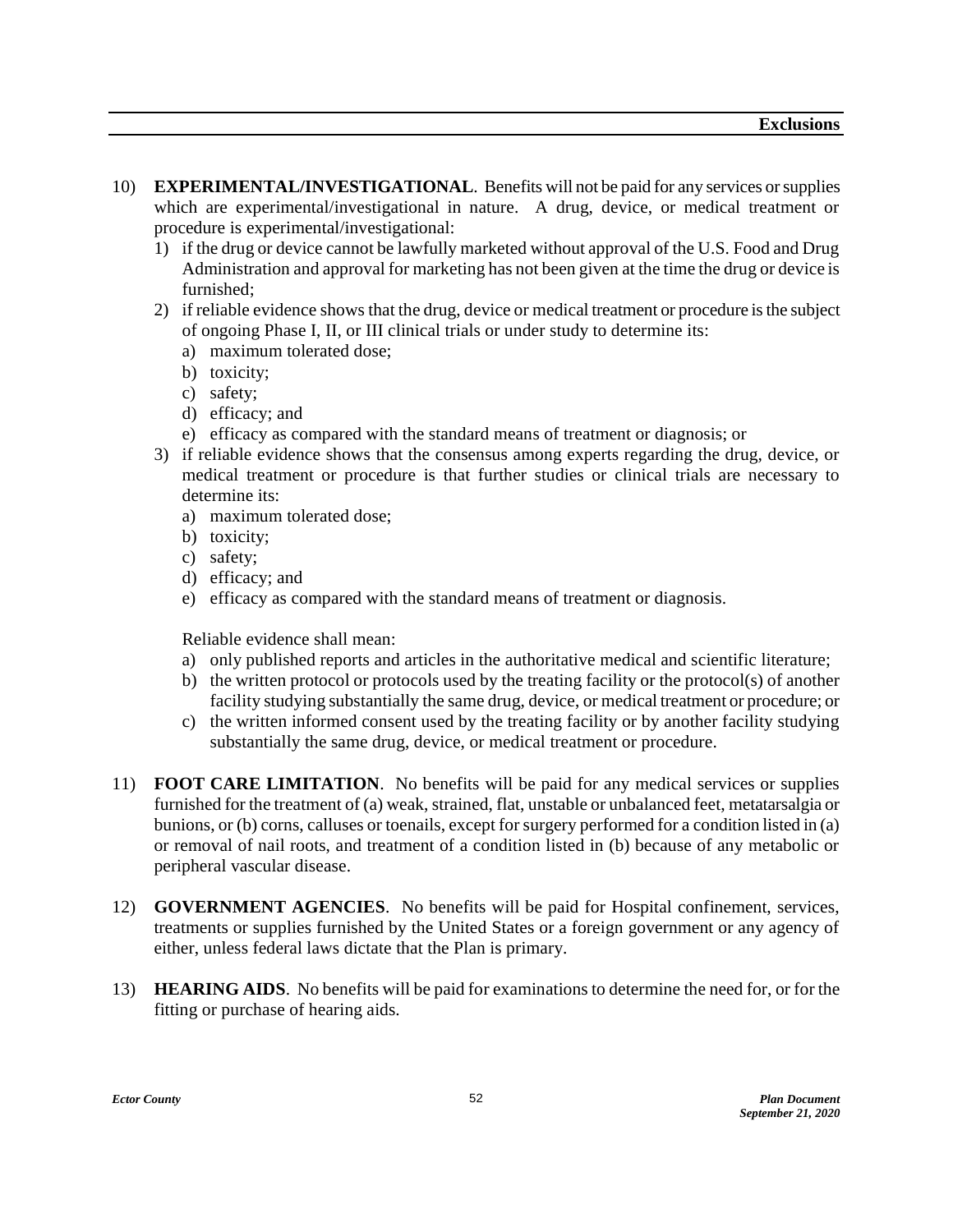- 14) **HOSPITAL WEEKEND ADMISSIONS**. No benefits will be paid for the initial Friday, Saturday, and Sunday Room and Board charges incurred in connection with a Hospital confinement which begins on Friday, Saturday, or Sunday except for emergency Hospital admissions or scheduled surgery within the 24 hours immediately following Hospital admission.
- 15) **HYPNOSIS**. No benefits will be paid for hypnosis, except as part of the Physician's treatment of a Mental or Nervous Disorder or when used in lieu of an anesthetic.
- 16) **ILLEGAL ACTIVITY**. No benefits will be paid for any Illness or Injury which occurs due to a Covered Person's commission of, or attempt to commit assault, battery, felony, driving while intoxicated, insurrection, rebellion, or participation in a riot or civil disturbance, regardless of whether the Covered Person is charged with, or convicted of, such activity.
- 17) **ION THERAPY**. No benefits will be paid for chelation or metallic ion therapy.
- 18) **JAW AND JAW JOINTS**. No benefits will be paid for osteotomy or dental facial orthopedics.
- 19) **LEARNING/BEHAVIOR DISORDERS**. No benefits will be paid for special education, treatment, or training for learning or behavior disorders or developmental delay, except those conditions which qualify as Mental or Nervous Disorders.
- 20) **LEGAL DUTY**. Coverage is provided only for services and supplies for which the Covered Person has a legal duty to pay. No coverage will be provided for any services, supplies, or treatment (1) for which the Covered Person is not legally required to pay, (2) for which no charge would usually be made, (3) for which a charge if made would not usually be collected if no coverage existed, or (4) to the extent the charge for services, supplies, or treatment exceeds the charge that would have been made and collected if no coverage existed.
- 21) **MATERNITY EXPENSES**. No benefits will be paid for pregnancy expenses incurred by a Dependent child.
- 22) **MEDICALLY NECESSARY**. No benefits will be paid for charges which are not Medically Necessary.
- 23) **NICOTINE ADDICTION**. No benefits will be paid for the treatment of nicotine use or addiction.
- 24) **ORTHOPEDIC SHOES**. No benefits will be paid for orthopedic shoes unless attached to a brace or due to an Injury.
- 25) **OTHER**. Benefits will not be paid for charges not listed under "ELIGIBLE CHARGES."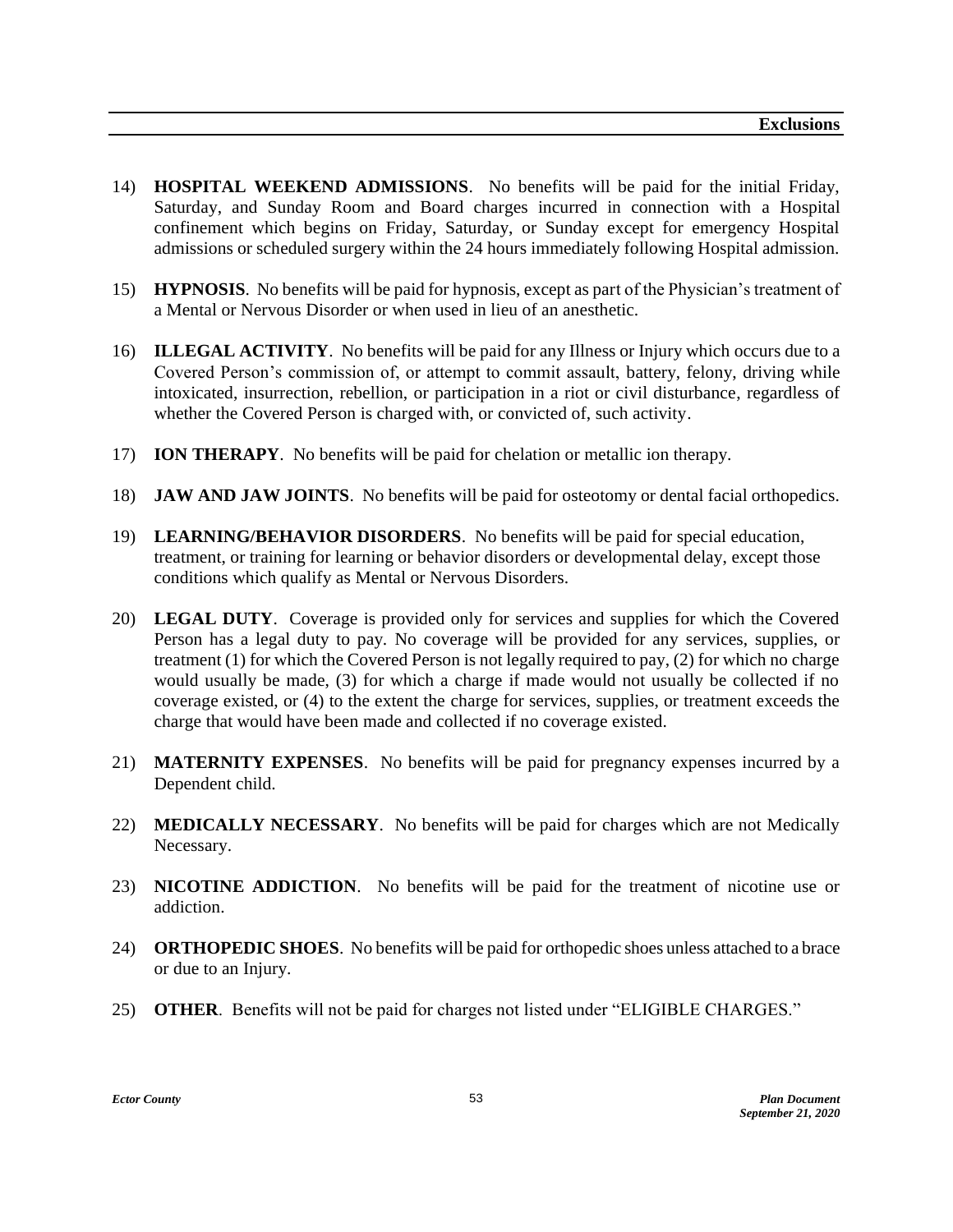- 26) **OUTSIDE THE UNITED STATES**. No benefits will be paid for charges incurred outside the United States if the Covered Person traveled to such location for the sole purpose of obtaining medical services, drugs or supplies or to obtain those services, drugs, and supplies that are unavailable or illegal in the United States.
- 27) **PERSONAL COMFORT ITEMS**. No benefits will be paid for personal comfort items, including but not limited to, air conditioners, dehumidifiers, humidifiers, and air purifiers, whether or not recommended by a Physician.
- 28) **PHYSICIAN'S DIRECT CARE**. Benefits will be paid only for eligible charges incurred by a Covered Person under the direct care of a Physician.
- 29) **REASONABLE AND CUSTOMARY**. No benefits will be paid for charges which are more than the Reasonable Charge or Customary Charge.
- 30) **RELATIVE PERFORMING SERVICE**. No benefits will be paid for charges for the services of a Physician or any other Provider of services:
	- a) who usually resides in the same household with the Covered Person; or
	- b) who is related by blood, marriage or legal adoption to the Covered Person or to the Covered Person's spouse.
- 31) **REVERSAL OF STERILIZATION**. No benefits will be paid for the reversal of sterilization.
- 32) **SELF-INFLICTED**. To the extent not prohibited by federal law and regulations issued thereunder, no benefits will be paid for an Illness or Injury which is intentionally self-induced or self-inflicted.
- 33) **SEXUAL DYSFUNCTION**. No benefits will be paid for sex change surgery or any treatment of gender identity disorders, including medications, implants, hormone therapy, surgery, medical or psychiatric treatment.
- 34) **TREATMENT OF TEETH AND GUMS**. Except as described in "ELIGIBLE CHARGES", no benefits will be paid under "MEDICAL BENEFITS" for teeth, gums, alveolar process, or supplies used in such treatment, or for dental appliances.
- 35) **VISION CARE**. No benefits will be paid for:
	- a) treatment of refractive errors including, but not limited to, routine eye examinations, eye glasses or contact lenses or the fitting of them, eye exercises, visual therapy, fusion therapy, visual aids or orthoptics, or any related examinations; or
	- b) Surgical Procedures to eliminate the need for eyeglasses or to correct refractive errors of the eye (such as radial keratotomy, LASIK (laser in-situ keratomileusis) or any other vision enhancement surgery solely to correct nearsightedness, farsightedness or astigmatism), including any confinement, treatment, services, or supplies given in connection with or related to the surgery.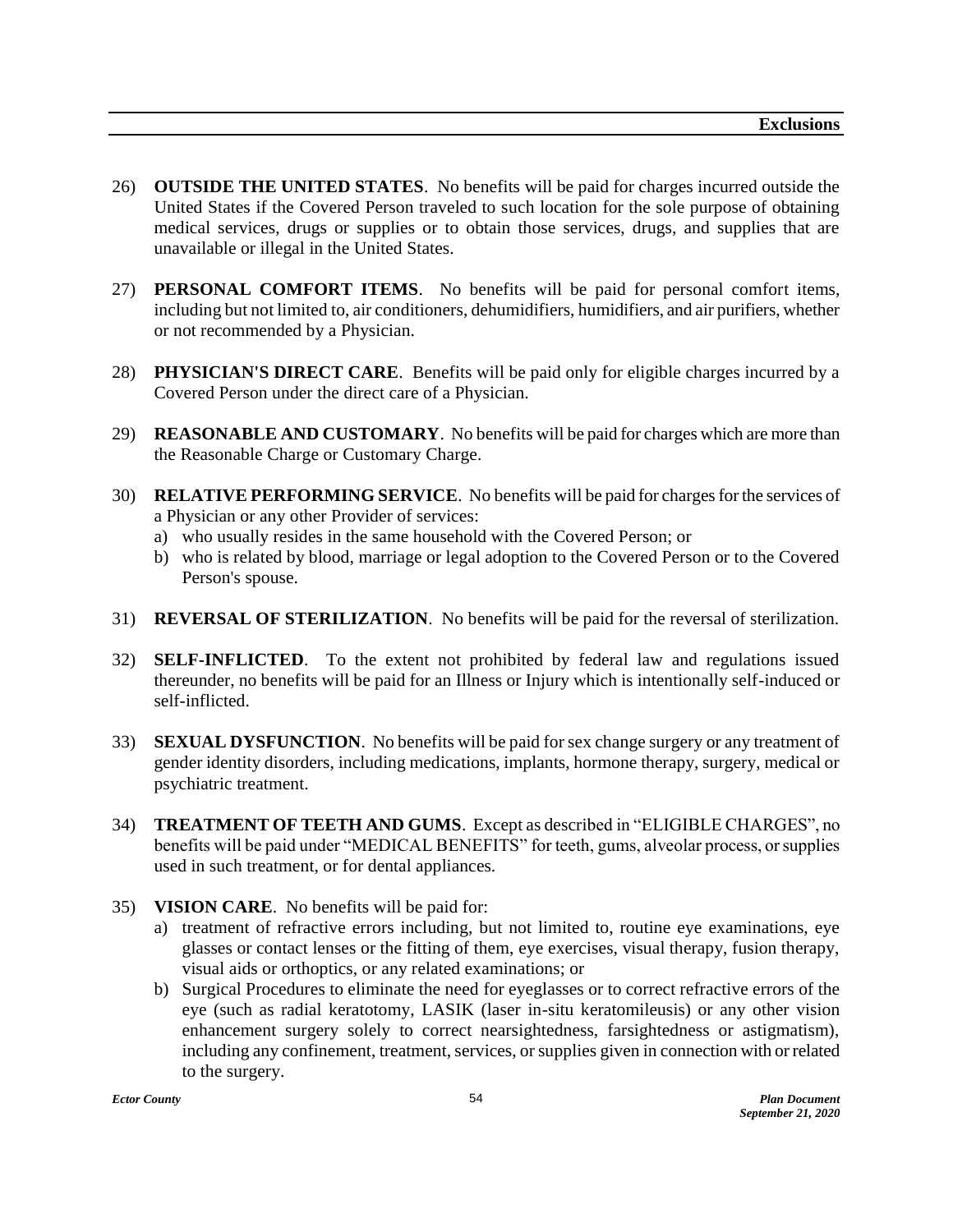This exclusion does not apply to surgery for cataracts or replacement of the lens of the eye following cataract surgery. This exclusion also does not apply to soft lenses or scleral shells used as corneal bandages.

- 36) **WAR**. No benefits will be paid for any Illness or Injury which is due to revolt, war or any act of war, whether declared or not.
- 37) **WEIGHT CONTROL**. No benefits will be paid for the treatment of, or services or supplies related to, obesity, Morbid Obesity, weight control, or diet, including but not limited to surgery, treatment of complications or adverse reactions to any prior surgery, nutritional counseling, food products, and medications.
- 38) **WORK RELATED ILLNESS OR INJURY**. No benefits will be provided for an Illness or Injury which arises out of or in the course of employment, regardless of whether workers' compensation or other similar coverage is available.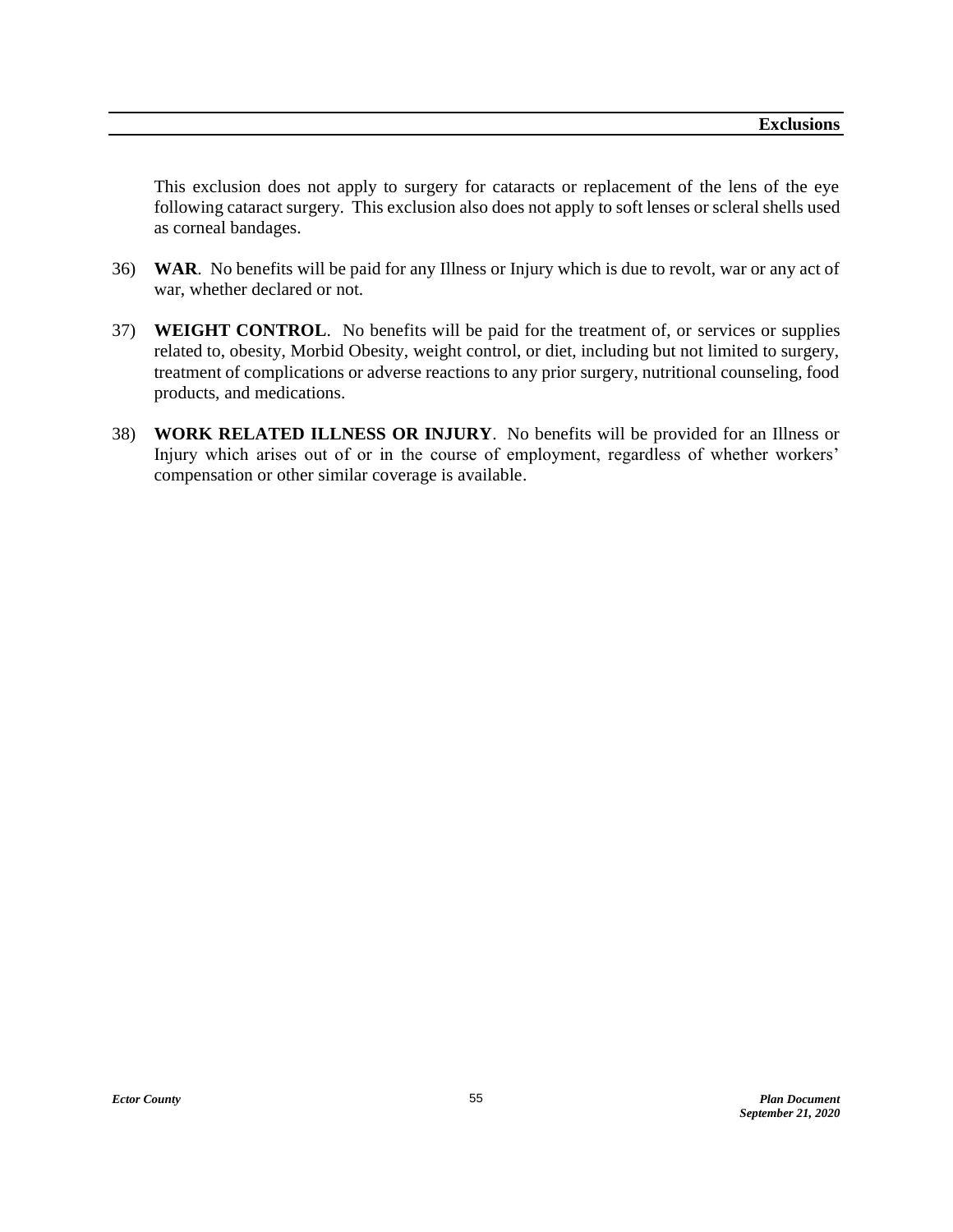## **MANAGED CARE**

**PRE-CERTIFICATION/CONTINUED STAY REVIEW**. Except in certain cases concerning childbirth, a Covered Person must call INETICARE prior to Hospital admission for a medical condition, Mental or Nervous Disorder, or Substance Abuse/Substance Dependence and in case of an emergency hospitalization, must call within hours following admission. The number for **INETICARE** is **(877) 608-2200**.

Prior to inception of any chemotherapy regimen, pre-authorization **must** be obtained by calling **INETICARE** at **(877) 208-5002.**

The Covered Person must provide INETICARE with the name, address, and birth date of the patient, the names, addresses, and telephone numbers of the Physician and Hospital, and the reason for hospitalization or surgery. The Covered Person is responsible for informing the attending Physician of the requirements of the pre-hospitalization review procedure. Continued stay review is also conducted by INETICARE.

The INETICARE medical care counselor will contact the Physician to discuss the proposed admission and treatment plan. If the diagnosis and treatment meet the criteria for Inpatient Hospital care, the counselor and the Physician will discuss the length of time required in the Hospital, as well as any care appropriate for recovery.

If the Covered Person fails to follow the Plan's procedures for pre-admission or continued stay review, the Pre-certification Penalty described in "MEDICAL BENEFITS" will be applicable.

Payment of covered charges will be withheld if pre-certification for treatment is based on a diagnosis for which treatment is covered, but the treatment is actually undertaken for a condition which is not covered by the Plan.

**Pre-certification by INETICARE does not guarantee coverage or Preferred Provider Organization benefits. It is the Employee's responsibility to verify that the medical facility and Physicians are members of their PPO and that the proposed service is covered by this Plan.**

**MOTHERS AND NEWBORNS**. Notwithstanding any other provision, the Plan shall not require any Covered Person or Provider to obtain authorization under the pre-certification features of this section in conjunction with any Hospital stay that does not exceed the number of hours set forth below:

- a) an uncomplicated vaginal delivery, to less than 48 hours; and
- b) an uncomplicated cesarean delivery, to less than 96 hours.

**CASE MANAGEMENT PROGRAM**. The case management program is a special program designed for Covered Persons who are suffering from a complex Illness requiring continued medical care.

Alternate forms of treatment or alternate treatment facilities may be recommended as part of the case management program.

*Ector County Plan Document* 56 Subject to the Administrative Service Agent's approval, expenses for such alternative forms will be payable under this Plan on the same basis as the treatment or facilities for which they are substituted.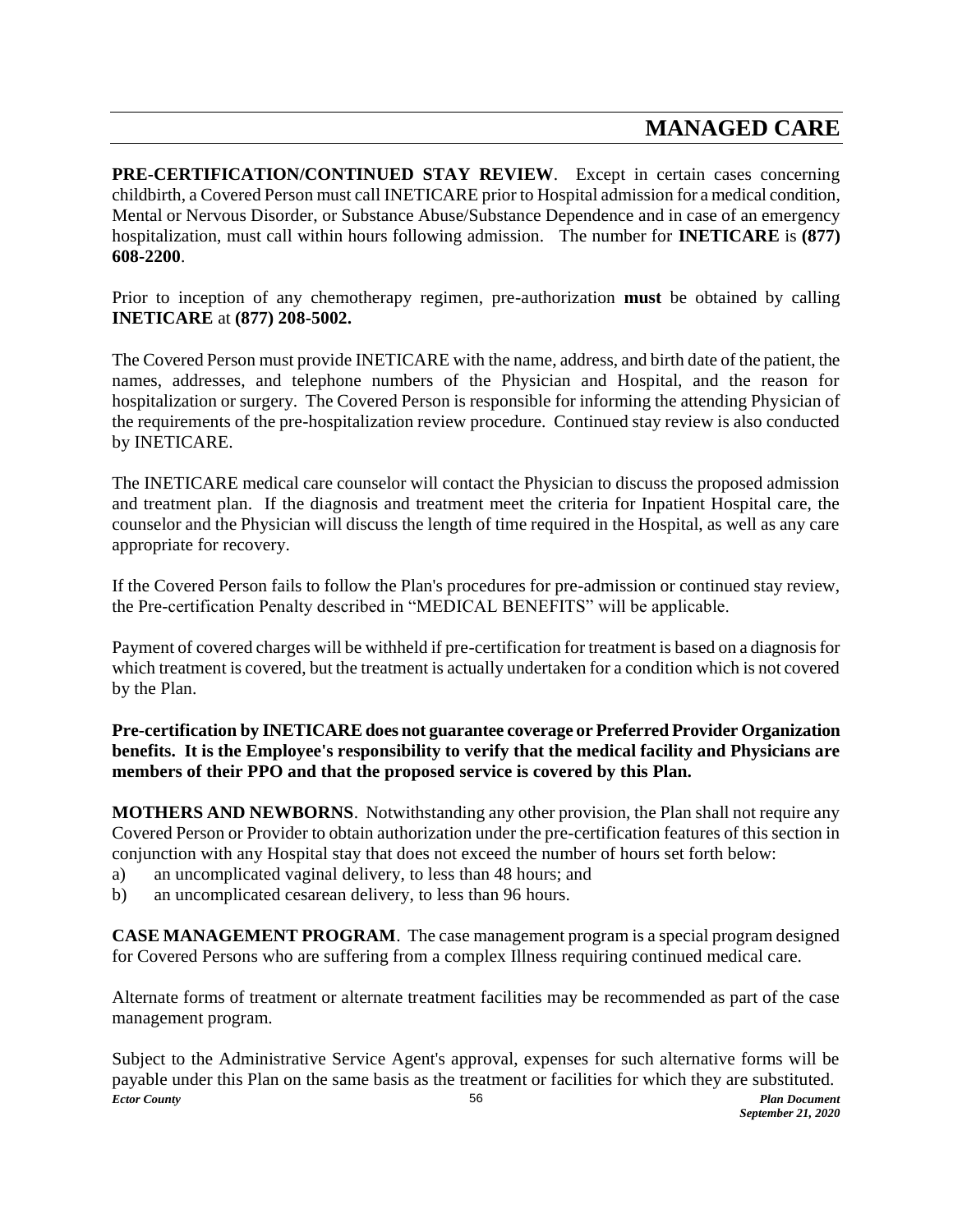The Administrative Service Agent will have the authority to implement the alternate forms of care and treatment recommended by the case management program.

Case management is a voluntary service. There are no reductions of benefits or penalties if the Covered Person chooses not to participate.

**ALTERNATIVE CARE**. The Plan may elect to offer benefits for services furnished by any Provider pursuant to an alternative treatment plan for a Covered Person whose condition would otherwise require Hospital care.

The Plan shall provide such alternative benefits at its sole discretion and only when and for so long as it determines that alternative services are Medically Necessary and cost effective, and that the total benefits paid for such services will not exceed the total benefits to which the Covered Person would otherwise be entitled under this Plan in the absence of such alternative benefits.

If the Plan elects to provide alternative benefits for a Covered Person in one instance, it shall not be obligated to provide the same or similar benefits for other Covered Persons under this Plan in any other instance, nor shall it be construed as a waiver of the right to administer this Plan thereafter in strict accordance with its express terms.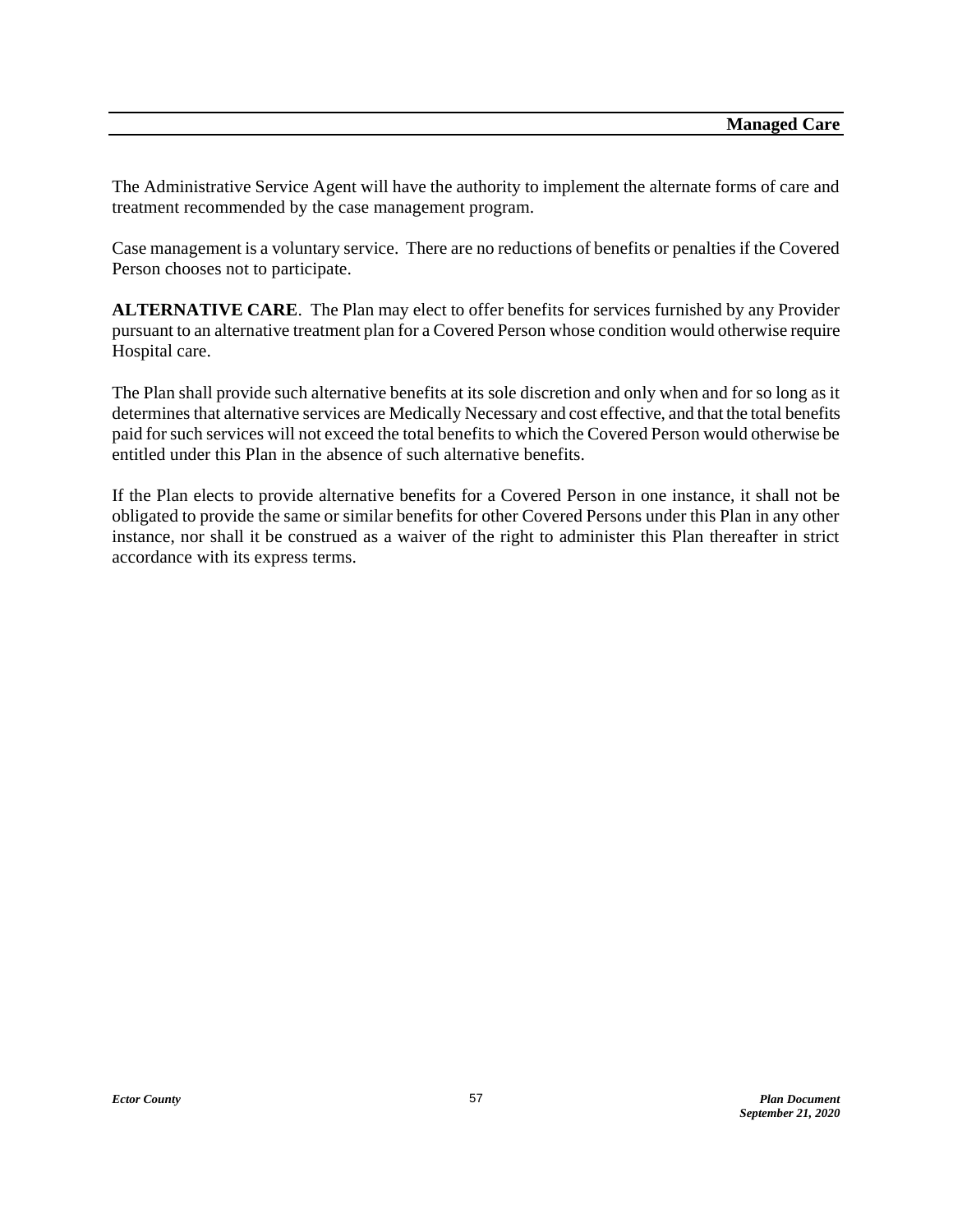## **COORDINATION OF BENEFITS**

To prevent duplicate benefit payments if a Covered Person is covered under more than one plan, the Coordination of Benefits (COB) provision of this Plan is included to coordinate all the benefits provided by this Plan with benefits payable under any other medical plan or policy.

In this section, the term "plan" means any health care arrangement which provides medical or dental care benefits on an insured or uninsured basis. It includes, but is not limited to:

- 1) group, blanket, or individual insurance;
- 2) Hospital or medical service pre-payment plans;
- 3) labor-management trustee plans, union welfare plans, employer or employee organization plans;
- 4) government plans or programs;
- 5) coverage required or provided by law;
- 6) no fault auto insurance, including medical payments coverage ("MPC") and personal injury protection ("PIP");
- 7) third party liability insurance; and
- 8) any other source, including, but not limited to, crime victim restitution funds, any medical, disability, or other benefit payments.

#### **The term "plan" does not apply to any other employer-sponsored ancillary coverage.**

**COORDINATION PROCEDURES**. The procedure hereinafter described will be used to determine the amount of benefits payable under this Plan for a Covered Person when the Covered Person is covered under any other plan. In that event, one plan is the primary plan, and all other plans are secondary, in the order described below. The primary plan pays its benefits first, without taking the other plans into consideration. The secondary plan then pays benefits up to the extent of its liability. When this Plan is secondary, it will only pay benefits if the primary plan pays less than this Plan would have paid if it had been primary. If the first plan pays as much or more than the benefits this Plan would have paid as the primary plan, there will be no additional payment from this Plan. Benefits under any other plan include benefits which a Covered Person could have received if such benefits had been claimed. The benefits paid by this Plan when this Plan is secondary will not exceed the benefits that would be payable in the absence of other coverage.

- 1) If a plan has no COB provision, it is automatically the primary plan;
- 2) If all the plans have COB provisions, a plan is primary if it covers the person as an Employee, and secondary if it covers the person as a Dependent;
- 3) If a person is covered as a Dependent child under more than one plan:
	- a) the plan of the parent whose birthday falls earlier in the year is the primary plan;
	- b) if the father and mother share the same birthday, the Plan covering the parent longer is the primary plan;
	- c) if the other plan coordinates benefits according to the sex of the parents, then the plan that covers the person as a Dependent of a male is the primary plan;
	- d) if parents are separated or divorced, the following applies:
		- the plan which covers a child as a Dependent of the parent with legal custody of the child is the primary plan, unless a court decree outlines the obligation for medical expenses for the child in which case the plan which covers the child as a Dependent of the parent with such obligation for medical expenses is primary;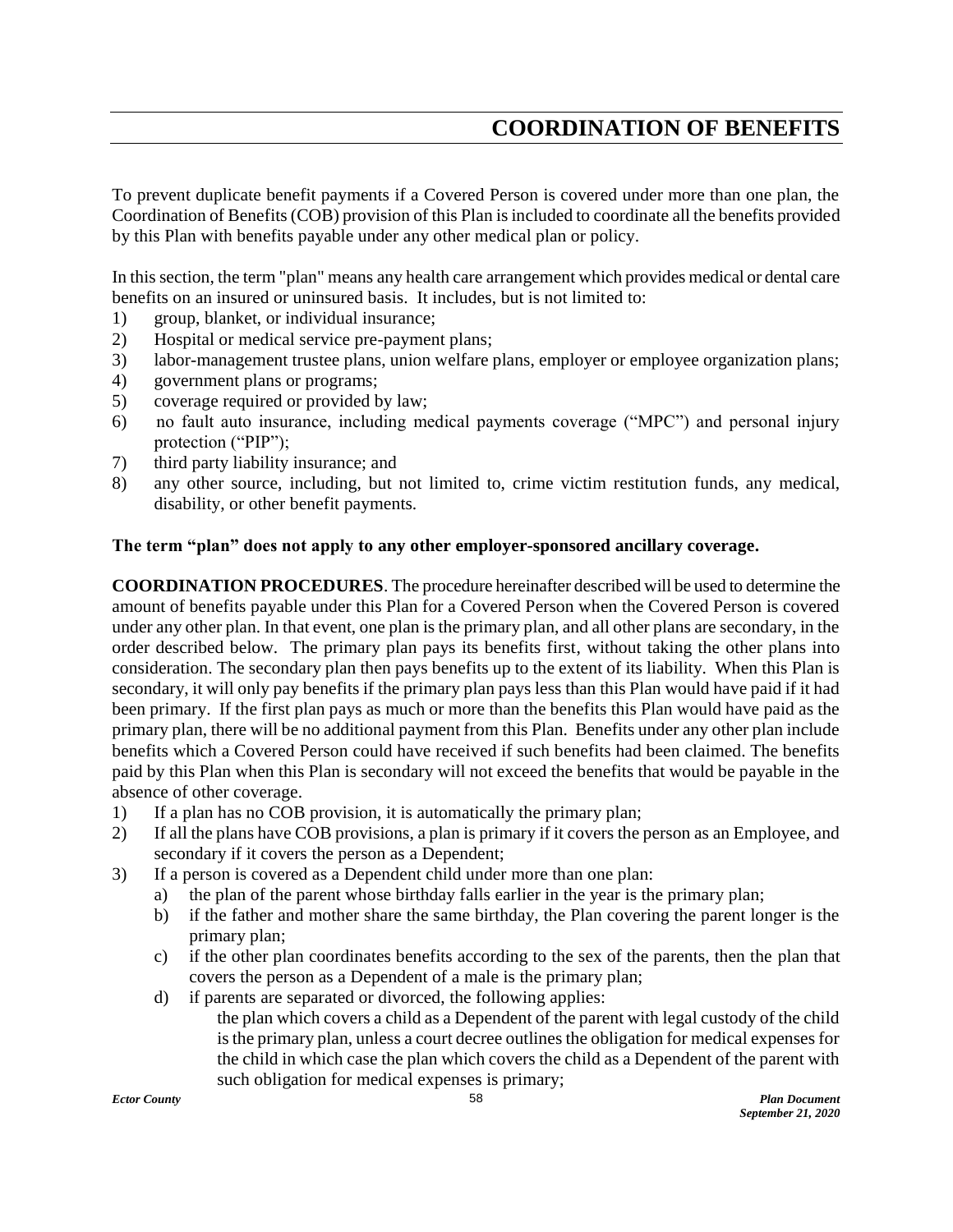- 4) If a plan is no fault auto insurance (including MPC and PIP), required by law, or third party liability insurance, it is the primary plan; and
- 5) If the primary plan is still not established by the rules above, then the plan that has covered such person for the longest continuous period of time will be the primary plan.

**COORDINATION WITH HEALTH MAINTENANCE ORGANIZATION (HMO) OR PREFERRED PROVIDER ORGANIZATION (PPO) PLANS.** This Plan will not consider any charges in excess of what an HMO or PPO Provider has agreed to accept as payment in full. When an HMO is the primary plan and the Covered Person did not use the services of an HMO Provider, this Plan will not consider as an allowable charge any charge that would have been covered by the HMO had the Covered Person used the services of an HMO Provider.

**VEHICLE LIMITATION**. When medical payments are available under any vehicle insurance, the Plan will pay excess benefits only, without reimbursement for vehicle plan and/or policy deductibles. This Plan will always be considered secondary to such plans and/or policies. This applies to all forms of medical payments under vehicle plans and/or policies regardless of its name, title, or classification.

**RIGHT TO EXCHANGE DATA**. The Plan Administrator has the right to exchange benefit information with any plan, insurance company, organization or person to determine benefits payable using this COB provision. Any such data may be exchanged without the consent of, or notice to, any person. Any person who Claims benefits under this Plan must provide the Plan Administrator with data it requires to apply this provision. Notwithstanding the preceding, the Plan Administrator will comply with applicable federal regulations regarding the privacy of medical information on and after the effective date of such regulations.

PAYMENT AND OVERPAYMENT. If payments have been made under any other plan which should have been made under this Plan, this Plan will have the right to reimburse such other plan to the extent necessary to satisfy the intent of this COB provision. This Plan also has the right to recover any overpayment made because of coverage under another plan. This Plan may recover this overpayment from any insurance company, organization or person to whom or for whom this Plan paid benefits.

**GOVERNMENT BENEFITS**. Except as set forth below, no benefits will be paid for any services, treatment, or supplies, to the extent that the services, treatment, or supplies were furnished by the United States, a state, a municipality, or a foreign government or any agency thereof, unless federal law dictates that the Plan is primary.

**EFFECT OF MEDICARE ON BENEFITS**. If an active permanent full-time Employee, elected official, district attorney or district judge reaches age 65 and continues full-time employment, then this Plan will continue to be the primary payer of benefits and Medicare, if elected, will be secondary for that person and their dependent spouse. However, when a Retiree or eligible dependent becomes eligible for Medicare, the Retiree or eligible dependent is required to apply for Medicare parts A & B, and this Plan will become the secondary payer of benefits, with Medicare paying as primary.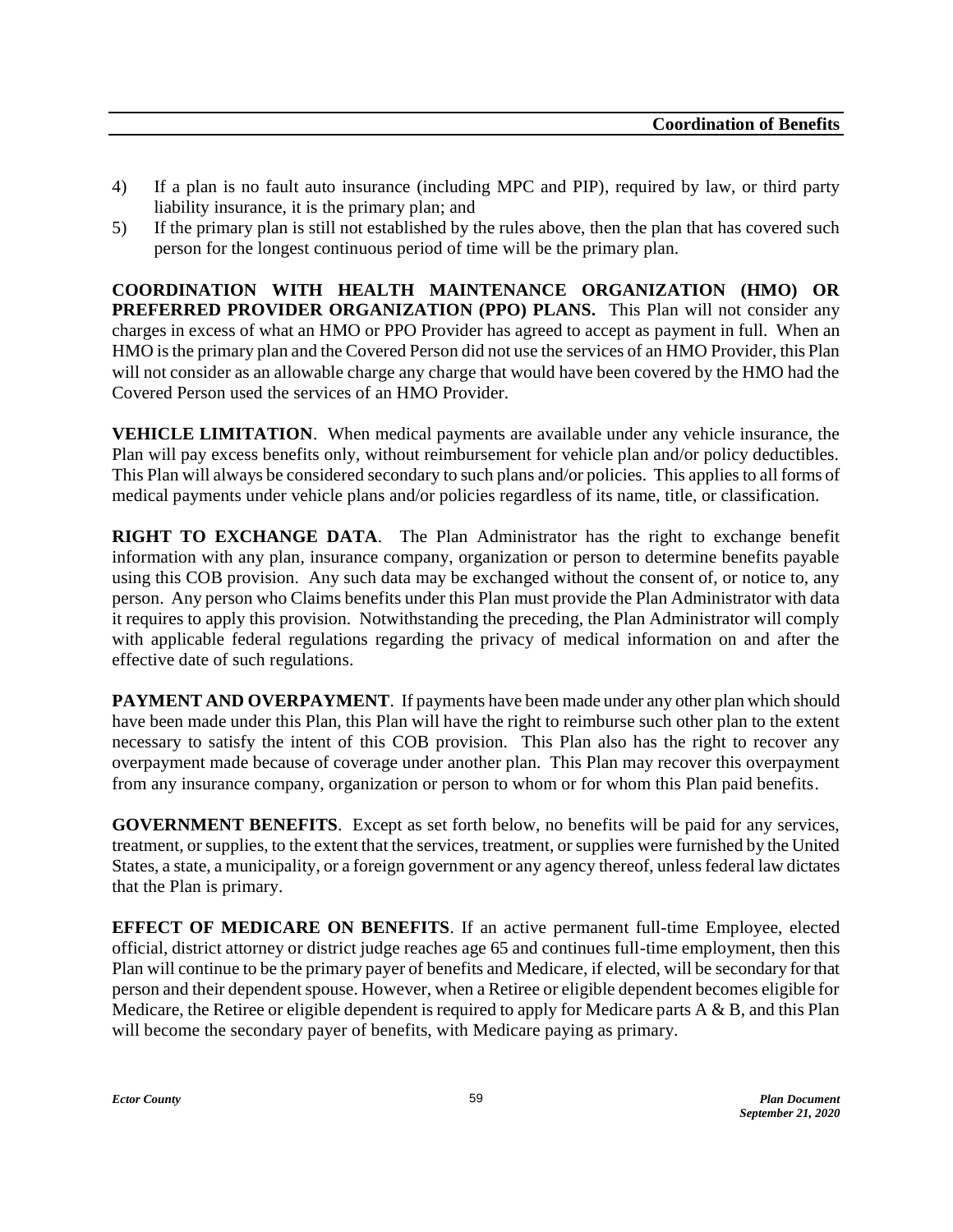Employees, retirees, and Dependents who become eligible for Medicare disability benefits must provide proof of application of Ector County Insurance Department.

If you have questions about your eligibility for Medicare Part A or Part B, or if you want to apply for Medicare, call the Social Security Administration at (800) 772-1213 or visit their web site at [\(www.medicare.gov\)](http://www.medicare.gov/). The TTY-TDD number for the hearing impaired is (800) 325-0778. You can also get information about buying Part A as well as Part B if you do not qualify for premium-free Part A.

Notwithstanding the above, Medicare shall be the primary payer of benefits for an individual after the individual's first 30 months of entitlement to Medicare due to end stage renal disease, or as of the date coverage under the Plan is exhausted, whichever occurs first.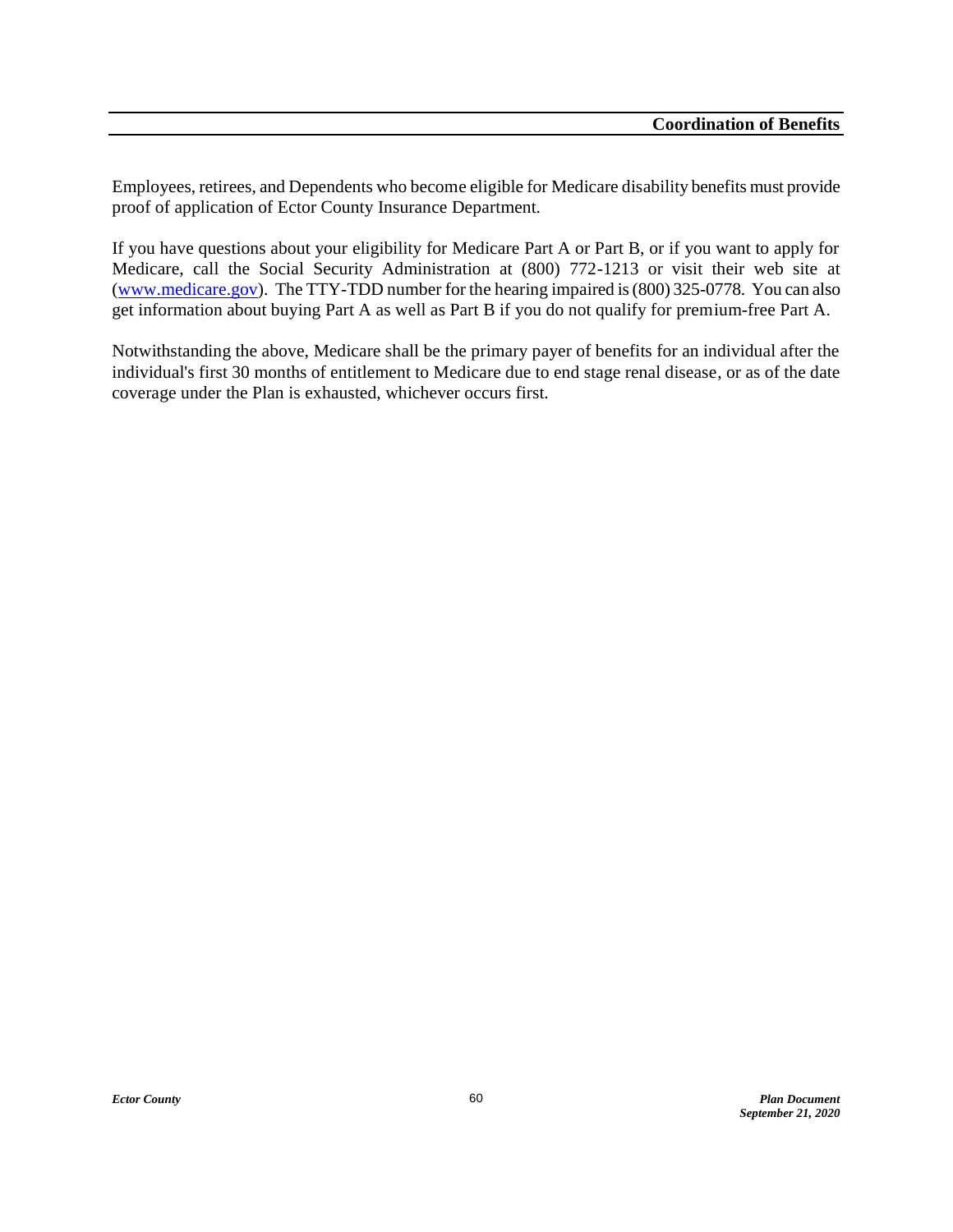# **THIRD PARTY RECOVERY, SUBROGATION AND REIMBURSEMENT**

**PAYMENT CONDITION.** The Plan, in its sole discretion, may elect to conditionally advance payment of benefits in those situations where an Injury, Sickness, Disease or disability is caused in whole or in part by, or results from the acts or omissions of Covered Persons, and/or their Dependents, beneficiaries, estate, heirs, guardian, personal representative, or assigns (collectively referred to hereinafter in this section as "Covered Person(s)") or a third party, where any party besides the Plan may be responsible for expenses arising from an incident, and/or other funds are available, including but not limited to no-fault, uninsured motorist, underinsured motorist, medical payment provisions, third party assets, third party insurance, and/or guarantor(s) of a third party (collectively "Coverage").

A Covered Person(s), his or her attorney, and/or legal guardian of a minor or incapacitated individual agrees that acceptance of the Plan's conditional payment of medical benefits is constructive notice of these provisions in their entirety and agrees to maintain 100% of the Plan's conditional payment of benefits or the full extent of payment from any one or combination of first and third party sources in trust, without disruption except for reimbursement to the Plan or the Plan's assignee. The Plan shall have an equitable lien on any funds received by the Covered Person(s) and/or their attorney from any source and said funds shall be held in trust until such time as the obligations under this provision are fully satisfied. The Covered Person(s) agrees to include the Plan's name as a co-payee on any and all settlement drafts. Further, by accepting benefits the Covered Person(s) understands that any recovery obtained pursuant to this section is an asset of the Plan to the extent of the amount of benefits paid by the Plan and that the Covered Person shall be a trustee over those Plan assets.

In the event a Covered Person(s) settles, recovers, or is reimbursed by any Coverage, the Covered Person(s) agrees to reimburse the Plan for all benefits paid or that will be paid by the Plan on behalf of the Covered Person(s). When such a recovery does not include payment for future treatment, the Plan's right to reimbursement extends to all benefits paid or that will be paid by the Plan on behalf of the Covered Person(s) for charges Incurred up to the date such Coverage or third party is fully released from liability, including any such charges not yet submitted to the Plan. If the Covered Person(s) fails to reimburse the Plan out of any judgment or settlement received, the Covered Person(s) will be responsible for any and all expenses (fees and costs) associated with the Plan's attempt to recover such money. Nothing herein shall be construed as prohibiting the Plan from claiming reimbursement for charges Incurred after the date of settlement if such recovery provides for consideration of future medical expenses.

If there is more than one party responsible for charges paid by the Plan, or may be responsible for charges paid by the Plan, the Plan will not be required to select a particular party from whom reimbursement is due. Furthermore, unallocated settlement funds meant to compensate multiple injured parties of which the Covered Person(s) is/are only one or a few, that unallocated settlement fund is considered designated as an "identifiable" fund from which the plan may seek reimbursement.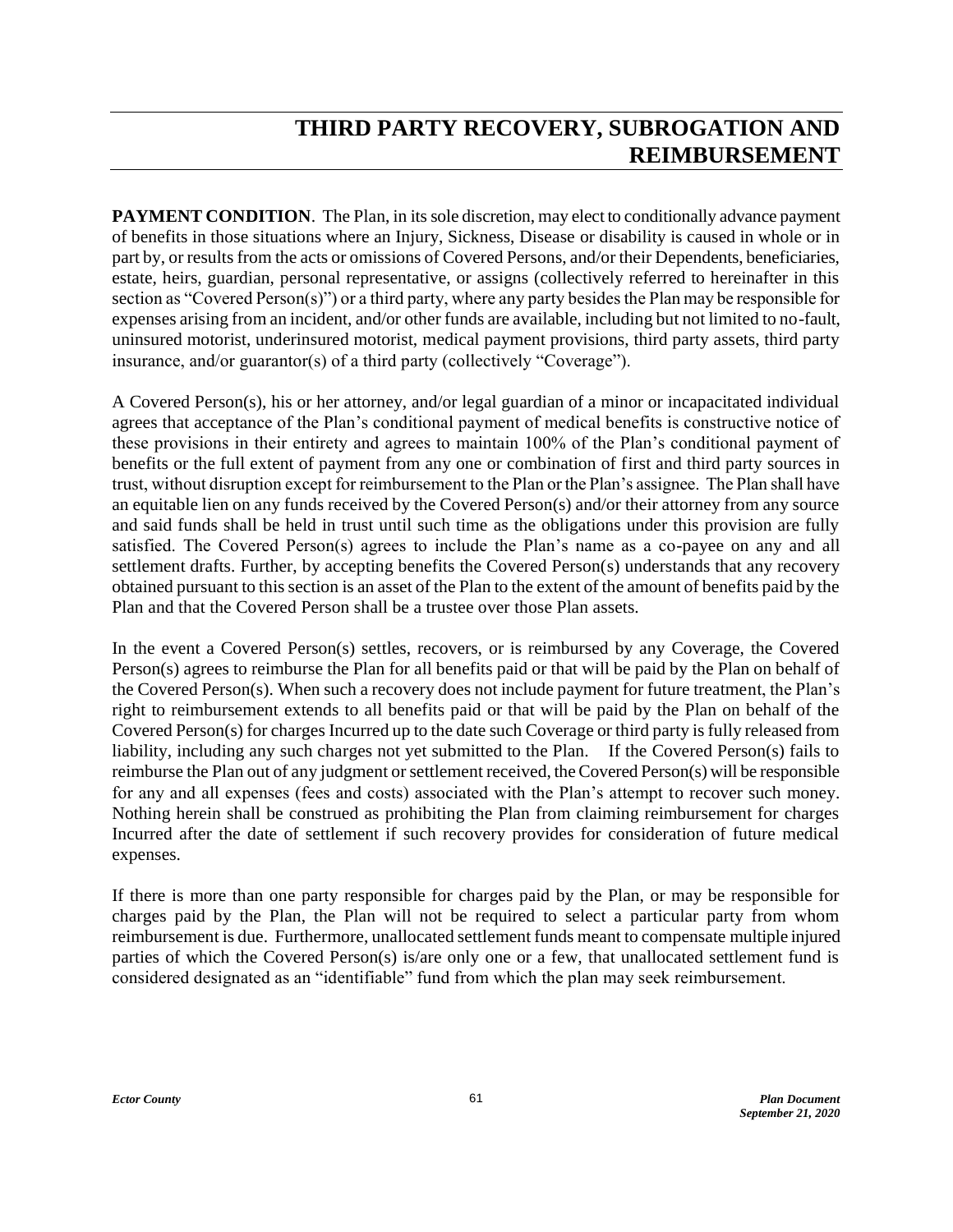**SUBROGATION.** As a condition to participating in and receiving benefits under this Plan, the Covered Person(s) agrees to assign to the Plan the right to subrogate and pursue any and all claims, causes of action or rights that may arise against any person, corporation and/or entity and to any Coverage to which the Covered Person(s) is entitled, regardless of how classified or characterized, at the Plan's discretion, if the Covered Person(s) fails to so pursue said rights and/or action.

If a Covered Person(s) receives or becomes entitled to receive benefits, an automatic equitable lien attaches in favor of the Plan to any claim, which any Covered Person(s) may have against any Coverage and/or party causing the Sickness or Injury to the extent of such conditional payment by the Plan plus reasonable costs of collection. The Covered Person is obligated to notify the Plan or its authorized representative of any settlement prior to finalization of the settlement, execution of a release, or receipt of applicable funds. The Covered Person is also obligated to hold any and all funds so received in trust on the Plan's behalf and function as a trustee as it applies to those funds until the Plan's rights described herein are honored and the Plan is reimbursed.

The Plan may, at its discretion, in its own name or in the name of the Covered Person(s) commence a proceeding or pursue a claim against any party or Coverage for the recovery of all damages to the full extent of the value of any such benefits or conditional payments advanced by the Plan.

If the Covered Person(s) fails to file a claim or pursue damages against:

- 1) The responsible party, its insurer, or any other source on behalf of that party.
- 2) Any first party insurance through medical payment coverage, personal injury protection, no-fault coverage, uninsured or underinsured motorist coverage.
- 3) Any policy of insurance from any insurance company or guarantor of a third party.
- 4) Workers' compensation or other liability insurance company.
- 5) Any other source, including but not limited to crime victim restitution funds, any medical, disability or other benefit payments, and school insurance coverage.

The Covered Person(s) authorizes the Plan to pursue, sue, compromise and/or settle any such claims in the Covered Person's/Covered Persons' and/or the Plan's name and agrees to fully cooperate with the Plan in the prosecution of any such claims. The Covered Person(s) assigns all rights to the Plan or its assignee to pursue a claim and the recovery of all expenses from any and all sources listed above.

**RIGHT OF REIMBURSEMENT.** The Plan shall be entitled to recover 100% of the benefits paid or payable benefits Incurred, that have been paid and/or will be paid by the Plan, or were otherwise Incurred by the Covered Person(s) prior to and until the release from liability of the liable entity, as applicable, without deduction for attorneys' fees and costs or application of the common fund doctrine, made whole doctrine, or any other similar legal or equitable theory, and without regard to whether the Covered Person(s) is fully compensated by his or her recovery from all sources.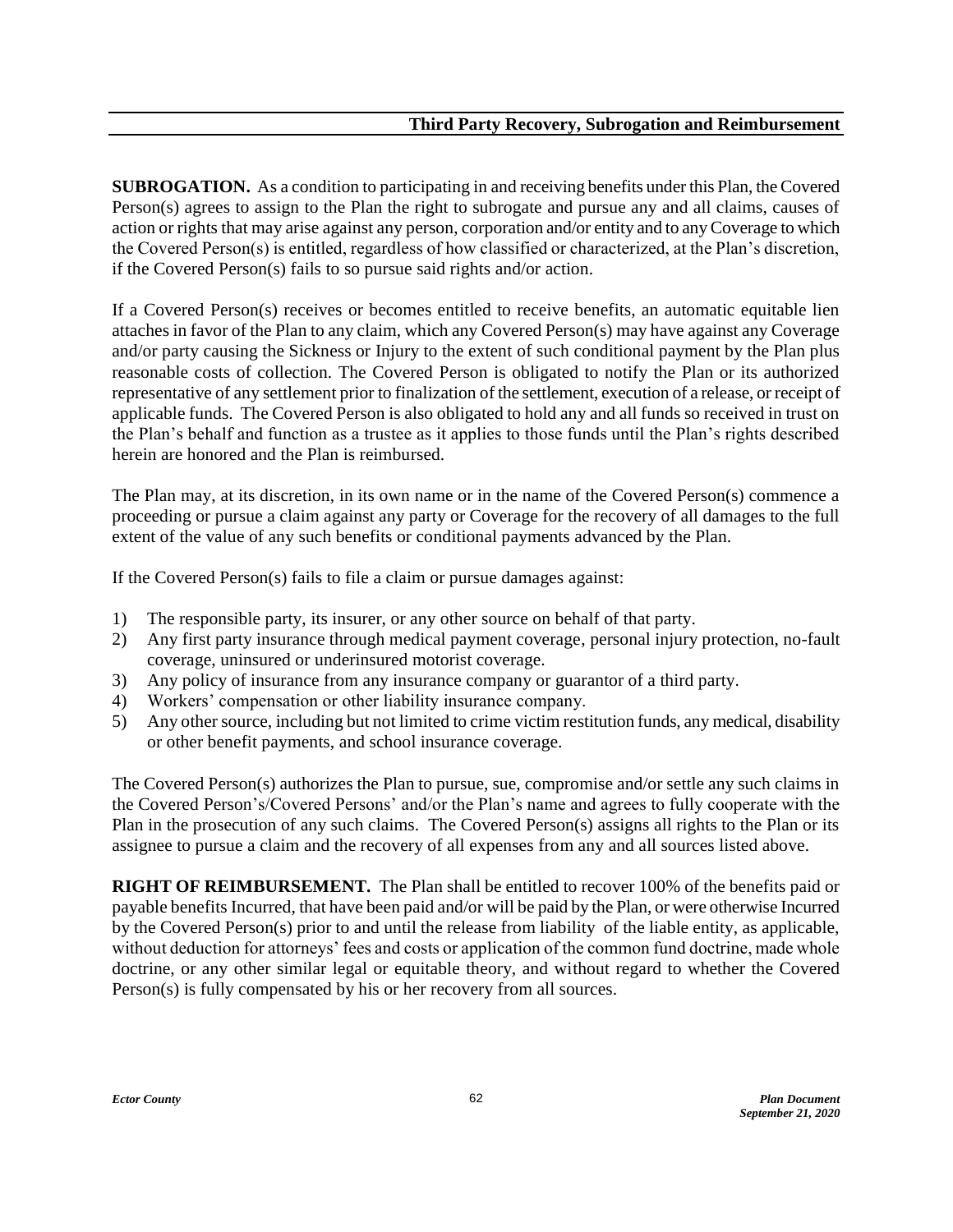The Plan shall have an equitable lien which supersedes all common law or statutory rules, doctrines, and laws of any State prohibiting assignment of rights which interferes with or compromises in any way the Plan's equitable lien and right to reimbursement. The obligation to reimburse the Plan in full exists regardless of how the judgment or settlement is classified and whether or not the judgment or settlement specifically designates the recovery or a portion of it as including medical, disability, or other expenses and extends until the date upon which the liable party is released from liability. If the Covered Person's/ Covered Persons' recovery is less than the benefits paid, then the Plan is entitled to be paid all of the recovery achieved. Any funds received by the Covered Person are deemed held in constructive trust and should not be dissipated or disbursed until such time as the Covered Person's obligation to reimburse the Plan has been satisfied in accordance with these provisions. The Covered Person is also obligated to hold any and all funds so received in trust on the Plan's behalf and function as a trustee as it applies to those funds until the Plan's rights described herein are honored and the Plan is reimbursed.

No court costs, experts' fees, attorneys' fees, filing fees, or other costs or expenses of litigation may be deducted from the Plan's recovery without the prior, express written consent of the Plan.

The Plan's right of subrogation and reimbursement will not be reduced or affected as a result of any fault or claim on the part of the Covered Person(s), whether under the doctrines of causation, comparative fault or contributory negligence, or other similar doctrine in law. Accordingly, any lien reduction statutes, which attempt to apply such laws and reduce a subrogating Plan's recovery will not be applicable to the Plan and will not reduce the Plan's reimbursement rights.

These rights of subrogation and reimbursement shall apply without regard to whether any separate written acknowledgment of these rights is required by the Plan and signed by the Covered Person(s).

This provision shall not limit any other remedies of the Plan provided by law. These rights of subrogation and reimbursement shall apply without regard to the location of the event that led to or caused the applicable Sickness, Injury, Disease or disability.

**COVERED PERSON(S) IS A TRUSTEE OVER PLAN ASSETS.** Any Covered Person(s) who receives benefits and is therefore subject to the terms of this section is hereby deemed a recipient and holder of Plan assets and is therefore deemed a trustee of the Plan solely as it relates to possession of any funds which may be owed to the Plan as a result of any settlement, judgment or recovery through any other means arising from any injury or accident. By virtue of this status, the Covered Person(s) understands that he or she is required to:

- 1) Notify the Plan or its authorized representative of any settlement prior to finalization of the settlement, execution of a release, or receipt of applicable funds.
- 2) Instruct his or her attorney to ensure that the Plan and/or its authorized representative is included as a payee on all settlement drafts.
- 3) In circumstances where the Covered Person(s) is not represented by an attorney, instruct the insurance company or any third party from whom the Covered Person(s) obtains a settlement, judgment or other source of Coverage to include the Plan or its authorized representative as a payee on the settlement draft.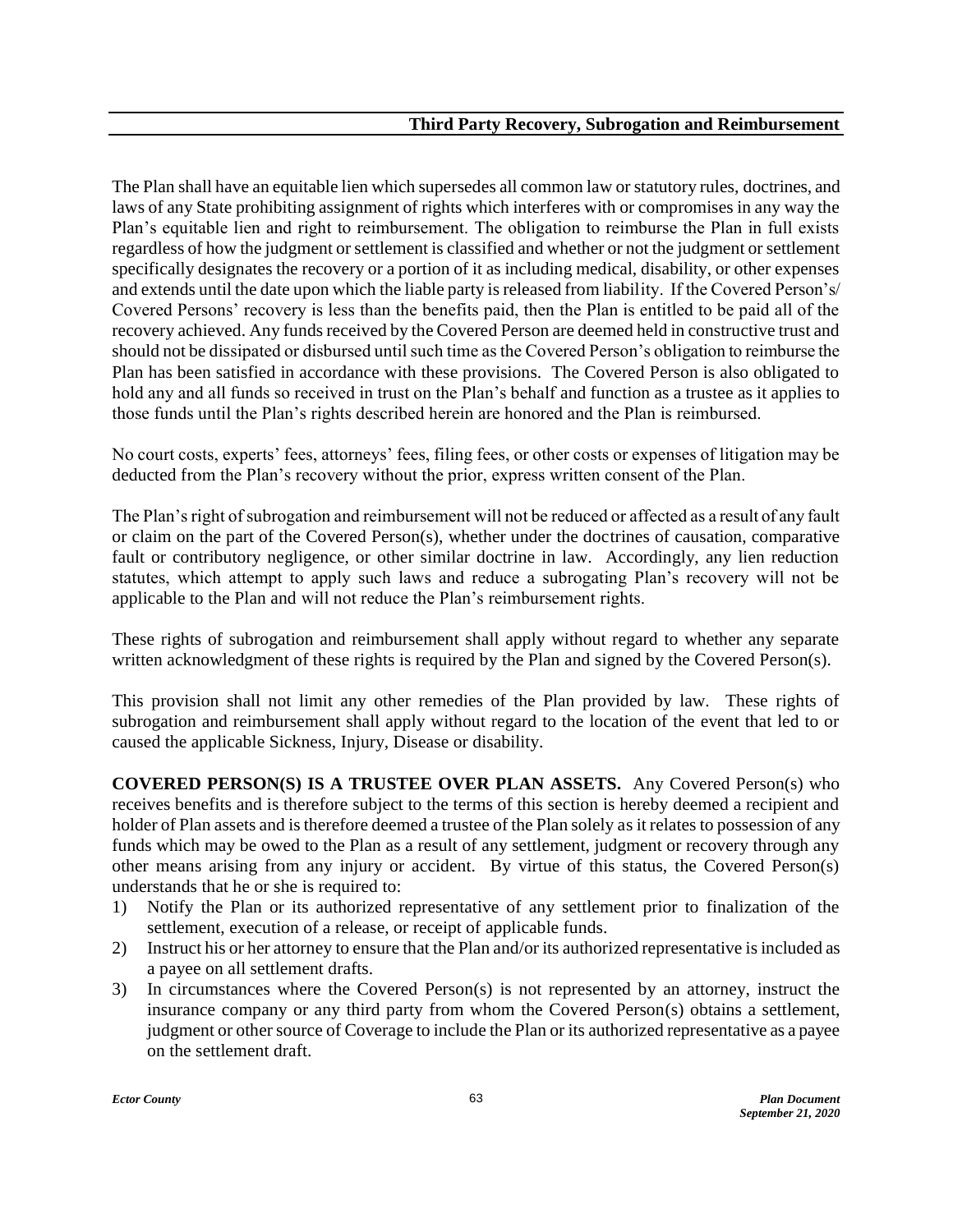4) Hold any and all funds so received in trust, on the Plan's behalf, and function as a trustee as it applies to those funds, until the Plan's rights described herein are honored and the Plan is reimbursed.

To the extent the Covered Person(s) disputes this obligation to the Plan under this section, the Covered Person or any of its agents or representatives is also required to hold any/all settlement funds, including the entire settlement if the settlement is less than the Plan's interests, and without reduction in consideration of attorneys' fees, for which he or she exercises control, in an account segregated from their general accounts or general assets until such time as the dispute is resolved.

No Covered Person, beneficiary, or the agents or representatives thereof, exercising control over plan assets and incurring trustee responsibility in accordance with this section will have any authority to accept any reduction of the Plan's interest on the Plan's behalf.

**RELEASE OF LIABILITY.** The Plan's right to reimbursement extends to any incident related care that is received by the Covered Person(s) and Incurred prior to the liable party being released from liability. The Covered Person's/Covered Persons' obligation to reimburse the Plan is therefore tethered to the date upon which the claims were Incurred, not the date upon which the payment is made by the Plan. In the case of a settlement, the Covered Person has an obligation to review the "lien" provided by the Plan and reflecting claims paid by the Plan for which it seeks reimbursement, prior to settlement and/or executing a release of any liable or potentially liable third party, and is also obligated to advise the Plan of any incident related care incurred prior to the proposed date of settlement and/or release, which is not listed but has been or will be incurred, and for which the Plan will be asked to pay.

**EXCESS INSURANCE.** If at the time of Injury, Sickness, Disease or disability there is available, or potentially available any Coverage (including but not limited to Coverage resulting from a judgment at law or settlements), the benefits under this Plan shall apply only as an excess over such other sources of Coverage, except as otherwise provided for under the Plan's Coordination of Benefits section.

The Plan's benefits shall be excess to any of the following:

- 1) The responsible party, its insurer, or any other source on behalf of that party.
- 2) Any first party insurance through medical payment coverage, personal injury protection, no-fault coverage, uninsured or underinsured motorist coverage.
- 3) Any policy of insurance from any insurance company or guarantor of a third party.
- 4) Workers' compensation or other liability insurance company.
- 5) Any other source, including but not limited to crime victim restitution funds, any medical, disability or other benefit payments, and school insurance coverage.

**SEPARATION OF FUNDS**. Benefits paid by the Plan, funds recovered by the Covered Person(s), and funds held in trust over which the Plan has an equitable lien exist separately from the property and estate of the Covered Person(s), such that the death of the Covered Person(s), or filing of bankruptcy by the Covered Person(s), will not affect the Plan's equitable lien, the funds over which the Plan has a lien, or the Plan's right to subrogation and reimbursement.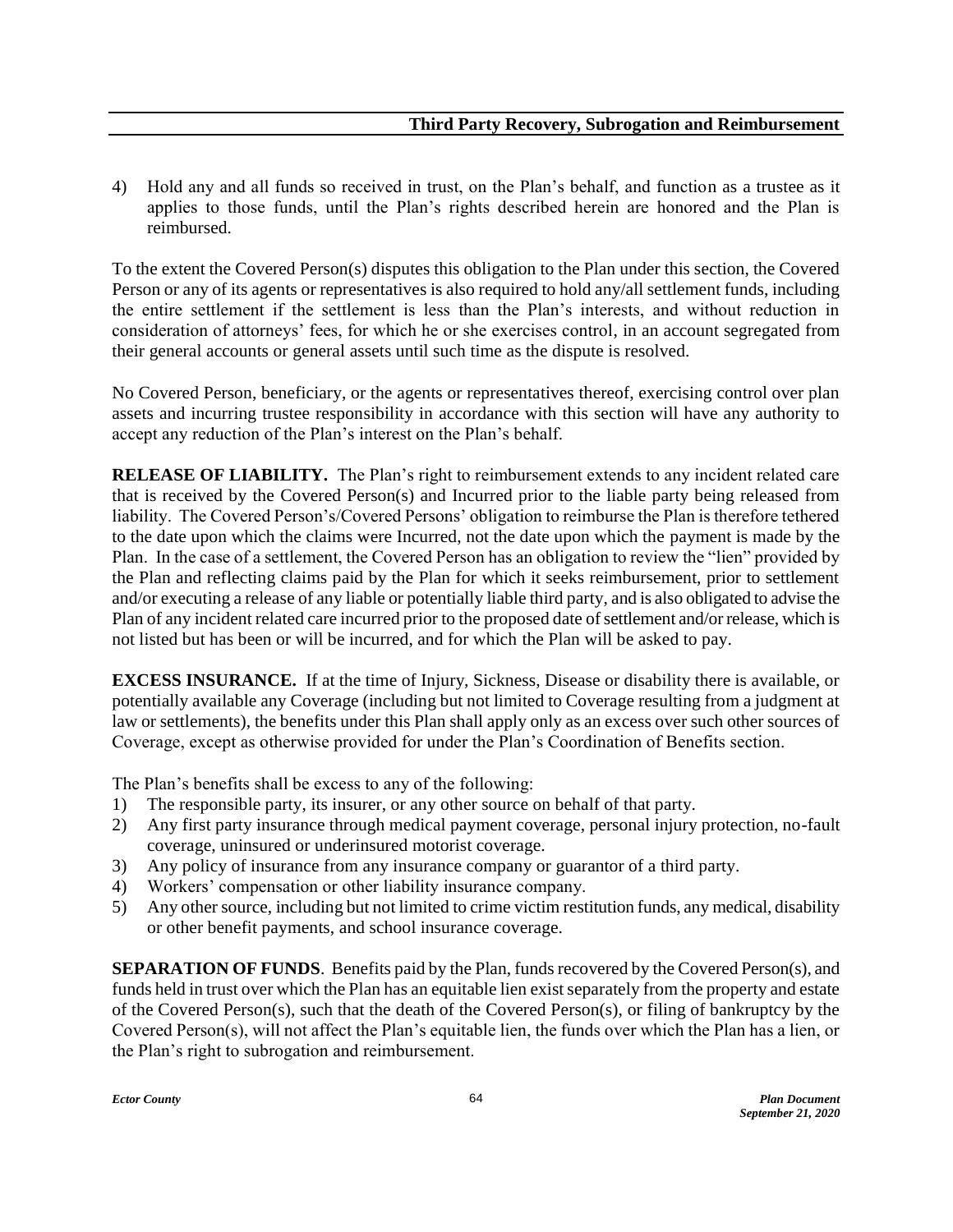**WRONGFUL DEATH**. In the event that the Covered Person(s) dies as a result of his or her Injuries and a wrongful death or survivor claim is asserted against a third party or any Coverage, the Plan's subrogation and reimbursement rights shall still apply, and the entity pursuing said claim shall honor and enforce these Plan rights and terms by which benefits are paid on behalf of the Covered Person(s) and all others that benefit from such payment.

### **OBLIGATIONS. IT IS THE COVERED PERSON'S/COVERED PERSONS' OBLIGATION AT ALL TIMES, BOTH PRIOR TO AND AFTER PAYMENT OF MEDICAL BENEFITS BY THE PLAN:**

- 1) To cooperate with the Plan, or any representatives of the Plan, in protecting its rights, including discovery, attending depositions, and/or cooperating in trial to preserve the Plan's rights.
- 2) To provide the Plan with pertinent information regarding the Sickness, Disease, disability, or Injury, including accident reports, settlement information and any other requested additional information.
- 3) To take such action and execute such documents as the Plan may require to facilitate enforcement of its subrogation and reimbursement rights.
- 4) To do nothing to prejudice the Plan's rights of subrogation and reimbursement.
- 5) To promptly reimburse the Plan when a recovery through settlement, judgment, award or other payment is received.
- 6) To notify the Plan or its authorized representative of any incident related claims or care which may be not identified within the lien (but has been Incurred) and/or reimbursement request submitted by or on behalf of the Plan.
- 7) To notify the Plan or its authorized representative of any settlement prior to finalization of the settlement.
- 8) To not settle or release, without the prior consent of the Plan, any claim to the extent that the Covered Person may have against any responsible party or Coverage.
- 9) To instruct his or her attorney to ensure that the Plan and/or its authorized representative is included as a payee on any settlement draft.
- 10) In circumstances where the Covered Person(s) is not represented by an attorney, instruct the insurance company or any third party from whom the Covered Person(s) obtains a settlement to include the Plan or its authorized representative as a payee on the settlement draft.
- 11) To make good faith efforts to prevent disbursement of settlement funds until such time as any dispute between the Plan and Covered Person(s) over settlement funds is resolved.

If the Covered Person(s) and/or his or her attorney fails to reimburse the Plan for all benefits paid, to be paid, Incurred, or that will be Incurred, prior to the date of the release of liability from the relevant entity, as a result of said Injury or condition, out of any proceeds, judgment or settlement received, the Covered Person(s) will be responsible for any and all expenses (whether fees or costs) associated with the Plan's attempt to recover such money from the Covered Person(s).

The Plan's rights to reimbursement and/or subrogation are in no way dependent upon the Covered Person's/Covered Persons' cooperation or adherence to these terms.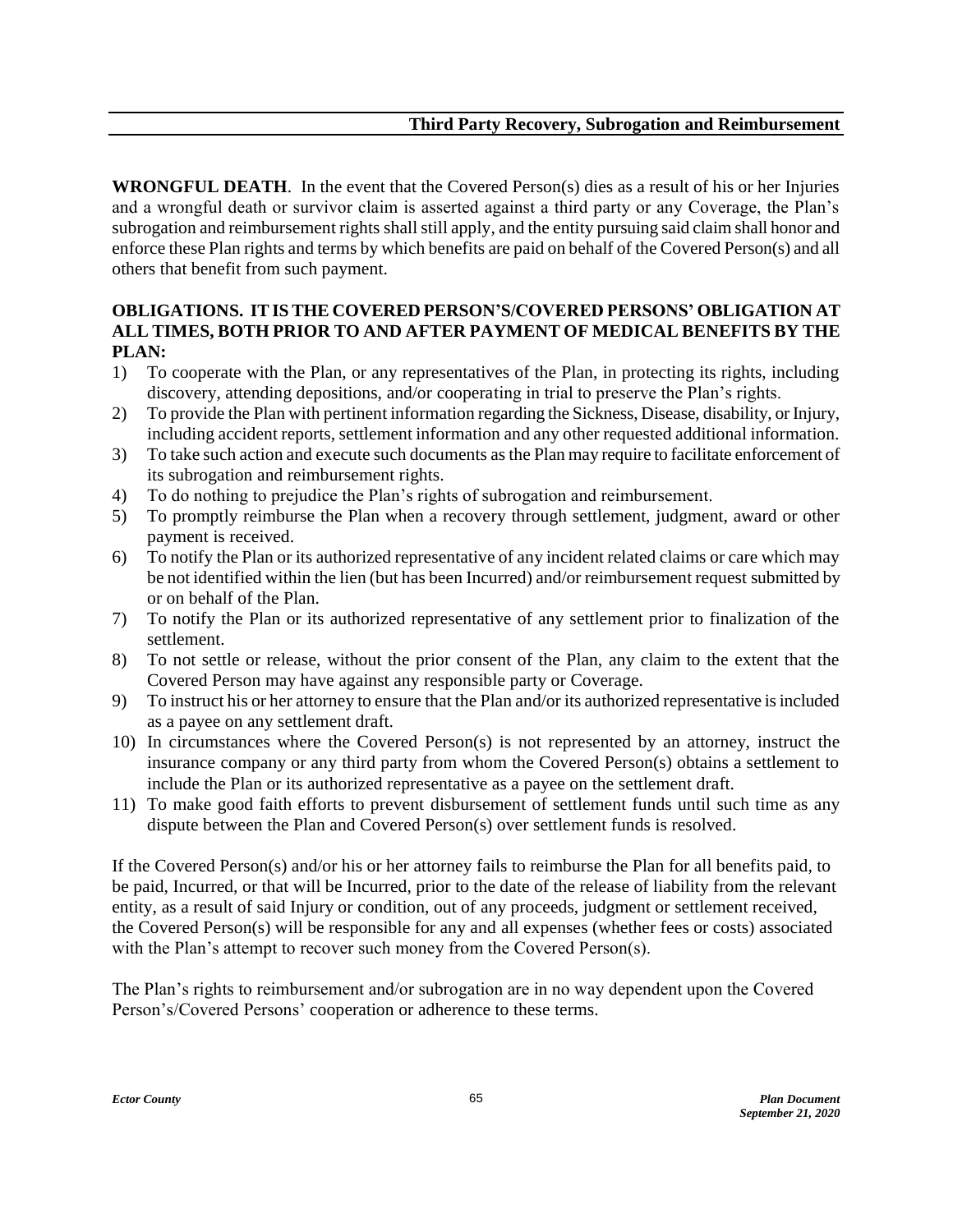**OFFSET.** If timely repayment is not made, or the Covered Person(s) and/or his or her attorney fails to comply with any of the requirements of the Plan, the Plan has the right, in addition to any other lawful means of recovery, to deduct the value of the Covered Person's/Covered Persons' amount owed to the Plan. To do this, the Plan may refuse payment of any future medical benefits and any funds or payments due under this Plan on behalf of the Covered Person(s) in an amount equivalent to any outstanding amounts owed by the Covered Person to the Plan. This provision applies even if the Covered Person(s) has disbursed settlement funds.

**MINOR STATUS.** In the event the Covered Person(s) is a minor as that term is defined by applicable law, the minor's parents or court-appointed guardian shall cooperate in any and all actions by the Plan to seek and obtain requisite court approval to bind the minor and his or her estate insofar as these subrogation and reimbursement provisions are concerned.

If the minor's parents or court-appointed guardian fail to take such action, the Plan shall have no obligation to advance payment of medical benefits on behalf of the minor. Any court costs or legal fees associated with obtaining such approval shall be paid by the minor's parents or court-appointed guardian.

LANGUAGE INTERPRETATION. The Plan Administrator retains sole, full and final discretionary authority to construe and interpret the language of this provision, to determine all questions of fact and law arising under this provision, and to administer the Plan's subrogation and reimbursement rights with respect to this provision. The Plan Administrator may amend the Plan at any time without notice.

**SEVERABILITY.** In the event that any section of this provision is considered invalid or illegal for any reason, said invalidity or illegality shall not affect the remaining sections of this provision and Plan. The section shall be fully severable. The Plan shall be construed and enforced as if such invalid or illegal sections had never been inserted in the Plan.

### **DEFINED TERMS**

- 1) **"Recovery"** means monies paid to the beneficiary by way of judgment, settlement, claim, or otherwise by the other party to compensate for the Illness or Injuries sustained;
- 2) **"Subrogation"** means the Plan's right to pursue the beneficiary's Claims for medical or dental charges against the other party and to be compensated in accordance with appropriate laws and regulations; and
- 3) **"Reimbursement"** means repayment or reimbursement to the Plan of medical or dental benefits that it has paid toward care and treatment of the beneficiary's Illness or Injuries.
- 4) **"Incurred"** A Covered Expense is "Incurred" on the date the service is rendered or the supply is obtained. With respect to a course of treatment or procedure which includes several steps or phases of treatment, Covered Expenses are Incurred for the various steps or phases as the services related to each step are rendered and not when services relating to the initial step or phase are rendered. More specifically, Covered Expenses for the entire procedure or course of treatment are not Incurred upon commencement of the first stage of the procedure or course of treatment.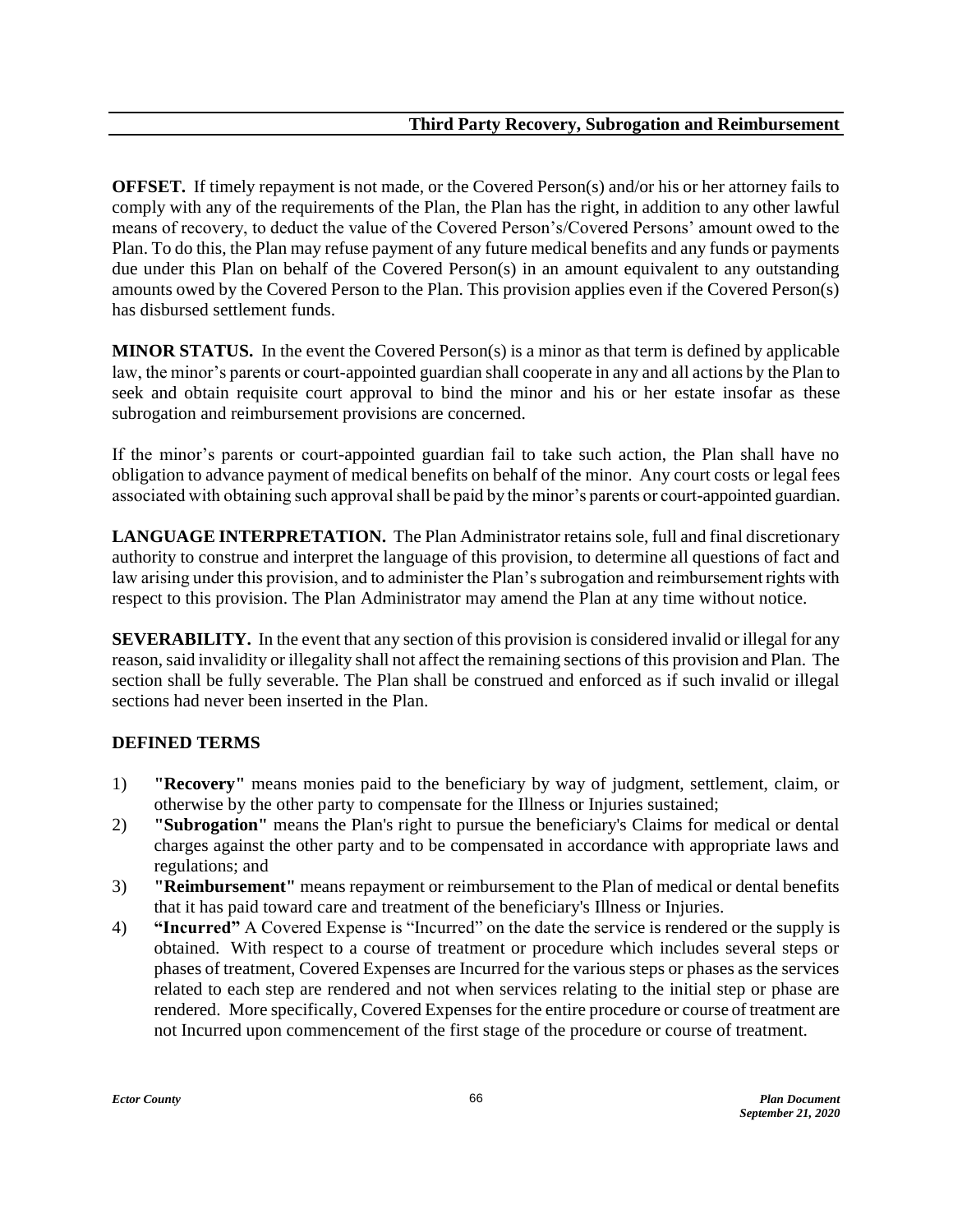## **FILING A CLAIM FOR BENEFITS**

To receive benefits under the Plan as quickly as possible, complete the claim forms clearly and accurately.

To assist the Administrative Service Agent in processing your claim, please follow the steps listed below in the order they appear.

### **WHEN YOU HAVE A CLAIM:**

To assist the Administrative Service Agent in processing your Claim, please follow the steps listed below in the order in which they appear.

- Step 1) You must provide the Administrative Service Agent with current information regarding other coverage you may have. This information is requested on your enrollment form and must be furnished each year.
- Step 2) Also on the enrollment form is an important authorization request, which requires your signature. Your signature allows the Administrative Service Agent to request the necessary information from your Physician, in order to process your Claims for payment. If you have a spouse covered under the Plan, they must also sign this authorization to release information.
- Step 3) If items 1 and or 2 above are not on file with the Administrative Service Agent, a Claim form will be requested, which may result in a delay in the processing of your Claim.
- Step 4) In the case of Hospital confinement, a form provided by the Hospital must be completed by the Hospital and submitted directly to the Administrative Service Agent.
- Step 5) Other bills or receipts relating to a covered expense may be submitted directly to the Administrative Service Agent. All bills must show the following:
	- a) the employer's name, or group number;
	- b) the Employee's name;
	- c) the Employee's social security number or Employee identification number;
	- d) the patient's name;
	- e) the Physician's name;
	- f) the type of service rendered;
	- g) an itemization of the charges;
	- h) the condition for which the service was incurred;
	- i) the date of service; and
	- j) accident/Injury detail, if applicable (can be provided by the Plan participant on a separate document).
- Step 6) Forward all related bills and receipts to the Administrative Service Agent for processing.

Step 7) Provide any additional information that may be requested by the Plan or Administrative Service Agent.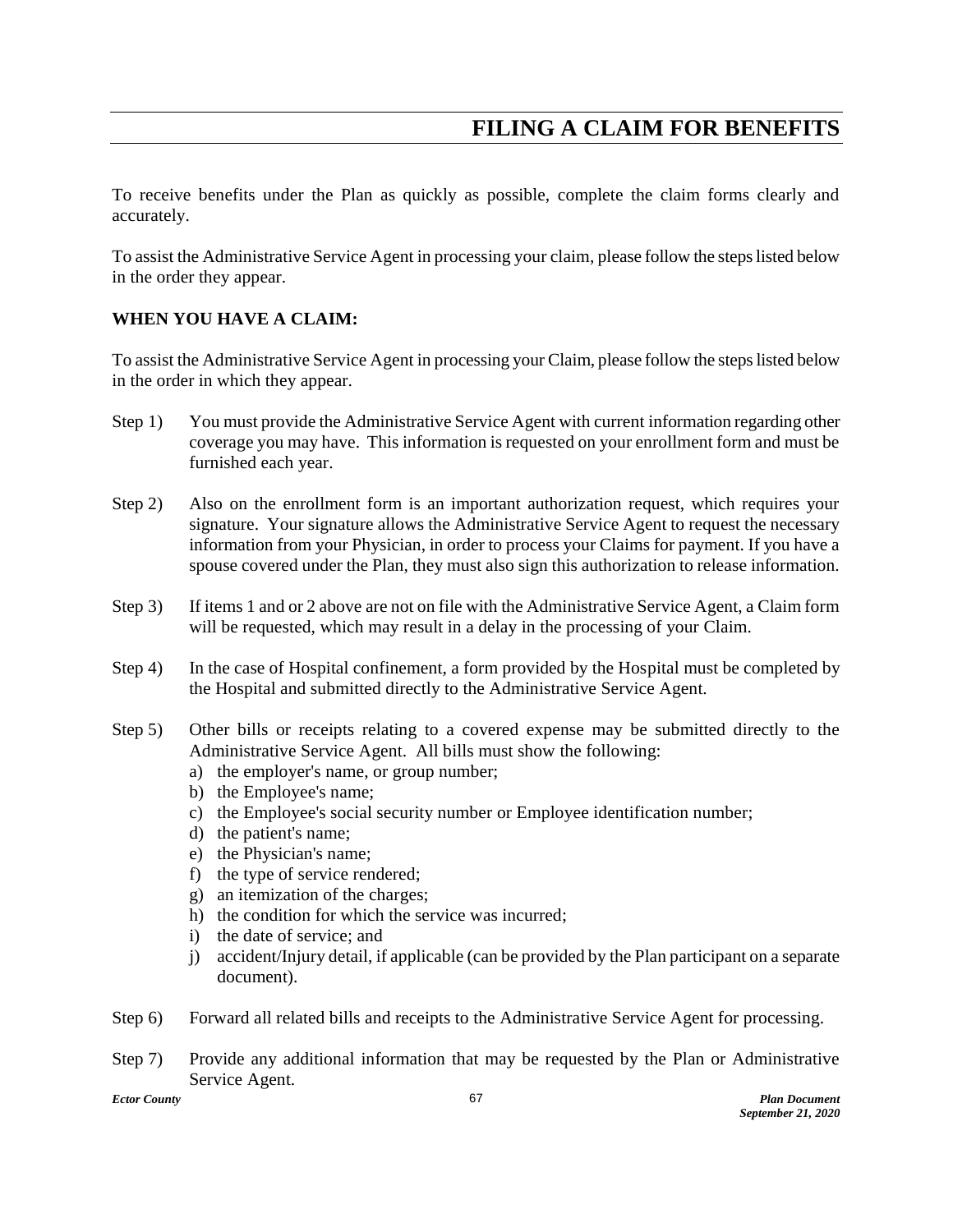### **QUESTIONS ON CLAIMS CALL:**

### **GROUP RESOURCES AT: (214) 922-8880 MONDAY THROUGH FRIDAY, BETWEEN 8:00 AM AND 5:00 PM CST. OR VISIT OUR WEBSITE AT: [www.groupresources.com](http://www.groupresources.com/)**

### **PRE-ADMISSION CERTIFICATION CONTACT:**

### **INETICARE AT: (877) 608-2200 THIS SERVICE IS AVAILABLE 24 HOURS A DAY, SEVEN DAYS A WEEK.**

**PROOF OF LOSS.** A Claim must be made no later than 12 months from the date of service unless the claimant was legally incapacitated. The Plan Administrator may require, as part of the proof, authorization to obtain medical and non-medical information.

**PHYSICAL EXAMINATIONS**. The Plan Administrator, at its expense, may have a Covered Person examined as often as reasonably necessary while any Claim is pending.

**AUTOPSY**. The Plan Administrator reserves the right to have an autopsy performed upon any deceased Covered Person whose condition, Illness, or Injury is the basis of a claim. This right may only be exercised where not prohibited by law.

**RIGHTS OF REVIEW AND APPEAL**. If a claim is partially or wholly denied for any reason, the claimant will be notified in writing. The written denial will give:

- 1) specific reasons for the denial with references to pertinent Plan provisions; and
- 2) a description and need for any other material pertinent to the claim.

If a claim is not processed within 90 days of receipt by Ector County or its designee, the claim is considered to be denied and a claimant may proceed to the review procedure.

**REVIEW PROCEDURE.** A claimant who wishes to have a denied claim reviewed must request such a review by filing a written notice with Ector County within 60 days of receipt of the denial notice. This written notice requesting review should:

- 1) state the reason why the claimant feels the claim should not have been denied; and
- 2) include any additional documentation which the claimant feels supports the claim.

**DECISION ON REVIEW.** The Plan Administrator will make a full and fair review of the claims and give final written notice of its decision within 60 days (120 days under special circumstances) after the request is received. The written notice on the review will include specific reasons for the decision and include references to the Plan provisions on which the decision was based. If a decision on review is not received within 60 days (or 120 days, if applicable) after the request for review, the claim is considered to be denied on appeal.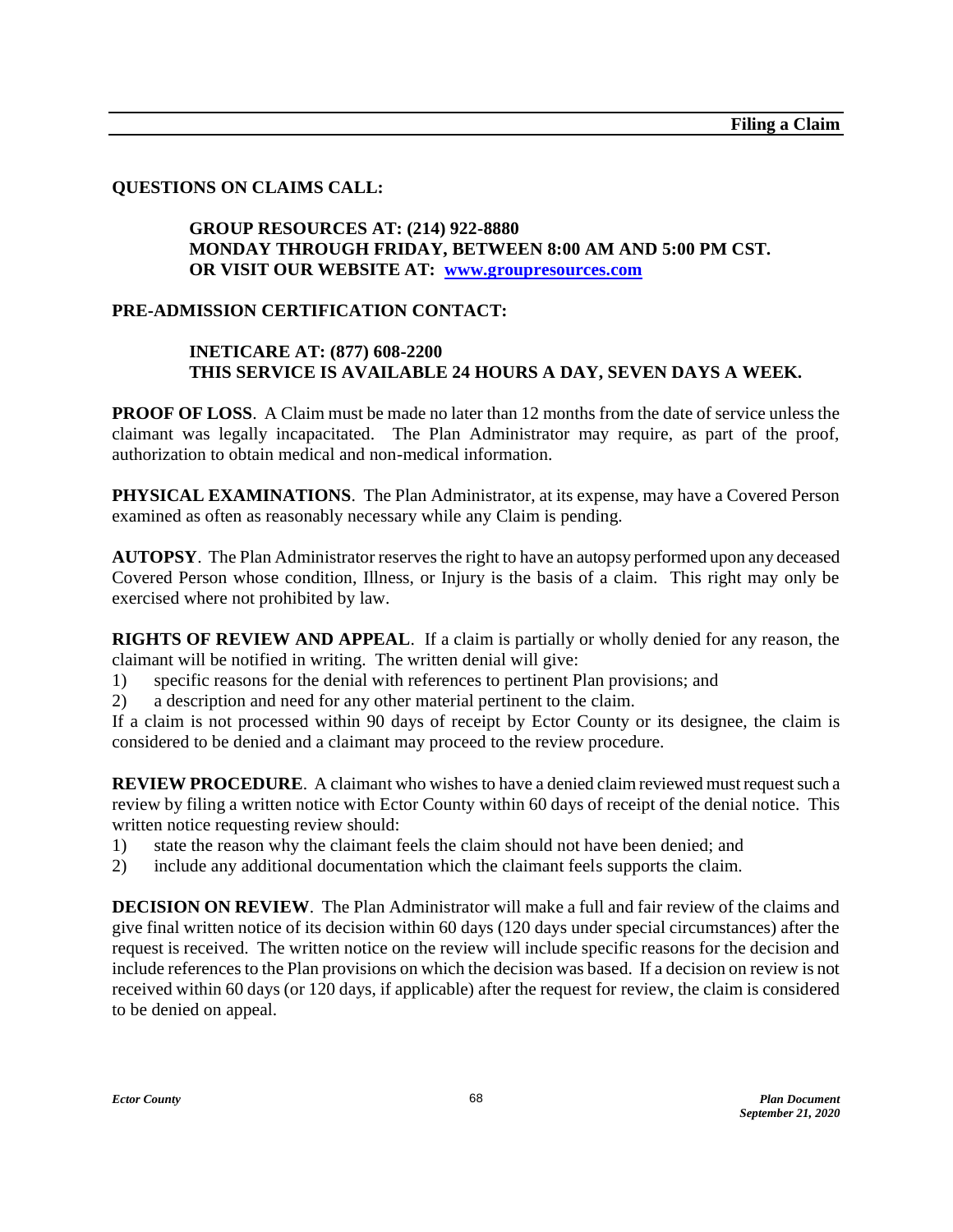**TIME BAR TO LEGAL ACTION**. No legal action may be commenced or maintained against the Plan prior to the Covered Person's exhaustion of the claims procedures. In addition, no legal action may be commenced or maintained against the Plan more than 90 days after the Plan Administrator's decision on review.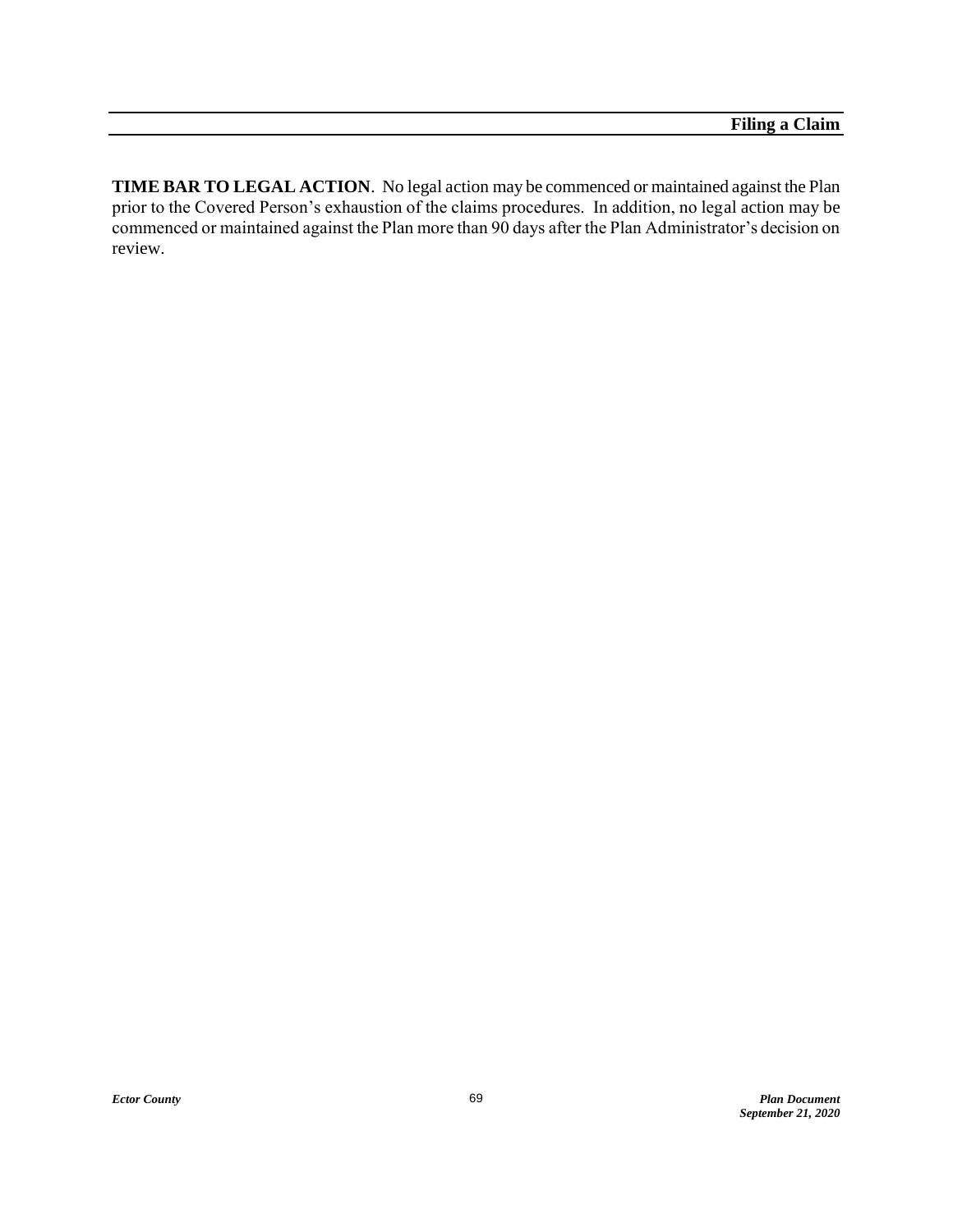## **CHILDREN'S HEALTH INSURANCE PROGRAM (CHIP)**

## **Premium Assistance Under Medicaid and the Children's Health Insurance Program (CHIP)**

If you or your children are eligible for Medicaid or CHIP and you're eligible for health coverage from your employer, your state may have a premium assistance program that can help pay for coverage, using funds from their Medicaid or CHIP programs. If you or your children aren't eligible for Medicaid or CHIP, you won't be eligible for these premium assistance programs but you may be able to buy individual insurance coverage through the Health Insurance Marketplace. For more information, visit [www.healthcare.gov.](http://www.healthcare.gov/)

If you or your dependents are already enrolled in Medicaid or CHIP and you live in a State listed below, contact your State Medicaid or CHIP office to find out if premium assistance is available.

If you or your dependents are NOT currently enrolled in Medicaid or CHIP, and you think you or any of your dependents might be eligible for either of these programs, contact your State Medicaid or CHIP office or dial **1-877-KIDS NOW** or **www.insurekidsnow.gov** to find out how to apply. If you qualify, ask your state if it has a program that might help you pay the premiums for an employer-sponsored plan.

If you or your dependents are eligible for premium assistance under Medicaid or CHIP, as well as eligible under your employer plan, your employer must allow you to enroll in your employer plan if you aren't already enrolled. This is called a "special enrollment" opportunity, and **you must request coverage within 60 days of being determined eligible for premium assistance**. If you have questions about enrolling in your employer plan, contact the Department of Labor at [www.askebsa.dol.gov](http://www.askebsa.dol.gov/) or call 1-866-444-EBSA (3272).

**If you live in one of the following states, you may be eligible for assistance paying your employer health plan premiums. The following list of states is current as of July 31, 2014. Contact your State for more information on eligibility –**

| <b>ALABAMA</b> - Medicaid                                                                                        | <b>COLORADO</b> - Medicaid                                               |
|------------------------------------------------------------------------------------------------------------------|--------------------------------------------------------------------------|
| Website: http://www.medicaid.alabama.gov                                                                         | Medicaid Website: http://www.colorado.gov/                               |
| Phone: 1-855-692-5447                                                                                            | Phone (In state): 1-800-866-3513<br>Phone (Out of state): 1-800-221-3943 |
| <b>ALASKA</b> – Medicaid                                                                                         |                                                                          |
| Website:<br>http://health.hss.state.ak.us/dpa/programs/medicaid/<br>Phone (Outside of Anchorage): 1-888-318-8890 |                                                                          |
| Phone (Anchorage): 907-269-6529                                                                                  |                                                                          |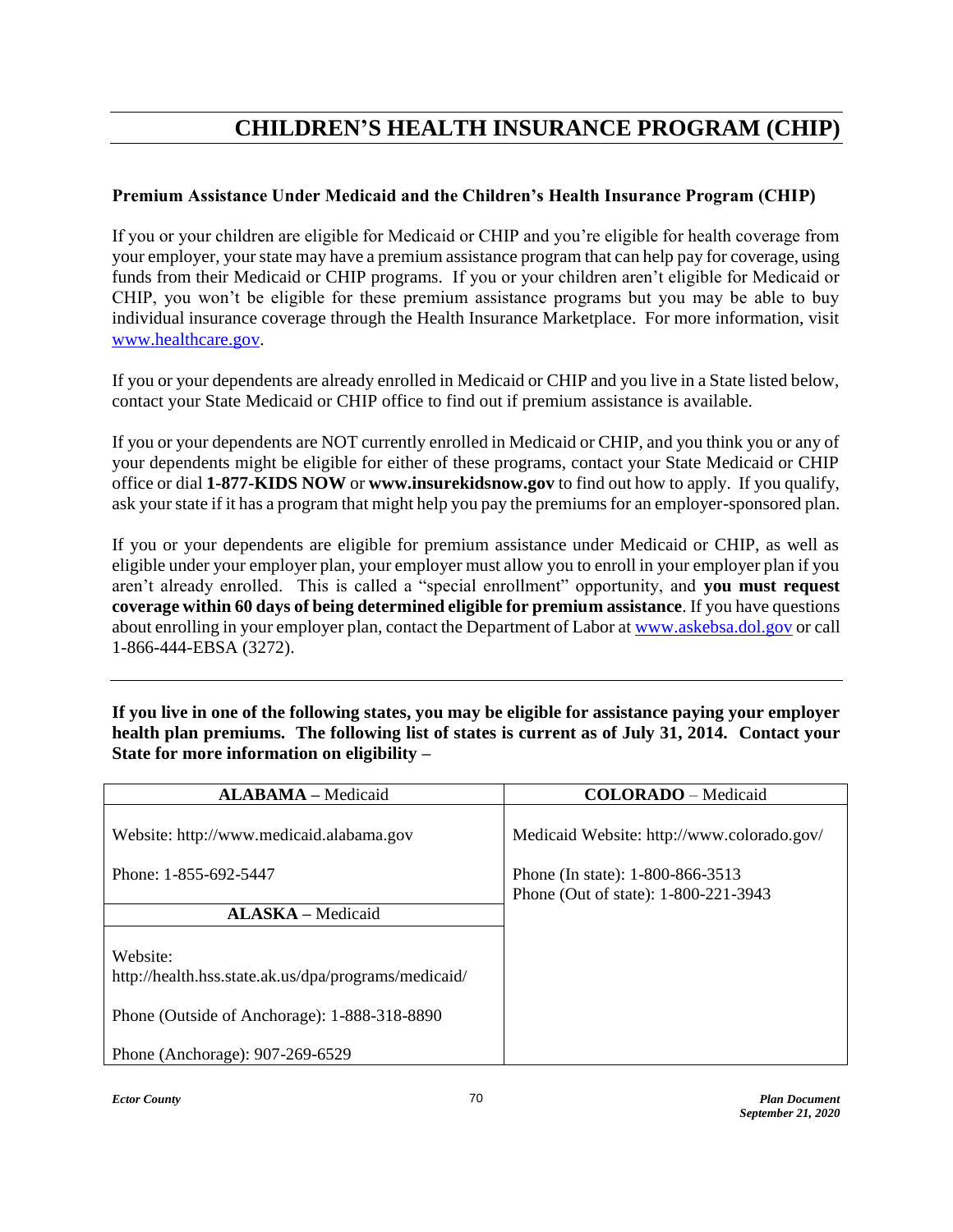| <b>ARIZONA - CHIP</b>                                                                                                                                   | FLORIDA - Medicaid                                                                                                             |
|---------------------------------------------------------------------------------------------------------------------------------------------------------|--------------------------------------------------------------------------------------------------------------------------------|
| Website: http://www.azahcccs.gov/applicants<br>Phone (Outside of Maricopa County): 1-877-764-5437<br>Phone (Maricopa County): 602-417-5437              | Website:<br>https://www.flmedicaidtplrecovery.com/<br>Phone: 1-877-357-3268                                                    |
|                                                                                                                                                         | <b>GEORGIA</b> - Medicaid                                                                                                      |
|                                                                                                                                                         | Website: http://dch.georgia.gov/ - Click on<br>Programs, then Medicaid, then Health<br><b>Insurance Premium Payment (HIPP)</b> |
|                                                                                                                                                         | Phone: 1-800-869-1150                                                                                                          |
| <b>IDAHO</b> - Medicaid                                                                                                                                 | <b>MONTANA</b> - Medicaid                                                                                                      |
| Medicaid Website:<br>http://healthandwelfare.idaho.gov/Medical/Medicaid/Pr<br>emiumAssistance/tabid/1510/Default.aspx<br>Medicaid Phone: 1-800-926-2588 | Website: http://medicaidprovider.hhs.mt.gov/<br>clientpages/clientindex.shtml<br>Phone: 1-800-694-3084                         |
| <b>INDIANA</b> - Medicaid                                                                                                                               | NEBRASKA - Medicaid                                                                                                            |
| Website: http://www.in.gov/fssa                                                                                                                         | Website: www.ACCESSNebraska.ne.gov                                                                                             |
| Phone: 1-800-889-9949                                                                                                                                   | Phone: 1-855-632-7633                                                                                                          |
|                                                                                                                                                         |                                                                                                                                |
| <b>IOWA</b> - Medicaid                                                                                                                                  | <b>NEVADA</b> - Medicaid                                                                                                       |
| Website: www.dhs.state.ia.us/hipp/                                                                                                                      | Medicaid Website: http://dwss.nv.gov/                                                                                          |
| Phone: 1-888-346-9562                                                                                                                                   | Medicaid Phone: 1-800-992-0900                                                                                                 |
| KANSAS - Medicaid                                                                                                                                       |                                                                                                                                |
| Website: http://www.kdheks.gov/hcf/                                                                                                                     |                                                                                                                                |
| Phone: 1-800-792-4884                                                                                                                                   |                                                                                                                                |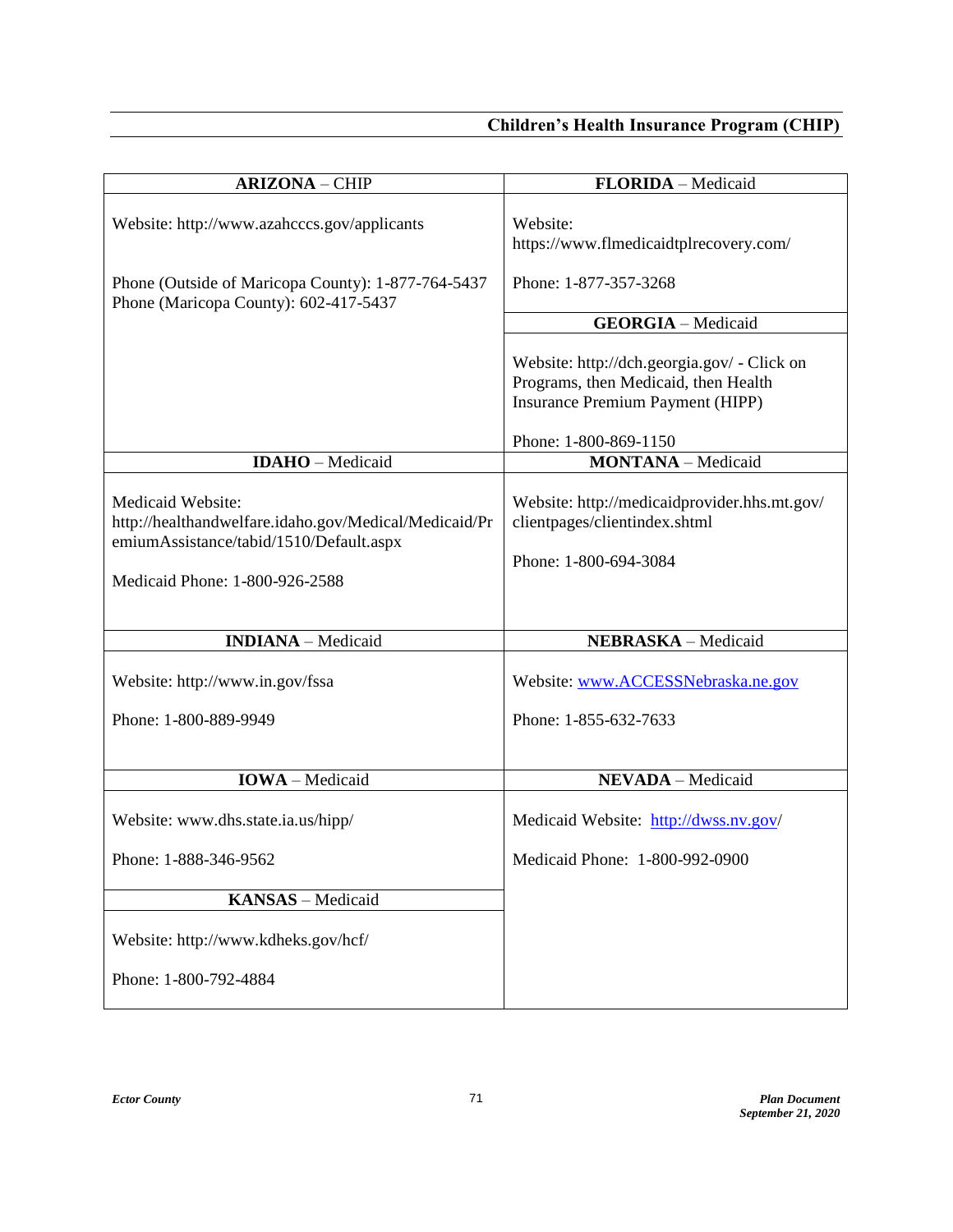| Website: http://chfs.ky.gov/dms/default.htm<br>Website:<br>http://www.dhhs.nh.gov/oii/documents/<br>Phone: 1-800-635-2570<br>hippapp.pdf<br>Phone: 603-271-5218<br>LOUISIANA - Medicaid<br><b>NEW JERSEY</b> - Medicaid and CHIP<br>Website: http://www.lahipp.dhh.louisiana.gov<br>Medicaid Website:<br>http://www.state.nj.us/humanservices/<br>Phone: 1-888-695-2447<br>dmahs/clients/medicaid/<br><b>MAINE</b> - Medicaid<br>Medicaid Phone: 609-631-2392<br>Website: http://www.maine.gov/dhhs/ofi/public-<br><b>CHIP Website:</b><br>assistance/index.html<br>http://www.njfamilycare.org/index.html<br>Phone: 1-800-977-6740<br>CHIP Phone: 1-800-701-0710<br>TTY 1-800-977-6741<br><b>MASSACHUSETTS - Medicaid and CHIP</b><br><b>NEW YORK - Medicaid</b><br>Website: http://www.mass.gov/MassHealth<br>Website:<br>http://www.nyhealth.gov/health_care/<br>Phone: 1-800-462-1120<br>medicaid/<br>Phone: 1-800-541-2831<br><b>MINNESOTA</b> - Medicaid<br><b>NORTH CAROLINA - Medicaid</b><br>Website: http://www.dhs.state.mn.us/<br>Website: http://www.ncdhhs.gov/dma<br>Click on Health Care, then Medical Assistance<br>Phone: 919-855-4100<br>Phone: 1-800-657-3629<br><b>MISSOURI</b> - Medicaid<br><b>NORTH DAKOTA - Medicaid</b><br>Website:<br>Website:<br>http://www.dss.mo.gov/mhd/participants/pages/hipp.<br>http://www.nd.gov/dhs/services/medicalserv/<br>htm<br>medicaid/<br>Phone: 573-751-2005<br>Phone: 1-800-755-2604 | <b>KENTUCKY</b> - Medicaid | <b>NEW HAMPSHIRE - Medicaid</b> |
|----------------------------------------------------------------------------------------------------------------------------------------------------------------------------------------------------------------------------------------------------------------------------------------------------------------------------------------------------------------------------------------------------------------------------------------------------------------------------------------------------------------------------------------------------------------------------------------------------------------------------------------------------------------------------------------------------------------------------------------------------------------------------------------------------------------------------------------------------------------------------------------------------------------------------------------------------------------------------------------------------------------------------------------------------------------------------------------------------------------------------------------------------------------------------------------------------------------------------------------------------------------------------------------------------------------------------------------------------------------------------------------------------------------------------------------------------|----------------------------|---------------------------------|
|                                                                                                                                                                                                                                                                                                                                                                                                                                                                                                                                                                                                                                                                                                                                                                                                                                                                                                                                                                                                                                                                                                                                                                                                                                                                                                                                                                                                                                                    |                            |                                 |
|                                                                                                                                                                                                                                                                                                                                                                                                                                                                                                                                                                                                                                                                                                                                                                                                                                                                                                                                                                                                                                                                                                                                                                                                                                                                                                                                                                                                                                                    |                            |                                 |
|                                                                                                                                                                                                                                                                                                                                                                                                                                                                                                                                                                                                                                                                                                                                                                                                                                                                                                                                                                                                                                                                                                                                                                                                                                                                                                                                                                                                                                                    |                            |                                 |
|                                                                                                                                                                                                                                                                                                                                                                                                                                                                                                                                                                                                                                                                                                                                                                                                                                                                                                                                                                                                                                                                                                                                                                                                                                                                                                                                                                                                                                                    |                            |                                 |
|                                                                                                                                                                                                                                                                                                                                                                                                                                                                                                                                                                                                                                                                                                                                                                                                                                                                                                                                                                                                                                                                                                                                                                                                                                                                                                                                                                                                                                                    |                            |                                 |
|                                                                                                                                                                                                                                                                                                                                                                                                                                                                                                                                                                                                                                                                                                                                                                                                                                                                                                                                                                                                                                                                                                                                                                                                                                                                                                                                                                                                                                                    |                            |                                 |
|                                                                                                                                                                                                                                                                                                                                                                                                                                                                                                                                                                                                                                                                                                                                                                                                                                                                                                                                                                                                                                                                                                                                                                                                                                                                                                                                                                                                                                                    |                            |                                 |
|                                                                                                                                                                                                                                                                                                                                                                                                                                                                                                                                                                                                                                                                                                                                                                                                                                                                                                                                                                                                                                                                                                                                                                                                                                                                                                                                                                                                                                                    |                            |                                 |
|                                                                                                                                                                                                                                                                                                                                                                                                                                                                                                                                                                                                                                                                                                                                                                                                                                                                                                                                                                                                                                                                                                                                                                                                                                                                                                                                                                                                                                                    |                            |                                 |
|                                                                                                                                                                                                                                                                                                                                                                                                                                                                                                                                                                                                                                                                                                                                                                                                                                                                                                                                                                                                                                                                                                                                                                                                                                                                                                                                                                                                                                                    |                            |                                 |
|                                                                                                                                                                                                                                                                                                                                                                                                                                                                                                                                                                                                                                                                                                                                                                                                                                                                                                                                                                                                                                                                                                                                                                                                                                                                                                                                                                                                                                                    |                            |                                 |
|                                                                                                                                                                                                                                                                                                                                                                                                                                                                                                                                                                                                                                                                                                                                                                                                                                                                                                                                                                                                                                                                                                                                                                                                                                                                                                                                                                                                                                                    |                            |                                 |
|                                                                                                                                                                                                                                                                                                                                                                                                                                                                                                                                                                                                                                                                                                                                                                                                                                                                                                                                                                                                                                                                                                                                                                                                                                                                                                                                                                                                                                                    |                            |                                 |
|                                                                                                                                                                                                                                                                                                                                                                                                                                                                                                                                                                                                                                                                                                                                                                                                                                                                                                                                                                                                                                                                                                                                                                                                                                                                                                                                                                                                                                                    |                            |                                 |
|                                                                                                                                                                                                                                                                                                                                                                                                                                                                                                                                                                                                                                                                                                                                                                                                                                                                                                                                                                                                                                                                                                                                                                                                                                                                                                                                                                                                                                                    |                            |                                 |
|                                                                                                                                                                                                                                                                                                                                                                                                                                                                                                                                                                                                                                                                                                                                                                                                                                                                                                                                                                                                                                                                                                                                                                                                                                                                                                                                                                                                                                                    |                            |                                 |
|                                                                                                                                                                                                                                                                                                                                                                                                                                                                                                                                                                                                                                                                                                                                                                                                                                                                                                                                                                                                                                                                                                                                                                                                                                                                                                                                                                                                                                                    |                            |                                 |
|                                                                                                                                                                                                                                                                                                                                                                                                                                                                                                                                                                                                                                                                                                                                                                                                                                                                                                                                                                                                                                                                                                                                                                                                                                                                                                                                                                                                                                                    |                            |                                 |
|                                                                                                                                                                                                                                                                                                                                                                                                                                                                                                                                                                                                                                                                                                                                                                                                                                                                                                                                                                                                                                                                                                                                                                                                                                                                                                                                                                                                                                                    |                            |                                 |
|                                                                                                                                                                                                                                                                                                                                                                                                                                                                                                                                                                                                                                                                                                                                                                                                                                                                                                                                                                                                                                                                                                                                                                                                                                                                                                                                                                                                                                                    |                            |                                 |
|                                                                                                                                                                                                                                                                                                                                                                                                                                                                                                                                                                                                                                                                                                                                                                                                                                                                                                                                                                                                                                                                                                                                                                                                                                                                                                                                                                                                                                                    |                            |                                 |
|                                                                                                                                                                                                                                                                                                                                                                                                                                                                                                                                                                                                                                                                                                                                                                                                                                                                                                                                                                                                                                                                                                                                                                                                                                                                                                                                                                                                                                                    |                            |                                 |
|                                                                                                                                                                                                                                                                                                                                                                                                                                                                                                                                                                                                                                                                                                                                                                                                                                                                                                                                                                                                                                                                                                                                                                                                                                                                                                                                                                                                                                                    |                            |                                 |
|                                                                                                                                                                                                                                                                                                                                                                                                                                                                                                                                                                                                                                                                                                                                                                                                                                                                                                                                                                                                                                                                                                                                                                                                                                                                                                                                                                                                                                                    |                            |                                 |
|                                                                                                                                                                                                                                                                                                                                                                                                                                                                                                                                                                                                                                                                                                                                                                                                                                                                                                                                                                                                                                                                                                                                                                                                                                                                                                                                                                                                                                                    |                            |                                 |
|                                                                                                                                                                                                                                                                                                                                                                                                                                                                                                                                                                                                                                                                                                                                                                                                                                                                                                                                                                                                                                                                                                                                                                                                                                                                                                                                                                                                                                                    |                            |                                 |
|                                                                                                                                                                                                                                                                                                                                                                                                                                                                                                                                                                                                                                                                                                                                                                                                                                                                                                                                                                                                                                                                                                                                                                                                                                                                                                                                                                                                                                                    |                            |                                 |
|                                                                                                                                                                                                                                                                                                                                                                                                                                                                                                                                                                                                                                                                                                                                                                                                                                                                                                                                                                                                                                                                                                                                                                                                                                                                                                                                                                                                                                                    |                            |                                 |
|                                                                                                                                                                                                                                                                                                                                                                                                                                                                                                                                                                                                                                                                                                                                                                                                                                                                                                                                                                                                                                                                                                                                                                                                                                                                                                                                                                                                                                                    |                            |                                 |
|                                                                                                                                                                                                                                                                                                                                                                                                                                                                                                                                                                                                                                                                                                                                                                                                                                                                                                                                                                                                                                                                                                                                                                                                                                                                                                                                                                                                                                                    |                            |                                 |
|                                                                                                                                                                                                                                                                                                                                                                                                                                                                                                                                                                                                                                                                                                                                                                                                                                                                                                                                                                                                                                                                                                                                                                                                                                                                                                                                                                                                                                                    |                            |                                 |
|                                                                                                                                                                                                                                                                                                                                                                                                                                                                                                                                                                                                                                                                                                                                                                                                                                                                                                                                                                                                                                                                                                                                                                                                                                                                                                                                                                                                                                                    |                            |                                 |
|                                                                                                                                                                                                                                                                                                                                                                                                                                                                                                                                                                                                                                                                                                                                                                                                                                                                                                                                                                                                                                                                                                                                                                                                                                                                                                                                                                                                                                                    |                            |                                 |
|                                                                                                                                                                                                                                                                                                                                                                                                                                                                                                                                                                                                                                                                                                                                                                                                                                                                                                                                                                                                                                                                                                                                                                                                                                                                                                                                                                                                                                                    |                            |                                 |
|                                                                                                                                                                                                                                                                                                                                                                                                                                                                                                                                                                                                                                                                                                                                                                                                                                                                                                                                                                                                                                                                                                                                                                                                                                                                                                                                                                                                                                                    |                            |                                 |
|                                                                                                                                                                                                                                                                                                                                                                                                                                                                                                                                                                                                                                                                                                                                                                                                                                                                                                                                                                                                                                                                                                                                                                                                                                                                                                                                                                                                                                                    |                            |                                 |
|                                                                                                                                                                                                                                                                                                                                                                                                                                                                                                                                                                                                                                                                                                                                                                                                                                                                                                                                                                                                                                                                                                                                                                                                                                                                                                                                                                                                                                                    |                            |                                 |
|                                                                                                                                                                                                                                                                                                                                                                                                                                                                                                                                                                                                                                                                                                                                                                                                                                                                                                                                                                                                                                                                                                                                                                                                                                                                                                                                                                                                                                                    |                            |                                 |
|                                                                                                                                                                                                                                                                                                                                                                                                                                                                                                                                                                                                                                                                                                                                                                                                                                                                                                                                                                                                                                                                                                                                                                                                                                                                                                                                                                                                                                                    |                            |                                 |
|                                                                                                                                                                                                                                                                                                                                                                                                                                                                                                                                                                                                                                                                                                                                                                                                                                                                                                                                                                                                                                                                                                                                                                                                                                                                                                                                                                                                                                                    |                            |                                 |
|                                                                                                                                                                                                                                                                                                                                                                                                                                                                                                                                                                                                                                                                                                                                                                                                                                                                                                                                                                                                                                                                                                                                                                                                                                                                                                                                                                                                                                                    |                            |                                 |
|                                                                                                                                                                                                                                                                                                                                                                                                                                                                                                                                                                                                                                                                                                                                                                                                                                                                                                                                                                                                                                                                                                                                                                                                                                                                                                                                                                                                                                                    |                            |                                 |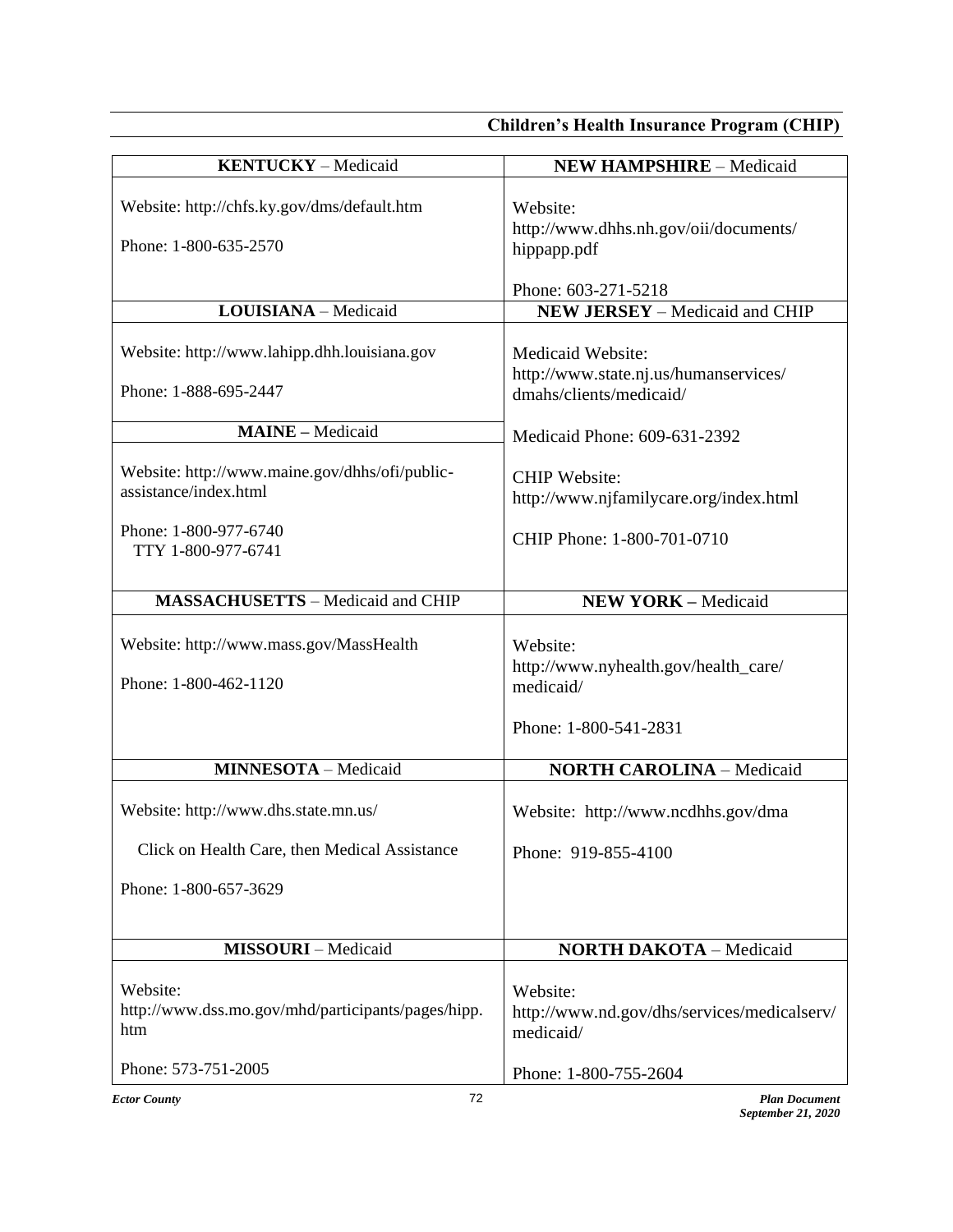| <b>OKLAHOMA</b> - Medicaid and CHIP                                                                        | <b>UTAH</b> - Medicaid and CHIP                                                                                                           |
|------------------------------------------------------------------------------------------------------------|-------------------------------------------------------------------------------------------------------------------------------------------|
| Website: http://www.insureoklahoma.org<br>Phone: 1-888-365-3742                                            | Website: http://health.utah.gov/upp<br>Phone: 1-866-435-7414                                                                              |
| <b>OREGON</b> - Medicaid                                                                                   | <b>VERMONT-Medicaid</b>                                                                                                                   |
| Website: http://www.oregonhealthykids.gov<br>http://www.hijossaludablesoregon.gov<br>Phone: 1-800-699-9075 | Website: http://www.greenmountaincare.org/<br>Phone: 1-800-250-8427                                                                       |
| <b>PENNSYLVANIA - Medicaid</b>                                                                             | <b>VIRGINIA</b> - Medicaid and CHIP                                                                                                       |
| Website: http://www.dpw.state.pa.us/hipp<br>Phone: 1-800-692-7462                                          | Medicaid Website:<br>http://www.coverva.org/programs_premium_assi<br>stance.cfm<br>Medicaid Phone: 1-800-432-5924<br><b>CHIP Website:</b> |
|                                                                                                            | http://www.coverva.org/programs_premium_assi<br>stance.cfm<br>CHIP Phone: 1-855-242-8282                                                  |
| <b>RHODE ISLAND - Medicaid</b>                                                                             | <b>WASHINGTON</b> - Medicaid                                                                                                              |
| Website: www.ohhs.ri.gov<br>Phone: 401-462-5300                                                            | Website:<br>http://www.hca.wa.gov/medicaid/premiumpymt/<br>pages/index.aspx                                                               |
|                                                                                                            | Phone: 1-800-562-3022 ext. 15473                                                                                                          |
| <b>SOUTH CAROLINA - Medicaid</b>                                                                           | <b>WEST VIRGINIA - Medicaid</b>                                                                                                           |
| Website: http://www.scdhhs.gov<br>Phone: 1-888-549-0820                                                    | Website: www.dhhr.wv.gov/bms/<br>Phone: 1-877-598-5820, HMS Third Party<br>Liability                                                      |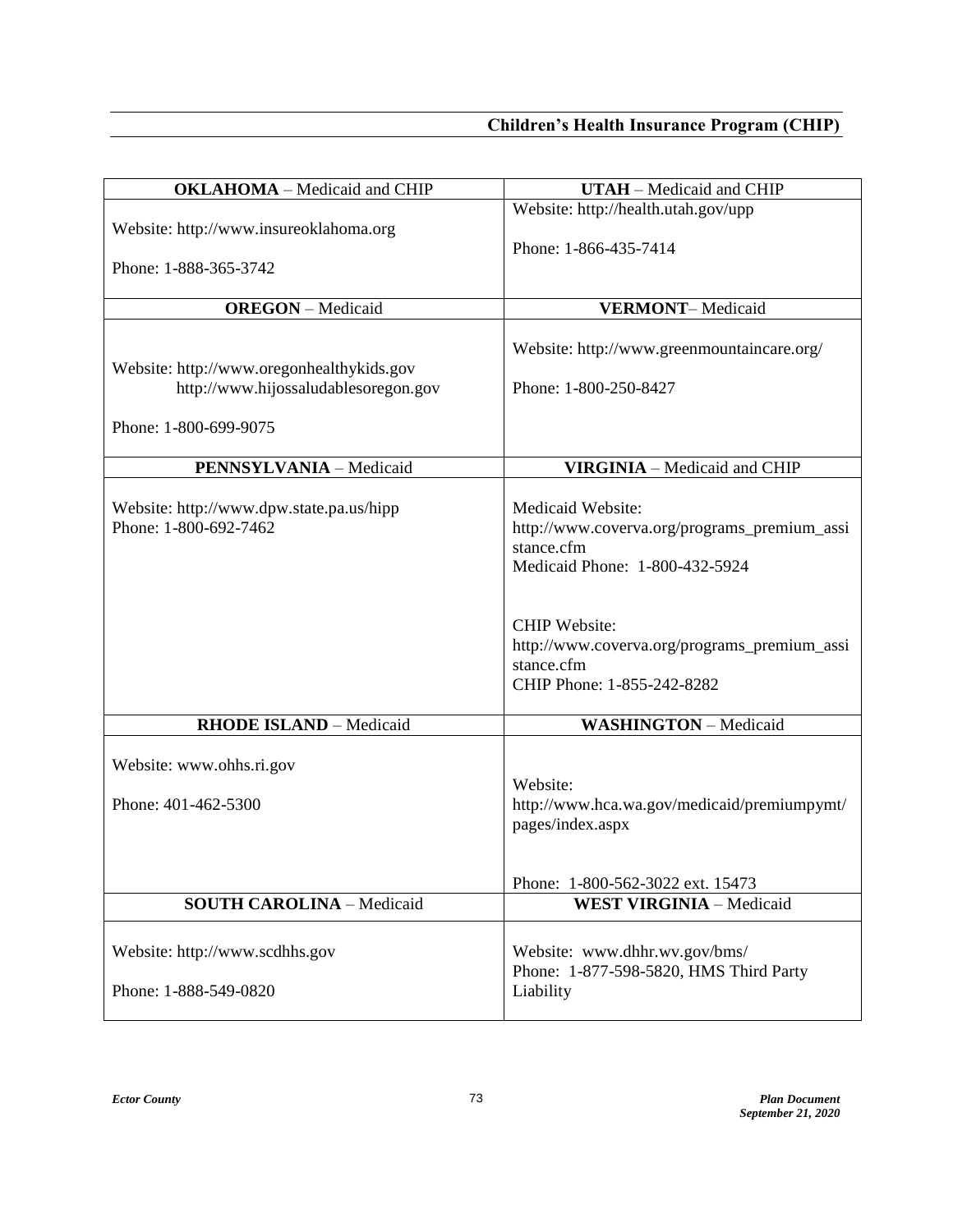| <b>SOUTH DAKOTA - Medicaid</b>                                  | <b>WISCONSIN</b> – Medicaid                                                          |
|-----------------------------------------------------------------|--------------------------------------------------------------------------------------|
| Website: http://dss.sd.gov<br>Phone: 1-888-828-0059             | Website: http://www.badgercareplus.org/pubs/<br>p-10095.htm<br>Phone: 1-800-362-3002 |
| <b>TEXAS</b> – Medicaid                                         | <b>WYOMING</b> – Medicaid                                                            |
| Website: https://www.gethipptexas.com/<br>Phone: 1-800-440-0493 | Website:<br>http://health.wyo.gov/healthcarefin/equalitycare<br>Phone: 307-777-7531  |

To see if any other states have added a premium assistance program since July 31, 2014, or for more information on special enrollment rights, contact either:

U.S. Department of Labor U.S. Department of Health and Human Services Employee Benefits Security Administration Centers for Medicare & Medicaid Services [www.dol.gov/ebsa](http://www.dol.gov/ebsa) www.cms.hhs.gov<br>1-866-444-EBSA (3272) 1-877-267-2323, M

1-877-267-2323, Menu Option 4, Ext. 61565

OMB Control Number 1210-0137 (expires 10/31/2016)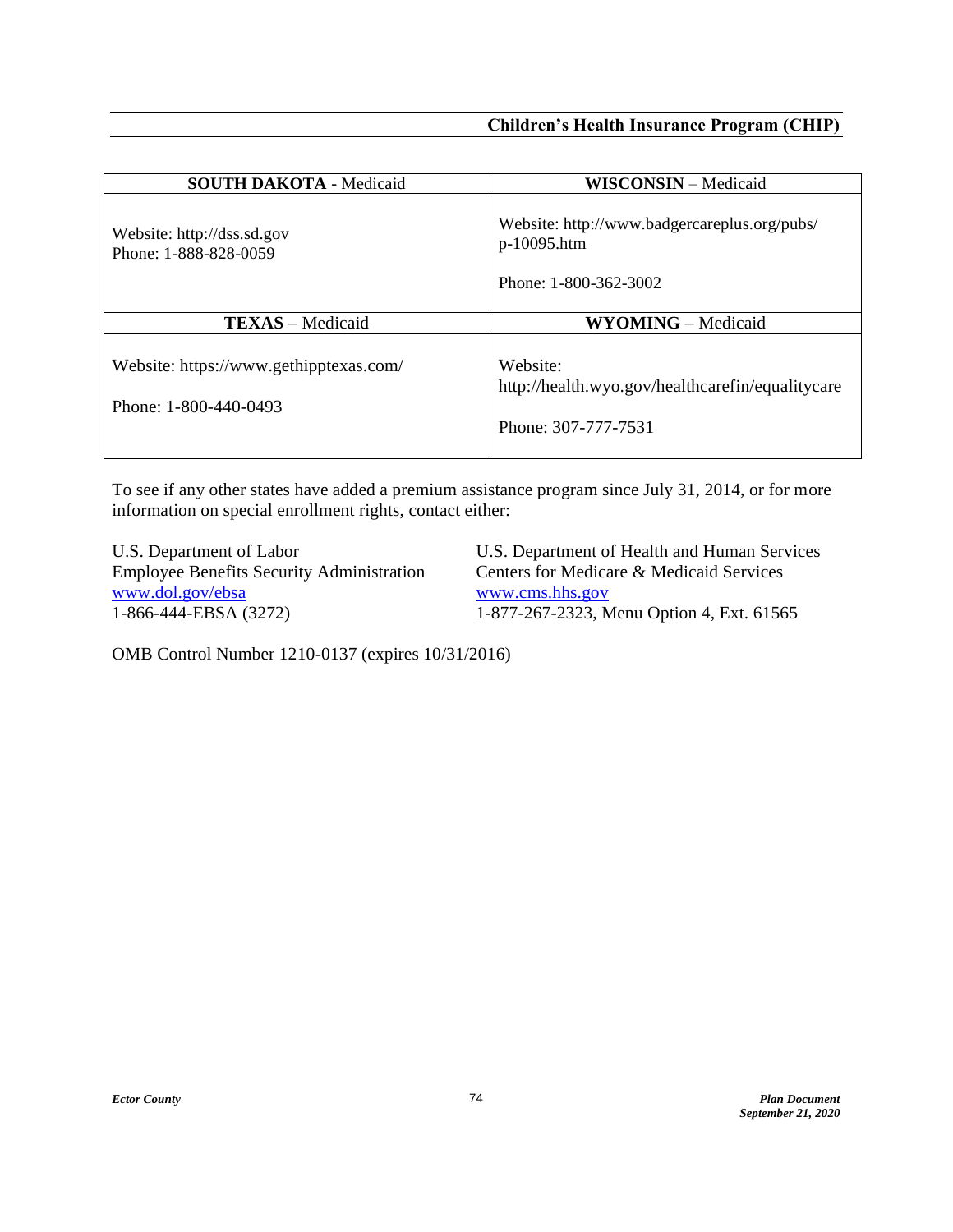## **MISCELLANEOUS PLAN PROVISIONS**

**AMENDMENT OR TERMINATION**. The continued maintenance of the Plan is completely voluntary on the part of the County and neither its existence nor its continuation shall be construed as creating any contractual right to or obligation for its future continuation. While the County intends to continue the Plan indefinitely, it reserves the right at any time and for any reason, in its sole and absolute discretion, through the procedure of an execution of a document by any officer who is authorized, to curtail benefits under, or otherwise amend or terminate the Plan or any portion thereof, including, without limitation, those portions of the Plan outlining the benefits provided or the classes of Employees or Dependents eligible for benefits under the Plan.

**PLAN ADMINISTRATOR DISCRETION**. The Plan Administrator shall have the sole discretionary authority to construe the terms of the Plan and all facts surrounding Claims for benefits under the Plan and shall determine all questions arising in the administration, interpretation and application of the Plan, including, but not limited to, those concerning eligibility for benefits. Accordingly, benefits under this Plan shall be paid only if the Plan Administrator decides at its discretion that an applicant is entitled to them. All determinations of the Plan Administrator shall be conclusive and binding on all parties.

**COMPLIANCE WITH FEDERAL LAWS.** The terms of the Plan shall be construed and administered in a manner calculated to meet the requirements of the following laws, as the laws are applicable to this Plan:

- 1) Americans With Disabilities Act of 1990;
- 2) Family and Medical Leave Act of 1993;
- 3) Uniformed Services Employment and Reemployment Rights Act of 1994, as amended;
- 4) Personal Responsibility and Work Opportunity Reconciliation Act of 1996;
- 5) The Newborns' and Mothers' Health Protection Act of 1996;
- 6) The Mental Health Parity Act of 1996, as amended;
- 7) The Women's Health and Cancer Rights Act of 1998;
- 8) The U.S. Trade Promotion Authority Act of 2002;
- 9) The Working Families Tax Relief Act of 2004 (H.R.1308);
- 10) The Genetic Information Non-Discrimination Act of 2008;
- 11) The Paul Wellstone and Pete Domenici Mental Health Parity and Addiction Equity Act of 2008;
- 12) The American Recovery and Reinvestment Act of 2009, as amended (the "HITECH Act");
- 13) The Children's Health Insurance Program Reauthorization Act of 2009;
- 14) The Patient Protection and Affordable Care Act of 2010;
- 15) The Trade Adjustment Assistance Extension Act of 2011; and
- 16) The requirements of the final modifications to the HIPAA Privacy, Security, Enforcement and Breach Notification Rules (75 Fed. Reg. 5566 (Jan. 25, 2013).

To the extent a Plan provision is contrary to or fails to address the minimum requirements of these laws, the Plan shall provide the coverage or benefit necessary to comply with the minimum requirements thereof.

*Ector County Plan Document* 75 **PATIENT PROTECTION AND AFFORDABLE CARE ACT.** This Plan believes it is a "grandfathered health plan" under the Patient Protection and Affordable Care Act (the 'Affordable Care Act"). As permitted by the Affordable Care Act, a grandfathered health plan can preserve certain basic health coverage that was already in effect when the law was enacted.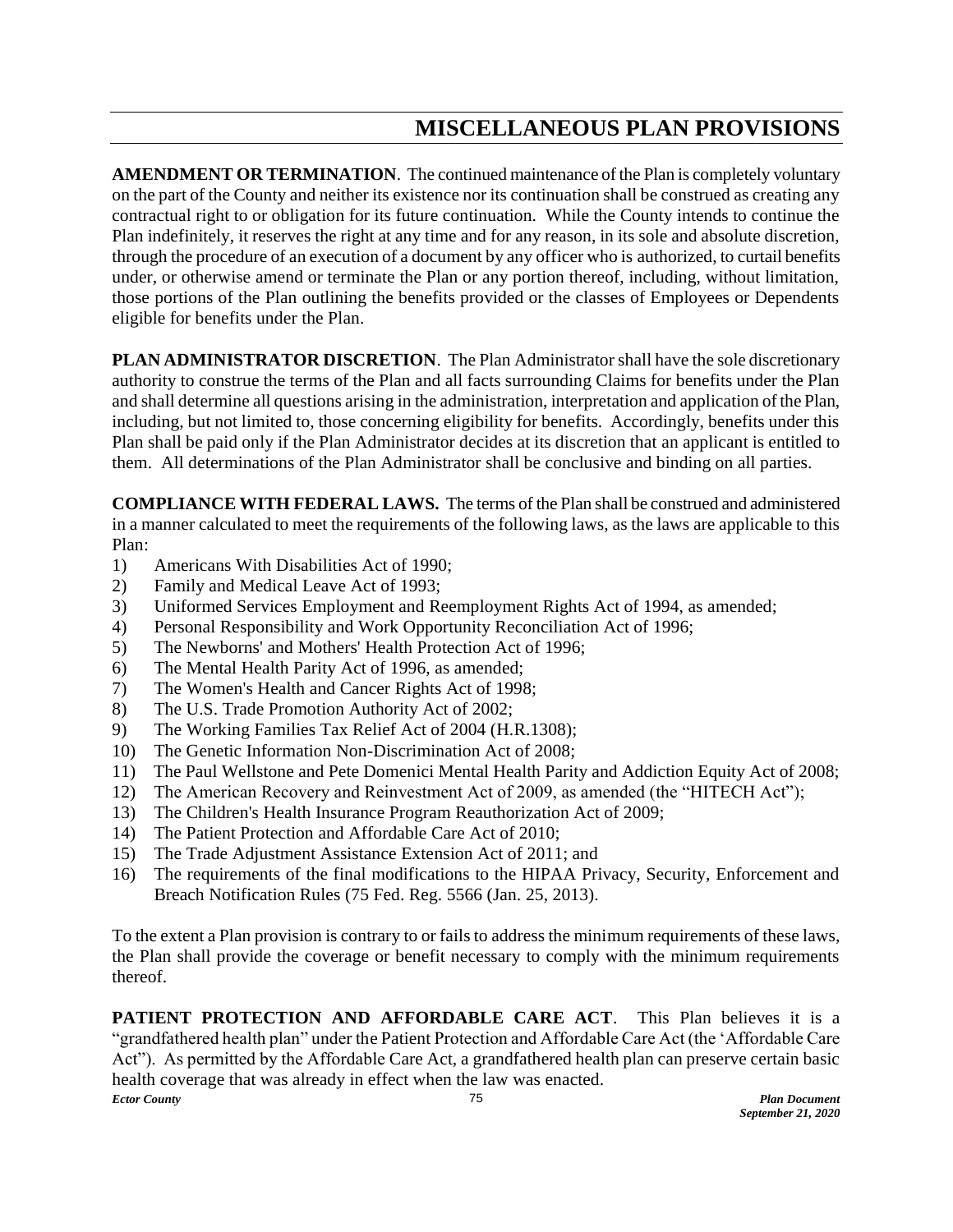Being a grandfathered health plan means that the Plan may not include certain consumer protections of the Affordable Care Act that apply to other plans, for example, the requirement for the provision of preventive health services without any cost sharing. However, grandfathered health plans must comply with certain other consumer protections in the Affordable Care Act, for example, the elimination of lifetime limits on benefits.

Questions regarding which protections apply and which protections do not apply to a grandfathered health plan and what might cause a plan to change from grandfathered health plan status can be directed to the Plan administrator. You may also contact the Employee Benefits Security Administration, U.S. Department of Labor at (866) 444-3272 or [www.dol.gov/ebsa/healthreform.](http://www.dol.gov/ebsa/healthreform) This website has a table summarizing which protections do and do not apply to grandfathered health plans.

**GOVERNING LAW.** Any assignee of a Covered Person under this Plan shall be treated as the Covered Person with respect to any claim or request for payment of expenses for medical services submitted to the Plan, the Plan Administrator, the Plan Sponsor, the Third Party Administrator, or any agent or Employee thereof.

Further, the Plan shall not (a) adjust premium contribution amounts based on genetic information, (b) request or require an individual or family member of an individual to undergo a genetic test (except in certain circumstances related to research), or (c) request, require, or purchase genetic information with respect to any individual prior to the individual's enrollment in the Plan or coverage in connection with enrollment in the Plan.

**SEVERABILITY**. If any provision, or any portion thereof, contained in this Plan is held to be unconstitutional, illegal, invalid, or unenforceable, the remainder of this Plan shall not be affected and shall remain in full force and effect.

**ASSIGNABILITY**. Amounts payable at any time may be used to make direct payments to health care Providers. Except as applicable law may otherwise require, no amount payable at any time hereunder shall be subject in any manner to alienation by anticipation, sale, transfer, assignment, bankruptcy, pledge, attachment, charge, or encumbrance of any kind. Any attempt to alienate, sell, transfer, assign, pledge, attach, charge, or otherwise encumber any such amount, whether presently or hereafter payable, shall be void. The Plan shall not be liable for or subject to the debts or liabilities of any person entitled to any amount payable under the Plan, or any part thereof.

No appeal rights granted to the Covered Person in this Plan may be assigned, transferred, or in any way made over to another party by a Covered Person. Nothing contained in the written description of the medical coverage shall be construed to make the Plan liable to any third-party to whom a Covered Person may be liable for medical care, treatment, or services.

**NATIONAL CORRECT CODING INITIATIVE.** Where not otherwise specified, this Plan follows National Correct Coding Initiative ("NCCI") for coding, modifiers, bundling/unbundling, and payment parameters. Other guidelines may be applicable where NCCI is silent. The Plan Administrator has full discretionary authority to select guidelines and/or vendors to assist in determinations.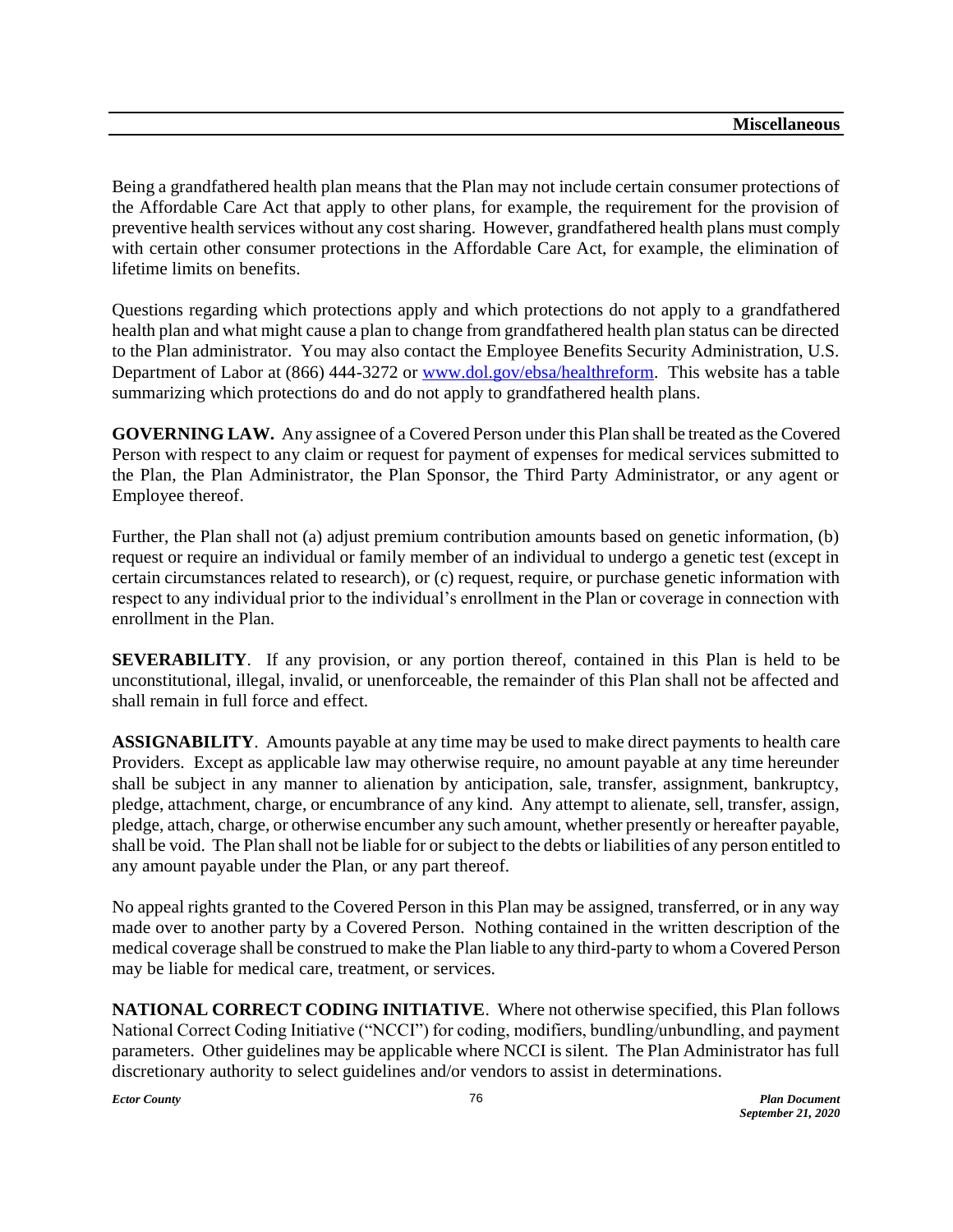**FIDUCIARY**. A fiduciary exercises discretionary authority or control over management of the Plan or the disposition of its assets, renders investment advice to the Plan or has discretionary authority or responsibility in the administration of the Plan.

**FIDUCIARY DUTIES**. A fiduciary must carry out his or her duties and responsibilities for the purpose of providing benefits to the Employees and their Dependent(s) and defraying reasonable expenses of administering the Plan. These are duties that must be carried out:

- 1) with care, skill, prudence and diligence under the given circumstances that a prudent person, acting in a like capacity and familiar with such matters, would use in a similar situation; and
- 2) by diversifying the investments of the Plan so as to minimize the risk of large losses, unless under the circumstances it is clearly prudent not to do so.

**ADMINISTRATIVE SERVICE AGENT IS NOT A FIDUCIARY**. An Administrative Service Agent is not a fiduciary under the Plan by virtue of paying claims in accordance with the Plan's rules as established by the Plan Administrator.

**PLAN IS NOT AN EMPLOYMENT CONTRACT**. The Plan is not to be construed as a contract for or of employment.

**CLERICAL ERROR**. Any clerical error by the Plan Administrator or an agent of the Plan Administrator in keeping pertinent records or a delay in making any changes will not invalidate coverage otherwise validly in force or continue coverage validly terminated. An equitable adjustment of contributions will be made when the error or delay is discovered.

If, due to a clerical error, an overpayment occurs in a Plan reimbursement amount, the Plan retains a contractual right to the overpayment. The person or institution receiving the overpayment will be required to return the incorrect amount of money. In the case of a Plan Participant, if it is requested, the amount of overpayment will be deducted from future benefits payable.

**REIMBURSEMENT GUIDELINES**. On the written request of a Non-PPO Provider, a managed care entity shall furnish to the Provider a written description of the factor considered by the entity in determining the amount of reimbursement the Provider may receive for goods or services provided to an individual enrolled in or insured under the entity's managed care plan. This section does not require a managed care entity to disclose proprietary information that is prohibited from disclosure by a contract between the entity and a vendor that supplies payment or statistical data to the entity. A contract between a managed care entity and a vendor that supplies payment or statistical data to the entity may not prohibit the entity from disclosing under this section:

- 1) the name of the vendor; or
- 2) the methodology and origin of information used to determine the amount of reimbursement.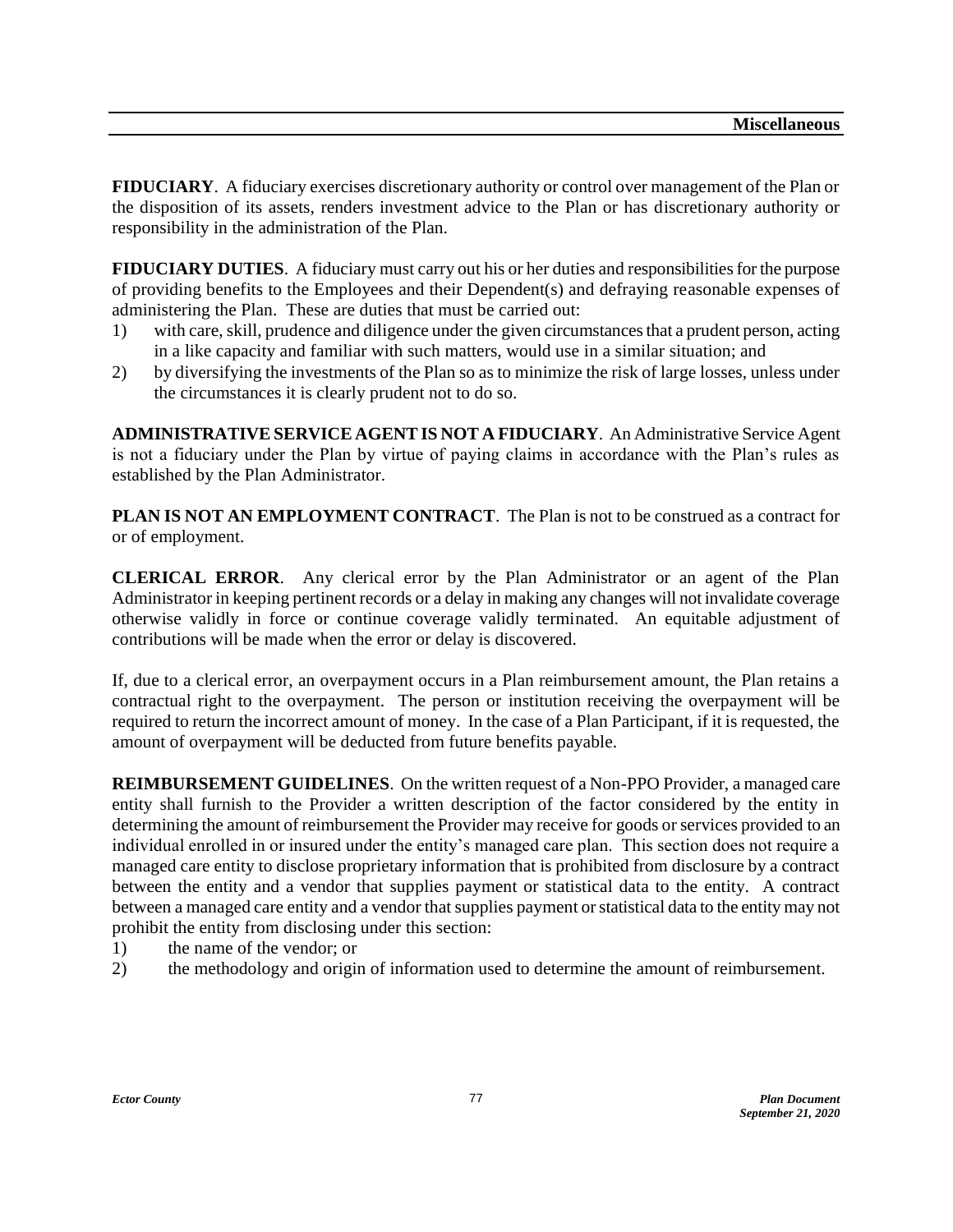## **PLAN INFORMATION**

| Name of the Plan:                                                               | <b>Ector County</b><br>Employee Health Benefit Plan                                                                                                                                                                                                                                                                        |
|---------------------------------------------------------------------------------|----------------------------------------------------------------------------------------------------------------------------------------------------------------------------------------------------------------------------------------------------------------------------------------------------------------------------|
| Name, address, and telephone number of the Plan Sponsor and Plan Administrator: |                                                                                                                                                                                                                                                                                                                            |
|                                                                                 | <b>Ector County Commissioners Court</b><br>1010 East Eighth Street<br>Odessa, TX 79761<br>$(432)$ 498-4011                                                                                                                                                                                                                 |
| <b>Employer Identification Number (EIN):</b>                                    | 75-6000934                                                                                                                                                                                                                                                                                                                 |
| Plan Number:                                                                    | 501                                                                                                                                                                                                                                                                                                                        |
| Type of Plan:                                                                   | Self-Funded welfare benefit plan providing health and<br>hospitalization benefits. Claims under the Plan are paid<br>solely from the general assets of the County. While the<br>County may obtain insurance to limit its losses under the<br>Plan, no insurance protects any of the benefits or Claims<br>under this Plan. |
| Name, address, and telephone number of the Administrative Service Agent:        |                                                                                                                                                                                                                                                                                                                            |

Group Resources 2100 Ross Avenue Suite 900 Dallas, TX 75201 (214) 922-8880

The designated agent for service of legal process is:

Ector County 1010 East Eighth Street Odessa, TX 79761

Service of legal process may also be served upon the Plan Trustee or the Plan Administrator.